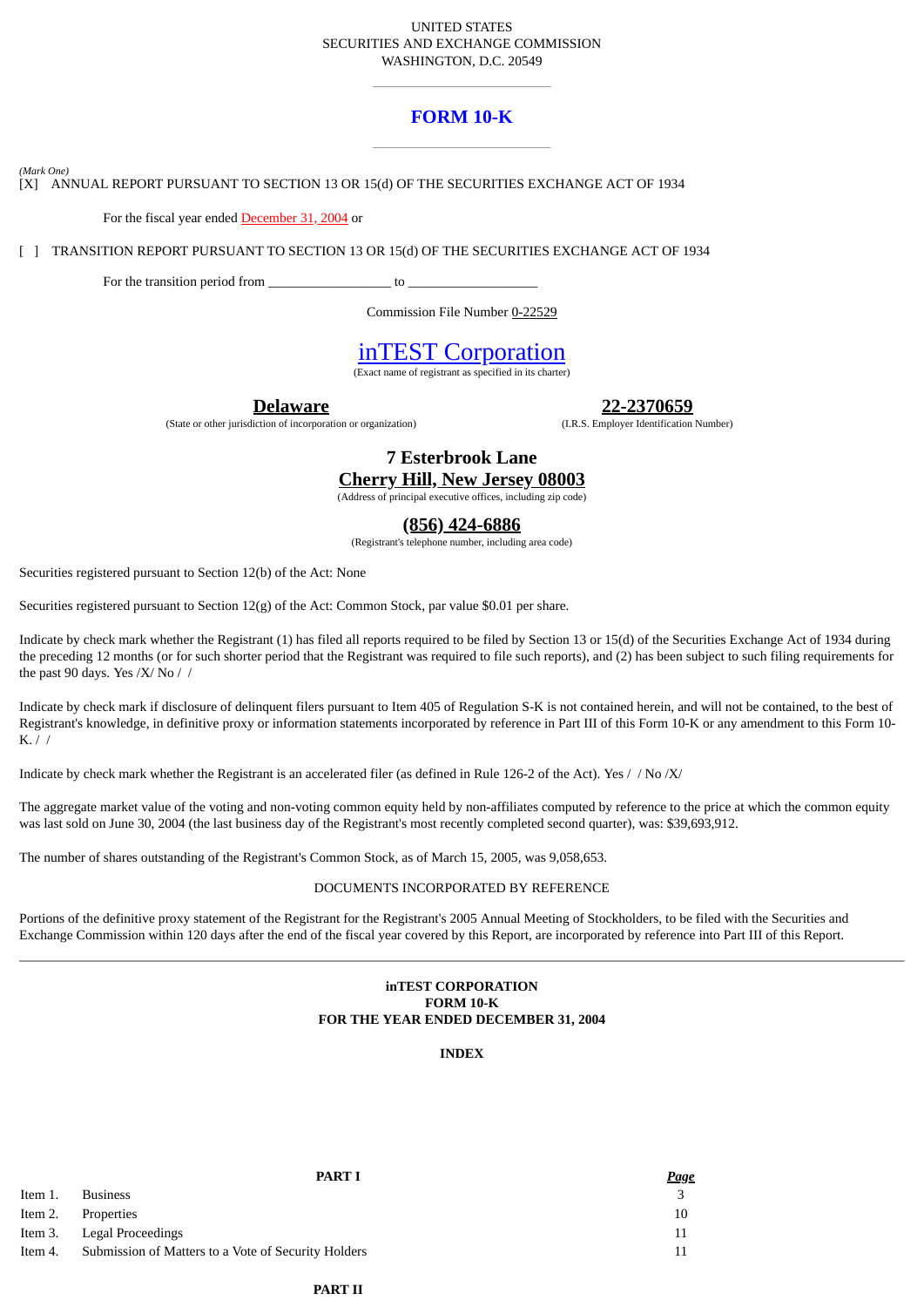| Item 5.  | Market for Registrant's Common Equity, Related Stockholder Matters and Issuer Purchases of Equity<br><b>Securities</b> | 11 |
|----------|------------------------------------------------------------------------------------------------------------------------|----|
| Item 6.  | Selected Financial Data                                                                                                | 12 |
| Item 7.  | Management's Discussion and Analysis of Financial Condition and Results of Operations                                  | 12 |
| Item 7A. | Quantitative and Qualitative Disclosures About Market Risk                                                             | 27 |
| Item 8.  | Financial Statements and Supplementary Data                                                                            | 28 |
| Item 9.  | Changes in and Disagreements with Accountants on Accounting and Financial Disclosures                                  | 28 |
| Item 9A. | <b>Controls and Procedures</b>                                                                                         | 28 |
| Item 9B. | Other Information                                                                                                      | 29 |
|          | <b>PART III</b>                                                                                                        |    |
| Item 10. |                                                                                                                        | 29 |
| Item 11. | Directors and Executive Officers of the Registrant<br><b>Executive Compensation</b>                                    | 29 |
| Item 12. | Security Ownership of Certain Beneficial Owners and Management and Related Stockholder Matters                         | 30 |
| Item 13. | Certain Relationships and Related Transactions                                                                         | 30 |
| Item 14. | Principal Accountant Fees and Services                                                                                 | 30 |
|          | <b>PART IV</b>                                                                                                         |    |
|          |                                                                                                                        |    |
| Item 15. | <b>Exhibits and Financial Statement Schedules</b>                                                                      | 30 |
|          | <b>Signatures</b>                                                                                                      | 32 |
|          | Index to Exhibits                                                                                                      | 33 |

Index to Consolidated Financial Statements and Financial Statement Schedule 34

 $-2 -$ 

# **inTEST CORPORATION FORM 10-K FOR THE YEAR ENDED DECEMBER 31, 2004**

#### **PART I**

#### **Item 1. BUSINESS**

From time to time, we make written or oral "forward-looking statements" within the meaning of the Private Securities Litigation Reform Act of 1995, including statements contained in our filings with the Securities and Exchange Commission (including this Report on Form 10-K), our annual report to stockholders and in other communications. These statements do not convey historical information, but relate to predicted or potential future events, such as statements of our plans, strategies and intentions, or our future performance or goals, and can often be identified by the use of forward-looking terminology such as "believes," "expects," "intends," "may," "will," "should" or "anticipates" or similar terminology. Investors and prospective investors are cautioned that such statements are only projections. These statements involve risks and uncertainties and are based upon various assumptions. We discuss many of these risks and uncertainties under the heading "Risks That Could Affect Future Results" in "Man agement's Discussion and Analysis of Financial Condition and Results of Operations," below, and elsewhere in this Report. These risks, among others, could cause our actual future results to differ materially from those described in our forward-looking statements or from our prior results. We are not obligated to update these forward-looking statements, even though our situation may change in the future.

#### INTRODUCTION

We are an independent designer, manufacturer and marketer of manipulator and docking hardware products, temperature management systems and tester interface products that are used by semiconductor manufacturers in conjunction with automatic test equipment, or ATE, in the testing of integrated circuits, or ICs. Our high performance products are designed to enable semiconductor manufacturers to improve the efficiency of their IC test processes and, consequently, their profitability. We supply our products worldwide to major semiconductor manufacturers and semiconductor test subcontractors directly and through leading ATE manufacturers. Our largest customers include Texas Instruments Inc., Teradyne Inc., Agilent Technologies Inc., Cascade Microtech Inc., Analog Devices Inc., Credence Systems Corp., STMicroelectronics N.V., Sony Corp., National Semiconductor Corp. and LTX Corporation.

The consolidated entity is comprised of inTEST Corporation (parent) and our wholly-owned subsidiaries. inTEST Corporation was incorporated in New Jersey in 1981 and reincorporated in Delaware in April 1997. In 1997, we completed our initial public offering. In 1998, we acquired all of the stock of TestDesign Corporation, which expanded our capabilities in the design, manufacture and marketing of tester interface products. In 2000, we acquired all of the stock of Temptronic Corporation, a designer, manufacturer and marketer of high-performance temperature management systems used in the testing of ICs, printed circuit boards and other subassemblies. In 2002, we acquired all of the stock of Intestlogic GmbH (formerly known as Intelogic Technologies GmbH), located in Rosenheim, Germany, a designer, manufacturer and marketer of manipulator and docking hardware products.

Our Annual Report on Form 10-K, Quarterly Reports on Form 10-Q and Current Reports on Form 8-K, and amendments to these reports that are filed with the Securities and Exchange Commission (the "SEC") pursuant to Section 13(a) or 15(d) of the Exchange Act, are available free of charge through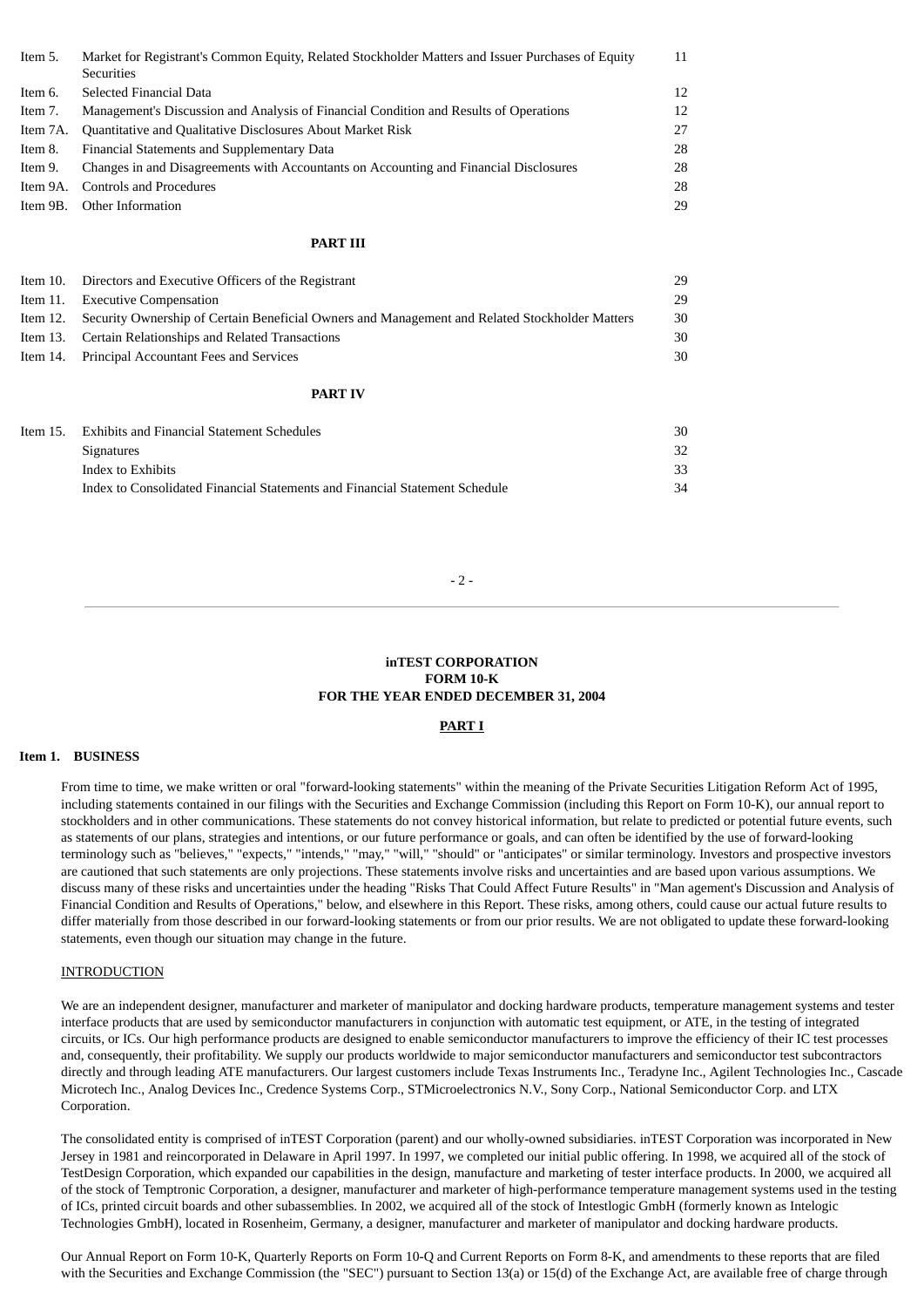our website (www.intest.com) as soon as reasonably practicable after we electronically file them with, or furnish them to, the SEC.

# INDUSTRY

#### *Overview*

The semiconductor market has been characterized by rapid technological change, wide fluctuations in demand and shortening product life cycles. Designers and manufacturers of a variety of electronic and industrial products, such as cell phones, telecom and datacom systems, Internet access devices, computers and consumer electronics, require increasingly complex ICs to provide improved end-product performance demanded by their customers.

Semiconductor manufacturers generally compete based on product performance and price. We believe that testing costs represent a significant portion of the total cost of manufacturing ICs. As product life cycles shorten, semiconductor manufacturers are under more pressure to maximize production yields and reduce testing costs. At the same time, the growing complexity of ICs has increased the difficulty of maximizing test yields. In order to address these market trends, semiconductor manufacturers strive for more effective utilization of ATE, smaller test areas and increased wafer level testing.

- 3 -

The demand for new ATE and related equipment depends upon several factors, including the demand for products that incorporate ICs, the increasing complexity of ICs and the emergence of new IC design, production and packaging technologies. Some of the evolutionary changes in IC technologies include the shift to 300 mm wafers in production, system-on-a-chip, or SOC, where digital, analog and memory functions are combined on a single IC, and chip scale packaging. As a result of these and other advances, semiconductor manufacturers may require additional ATE not only to handle increases in production but also to handle more sophisticated testing requirements of ICs.

# *IC Test Process*

Semiconductor manufacturers typically produce ICs in multiples of several hundred on a silicon wafer which is later separated or "diced" into individual ICs. Extended leads are then attached to the individual ICs, for later connection to other electrical components, before the ICs are encapsulated in a plastic, ceramic or other protective housing. These process steps are called "packaging." Wafers are tested before being diced and packaged, to ensure that only properly functioning ICs are packaged. This testing step has several names including "front-end test," "wafer test" or "wafer probe." In front-end test, an electronic handling device known as a wafer prober automatically positions the wafer under a "test head," which connects electrically to a test system. Once the good ICs have been identified, they are packaged. The packaged IC also requires testing, called "back-end test" or "final test," to determine if it meets design and performance specifications. Packaged ICs are placed into trays or sticks and loaded into another type of electronic handling device called a "package handler" or "handler", which then transfers the packaged ICs into a test socket which is attached to the test head. These handlers may be temperature controlled for testing. "Wafer probers" and "handlers" are sometimes referred to in this Report collectively as "electronic device handlers."

Testers range in price from approximately \$100,000 to over \$5.0 million each, depending primarily on the complexity of the IC to be tested and the number of test heads, typically one or two, with which each tester is configured. Probers and handlers range in price from approximately \$50,000 to \$500,000. A typical test floor of a large semiconductor manufacturer may have 100 test heads and 100 probers or 250 handlers supplied by various vendors for use at any one time.

Test head manipulators, also referred to as positioners, facilitate the movement of the test head to the electronic device handler. Docking hardware mechanically connects the test head to the wafer prober or handler. Tester interface products provide the electrical connection between the test head and the wafer or packaged IC. Traditionally, temperature management products are used in back-end test to allow a manufacturer to test packaged ICs under the extreme temperature conditions in which the IC may be required to operate. However, we believe that temperature-controlled testing will be an increasingly important part of front-end wafer testing as more parameters traditionally tested for in back end-test are moved to front-end test.

#### *Trends in IC Testing*

ATE is used to identify unacceptable ICs and wafers. ATE assists IC manufacturers control test costs by performing IC testing in an efficient and costeffective manner. In order to provide testing equipment that can help IC manufacturers meet these goals, we believe the ATE industry must address the following issues:

*Change in Technology*. Currently, most semiconductor manufacturers use 200 mm and 300 mm wafer technology, with 300 mm technology gradually replacing 200 mm technology in order to increase throughput and lower manufacturing costs. In addition, end-user applications are demanding ICs with increasingly higher performance, greater speeds, and smaller sizes. ICs that meet these higher standards are more complex and dense. SOC designs are likely to be more in demand in the future. These technology trends have significant implications for the IC testing process, including:

- the need for test heads of higher complexity;
- higher signal densities;
- increasing test speeds; and
- a new generation of testers for SOC and other technologies.

*Need for Plug-Compatibility and Integration*. Semiconductor manufacturers need test methodologies that will perform increasingly complex tests while lowering the overall cost of testing. This can require combining ATE manufactured by various companies into optimally performing systems. Semiconductor manufacturers have to work closely with various test hardware, software, interface and component vendors to resolve design and compatibility issues in order to make these vendors' products plug-compatible with test equipment manufactured by other vendors.

*Testing Under Extreme Conditions*. ICs will have to perform across a wider spectrum of temperature and environmental conditions than ever before because of the growing complexity of products in which they are deployed. Temperature testing will likely find an increasing role in front-end, wafer level testing. Creating a uniform thermal profile over much larger wafer areas represents a significant engineering and design challenge for ATE manufacturers.

*Demand for Higher Levels of Technical Support*. As IC testing becomes more complex, semiconductor manufacturers are demanding higher levels of technical support on a routine basis. ATE manufacturers must commit greater resources to technical support in order to develop close working relationships with their customers. This level of support also requires close proximity of service and support centers to customers' facilities.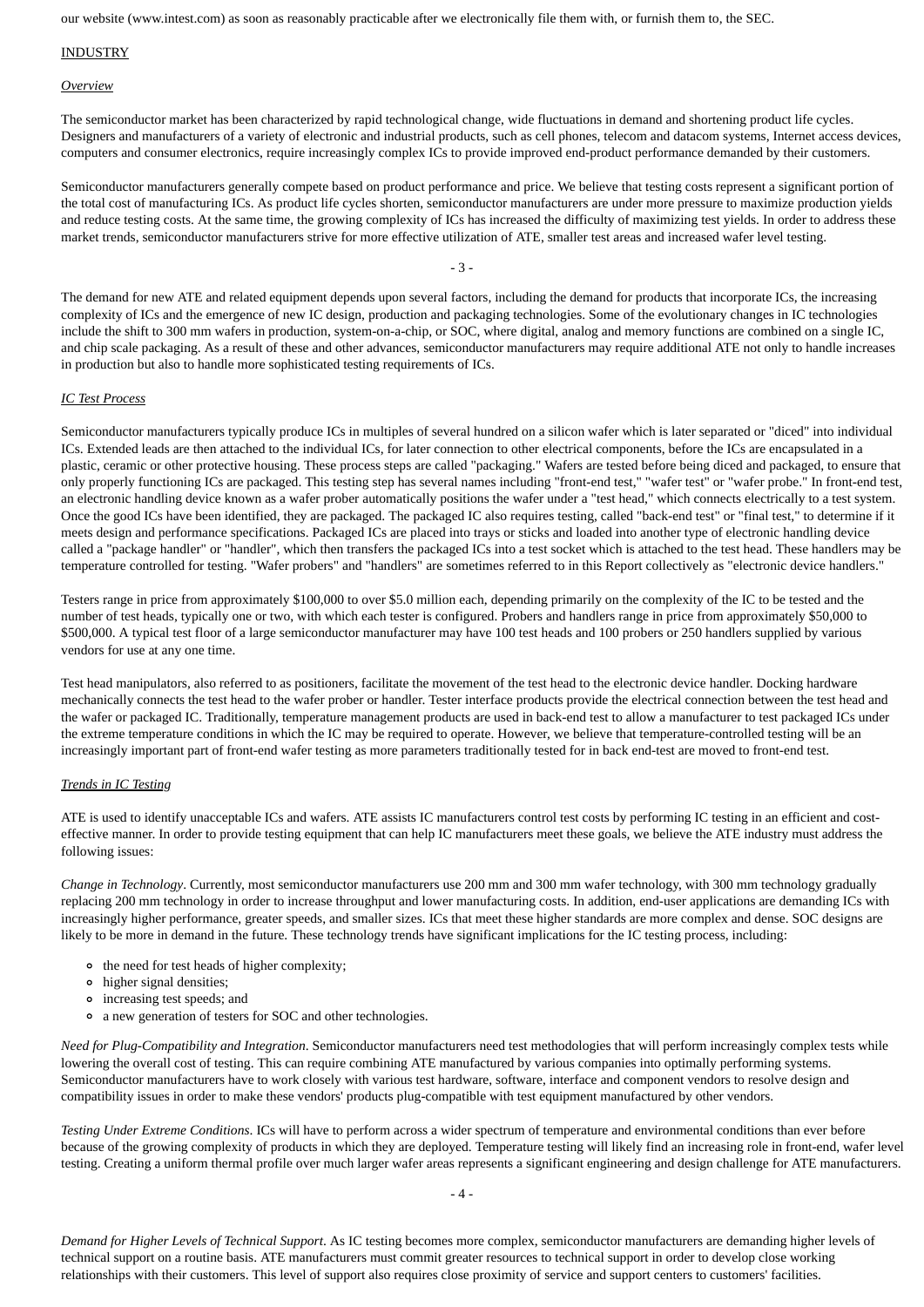*Cost Reduction Through Increased Front-End Testing*. As the cost of testing ICs increases, semiconductor manufacturers will continue to look for ways to streamline the testing process to make it more cost-effective. We believe that this factor will lead to more front-end, wafer-level testing.

#### OUR SOLUTIONS

We focus our development efforts on designing and producing high quality products that provide superior performance and cost-effectiveness. We seek to address each manufacturer's individual needs through innovative and customized designs, use of the best materials available, quality manufacturing practices and personalized service. We design solutions to overcome the evolving challenges facing the ATE industry by providing the following advantages:

*Scalable, Universal, High Performance Interface Technology*. Our universal test head manipulators provide up to six degrees of motion freedom to enable a high degree of flexibility with the minimum amount of effort. As a result, our products can be used in virtually any test setting. Our manipulators have kept pace with the increasing size of test heads, which can weigh up to 3,000 pounds and which may become larger and heavier as the required level of testing sophistication increases. Our docking hardware offers precise control over the connection to test sockets, probing assemblies and interface boards, reducing downtime and minimizing costly damage to fragile components. Our tester interface products optimize the integrity of the transmitted signal between the test head and the device under test by being virtually transparent to the test signal, resulting in increased accuracy of the test data and improved test yields. We believe that these characteristics will gain even more significance as testing becomes even more demanding.

*Compatibility and Integration*. A hallmark of our products has been, and continues to be, compatibility with a wide variety of ATE. Our universal manipulators can handle test heads produced by different manufacturers. We also design and manufacture docking hardware that can be used with otherwise incompatible ATE. We believe this integrated approach to ATE facilitates smooth changeover from one tester to another, longer lives for interface components, better test results, increased ATE utilization and lower overall test costs.

*Temperature-Controlled Wafer Testing*. Semiconductor manufacturers use our ThermoChuck(R) products for front-end temperature stress screening at the wafer level. This can provide significant cost savings through early identification of defective ICs that will not perform at specified temperatures, thereby eliminating the costs of packaging and testing these defective ICs. ThermoChuck(R) products are capable of handling any size wafer, including a 300 mm wafer, for uniform, accurate and stable thermal testing without contributing to the wafer distortion that can occur as temperature changes are introduced.

*Worldwide Customer Service and Support*. We have long recognized the need to maintain a physical presence near our customers' facilities. We have domestic manufacturing facilities in New Jersey, Massachusetts and California, as well as overseas facilities in Europe and Asia. We provide service to our customers from sales and service offices in the U.S., Europe and Asia. Our engineers are easily accessible to, and can work directly with, most of our customers from the time we begin developing our initial proposal, through the delivery, installation and use of the product by our customer. In this way, we are able to develop and maintain close relationships with our customers.

#### OUR STRATEGY

The demand for ICs and ATE has experienced several periods of severe cyclical downturn in recent years, and, accordingly, much of our effort has been focused on reducing costs and conserving cash through these downturns. In November 2004 and March 2005 we announced certain organizational changes and cost structure adjustments as part of our continuing efforts to position ourselves to more effectively meet the needs and expectations of the fluid ATE market during such downturns. See further discussion of these actions, including the costs associated with them, in Management's Discussion and Analysis of Financial Condition and Results of Operations in Item 7 of this Report on Form 10-K. We believe that, as a result of these actions, our customers will experience more focused inTEST teams addressing each customer's specific needs, and that we will be a more competitive company positioned to rapidly adapt to new market challenges and opportunities. We remain committed to our goals of being recognized in our indu stry as the designer and manufacturer of the highest quality products in our markets and becoming the supplier of all of our customers' ATE needs, other than probers, handlers and testers. Our strategies to achieve these goals include the following:

*Providing Technologically Advanced Solutions*. We are committed to designing and producing only the highest quality products which incorporate innovative designs to achieve optimal cost-effectiveness and functionality for each customer's particular situation. Our engineering and design staff is continually engaged in developing new and improved products and manufacturing processes.

- 5 -

*Leveraging Our Strong Customer Relationships*. Our technical personnel work closely with ATE manufacturers to design tester interface and docking hardware that are compatible with their ATE. As a result, we are often privy to proprietary technical data and information about these manufacturers' products. We believe that because we do not compete with ATE manufacturers in the prober, handler and tester markets, we have been able to establish strong collaborative relationships with these manufacturers that enable us to develop ancillary ATE products on an accelerated basis.

*Maintaining Our International Presence*. Our existing and potential customers are concentrated in certain regions throughout the world. We believe that we must maintain a presence in the markets in which our customers operate. We currently have offices in the U.S., Europe and Asia.

*Pursuing Synergistic Acquisitions*. A key element of our growth strategy is to acquire businesses, technologies or products that are complementary to our current product offerings. Our TestDesign, Temptronic and Intestlogic acquisitions have expanded our line of product offerings and have given us the opportunity to market a broader range of products to our customer base. We seek to make acquisitions that will further expand our product lines, enabling us to become a single source supplier to the test floor for a complete selection of equipment compatible with testers, probers and handlers of all manufacturers.

*Pursuing Revenue Growth Opportunities Outside the Semiconductor ATE Market.* Another element of our growth strategy is pursuing revenue growth opportunities in markets we have not traditionally served, such as the aerospace, automotive, communications, consumer electronics, defense and medical industries. We believe that we will reduce some of the cyclicality that we have historically experienced by diversifying our revenue streams outside the semiconductor ATE market. For the year ended December 31, 2004 approximately \$5.4 million or 8% of our consolidated net revenues were derived from markets outside semiconductor test. This was the first year that we experienced measurable success in breaking into new markets that we have not traditionally served. We cannot determine at this time whether we will be able to continue to sell our products in these non-traditional markets or what the growth rate of our sales in these markets will be in future periods.

#### OUR SEGMENTS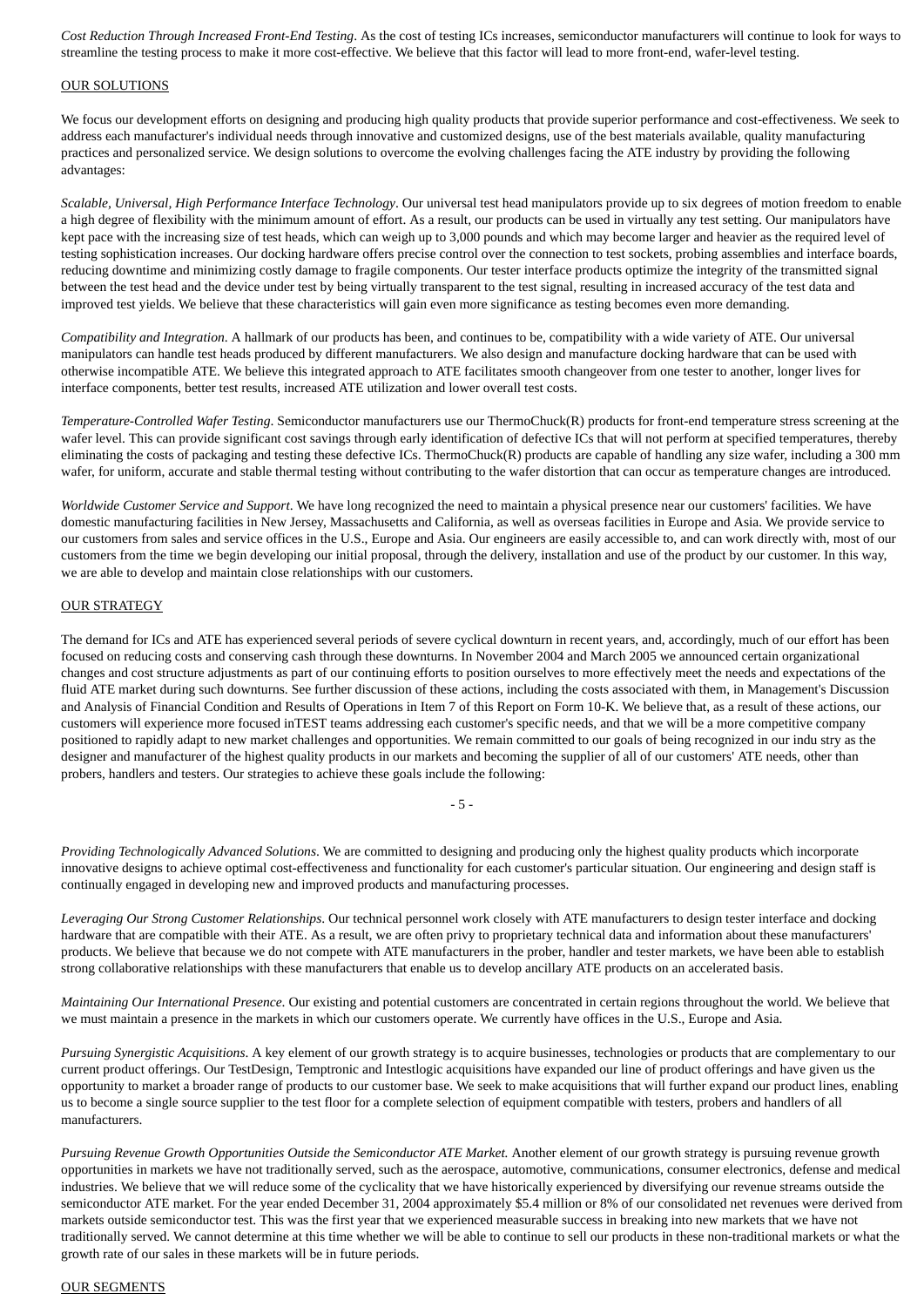Our business is managed as three segments: Manipulator and Docking Hardware Products, Temperature Management Systems and Tester Interface Products. Semiconductor manufacturers mainly use our primary lines of manipulators and docking hardware during back-end testing of specialized packaged ICs. They use our temperature management systems and tester interface products in both front-end and back-end testing of ICs. These ICs include microprocessors, digital signal processing chips, application specific ICs and specialized memory ICs, and are used primarily in the automotive, computer, consumer products and telecommunications industries. We custom design most of our products for each customer's particular combination of ATE. We have designed over 5,000 models, each of which is mechanically different. These models are designed to facilitate the use of one or more of over 175 different test heads with one or more of over 30 probers or 300 handlers.

## *Manipulator and Docking Hardware Products*

*Manipulator Products.* We offer three lines of manipulator products. The inTEST line of manipulator products consists of the in2(R), the in2 Pro and the M Series test head manipulators, which are free-standing universal manipulators. Universal manipulators can hold a variety of test heads and enable an operator to reposition a test head for alternate use with any one of several probers or handlers on a test floor.

The in2(R) and in2 Pro differ from universal manipulators manufactured by our competitors due to our innovative floating-head design. This design permits a test head weighing up to 3,000 pounds to be held in an effectively weightless state, so it can be moved manually or, in the case of the in2 Pro, with optional powered assistance, up or down, right or left, forward or backward and rotated around each axis (known as six degrees of motion freedom) by an operator using a modest amount of force. The same design features enable the operator to dock the test interface board without causing inadvertent damage to the fragile electrical contacts. As a result, after testing a particular production lot of ICs, the operator can quickly and easily disconnect a test head held in an in2(R) or in2 Pro manipulator and equipped with our docking hardware and dock it to another electronic device handler for testing either a subsequent lot of the same packaged IC or to test a different IC. in2(R) and in2 Pro manipulators range in price from approximately \$12,000 to \$159,000.

The M Series line of manipulator products consists of the M400 and M500 manipulators. These compact universal manipulators are designed to handle test heads weighing less than 550 pounds. The up and down movement is supported by an air-pressure-based floating state technology. M Series manipulators range in price from approximately \$12,000 to \$45,000.

- 6 -

*Docking Hardware Products*. Our docking hardware products ensure proper repeatable and precise alignment of the delicate interface between the test head's interface board and the prober's probing assembly or the handler's test socket as they are brought together, or "docked." A simple cam action docks and locks the test head to the prober or handler, thus eliminating motion of the test head relative to the prober or handler. This minimizes deterioration of the interface boards, test sockets and probing assemblies which is caused by the constant vibration during testing. Our docking hardware products are used primarily with floating-head universal manipulators when maximum mobility and inter-changeability of handlers between test heads is required. By using our docking hardware products, semiconductor manufacturers can achieve cost savings through improved ATE utilization, improved accuracy and integrity of test results, and reduced repairs and replacements of expensive ATE interface products.

Our docking hardware products differ from those offered by competing ATE manufacturers by our ability to make various competing brands of test heads compatible with various brands of probers and handlers used by a semiconductor manufacturer by only changing interface boards. This is called "plugcompatibility." Plug-compatibility enables increased flexibility and utilization of test heads, probers and handlers purchased from various manufacturers. We believe that because we do not compete with ATE manufacturers in the sale of probers, handlers or testers, ATE manufacturers are willing to provide us with the information that is integral to the design of plug-compatible products. Our docking hardware products range in price from approximately \$2,000 to \$25,000.

# *Temperature Management Systems*

Our temperature management systems are sold into a wide variety of industries including the aerospace, automotive, communications, consumer electronics, defense, medical and semiconductor industries. Our temperature management systems enable a manufacturer to test a semiconductor wafer, IC or electronic, or in some instances, a mechanical sub-assembly over the extreme and variable temperature conditions that can occur in the actual use of the electronic device containing the ICs.

*ThermoChuck(R) Products*: Our ThermoChuck(R) precision vacuum platform assemblies quickly change and stabilize the temperature of semiconductor wafers accurately and uniformly during testing without removing the wafer from its testing environment. Such temperatures can range from as low as -65 degrees Celsius to as high as +400 degrees Celsius. ThermoChucks(R) are incorporated into wafer prober equipment for laboratory analysis and for inline production testing of semiconductor wafers. ThermoChuck(R) products range in price from approximately \$14,000 to \$105,000.

*ThermoStream(R) Products*: Our ThermoStream(R) stand-alone temperature management systems use a temperature-controlled air stream to rapidly change and stabilize the temperature of packaged ICs, electronic sub-assemblies and printed circuit boards. ThermoStream(R) products provide a source of heated and cooled air which can be directed over the component or device under test. These systems are capable of controlling temperatures to within +/- 0.1 degree Celsius over a range of -80 degrees Celsius to as high as +225 degrees Celsius within 1.0 degree Celsius of accuracy. Traditionally, our customers used ThermoStream(R) products primarily in engineering, quality assurance and small-run manufacturing environments. However, increasingly, our customers use ThermoStream(R) products in longer-run production applications. ThermoStream(R) products range in price from approximately \$4,500 to \$40,000.

*Other Temperature Management Products*: We also manufacture ancillary temperature management products including temperature-controlled contact probes, temperature-controlled enclosures, and precision temperature platforms. For example, recent developments in wireless communications have resulted in the mounting of wireless transmitters outdoors to reduce transmission line problems. As a result, these transmitters are exposed to extreme temperature variations and require testing over the full range of temperature exposure that will be encountered. Historically, the standard approach to this type of testing has been to use conventional thermal chambers, which can require removing equipment during testing, which could potentially cause damage to the sensitive microwave cables or create erroneous measurements. Our other temperature management products can be used to provide a closed, temperature-controlled environment for temperature testing of high frequency transmitters and receivers without the need for removal during testing, eliminating the risk of damage due to interruption of the test. Other temperature management products range in price from \$4,500 to \$25,000.

# *Tester Interface Products*

Tester interface products provide the electrical connections between the tester and the wafer prober or IC handler to carry the electrical signals between the tester and the probe card on the prober or the test socket on the handler. Our designs optimize the integrity of the transmitted signal which increases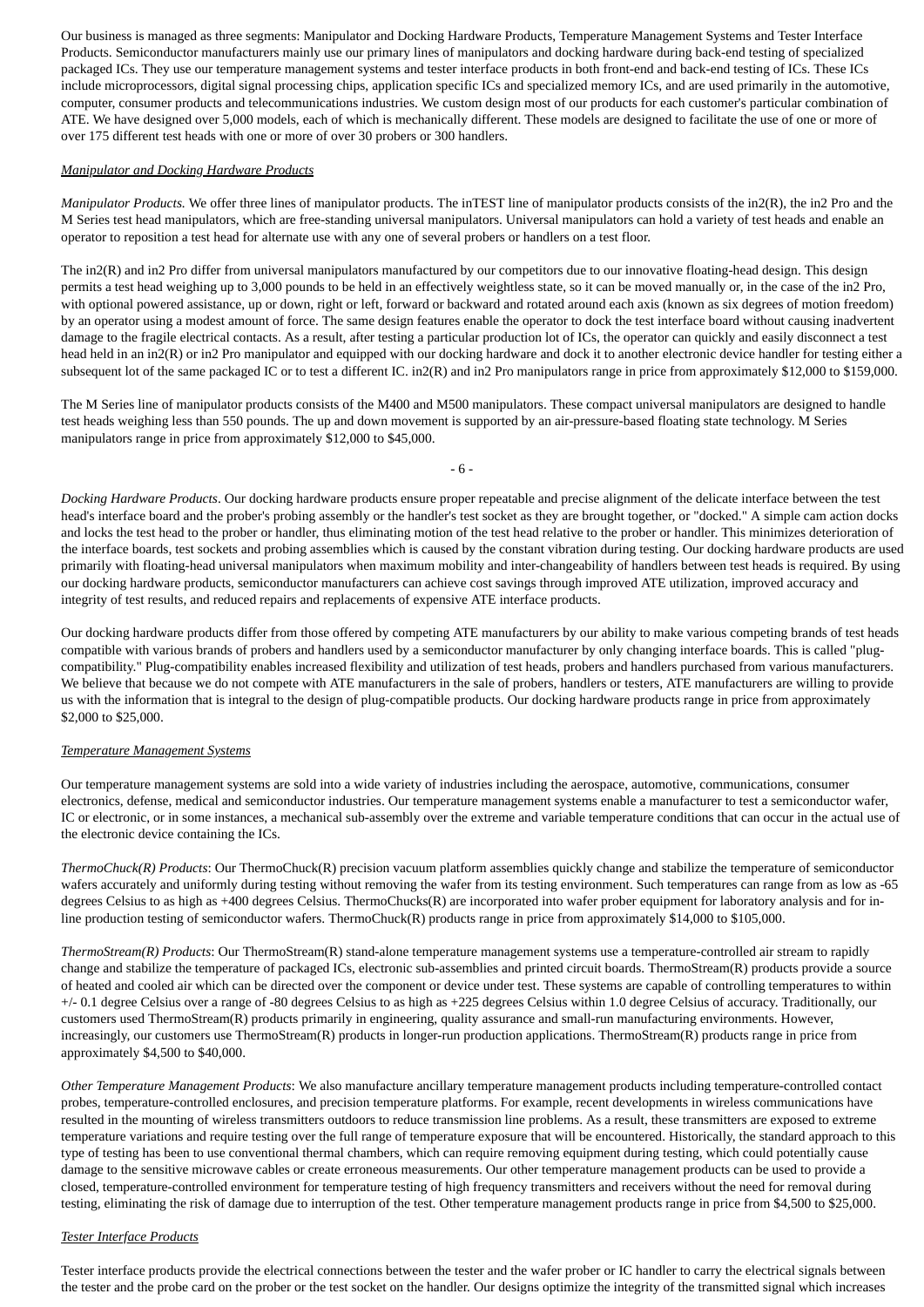the accuracy of the test data. Therefore, our tester interface products can be used with high speed, high frequency, digital or mixed signal interfaces used in testing more complex ICs. Because our tester interface products enable the tester to provide more reliable yield data, our interfaces may also reduce IC production costs. For example, our new Centaur(TM) modular interface is designed to provide flexibility and scalability through the use of replaceable signal modules which can be easily changed on the test floor as our customers' testing requirements change. In addition to the Centaur(TM) modular interface, we also offer over 200 different types of tester interface models that we custom designed for our customers' specific applications. These products range in price from approximately \$3,000 to \$125,000.

 $-7 -$ 

#### *Financial Information About Product Segments and Geographic Areas*

Please refer to Note 15 of our consolidated financial statements included in Item 8 of this Report on Form 10-K for additional data regarding net revenues, profit or loss and total assets of each of our segments and revenues attributable to foreign countries.

# MARKETING, SALES AND CUSTOMER SUPPORT

We market and sell our products in all markets where the manufacture of semiconductors occurs. North American and European semiconductor manufacturers have located most of their back-end factories in Southeast Asia. The front-end wafer fabrication plants of U.S. semiconductor manufacturers are primarily in the U.S. Likewise, European, Taiwanese, South Korean and Japanese semiconductor manufacturers generally have located their wafer fabrication plants in their respective countries.

*Manipulator, Docking Hardware and Tester Interface Products*: In North America, we sell to semiconductor manufacturers principally through independent, commissioned sales representatives. North American sales representatives also coordinate product installation and support with our technical staff and participate in trade shows.

Our regional and account managers handle sales to ATE manufacturers and are responsible for a portfolio of customer accounts and for managing certain independent sales representatives. In addition, our account managers are responsible for pricing, quotations, proposals and transaction negotiations, and they assist with applications engineering and custom product design. Technical support is provided to North American customers and independent sales representatives by employees based in New Jersey, California, Texas and Arizona.

In Europe and Japan, we sell to semiconductor and ATE manufacturers through our account managers. In China, Malaysia, the Philippines, Singapore, South Korea, Taiwan and Thailand, we sell through independent sales representatives and distributors. International sales representatives and distributors are responsible for sales, installation, support and trade show participation in their geographic market areas.

*Temperature Management Systems*: Sales to ATE manufacturers are handled directly by our own sales force. Sales to semiconductor manufacturers and customers in other industries in the U.S. are handled through independent sales representative organizations. In Singapore, Malaysia and Indonesia, our sales and service are handled through our own sales and service personnel. In the rest of Asia, our sales are handled through distributors. In Europe, sales managers at our office in Germany, as well as regional distributors, sell directly to semiconductor manufacturers and customers in other industries. Our distributors represent us in 30 countries. We visit our distributors regularly and have trained them to sell and service all of our temperature management products.

# **CUSTOMERS**

We market all of our products to semiconductor manufacturers and ATE manufacturers. In the case of temperature management products, we also market our products to independent testers of semiconductors, manufacturers of electronic, automotive and aeronautical products, and semiconductor research facilities. Our customers use our products principally in production testing, although our ThermoStream(R) products traditionally have been used largely in engineering development and quality assurance. We believe that we sell to most of the major semiconductor manufacturers in the world.

During 2004, we had two customers that each accounted for more that 10% of our total net revenues. Texas Instruments Inc. represented 16% and 11% of our net revenues in 2004 and 2003, respectively. Teradyne Inc. represented 11% of our net revenues in 2004. The loss of any one or more of our largest customers, or a reduction in order by a major customer, could materially reduce our net revenues or otherwise materially affect our business, financial condition, or results of operations.

Our largest customers include:

| Semiconductor Manufacturers  | <b>ATE Manufacturers</b>  |
|------------------------------|---------------------------|
| Texas Instruments Inc.       | Teradyne Inc.             |
| STMicroelectronics N.V.      | Agilent Technologies Inc. |
| Sony Corp.                   | Cascade Microtech Inc.    |
| National Semiconductor Corp. | Analog Devices Inc.       |
|                              | Credence Systems Corp.    |
|                              | <b>LTX</b> Corporation    |

# MANUFACTURING AND SUPPLY

Our principal manufacturing operations consist of assembly and testing at our facilities in New Jersey, Massachusetts, California, the U.K., Germany and Singapore. By maintaining manufacturing facilities and technical support in geographic markets where most of our customers are located, we believe that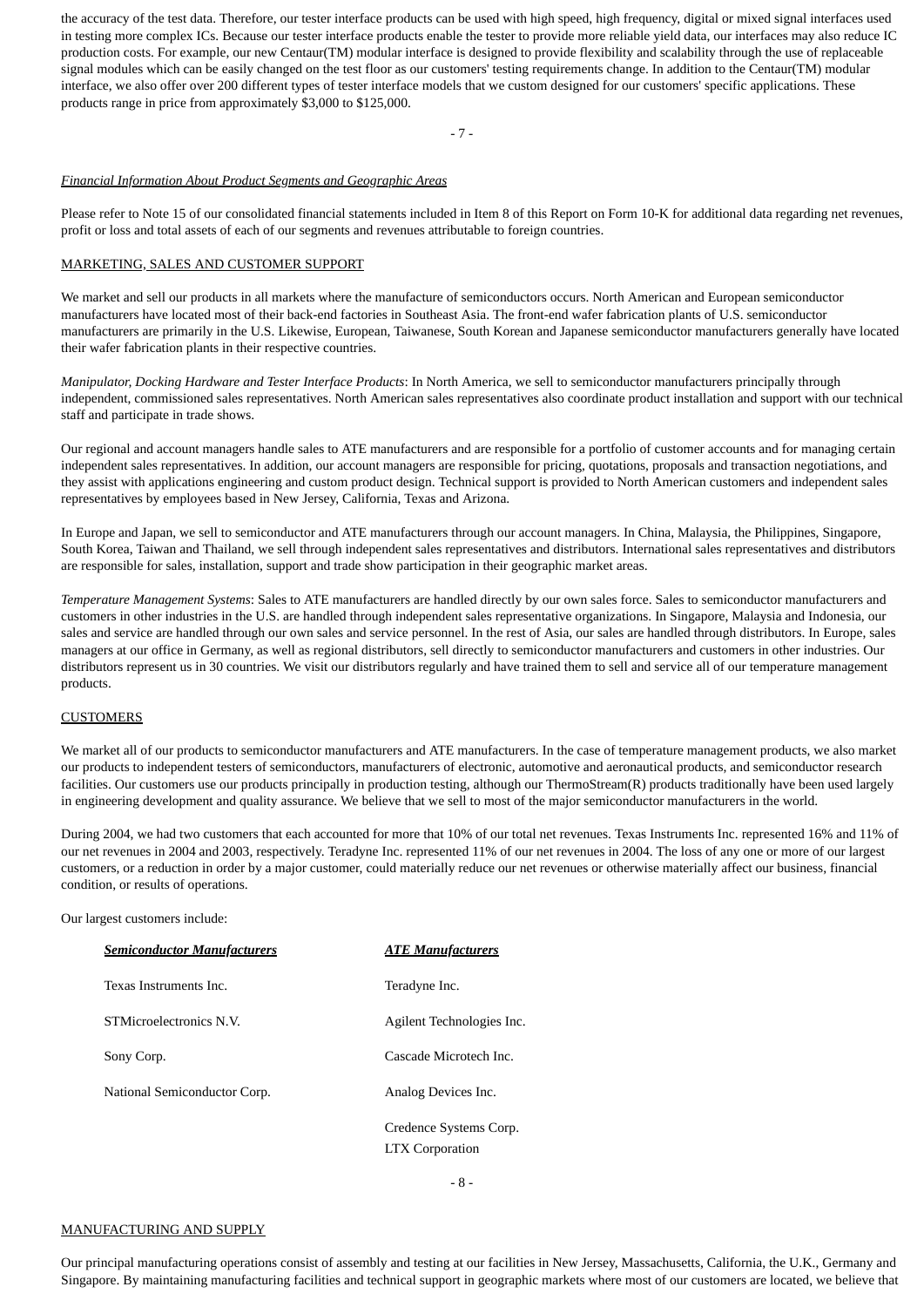we are able to respond more quickly and effectively to our customers' needs. As discussed in more detail later in this report, in March 2005, we announced the closing of our manufacturing operation located in the U.K. as part of our effort to better position ourselves to more effectively meet the needs and expectations of the fluid ATE market. We do not believe this closure will adversely impact our ability to effectively meet our customers' needs. Most of this operation's customers were located outside the U.K., and we expect to be able to continue to provide appropriate customer support from our other operations in Europe and elsewhere. We expect to cease manufacturing activity in the U.K. during the second quarter of 2005.

We assemble most of our products from a combination of standard components and custom parts that have been fabricated to our specifications by either third party manufacturers or our own fabrication operations in New Jersey, California and, until closure in the second quarter of 2005, the U.K. Our practice is to use the highest quality raw materials and components in our products. The primary raw materials used in fabricated parts are all widely available. We purchase substantially all of our components from multiple suppliers. Although we purchase certain raw materials and components from single suppliers, we believe that all materials and components are available in adequate amounts from other sources.

We conduct inspections of incoming raw materials, fabricated parts and components using sophisticated measurement equipment. This includes testing with coordinate measuring machines in each of our manufacturing facilities to ensure that products with critical dimensions meet our specifications. We have designed our inspection standards to comply with applicable MIL specifications and ANSI standards.

In 2001, we obtained ISO 9001: 1994 certification at our New Jersey facility. During 2003, we made the determination to upgrade to ISO 9001: 2000 at our Cherry Hill facility, which is anticipated to be completed in late 2005. As a result, this facility's ISO 9001: 1994 certification lapsed in December 2003. In May 2003, our California facility obtained ISO 9001: 2000 certification. In November 2004, the Massachusetts facility completed ISO 9001:2000 certification and in December of 2004 the U.K. facilities completed ISO 9001: 2000 certification. Finally, our Singapore and German facilities have not yet begun the ISO certification process, but we expect to begin this process in the second half of 2005 and complete the process in late 2006.

#### ENGINEERING AND PRODUCT DEVELOPMENT

Our success depends on our ability to provide our customers with products and solutions that are well engineered, and to design those products and solutions before, or at least no later than, our competitors. As of December 31, 2004, we employed a total of 55 engineers, who were engaged full time in engineering and product development. Our practice in many cases is to assign engineers to work with specific customers, thereby enabling us to develop the relationships and free exchange of information that is most conducive to successful product development and enhancement. In addition, some of our engineers are assigned to new product research and development and have worked on such projects as the redesign of the ThermoChuck(R) and the development of several new types of universal manipulators.

Since most of our products are customized, we consider substantially all of our engineering activities to be engineering and product development. We spent approximately \$7.0 million in 2004, \$6.4 million in 2003 and \$5.7 million in 2002 on engineering and product development.

#### PATENTS AND OTHER PROPRIETARY RIGHTS

Our policy is to protect our technology by filing patent applications for the technologies that we consider important to our business. We also rely on trade secrets and unpatentable know-how to protect our proprietary rights. It is our practice to require that all of our employees and third-party product development consultants assign to us all rights to inventions or other discoveries relating to our business made while working for us. In addition, all employees and third-party product development consultants agree not to disclose any private or confidential information relating to our technology or intellectual property.

As of December 31, 2004, we held 33 active U.S. patents and had pending 25 U.S. patent applications covering various aspects of our technology. Our U.S. issued patents expire at various times beginning in 2005 and extending through 2022. During 2004, we had 2 U.S. patents expire and 4 U.S. patents were issued. We also hold foreign patents and file foreign patent applications, in each case derived from our U.S. patents, to the extent management deems appropriate.

- 9 -

## **inTEST CORPORATION FORM 10-K FOR THE YEAR ENDED DECEMBER 31, 2004**

#### **COMPETITION**

Our competitors include independent manufacturers, ATE manufacturers and, to a lesser extent, semiconductor manufacturers' in-house ATE interface groups. Competitive factors in our market include product performance, price, functionality, reliability, customer service, applications support, and timely product delivery. We believe that our long-term relationships with the industry's leading semiconductor manufacturers and other customers, and our commitment to, and reputation for, providing high quality products, are important elements in our ability to compete effectively in all of our markets.

The independent manufacturers of docking hardware and manipulators that compete with us include Reid-Ashman Manufacturing, Microhandling GmbH and Esmo AG, all of which manufacture docking hardware and manipulators. The ATE manufacturers that compete with us in the sale of docking hardware and universal manipulators include Credence Systems and Teradyne, who are also our customers.

Our principal competitors for temperature management products are Thermonics, Trio-Tech International and ERS Elektronik GmbH. The independent manufacturers of tester interface products that compete with us include Cerprobe, a division of Kulicke & Soffa, Synergetix, a division of IDI, and Xandex. ATE manufacturers that compete with us in the sale of tester interface products include Credence Systems, LTX and Teradyne.

#### BACKLOG

At December 31, 2004, our backlog of unfilled orders for all products was approximately \$5.8 million compared with approximately \$13.6 million at December 31, 2003. The significant decline in our backlog is the result of the current downturn in the ATE industry which began in the second half of 2004 that is more fully disclosed under Item 7 of this Report on Form 10-K. Our backlog includes customer purchase orders which we have accepted,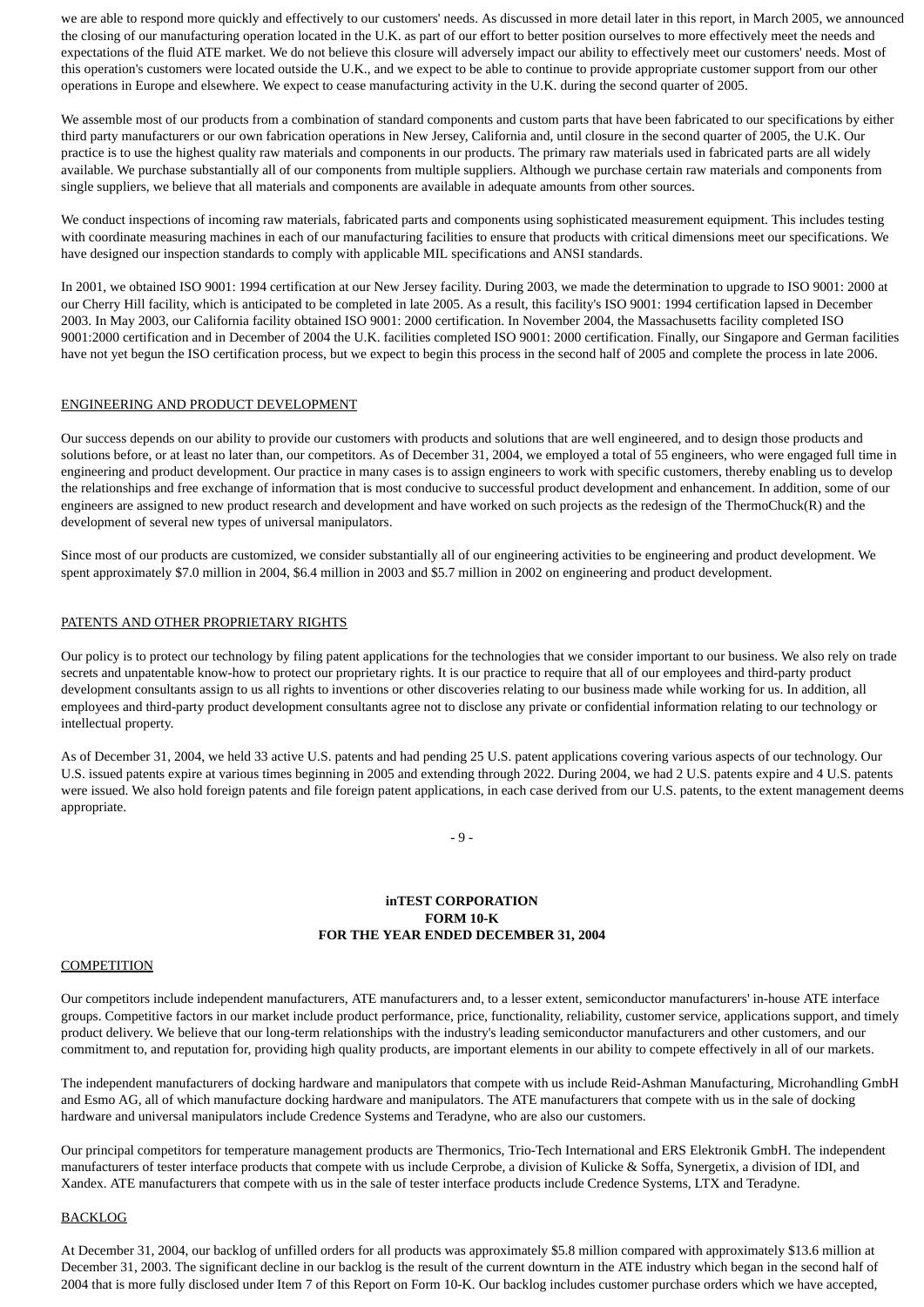substantially all of which we expect to deliver in 2005. While backlog is calculated on the basis of firm purchase orders, a customer may cancel an order or accelerate or postpone currently scheduled delivery dates. Our backlog may be affected by the tendency of customers to rely on shorter lead times available from suppliers, including us, in periods of depressed demand. In periods of increased demand, there is a tendency towards longer lead times that has the effect of increasing backlog. As a result of these factors, our backlog at a particular date is not necessarily ind icative of sales for any future period.

#### EMPLOYEES

At December 31, 2004, we had 255 full time employees, including 118 in manufacturing operations, 97 in customer support/operations and 40 in administration. Substantially all of our key employees are highly skilled and trained technical personnel. None of our employees is represented by a labor union, and we have never experienced a work stoppage. We believe that our relationship with our employees is very good.

#### **Item 2. PROPERTIES**

At December 31, 2004, we leased 12 facilities worldwide. The following chart provides information regarding each of our principal facilities which we occupied at December 31, 2004.

| Location        | Lease<br><b>Expiration</b> | Approx.<br><b>Square</b><br>Footage | <b>Principal Uses</b>                                                                                                        |
|-----------------|----------------------------|-------------------------------------|------------------------------------------------------------------------------------------------------------------------------|
| Cherry Hill, NJ | 9/10                       |                                     | 121,700 Corporate headquarters and design, manufacturing, service<br>and sales -- manipulator and docking hardware products. |
| Sharon, MA      | 2/11                       |                                     | 62,400 Design, manufacturing, service and sales -- temperature<br>management systems.                                        |
| San Jose, CA    | 4/12                       |                                     | 25,088 Design, manufacturing, service and sales - tester interface<br>products                                               |
| Sunnyvale, CA   | 12/04                      |                                     | 18,300 Design, manufacturing, service and sales -- tester interface<br>products                                              |

- 10 -

# **inTEST CORPORATION FORM 10-K FOR THE YEAR ENDED DECEMBER 31, 2004**

#### **Item 2. PROPERTIES** (Continued)

We entered into a new lease for our tester interface division in September 2004 (San Jose, CA). The lease is for a term of eighty-four months with a ninety day early occupancy period. During the early occupancy period, which began in late January 2005, we will not be charged monthly rent, however, we are responsible for all normal operating expenses, such as common area maintenance and property taxes, that are our responsibility under the terms of the lease. To facilitate the move, we extended the lease at our Sunnyvale, CA location through January 31, 2005. We believe that we currently have adequate space to meet our current and foreseeable future needs.

## **Item 3. LEGAL PROCEEDINGS**

From time to time we may be a party to legal proceedings occurring in the ordinary course of business. We are not currently involved in any material legal proceedings.

#### **Item 4. SUBMISSIONS OF MATTERS TO A VOTE OF SECURITY HOLDERS**

No matters were submitted to our stockholders for a vote during the fourth quarter of 2004.

#### **PART II**

#### **Item 5. MARKET FOR REGISTRANT'S COMMON EQUITY, RELATED STOCKHOLDER MATTERS AND ISSUER REPURCHASES OF SECURITIES**

Our common stock is traded on the Nasdaq National Market under the symbol "INTT." The following table sets forth the high and low sale prices of our common stock, as reported on the Nasdaq National Market, for the periods indicated. Sale prices have been rounded to the nearest full cent.

|                       | <b>Sales Price</b> |              |  |  |
|-----------------------|--------------------|--------------|--|--|
| 2004                  | High               | Low          |  |  |
| <b>First Quarter</b>  |                    | \$6.88\$5.13 |  |  |
| Second Quarter        | 6.80               | 5.07         |  |  |
| Third Quarter         | 10.00              | 5.43         |  |  |
| <b>Fourth Quarter</b> | 9.18               | 3.80         |  |  |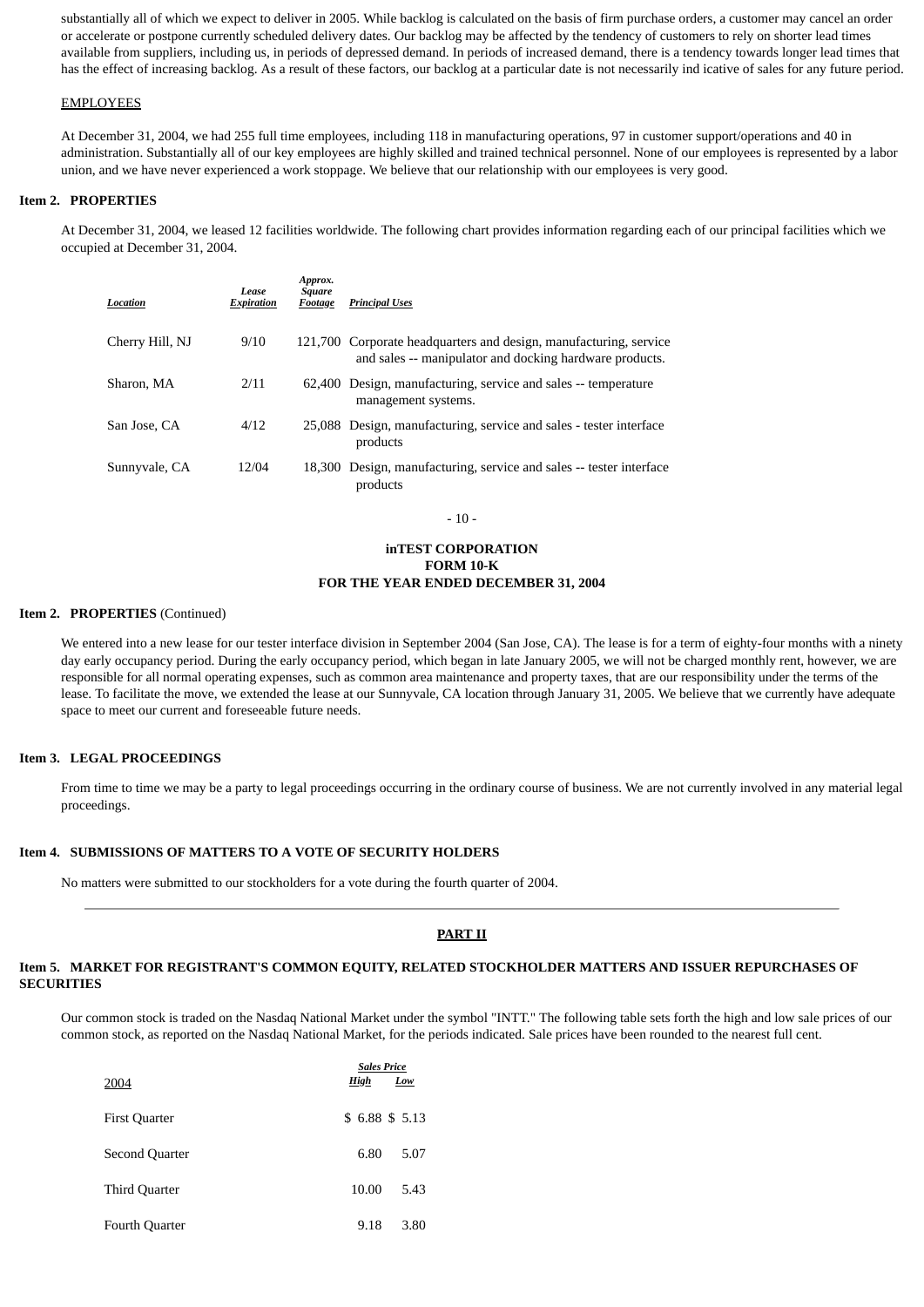2003

| <b>First Quarter</b> | \$4.87 \$2.79 |      |
|----------------------|---------------|------|
| Second Quarter       | 6.00          | 2.81 |
| Third Quarter        | 6.72          | 4.40 |
| Fourth Quarter       | 6.90          | 4.43 |

On March 15, 2005, the closing price for our common stock as reported on the Nasdaq National Market was \$4.53. As of March 15, 2005, we had 9,058,653 shares outstanding that were held of record by approximately 1,000 shareholders.

We have not paid dividends on our common stock since our initial public offering 1997, and we do not plan to pay cash dividends in the foreseeable future. Our current policy is to retain any future earnings for reinvestment in the operation and expansion of our business, including possible acquisitions of other businesses, technologies or products. Payment of any future dividends will be at the discretion of our board of directors. In addition, our current credit agreement prohibits us from paying cash dividends without the lender's prior consent.

- 11 -

## **inTEST CORPORATION FORM 10-K FOR THE YEAR ENDED DECEMBER 31, 2004**

# **Item 6. SELECTED FINANCIAL DATA**

The following table contains certain selected consolidated financial data of inTEST and is qualified by the more detailed Consolidated Financial Statements and Notes thereto included elsewhere in this Annual Report on Form 10-K and should be read in conjunction with "Management's Discussion and Analysis of Financial Condition and Results of Operations" and the other financial information included in this Annual Report on Form 10-K.

| <b>Condensed Consolidated Statement of Operations Data:</b> | 2004  | 2003          | <b>Years Ended December 31,</b><br>2002 | 2001<br>(in thousands, except per share data)     | 2000   |
|-------------------------------------------------------------|-------|---------------|-----------------------------------------|---------------------------------------------------|--------|
| Net revenues                                                |       |               |                                         | \$71,211 \$48,028 \$47,127 \$51,627 \$87,651      |        |
| Gross margin                                                |       |               | 28,790 18,849 18,239 12,711             |                                                   | 39,556 |
| Operating income (loss)                                     |       |               |                                         | 1,666 (3,834) (1,806) (14,689) 10,909             |        |
| Net earnings (loss)                                         |       | 1,270 (5,451) |                                         | $(283)$ $(11,329)$                                | 6,379  |
| Net earnings (loss) per common share:                       |       |               |                                         |                                                   |        |
| <b>Basic</b>                                                |       |               |                                         | $$0.15 \quad $(0.65) \quad $(0.03) \quad $(1.37)$ | \$0.78 |
| <b>Diluted</b>                                              |       |               |                                         | $$0.14 \quad $(0.65) \quad $(0.03) \quad $(1.37)$ | \$0.75 |
| Weighted average common shares outstanding :                |       |               |                                         |                                                   |        |
| <b>Basic</b>                                                | 8,480 | 8,332         | 8,317                                   | 8,279                                             | 8,201  |
| <b>Diluted</b>                                              |       | 8,804 8,332   | 8,317                                   | 8,279                                             | 8,470  |
|                                                             |       |               |                                         |                                                   |        |

|                                                   | As of December 31, |                                         |        |                      |               |  |  |  |
|---------------------------------------------------|--------------------|-----------------------------------------|--------|----------------------|---------------|--|--|--|
|                                                   | 2004               | 2003                                    | 2002   | 2001                 | 2000          |  |  |  |
| <b>Condensed Consolidated Balance Sheet Data:</b> | (in thousands)     |                                         |        |                      |               |  |  |  |
| Cash and cash equivalents                         |                    | \$7,686 \$5,116 \$8,145 \$7,281 \$5,680 |        |                      |               |  |  |  |
| Working capital                                   |                    | 18.428 15.670                           | 19.765 |                      | 20,146 26,768 |  |  |  |
| Total assets                                      | 33.167             | 29.977                                  |        | 32,582 31,594 47,302 |               |  |  |  |
| Long-term debt, net of current portion            | 47                 | 117                                     | 210    | 296                  |               |  |  |  |
| Total stockholders' equity                        | 26.118             | 22.591                                  | 27.357 |                      | 27.204 38.398 |  |  |  |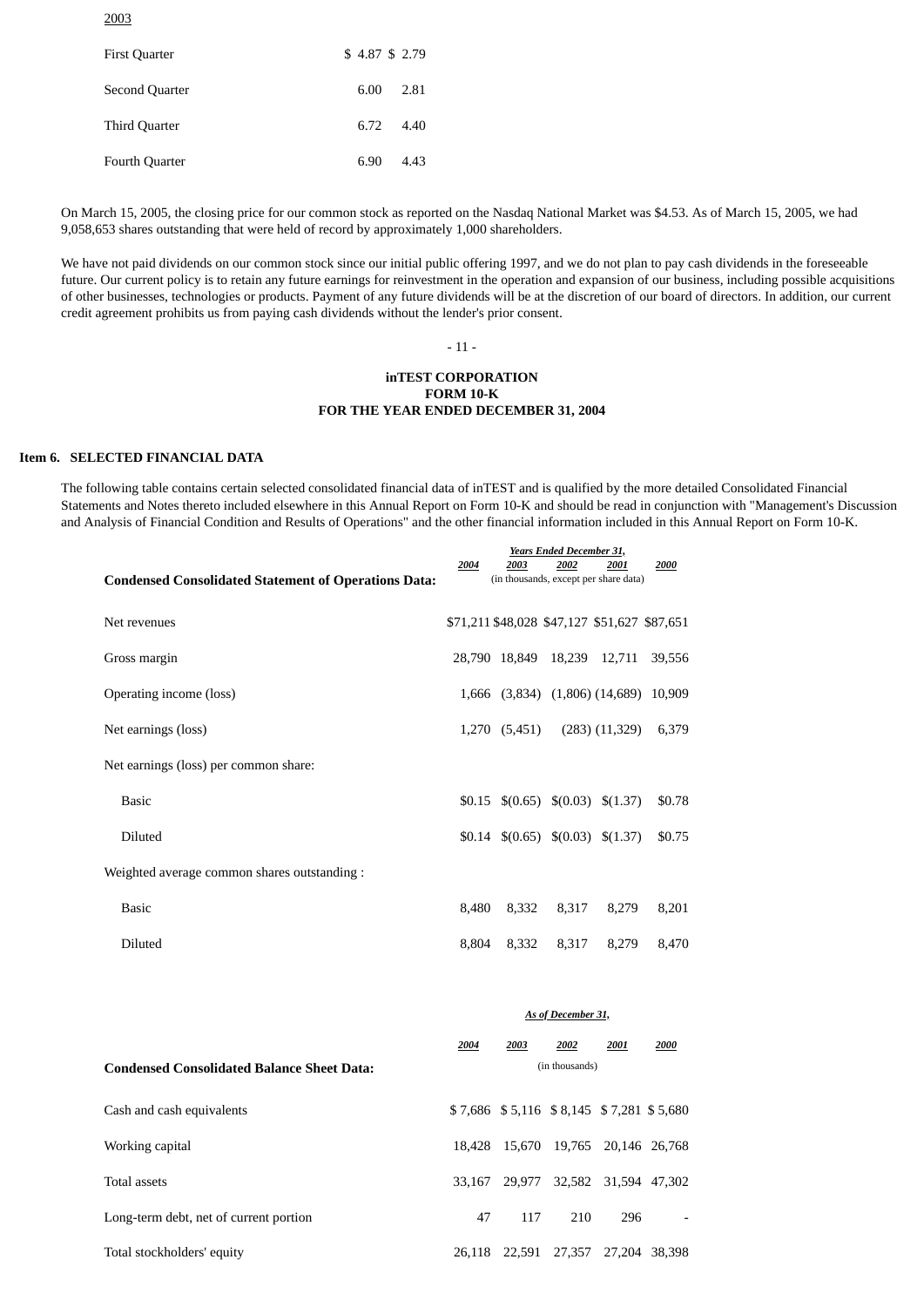## **Item 7. MANAGEMENT'S DISCUSSION AND ANALYSIS OF FINANCIAL CONDITION AND RESULTS OF OPERATIONS**

#### **Overview**

Our business and results of operations are substantially dependent upon the demand for ATE by semiconductor manufacturers and companies that specialize in the testing of ICs. Demand for ATE is driven by semiconductor manufacturers that are opening new, or expanding existing, semiconductor fabrication facilities or upgrading existing equipment, which in turn is dependent upon the current and anticipated market demand for semiconductors and products incorporating semiconductors. In the past, the semiconductor industry has been highly cyclical with recurring periods of oversupply, which often have a severe impact on the semiconductor industry's demand for ATE, including the products we manufacture. This can cause wide fluctuations in both our bookings and net revenues and can significantly impact our results of operations, depending on our ability to react quickly to these shifts in demand. These industry cycles have lasted typically 18 to 24 months; however, recently the cycles have become less predictable. Be cause the industry cycles are generally characterized by sequential quarterly growth or declines in bookings and net revenues throughout the cycle, year over year comparisons of operating results may not always be as meaningful as comparisons of periods at similar points in either up or down cycles.

During both downward and upward cycles in our industry, while the general trend over several quarters tends to be one of either growth or decline, in any given quarter the trend in both our bookings and net revenues can be erratic. This can occur, for example, when orders are pulled in, pushed out or canceled by a significant customer or when customer forecasts and general business conditions fluctuate during a quarter.

- 12 -

# **inTEST CORPORATION FORM 10-K FOR THE YEAR ENDED DECEMBER 31, 2004**

# **Item 7. MANAGEMENT'S DISCUSSION AND ANALYSIS OF FINANCIAL CONDITION AND RESULTS OF OPERATIONS** (Continued)

#### *Net Revenues and Bookings*

The following table sets forth for the periods indicated a breakdown of the net revenues from unaffiliated customers both by product segment and geographic area (based on the location of the selling entity).

| <b>Years Ended December 31,</b>           |        |                                   |                               |  |  |  |
|-------------------------------------------|--------|-----------------------------------|-------------------------------|--|--|--|
| Net revenues from unaffiliated customers: |        |                                   |                               |  |  |  |
|                                           | 2004   | 2003                              | 2002                          |  |  |  |
| Manipulator/Docking Hardware              |        |                                   |                               |  |  |  |
|                                           |        | \$38,414 \$24,364 \$20,737        |                               |  |  |  |
| Temperature Management                    |        |                                   |                               |  |  |  |
|                                           | 22,581 | 16,780                            | 17,706                        |  |  |  |
| <b>Tester Interface</b>                   | 13,516 | 11,132                            | 10,333                        |  |  |  |
| Intersegment sales                        |        |                                   |                               |  |  |  |
|                                           |        |                                   | $(3,300)$ $(4,248)$ $(1,649)$ |  |  |  |
|                                           |        |                                   |                               |  |  |  |
|                                           |        | <u>\$71,211 \$48,028 \$47,127</u> |                               |  |  |  |
|                                           |        |                                   |                               |  |  |  |
| U.S.                                      |        |                                   |                               |  |  |  |
|                                           |        | \$54,123 \$36,762 \$41,306        |                               |  |  |  |
| Europe                                    | 7,343  | 4,584                             | 2,710                         |  |  |  |
| Asia-Pacific                              |        |                                   |                               |  |  |  |
|                                           | 9,745  | $-6,682$                          | 3,111                         |  |  |  |
|                                           |        |                                   |                               |  |  |  |
|                                           |        | <u>\$71,211</u> \$48,028 \$47,127 |                               |  |  |  |

During 2002, the ATE industry was in the midst of a multiple year downturn that began in late 2000. During the first half of 2003, the ATE industry entered a period of expansion that continued throughout the balance of that year and into the first half of 2004. However, late in the third quarter of 2004, there was a significant weakening in the level of our orders in both our manipulator/docking hardware and tester interface product segments as several customers of these two segments either postponed scheduled shipments or canceled orders.

The downward trend in orders for our tester interface product segment continued into the fourth quarter of 2004, and for the quarter ended December 31, 2004, our consolidated orders totaled \$9.3 million, a decline of 63% from the \$25.1 million in orders recorded in the second quarter of 2004. Our tester interface segment experienced the largest decline in orders during 2004, falling 95% from \$5.0 million in the second quarter to \$244,000 in the fourth quarter. Our manipulator/docking hardware product segment's orders declined from a peak of \$14.0 million in the second quarter to \$4.8 million in the fourth quarter, a decrease of 66%. Finally, orders in our temperature management product segment decreased 29% from \$6.0 million in the second quarter to \$4.3 million in the fourth quarter. We believe the significant declines in orders in both our tester interface and manipulator/docking hardware product segments are primarily the result of the suspension of production-oriented ordering in the ATE industry during the second half of 2004 due to reductions in utilization rates for test-related equipment. We also believe that the orders for our temperature management products had not been as heavily impacted by the weakened demand for our other products because these products are used in non-production environments, such as research and development labs.

At present, we cannot predict how long the current downturn will remain, nor how significant the declines in our quarterly net revenues or bookings will be through this cycle.

#### *Backlog*

At December 31, 2004, our backlog of unfilled orders for all products was approximately \$5.8 million compared with approximately \$13.6 million at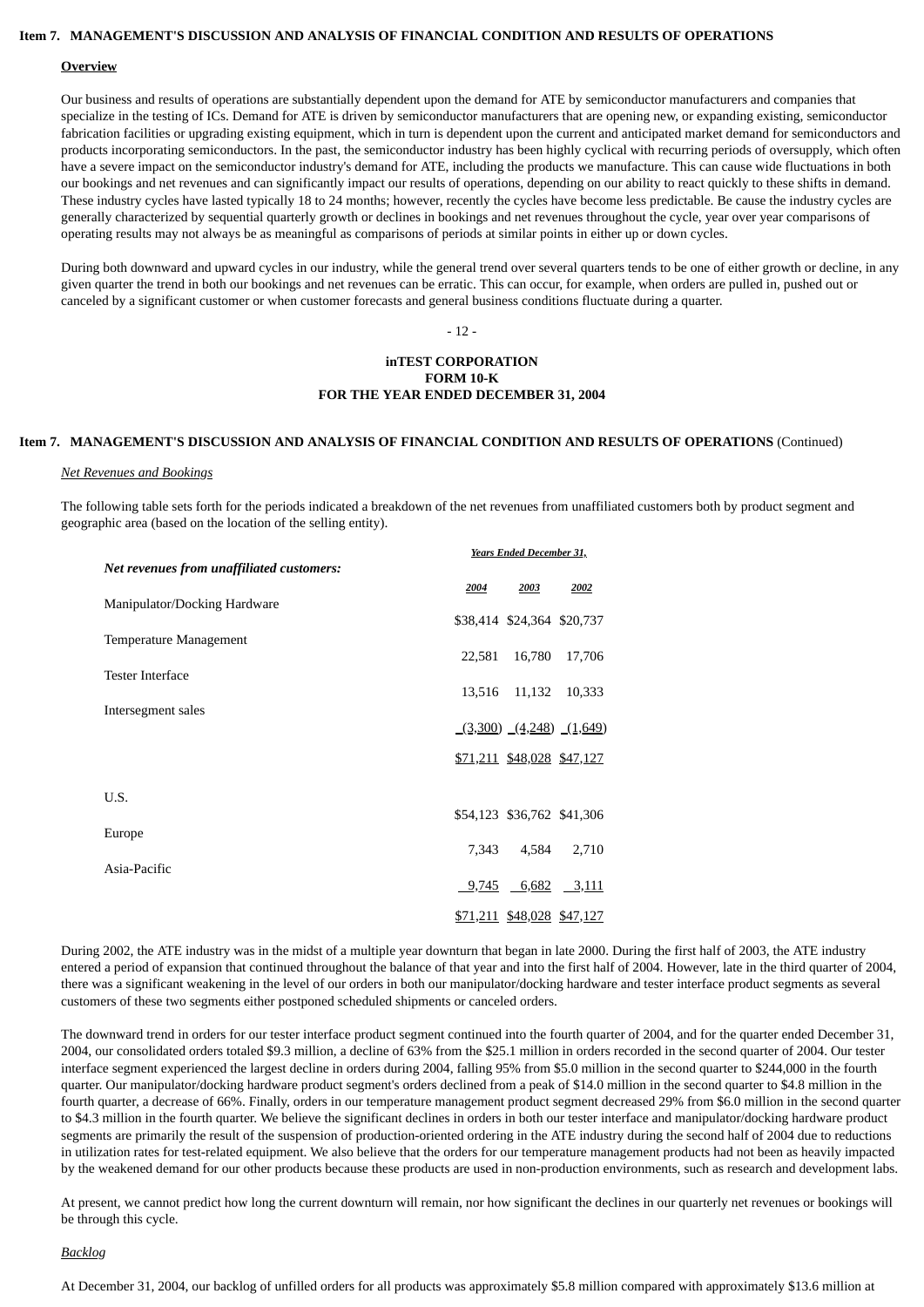December 31, 2003. This decrease was due to the aforementioned reduction in orders we experienced in the second half of 2004. Our backlog includes customer purchase orders which we have accepted, substantially all of which we expect to deliver in 2005. While backlog is calculated on the basis of firm purchase orders, a customer may cancel an order or accelerate or postpone currently scheduled delivery dates. Our backlog may be affected by the tendency of customers to rely on short lead times available from suppliers, including us, in periods of depressed demand. In periods of increased demand, there is a tendency towards longer lead times that has the effect of increasing backlog. As a result, our backlog at a particular date is not necessarily indicative of sales for any future period.

#### - 13 -

## **inTEST CORPORATION FORM 10-K FOR THE YEAR ENDED DECEMBER 31, 2004**

#### **Item 7. MANAGEMENT'S DISCUSSION AND ANALYSIS OF FINANCIAL CONDITION AND RESULTS OF OPERATIONS** (Continued)

#### *Cost Containment and Organizational Changes*

In response to the sudden downturn in the second half of 2004, we began the process of restructuring our operations during the fourth quarter with the goal of significantly reducing our fixed operating costs to position ourselves to more effectively meet the needs and expectations of the fluid ATE market. In mid November, we announced organizational changes and cost structure adjustments that gave our divisional general managers increased responsibility for marketing, sales and service, thus allowing for the reduction of corresponding central corporate staff.

Specific actions resulting from the fourth quarter 2004 reorganization included the elimination of four executive-level positions, an approximate 18% reduction in domestic head count, and certain salary and benefit adjustments. During the fourth quarter of 2004, we incurred severance costs of approximately \$527,000 related to these actions. We expect these actions will reduce our annual operating expense structure by approximately \$4.5 million.

In mid March 2005, we announced our decision to close our UK facility. We expect to incur severance costs ranging from \$200,000 to \$300,000 as well as costs associated with other contractual obligations (consisting of lease commitments and real estate taxes) ranging from \$700,000 to \$800,000. We intend to seek a sublessor for the UK facility which would offset a portion of our continuing obligations for the facility. Based upon these estimates, the total cost to close our UK facility will range from approximately \$900,000 to \$1.1 million. We expect to incur these costs during the first and second quarters of 2005. We expect the closure of our UK facility will reduce our annual operating expenses by approximately \$1.6 million.

We believe our recent reorganization and resultant decentralization will make us a more competitive company positioned to rapidly adapt to new market challenges and opportunities through continued research and development as well as strategic merger and acquisition activities. As a result of our continuing focus on our global operations to determine methods to increase our profitability while operating in the cyclical ATE markets, we will continue to review and evaluate actions that will optimally match our operating costs against our anticipated future revenue and product demand as we pursue additional growth opportunities.

## *Inventory Obsolescence Charges*

We review our inventories and record inventory obsolescence charges based upon our established obsolescence criteria, that identifies material that has not been used in a work order during the prior 12 months and the excess quantity of material on hand that is greater than the average annual usage of that material over the prior three years. In addition, in certain cases, additional inventory obsolescence charges are recorded based upon facts which would not give rise to an obsolescence charge under the historical obsolescence criteria or, if in management's opinion, additional amounts are felt to be necessary based upon the current industry conditions. See also "Critical Accounting Policies", below.

We incurred inventory obsolescence charges of \$1.4 million, \$886,000 and \$1.0 million for the years ended December 31, 2004, 2003 and 2002, respectively. The level of inventory obsolescence charges are based upon a variety of factors including changes in demand for our products and new product designs. The increase in inventory obsolescence charges during 2004 was primarily the result of customer order cancellations where we had already purchased inventory to fulfill the orders and where that inventory can not be used in other products we manufacture due to its highly customized nature. In addition we had increases in our reserves for excess quantities related to materials with long lead times that were purchased based upon forecasted orders which did not materialize. After the close of the third quarter of 2004, management made the determination to curtail the practice of purchasing significant amounts of inventory against forecasted orders due to the increased level of uncertainty in our current business o utlook. However, in the future, we may determine that it is appropriate to increase the level of such purchases based on a variety of factors, including, but not limited to, general market conditions and the specific delivery requirements of our customers. See also "Critical Accounting Policies".

#### *Product Warranty Charges*

We accrue product warranty charges on a quarterly basis based upon our historical claims experience. In addition, we accrue additional amounts based upon known product warranty issues, such as product retrofits. For the years ended December 31, 2004, 2003 and 2002, our product warranty charges were \$2.0 million, \$1.9 million and \$1.1 million, or 2.8%, 4.0% and 2.3% of net revenues, respectively. The level of our product warranty charges both in absolute dollars and as a percentage of net

# - 14 -

## **inTEST CORPORATION FORM 10-K FOR THE YEAR ENDED DECEMBER 31, 2004**

#### **Item 7. MANAGEMENT'S DISCUSSION AND ANALYSIS OF FINANCIAL CONDITION AND RESULTS OF OPERATIONS** (Continued)

revenues is affected by a number of factors including the cyclicality of demand in the ATE industry, the prototype nature of much of our business, the complex nature of many of our products and, at our discretion, providing warranty repairs or replacements to customers after the contracted warranty period has expired in order to promote strong customer relations.

During 2004 we accrued approximately \$531,000 in product warranty charges in our manipulator/docking hardware product segment for product retrofits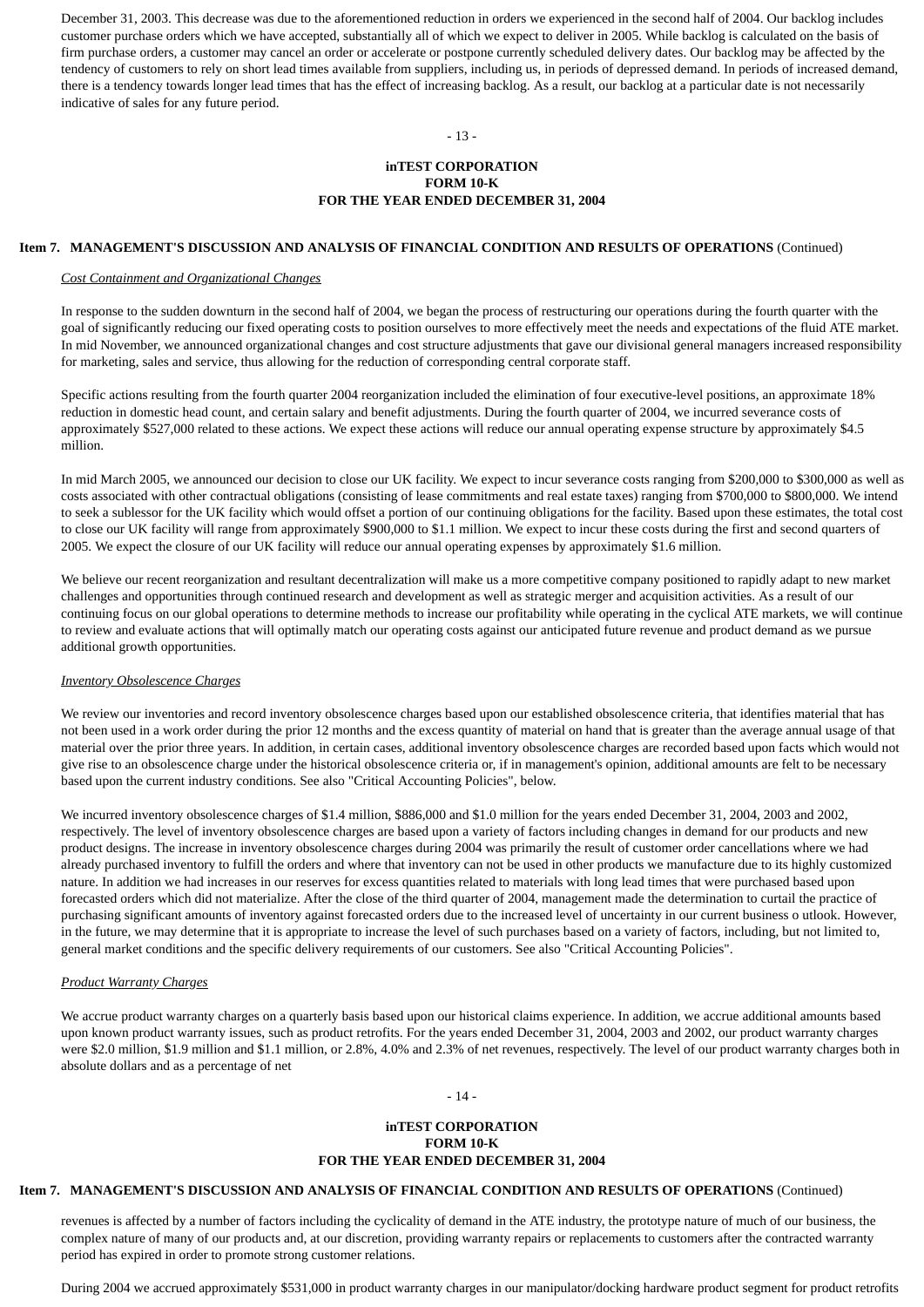on several manipulator products we sell to both OEM and End User customers worldwide. Of this amount, the largest portion, which was approximately \$216,000, was related to field retrofits on approximately 170 M-series manipulators whose prototype design required several different modifications and enhancements. We believe we have accrued adequate warranty charges at December 31, 2004 for the product retrofits planned for these products. The balance of our product warranty accruals were general in nature and related to various products sold in all three product segments. We cannot determine at this time if we will have additional product modifications or enhancements for these or any of our other products. See also "Critical Accounting Policies".

#### *Product/Customer Mix*

Our three product segments each have multiple products that we design, manufacture and sell to our customers. The gross margin on each product we offer is impacted by a number of factors, including the amount of intellectual property (such as patents) utilized in the product, the number of units ordered by the customer at one time, or the amount of inTEST designed and fabricated material included in our product compared with the amount of third-party designed and fabricated material included in our product. The weight of each of these factors, as well as the current market conditions, determines the ultimate sales price we can obtain for our products and the resulting gross margin.

The mix of products we sell in any period is ultimately determined by our customers' needs. Therefore, the mix of products sold in any given period can change significantly from the prior period. As a result, our consolidated gross margin can be significantly impacted in any given period by a change in the mix of products sold in that period.

We sell our products to both semiconductor manufacturers (end user sales) and to ATE manufacturers (OEM sales) who ultimately resell our equipment with theirs to semiconductor manufacturers. The mix of customers during any given period will affect our gross margin due to differing sales discounts and commissions. For the year ended December 31, 2004, 2003 and 2002, our OEM sales as a percentage of net revenues were 39%, 41% and 44%, respectively.

The impact of an increase in OEM sales as a percentage of net revenues is generally a reduction in our gross margin, as OEM sales historically have had a more significant discount than end user sales. Our current net operating margins on most OEM sales for these product segments, however, are only slightly less than margins on end user sales because of the payment of third party sales commissions on most end user sales. We also expect to continue to experience demands from our OEM customers' supply line management groups to reduce our sales prices to them. This continued price pressure may have the ultimate effect of reducing our gross and operating margins if we cannot further reduce our manufacturing and operating costs.

We believe that purchases of most of our products are typically made from semiconductor manufacturers' capital expenditure budgets. Certain portions of our business, however, are generally less dependent upon the capital expenditure budgets of the end users. For example, purchases of certain related ATE interface products, such as sockets and interface boards, which must be replaced periodically, are typically made from the end users' operating budgets. In addition, purchases of certain of our products, such as docking hardware, for the purpose of upgrading or to improve the utilization, performance and efficiency of existing ATE, tend to be counter cyclical to sales of new ATE. Moreover, we believe a portion of our sales of temperature management systems results from the increasing need for temperature testing of circuit boards and specialized components that do not have the design or quantity to be tested in an electronic device handler. We believe that this business usually is less cyclical than new ATE s ales.

Please refer to the section entitled "Risks That Could Affect Future Results" below for a discussion of other important factors that could cause our results to differ materially from our prior results or those expressed or implied by our forward-looking statements.

#### **Results of Operations**

All of our products are used by semiconductor manufacturers in conjunction with ATE in the testing of ICs. Consequently, the results of operations for each product segment are generally affected by the same factors. Separate discussions and analyses  $-15$  -

# **inTEST CORPORATION FORM 10-K FOR THE YEAR ENDED DECEMBER 31, 2004**

# **Item 7. MANAGEMENT'S DISCUSSION AND ANALYSIS OF FINANCIAL CONDITION AND RESULTS OF OPERATIONS** (Continued)

for each product segment would be repetitive and obscure any unique factors that affected the results of operations of our different product segments. The discussion and analysis that follows, therefore, is presented on a consolidated basis for the Company as a whole and includes discussion of factors unique to each product segment where significant to an understanding of each such business.

The following table sets forth for the periods indicated the principal items included in the Consolidated Statements of Operations as a percentage of total net revenues.

|                                             | <b>Percentage of Net Revenues</b><br><b>Years Ended December 31,</b> |        |        |  |  |  |  |
|---------------------------------------------|----------------------------------------------------------------------|--------|--------|--|--|--|--|
|                                             | 2004                                                                 | 2002   |        |  |  |  |  |
| Net revenues                                | 100.0%                                                               | 100.0% | 100.0% |  |  |  |  |
| Cost of revenues                            | 59.6                                                                 | 60.8   | 61.3   |  |  |  |  |
| Gross margin                                | 40.4                                                                 | 39.2   | 38.7   |  |  |  |  |
| Selling expense                             | 17.2                                                                 | 21.2   | 18.0   |  |  |  |  |
| Engineering and product development expense | 9.8                                                                  | 13.3   | 12.0   |  |  |  |  |
| General and administrative expense          | 11.0                                                                 | 12.7   | 12.5   |  |  |  |  |
| Impairment of goodwill                      | 0.1                                                                  |        |        |  |  |  |  |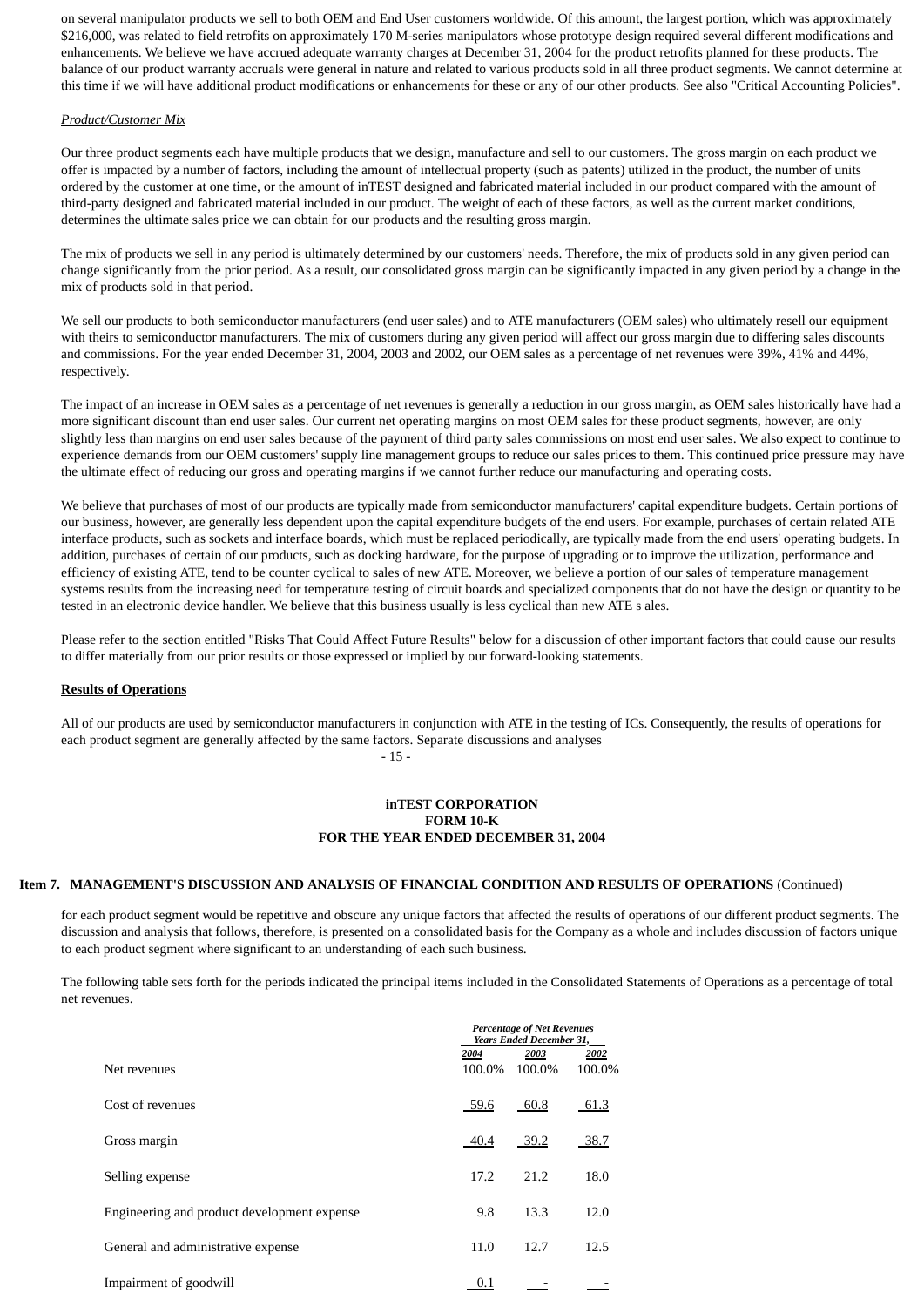| Operating income (loss)             | 2.3     | (8.0)      | (3.8)     |
|-------------------------------------|---------|------------|-----------|
| Other income                        | 0.0     | 0.5        | 0.3       |
| Earnings (loss) before income taxes | 2.3     | (7.5)      | (3.5)     |
| Income tax expense (benefit)        | 0.5     | $-3.8$     | (2.9)     |
| Net earnings (loss)                 | $1.8\%$ | $(11.3)\%$ | $(0.6)\%$ |

## *Year Ended December 31, 2004 Compared to Year Ended December 31, 2003*

*Net Revenues.* Net revenues were \$71.2 million for 2004 compared to \$48.0 million for 2003, an increase of \$23.2 million or 48%. We believe the increase in our net revenues reflects the aforementioned stronger cyclical demand early in 2004 compared to the weaker demand throughout 2003. In 2004, the net revenues of our manipulator/docking hardware, temperature management and tester interface segments increased \$14.0 million or 58%, \$5.5 million or 36% and \$3.7 million or 45%, respectively, over the comparable prior period. We believe the increases in all of our product segments reflect the aforementioned increase in demand we experienced for our products throughout the first half of 2004. We believe the larger percentage increases in our manipulator/docking hardware and tester interface segments reflect the increased production requirements of our customers during the first half of 2004. During the year ended December 31, 2004, our net revenues from customers in the U.S., Europe and Asia-Pacific increas ed 47%, 60% and 46%, respectively, over the comparable prior period. The larger percentage increase for our European customers was primarily the result of the significant appreciation of the Euro against the U.S. dollar during 2004. When adjusted to eliminate the effect of the change in exchange rates, the 2004 growth rate in the net revenues from our European customers was 47%, which is consistent with both the U.S. and Asia-Pacific.

*Gross Margin.* Gross margin was 40% for 2004 as compared to 39% for 2003. The improvement in the gross margin was primarily the result of our fixed operating costs being more fully absorbed by the significantly higher net revenue levels in 2004 compared to 2003. While the absolute dollar amount of our fixed operating costs increased \$1.9 million in 2004 as compared to 2003, the percentage of net revenues which these costs represent decreased from 20% in 2003 to 16% in 2004. We attribute the increase in the absolute dollar amount of our fixed operating costs primarily to higher salary and benefits expense which increased \$1.4 million over the comparable prior period. This increase was due largely to the hiring of additional staff and the fact that as industry conditions improved during 2004 we began to reinstate certain previously eliminated employee benefits and our program of annual reviews and merit based salary increases. Also contributing to the increase in fixed operating costs, but to a lesser ex tent, were increases in insurance, third party consultants and facility rental. The increases in both insurance and third party consultants were driven by the increased level of business activity in 2004 compared to 2003.

- 16 -

## **inTEST CORPORATION FORM 10-K FOR THE YEAR ENDED DECEMBER 31, 2004**

# **Item 7. MANAGEMENT'S DISCUSSION AND ANALYSIS OF FINANCIAL CONDITION AND RESULTS OF OPERATIONS** (Continued)

*Selling Expense.* Selling expense was \$12.3 million for 2004 compared to \$10.2 million for 2003, an increase of \$2.1 million or 20%. We attribute the increase primarily to increased commission expense as well as higher levels of salary and benefits expense in 2004 as compared to 2003. The increase in commission expense of \$1.0 million in our manipulator/docking hardware and temperature management segments was primarily due to the significantly higher net revenue levels. The \$494,000 increase in salary and benefits expense primarily reflects the reinstatement of certain employee benefits as previously discussed. Also contributing to the increase, but to a lesser extent, were increases in travel and freight expense, which were driven by the increased business activity in 2004 compared to 2003.

*Engineering and Product Development Expense.* Engineering and product development expense was \$7.0 million for 2004 compared to \$6.4 million for 2003, an increase of \$571,000 or 9%. We attribute the increase primarily to a \$578,000 increase in salary and benefits expense due largely to hiring additional staff and the reinstatement of certain employee benefits as previously discussed. In addition, we had increased spending on engineering travel in our manipulator/docking hardware segment due to the increased business activity in 2004 compared to 2003. These increases were partially offset by a reduction in fees paid to third party product development consultants in our manipulator/docking hardware and temperature management segments.

*General and Administrative Expense.* General and administrative expense was \$7.3 million for 2004 compared to \$6.1 million for 2003, an increase of \$1.2 million or 19%. We attribute the increase primarily to a \$373,000 increase in salary and benefits expense, which is largely a result of the reinstatement of employee benefits, as previously discussed. Also contributing to the increase was a \$343,000 increase in professional fees, due primarily to increased audit fees, costs associated with our Sarbanes-Oxley compliance initiatives and increased patent filing activities. To a lesser extent, we attribute the increase to higher levels of administrative travel expense, accruals for profit-based bonuses and an increase in the fees paid to members of our Board of Directors.

*Restructuring and Other Charges.* Restructuring and other charges were \$627,000 for 2004; there were no comparable expenses incurred during 2003. The restructuring and other charges in 2004 consisted of severance costs of approximately \$527,000 related to the reorganization of our domestic operations, as previously discussed, and long-lived asset impairment of \$100,000 related to our U.K. facility.

*Other Income.* Other income was \$2,000 for 2004 compared to \$224,000 for 2003, a decrease of \$222,000 or 99%. The decrease in other income was primarily due to a significant increase in our foreign exchange transaction losses, which increased from \$12,000 in 2003 to \$223,000 in 2004. The increase in foreign exchange losses was due to the volatility throughout 2004 of the US dollar against the major foreign currencies we operate in worldwide.

*Income Tax Expense.* Income tax expense was \$398,000 for 2004 compared to \$1.8 million for 2003. Our effective tax rate for 2004 was 24% compared to 51% in 2003. Our income tax expense for 2004 represented the foreign income tax expense related to the earnings of certain of our foreign operations. During 2004, we increased our valuation allowance against our net deferred tax assets by \$213,000 due to the taxable losses experienced in our domestic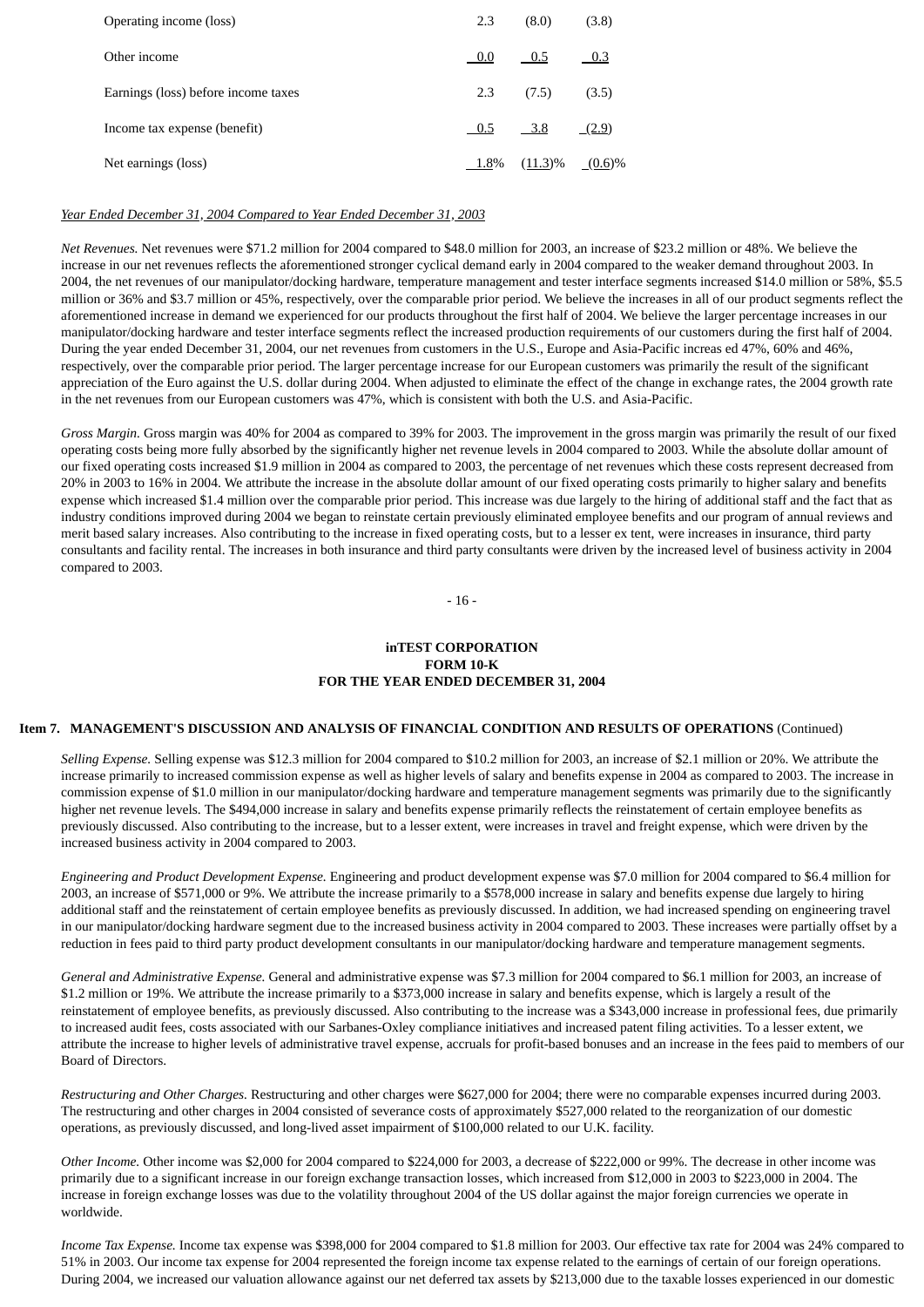and certain foreign operations and the uncertainty surrounding whether we would be able to generate sufficient taxable income to fully utilize these losses before they expire. During 2003, we recorded a 100% valuation allowance against our net deferred tax assets due to our 2003 operating losses which resulted in the realizability of the net deferred tax assets to no longer be considered more likely than not.

#### *Year Ended December 31, 2003 Compared to Year Ended December 31, 2002*

*Net Revenues.* Net revenues were \$48.0 million for 2003 compared to \$47.1 million for 2002, an increase of \$901,000 or 2%. In 2003, net revenues for our manipulator/docking hardware and tester interface segments increased \$3.6 million, or 18%, and \$799,000, or 8%, respectively. These increases were offset by a decrease in net revenues in our temperature management segment of \$926,000, or 5%. We believe the increases in our manipulator/docking hardware and tester interface segments are due to the aforementioned increase in demand we experienced for our products throughout 2003. We believe that the decrease in net revenues for our temperature management segment reflects the severe cyclical downturn in demand for ATE in the industry generally.

- 17 -

# **inTEST CORPORATION FORM 10-K FOR THE YEAR ENDED DECEMBER 31, 2004**

#### **Item 7. MANAGEMENT'S DISCUSSION AND ANALYSIS OF FINANCIAL CONDITION AND RESULTS OF OPERATIONS** (Continued)

*Gross Margin.* Gross margin remained relatively unchanged in 2003 from 2002. The gross margin in 2003 was slightly over 39% compared to slightly less than 39% in 2002. The slight increase in gross margin in 2003 is primarily the result of a decrease in component material costs as a percentage of net revenues that reflects lower levels of fabrication costs due to process improvements as well as the mix of products sold and, to a lesser extent, a decrease in OEM sales as a percentage of total sales in 2003 compared to 2002, as previously discussed. Also, as previously discussed, we incurred significant charges for inventory obsolescence during both 2003 and 2002 as a result of the continued downturn in the industry.

*Selling Expense.* Selling expense was \$10.2 million for 2003 compared to \$8.5 million in 2002, an increase of \$1.7 million or 20%. We attribute the increase primarily to the aforementioned increase in product warranty costs in our manipulator/docking hardware and temperature management segments. Other significant year-over-year increases included commission expense as well as salary and benefits expense. The increase in commission expense of \$303,000 was due to an increase in end-user commissionable sales. The increase in salary and benefit expense of \$304,000 was due to the hiring of new sales staff in the manipulator/docking hardware and tester interface segments as well as the return of certain benefits that had previously been reduced or eliminated. To a lesser extent, there were increases in travel expenses, freight costs and demonstration equipment, all of which were driven by the increased level of business activity as demand improved throughout 2003.

*Engineering and Product Development Expense.* Engineering and product development expense was \$6.4 million for 2003 compared to \$5.7 million in 2002, an increase of \$734,000 or 13%. We attribute the increase primarily to an increase of \$759,000 in salary and benefits expense in our manipulator/docking hardware and tester interface segments, where we increased our engineering and product development staff as well as returned certain benefits that had previously been reduced or eliminated. Also contributing to the increase were higher levels of spending on third-party product development consultants and travel in our manipulator/docking hardware and temperature management segments. The increases in staffing, third-party consultant costs and travel were due to increased product development efforts throughout 2003. These increases were partially offset by reductions in spending on product development materials in our temperature management segment in 2003 compared to 2002.

*General and Administrative Expense.* General and administrative expense was \$6.1 million for 2003 compared to \$5.9 million for 2002, an increase of \$192,000 or 3%. We attribute the increase primarily to increased data processing costs in our manipulator/docking hardware segment as well as increased salary and benefits expense in our manipulator/docking hardware and tester interface segments. The \$149,000 increase in data processing costs are related to a company-wide ERP system conversion that began in the fourth quarter of 2003 at our primary location in the manipulator/docking hardware segment and will continue into 2004 at our tester interface segment and into 2005 at the remaining locations in our manipulator/docking hardware segment. The \$222,000 increase in salary and benefits expense was the result of the return of certain benefits that had been reduced or eliminated. These increases were partially offset by a decrease in legal fees as well as reductions in spending on fees for tax services and communications. The decrease in legal fees in 2003 compared to 2002 is primarily due to the settlement of patent litigation during the first quarter of 2003.

*Other Income.* Other income was \$224,000 for 2003 compared to \$143,000 in 2002, an increase of \$81,000 or 57%. The increase in other income was primarily due to a decrease in foreign exchange transaction losses of \$96,000 in 2003 compared to 2002. To a lesser extent, the increase was attributable to reduced interest expense in 2003 compared to 2002. Partially offsetting the benefit of these two items was a reduction in interest income in 2003 compared to 2002 due to lower average cash balances.

*Income Tax Expense (Benefit).* Income tax expense was \$1.8 million for 2003 compared to an income tax benefit of \$1.4 million for 2002. Our effective tax rate for 2003 was 51% compared to (83)% for 2002. During 2003, we recorded a \$1.4 million valuation allowance against our beginning of the year net deferred tax assets due to our 2003 operating losses which resulted in the realizability of the net deferred tax assets to no longer be considered more likely than not. In addition, we recorded approximately \$400,000 of income tax expense in 2003, due to the earnings of certain of our foreign operations as well as a reduction in the anticipated amount of tax refunds resulting from research and development credits filed for in 2002. During 2002, we recorded a one-time tax benefit of \$750,000, which resulted from our filing amended prior year tax returns to claim additional research and experimentation credits for prior years.

# - 18 -

# **inTEST CORPORATION FORM 10-K FOR THE YEAR ENDED DECEMBER 31, 2004**

**Item 7. MANAGEMENT'S DISCUSSION AND ANALYSIS OF FINANCIAL CONDITION AND RESULTS OF OPERATIONS** (Continued)

# **Liquidity and Capital Resources**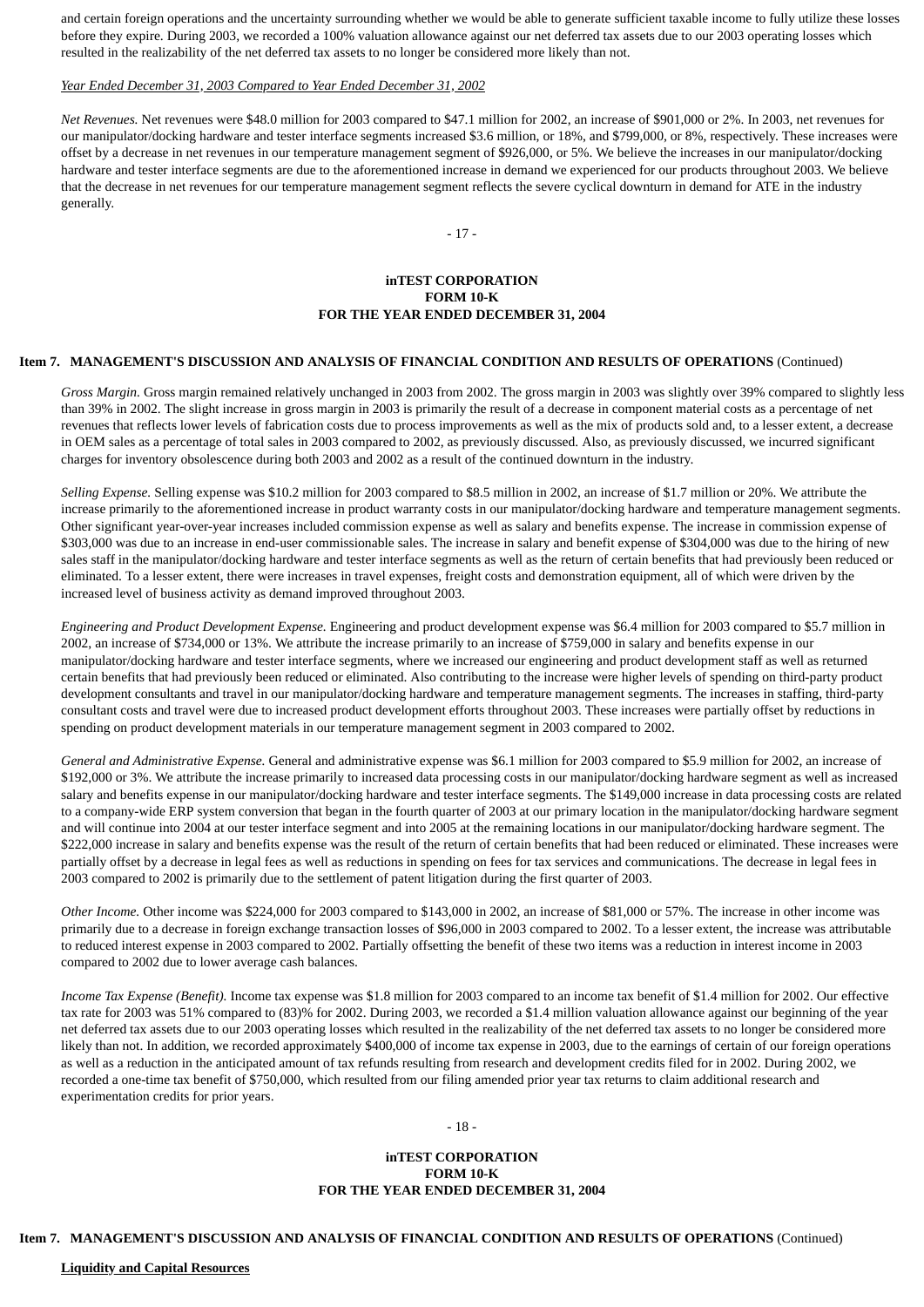Net cash provided by operations for the year ended December 31, 2004 was \$4.0 million compared to net cash used in operations of \$1.4 million in 2003. The shift to cash provided by operations in 2004 from cash used in operations in 2003 was primarily the result of generating operating income for 2004 compared with operating losses in 2003. Also contributing to this shift was a \$2.5 million reduction in accounts receivable during 2004. The decline in accounts receivable between December 31, 2003 and December 31, 2004 was due to the reduced level of sales in the fourth quarter of 2004 compared to higher sales levels in the fourth quarter of 2003. Inventories increased \$2.0 million during 2004 as a result of purchases of materials with long lead times for forecasted orders, as discussed above. Accounts payable decreased \$1.6 million from December 31, 2003 to December 31, 2004 due to decreased purchases to support lower production levels during the fourth quarter of 2004 compared to the same period in 2003. Accr ued wages and benefits increased \$584,000 primarily as a result of the return of domestic salary increases in 2004, which had been suspended since 2001.

Purchases of machinery and equipment were \$2.4 million for the year ended December 31, 2004, which consisted of \$905,000 primarily for computer hardware and software as well as leasehold improvements for our Cherry Hill facility, \$323,000 primarily for additional machine shop equipment for our UK subsidiary, \$344,000 primarily for demonstration equipment and computer hardware and software for our Temptronic facility, and \$443,000 primarily for a combination of quality assurance/inspection equipment, engineering software and testing equipment and leasehold improvements for our tester interface division. The balance of purchases was for equipment for our other foreign subsidiaries. The leasehold improvements for our Cherry Hill facility relate primarily to replacement of the roof and modifications related to the relocation of our machine shop from its current location to the main facility. The leasehold improvements for our tester interface division relate to its new facility in San Jose, CA. We currently esti mate we will spend approximately \$70,000 during the first quarter of 2005 for leasehold improvements and furnishings for our new San Jose facility. In addition, we estimate we will spend \$35,000 during the first quarter of 2005 on the relocation of our machining operation in New Jersey into our manufacturing facility. We have no commitments for capital expenditures for the balance of 2005, however, depending upon changes in market demand, we will make such purchases as we deem necessary and appropriate.

Net cash provided by financing activities for the year ended December 31, 2004 was \$814,000, which consisted of proceeds from the exercise of stock options of \$907,000 offset by \$93,000 in payments made under capital lease obligations.

Our total committed contracts that will affect cash over the next five years and beyond are as follows:

|                                         | <b>Expected Cash Payments By Year</b><br>(\$ in thousands) |      |         |     |      |         |      |         |      |         |                        |                          |              |          |
|-----------------------------------------|------------------------------------------------------------|------|---------|-----|------|---------|------|---------|------|---------|------------------------|--------------------------|--------------|----------|
| <b>Contractual Commitments</b>          |                                                            | 2005 | 2006    |     | 2007 |         | 2008 |         | 2009 |         | 2010&<br><b>Beyond</b> |                          | <b>Total</b> |          |
| Capital lease obligations               | 112<br>\$                                                  |      | \$      | 25S |      | 8       | \$   | 8       | \$   | 8       | \$                     | $\mathbf{1}$             | -S           | 162      |
| Operating lease obligations             | 1.769                                                      |      | 1.613   |     |      | 1,562   |      | 1,539   |      | 1,533   |                        | 1.724                    |              | 9,740    |
| Letters of credit                       | 250                                                        |      |         |     |      |         |      |         |      |         |                        |                          |              | 250      |
| Inventory material purchase commitments | 3,077                                                      |      |         | 328 |      | 438     |      | 438     |      | 219     |                        | $\overline{\phantom{0}}$ |              | 4,500    |
| Committed capital expenditure projects  | 102                                                        |      |         |     |      |         |      |         |      |         |                        |                          |              | 102      |
|                                         | \$5,310                                                    |      | \$1,966 |     |      | \$2,008 |      | \$1,985 |      | \$1,760 |                        | \$1,725                  |              | \$14,754 |

We have a secured credit facility that provides for maximum borrowings of \$250,000. We have not utilized this facility to borrow any funds. Our usage consists of the issuance of letters of credit in the face amount of \$250,000. We pay a quarterly fee of 1.5% per annum on the total amount of the outstanding letters of credit. The terms of the loan agreement require that we maintain a minimum level of \$200,000 of domestic cash. This credit facility expires on September 30, 2006.

We believe that our existing cash balances plus the anticipated cash provided from operations will be sufficient to satisfy our cash requirements for the foreseeable future. As previously discussed, during the second half of 2004 we entered a cyclical downturn in our industry and experienced a significant decline in our orders and sales activity that we believe will continue into 2005. As with prior cycles, we cannot predict how long the current downturn will continue, nor how significant the declines in both our quarterly net revenues and bookings will be throughout this period of contraction. As previously

- 19 -

# **inTEST CORPORATION FORM 10-K FOR THE YEAR ENDED DECEMBER 31, 2004**

#### **Item 7. MANAGEMENT'S DISCUSSION AND ANALYSIS OF FINANCIAL CONDITION AND RESULTS OF OPERATIONS** (Continued)

discussed, we have implemented a restructuring of our operations to reduce operating expenses and lower our break-even point. However, if we are unable to reduce our operating expenses sufficiently during this downturn, we may require additional debt or equity financing to meet working capital or capital expenditure needs. We cannot be certain that, if needed, we would be able to raise such additional financing or upon what terms such financing would be available.

#### **New Accounting Pronouncements**

In December 2003, the Securities and Exchange Commission (the "SEC") issued Staff Accounting Bulletin ("SAB") No. 104, *Revenue Recognition*, effective December 17, 2003. SAB No. 104 updates portions of the interpretive guidance included in Topic 13 of the codification of SABs to make this interpretive guidance consistent with current authoritative accounting guidance and SEC rules and regulations related to revenue recognition. We believe our revenue recognition policies are in compliance with SAB No. 104.

On January 1, 2003, we adopted SFAS No. 146, *Accounting for Costs Associated with Exit or Disposal Activities*. SFAS No. 146 addresses the accounting and reporting of expenses related to restructurings initiated after 2002, and applies to costs associated with an exit activity (including a restructuring) or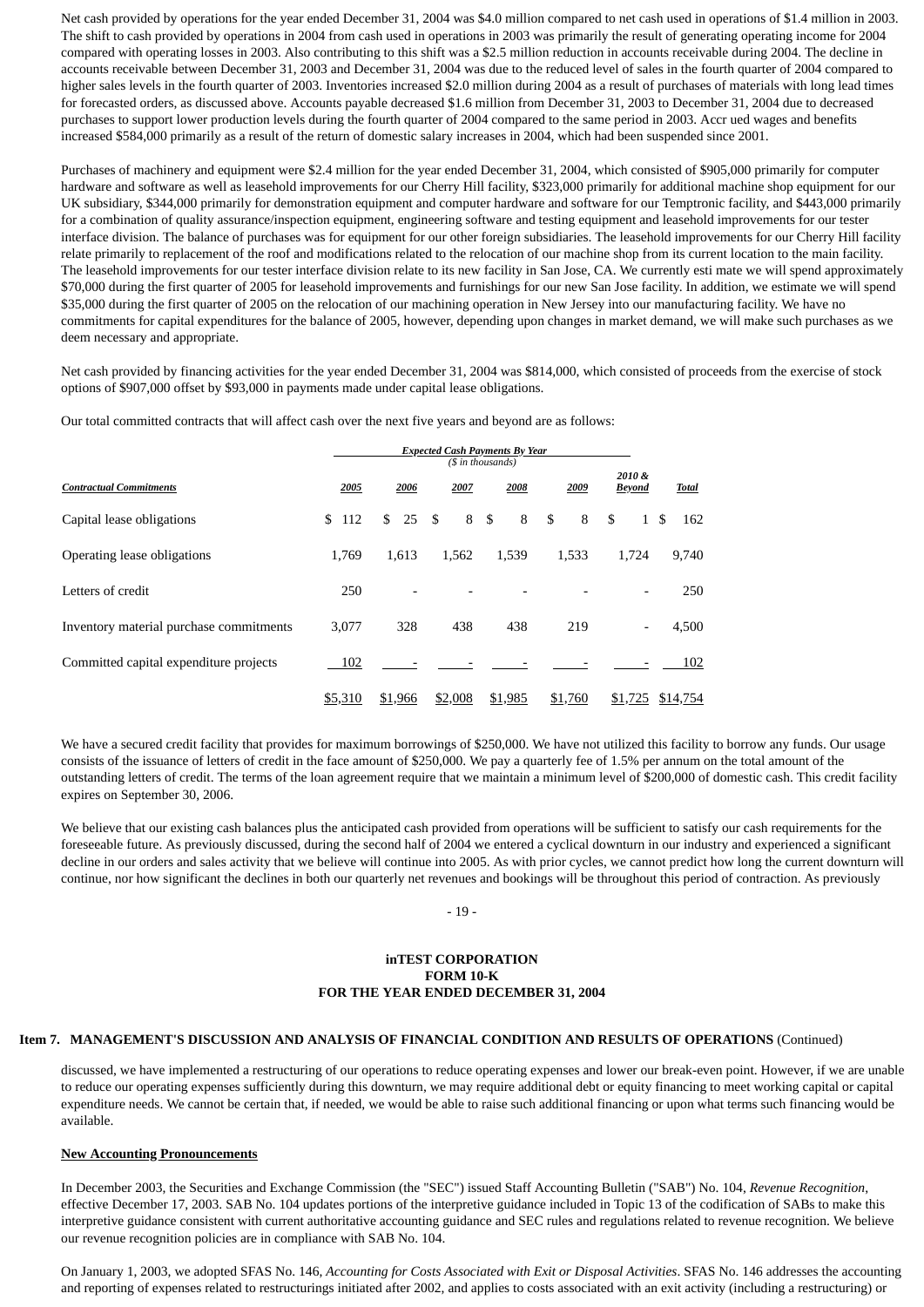with a disposal of long-lived assets. Those activities can include eliminating or reducing products lines, terminating employees and contracts, and relocating plant facilities or personnel. SFAS No. 146 changes some of the criteria for recognizing a liability for these activities. The adoption of SFAS No. 145 did not have an effect on our results of operations, financial condition or long-term liquidity.

On October 22, 2004, the American Jobs Creation Action (the "AJCA") was signed into law and the AJCA contains many tax provisions expected to affect us over the next several years as those provisions become effective. We are continuing to review these provisions and their application to some of our businesses to evaluate the effect these changes may have on income taxes included in our consolidated financial statements. The AJCA provides for the deduction for U.S. federal income tax purposes of 85% of certain foreign earnings that are repatriated, as defined in the AJCA. We may elect to apply this provision to qualifying earnings repatriations in 2005. We will commence an evaluation of the effects of the repatriation provision in the first half of 2005. The AJCA also provides for a domestic manufacturing deduction for U.S. federal income tax purposes. We will not benefit from this deduction until the date in the future that the U.S. federal tax losses have been fully absorbed. We will continue to apply the r ules under the extraterritorial income exclusion under the AJCA transition rules in 2005 and 2006.

In November 2004, the Financial Accounting Standards Board ("FASB") issued SFAS No. 151, *Inventory Costs - an amendment of ARB No. 43*, which is the result of its efforts to converge U.S. accounting standards for inventories with International Accounting Standards. SFAS No. 151 requires idle facility expenses, freight, handling costs, and wasted material (spoilage) costs to be recognized as current-period charges. It also requires that allocation of fixed production overheads to the costs of manufacturing be based on the normal capacity of the production facilities. SFAS No. 151 will be effective for inventory costs incurred during fiscal years beginning after June 15, 2005. We are evaluating the impact of this standard on our consolidated financial statements.

In December 2004, the FASB issued SFAS No. 123 (Revised 2004) *Share-Based Payment* ("SFAS No. 123R"). SFAS No. 123R addresses all forms of share-based payment ("SBP") awards, including shares issued under employee stock purchase plans, stock options, restricted stock and stock appreciation rights. SFAS No. 123R will require us to expense SBP awards as compensation with such expense measured at the fair value of such SBP transaction. The FASB originally stated a preference for a lattice model of valuation because it believed that a lattice model more fully captures the unique characteristics of employee stock options in the estimate of fair value, as compared to the Black-Scholes model which we currently use for our footnote disclosure. The FASB decided to remove its explicit preference for a lattice model and not require a single valuation methodology. SFAS No. 123R requires us to adopt the new accounting provisions beginning in the third quarter of 2005. We have not yet determined the impact of applyi ng the various provisions of SFAS No. 123R.

## **Critical Accounting Policies**

The preparation of consolidated financial statements in conformity with accounting principles generally accepted in the United States of America requires us to make estimates and judgments that affect the reported amounts of assets, liabilities, revenues, expenses and related disclosure of contingent assets and liabilities. On an on-going basis, we evaluate our estimates, including

# - 20 -

# **inTEST CORPORATION FORM 10-K FOR THE YEAR ENDED DECEMBER 31, 2004**

# **Item 7. MANAGEMENT'S DISCUSSION AND ANALYSIS OF FINANCIAL CONDITION AND RESULTS OF OPERATIONS** (Continued)

those related to inventories, identifiable intangibles, long-lived assets and related goodwill, deferred income tax valuation allowances and warranty reserves. We base our estimates on historical experience and on appropriate and customary assumptions that we believe to be reasonable under the circumstances, the results of which form the basis for making judgments about the carrying values of assets and liabilities that are not readily apparent from other sources. Some of these accounting estimates and assumptions are particularly sensitive because of their significance to our consolidated financial statements and because of the possibility that future events affecting them may differ markedly from what had been assumed when the financial statements were prepared.

#### *Inventory Valuation*

Inventories are stated at the lower of cost (first-in, first-out basis) or net realizable value. We use consistent methodologies to evaluate all inventories for net realizable value. We record a provision for excess and obsolete inventory based upon our review process. The criteria to determine if inventory is excess or obsolete are if (1) the inventory was not utilized in a work order during the prior 12 months or (2) if the excess quantity of inventory on hand is greater than the average annual usage of that inventory (or in the case of our temperature management systems, three years of average annual usage due to the after-sale service requirements of these products). In addition, operations and accounting staff review inventory that would not meet these criteria for excess or obsolescence to determine if additional obsolescence charges are necessary based upon assumptions about future demand, product mix and possible alternative uses. Finally, in certain cases, a subjective amount is recorded based upon either additional facts which would not give rise to an obsolescence charge under the initial obsolescence criteria or, if in management's opinion, additional amounts are felt to be necessary based upon the current industry conditions. In 2004, we recorded an inventory obsolescence charge for excess and obsolete inventory of \$1.4 million.

## *Long-Lived Asset Valuation*

We assess the impairment of identifiable intangibles and long-lived assets whenever events or changes in circumstances indicate that the carrying value may not be recoverable. Factors we consider important which could indicate impairment include significant underperformance relative to expected historical or projected future operating results, significant changes in the manner of our use of the asset or the strategy for our overall business and significant negative industry or economic trends. When we determine that the carrying value of intangibles and/or long-lived assets may not be recoverable based upon the existence of one or more of the above indicators of impairment, we prepare projections of operations for our product segments where these intangibles and/or long-lived assets are associated. If the carrying value of the intangible assets and/or long-lived assets exceeds the undiscounted cash flows per the projections, then we would record an impairment charge. We measure the impairment based upon the projected discounted cash flows using a discount rate determined by our management to be commensurate with the risk inherent in our current business model. Due to a history of operating losses experienced by our U.K. subsidiary over the last four years, combined with our then current forecasts that indicated additional future losses for the U.K. operation, we performed an assessment of the recoverability of the carrying value of this operation's long-lived assets. These long-lived assets consisted of property and equipment. Based upon this assessment, we recorded an impairment loss of \$100,000 at December 31, 2004.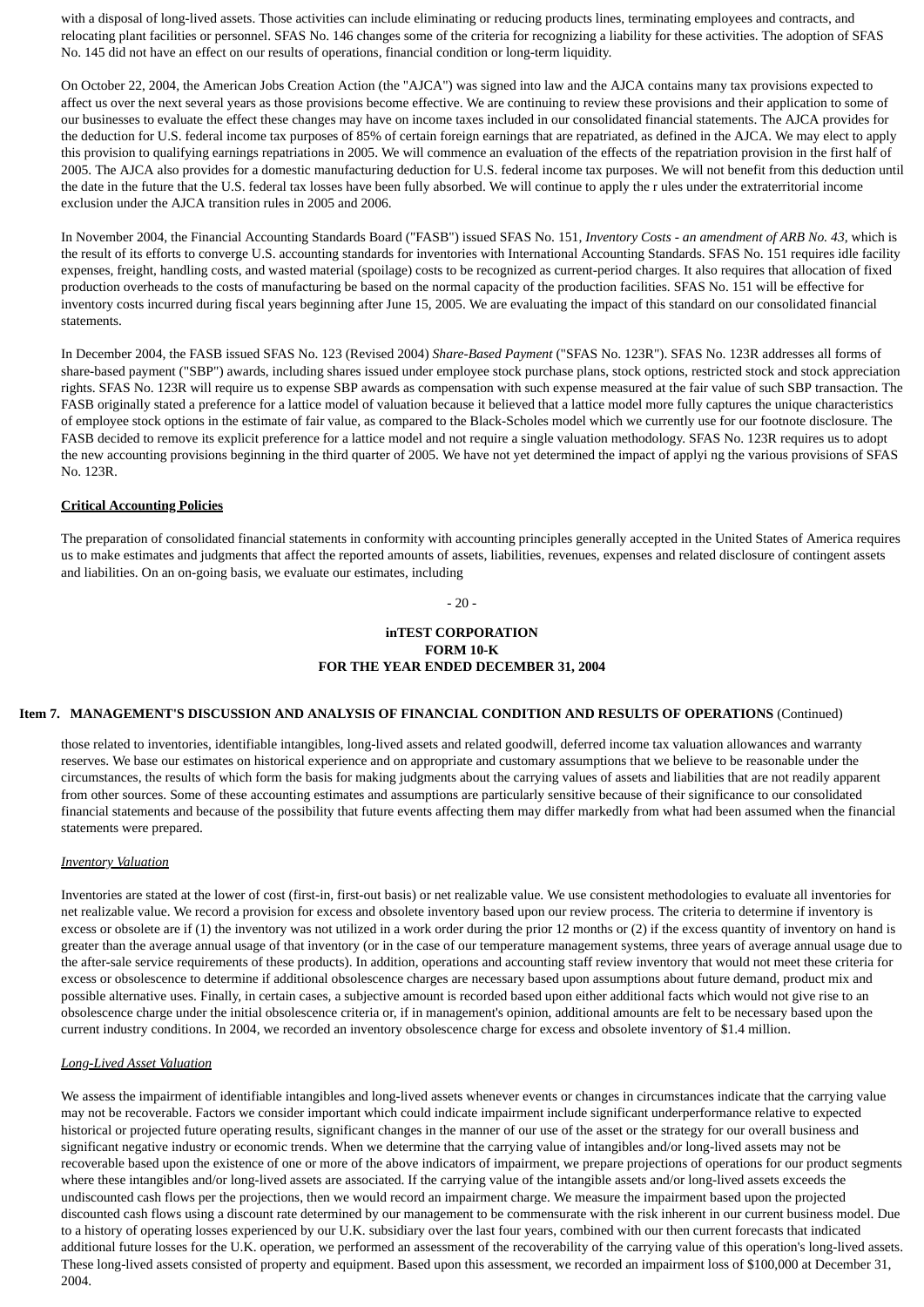#### *Goodwill*

When we determine that an impairment review is necessary for goodwill, we compare the fair value of our reporting units to their carrying values. If the result from this analysis indicates that an impairment charge is required, the fair value of the reporting unit is allocated to its identifiable tangible and intangible assets, resulting in an implied valuation of goodwill associated with the reporting unit. We would measure the impairment based on the difference between the implied valuation of the goodwill and its actual carrying value. During 2004, we did not record any impairment charges for identifiable intangibles or goodwill. Intangibles, long-lived assets and related goodwill were \$6.1 million at December 31, 2004.

#### *Income Taxes*

Deferred tax assets are analyzed to determine if there will be sufficient taxable income in the future in order to realize such assets. We assess all of the positive and negative evidence concerning the realizability of the deferred tax assets, including our historical results of operations for the recent past and our projections of future results of operations, in which we make

#### - 21 -

## **inTEST CORPORATION FORM 10-K FOR THE YEAR ENDED DECEMBER 31, 2004**

#### **Item 7. MANAGEMENT'S DISCUSSION AND ANALYSIS OF FINANCIAL CONDITION AND RESULTS OF OPERATIONS** (Continued)

subjective determinations of future events. If, after assessing all of the evidence, both positive and negative, a determination is made that the realizability of the deferred tax assets is not more likely than not, we establish a deferred tax valuation allowance for all or a portion of the deferred tax assets depending upon the specific facts. If any of the significant assumptions were changed, materially different results could occur, which could significantly change the amount of the deferred tax valuation allowance established. During 2004, we increased our valuation allowance against our net deferred tax assets by \$213,000.

#### *Warranty Accrual*

In connection with the accrual of warranty costs associated with our products, we make assumptions about the level of product failures that will occur in the future. These assumptions are primarily based upon historical claims experience. Should the rate of future product failures significantly differ from historical levels, our accrued warranty reserves would need to be adjusted, and the amount of the adjustment could be material. In 2004, we recorded product warranty charges of \$2.0 million.

#### **Risks That Could Affect Future Results**

The factors discussed below are cautionary statements that identify important factors that could cause our actual results to differ materially from those expressed or implied by our forward-looking statements. These factors may also cause our future results to differ materially from our prior results.

Our forward-looking statements can often be identified by the use of forward-looking terminology such as "believes," "expects," "intends," "may," "will," "should" or "anticipates" or similar terminology, and include, but are not limited to, statements made in this Report regarding:

- the indicators of the reversal of the downturn in the IC and ATE industries;
- developments and trends in the IC and ATE industries;
- the possibility of future acquisitions;
- costs and timing of completion and integration of our acquisitions;
- our cost-containment initiatives;
- the implementation of current and future restructuring initiatives;
- costs associated with compliance with the Sarbanes-Oxley Act of 2002 and new SEC regulations;
- the development of new products and technologies by us or our competitors;
- the availability of materials used to manufacture our products;
- the availability of qualified personnel;
- general economic conditions;
- net revenues generated by foreign subsidiaries;
- exchange rate fluctuations and the use of forward exchange rate contracts;
- the increasing use of front-end testing by semiconductor manufacturers;
- stock price fluctuations;
- the anticipated market for our products; and
- the sufficiency of cash balances, lines of credit and net cash from operations.

#### **Our operating results and financial condition could continue to be negatively impacted if the semiconductor industry into which we sell our products remains depressed.**

The downturn that ran from late 2000 until mid-2003 in the semiconductor and ATE industries was the worst these industries have ever experienced. In the second half of 2004, we entered another down cycle. These downturns created significantly diminished demand for our products, excess manufacturing capacity in our plants, and the erosion of average selling prices.

- 22 -

# **inTEST CORPORATION FORM 10-K FOR THE YEAR ENDED DECEMBER 31, 2004**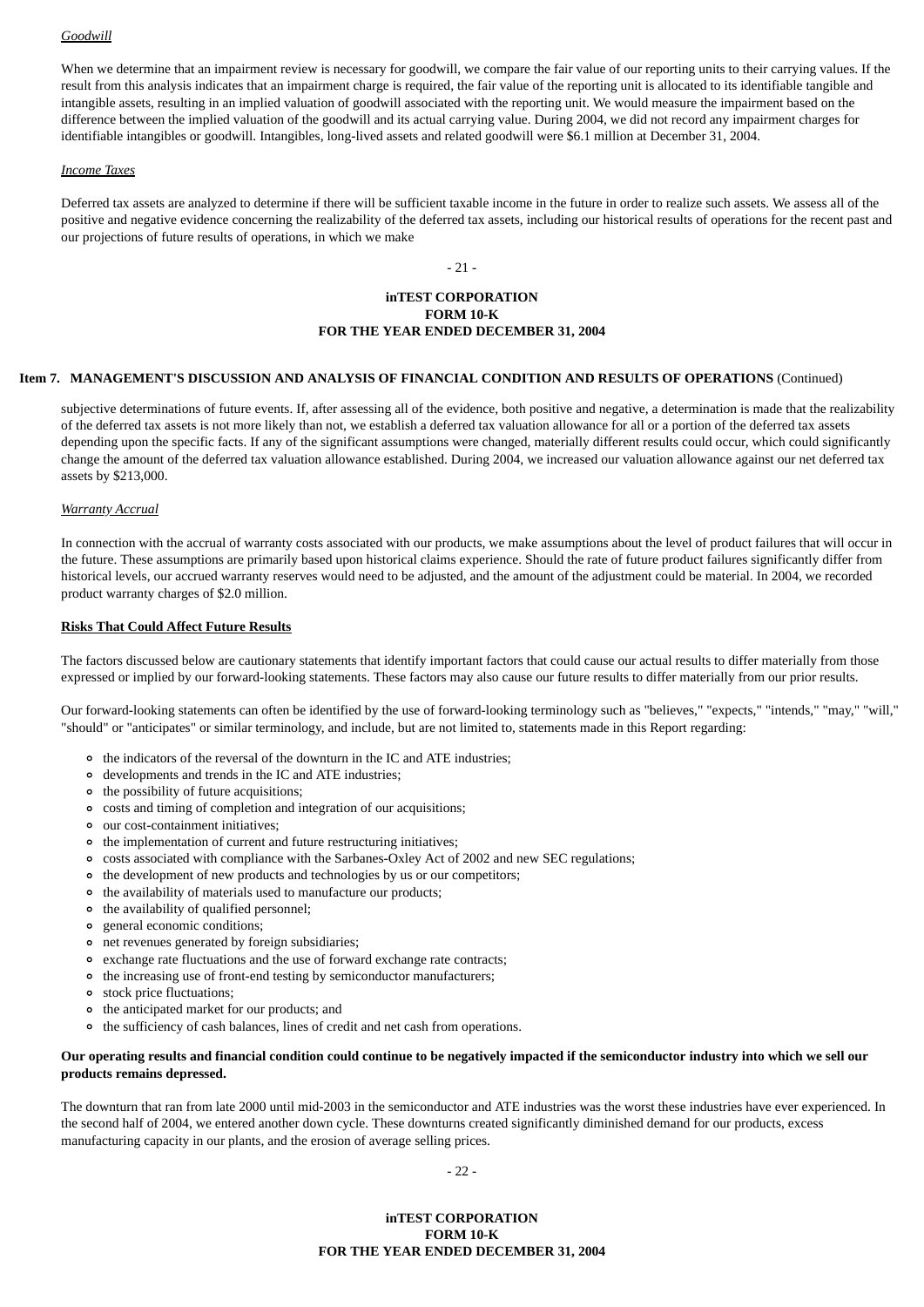#### **Item 7. MANAGEMENT'S DISCUSSION AND ANALYSIS OF FINANCIAL CONDITION AND RESULTS OF OPERATIONS** (Continued)

While current industry forecasts suggest that the current downturn in the semiconductor and ATE industries may reverse in the second half of 2005, we cannot be certain that such reversal will occur or that it will be the beginning of an up-cycle. Any further decline in our customers' markets or in general economic conditions would likely result in a further reduction in demand for our products and could harm our consolidated financial position, results of operations, cash flows and stock price. An up-cycle that is more rapid than we expect may require additional debt or equity financing to meet working capital requirements or capital expenditure needs. We cannot be sure that such financing will be available when required or on acceptable terms.

#### **Our sales reflect the cyclicality of the semiconductor industry, which causes our operating results to fluctuate significantly.**

Our business depends in significant part upon the capital expenditures of semiconductor manufacturers. Capital expenditures by these companies depend upon, among other things, the current and anticipated market demand for semiconductors and the products that utilize them. Typically, semiconductor manufacturers curtail capital expenditures during periods of economic downtown. Conversely, semiconductor manufacturers increase capital expenditures when market demand requires the addition of new or expanded production capabilities or the reconfiguration of existing fabrication facilities to accommodate new products. These market changes have contributed in the past, and will likely continue to contribute in the future, to fluctuations in our operating results.

#### **If we are not able to control our operating expenses during a cyclical downturn, or if an upturn is more rapid than we anticipate, we may not have sufficient cash to operate our businesses.**

During the fourth quarter of 2004, we restructured our operations with the goal of significantly reducing our fixed operating costs to position ourselves to more effectively meet the needs of the fluid ATE market. These restructuring actions included workforce reductions, salary reductions, a temporary elimination of domestic retirement benefits and additional cost controls on other expenditures. In addition, subsequent to December 31, 2004, we have evaluated our manufacturing capacity worldwide and determined we had excess capacity in Europe. As a result of this determination, we will be closing our U.K. operation during the first half of 2005. If the downturn continues and we are not able to control our operating expenses, they could increase and the level of our cash may not be sufficient to operate our businesses. Conversely, if the downturn has ended and a strong upturn ensues, we may need additional cash to finance our working capital needs or for capital expenditures. We cannot determine with certaint y that, if needed, we would be able to raise additional funding through either equity or debt financing.

#### **Our operating results often change significantly from quarter to quarter and may cause fluctuations in our stock price.**

During the last several years, our operating results have fluctuated significantly from quarter to quarter. We believe that these fluctuations occur primarily due to the cycles of demand in the semiconductor manufacturing industry. In addition to the changing cycles of demand in the semiconductor manufacturing industry, other factors that have caused our quarterly operating results to fluctuate in the past, and that may cause fluctuations or losses in the future, include:

- the technological obsolescence of our inventories;
- quantities of our inventories greater than is reasonably likely to be utilized in future periods;
- significant product warranty charges;
- the recording of valuation allowances against deferred tax assets;
- competitive pricing pressures;
- the impairment of our assets due to reduced future demand for our products;
- our ability to control operating costs;
- costs associated with implementing our restructuring initiatives;
- costs associated with compliance with the Sarbanes-Oxley Act of 2002 and new SEC regulations;
- delays in shipments of our products;
- the mix of our products sold;

- 23 -

# **inTEST CORPORATION FORM 10-K FOR THE YEAR ENDED DECEMBER 31, 2004**

# **Item 7. MANAGEMENT'S DISCUSSION AND ANALYSIS OF FINANCIAL CONDITION AND RESULTS OF OPERATIONS** (Continued)

- the mix of customers and geographic regions where we sell our products;
- changes in the level of our fixed costs;
- costs associated with the development of our proprietary technology;
- costs and timing of integration of our acquisitions and plant relocations and expansions;
- our ability to obtain raw materials or fabricated parts when needed; and
- cancellation or rescheduling of orders by our customers.

Because the market price of our common stock has tended to vary based on, and in relation to, changes in our operating results, fluctuations in the market price of our stock are likely to continue as variations in our quarterly results continue.

#### **Our customers' purchasing patterns are erratic and can result in fluctuations in our backlog and quarterly results.**

Our backlog declined from \$16.2 million at June 30, 2004 to \$5.8 million at December 31, 2004 as a result of the cyclical downturn which began late in the third quarter. Our backlog at the beginning of a quarter typically does not include all orders necessary to achieve our sales objectives for that quarter. Orders in our backlog are subject to cancellation, delay or rescheduling by our customers with limited or no penalties or ability to collect bill back amounts. Throughout recent years, we have experienced customer-requested shipment delays and order cancellations, and we believe it is probable that orders will be cancelled and/or delayed in the future. In addition, during a downturn, some of our customers may rely on short lead times generally available from suppliers, including us, whereas in periods of stronger demand, and longer lead times, customers need to book orders earlier.

# **We have experienced increased levels of product warranty costs in recent periods and cannot predict the level of such costs that we may incur in future periods.**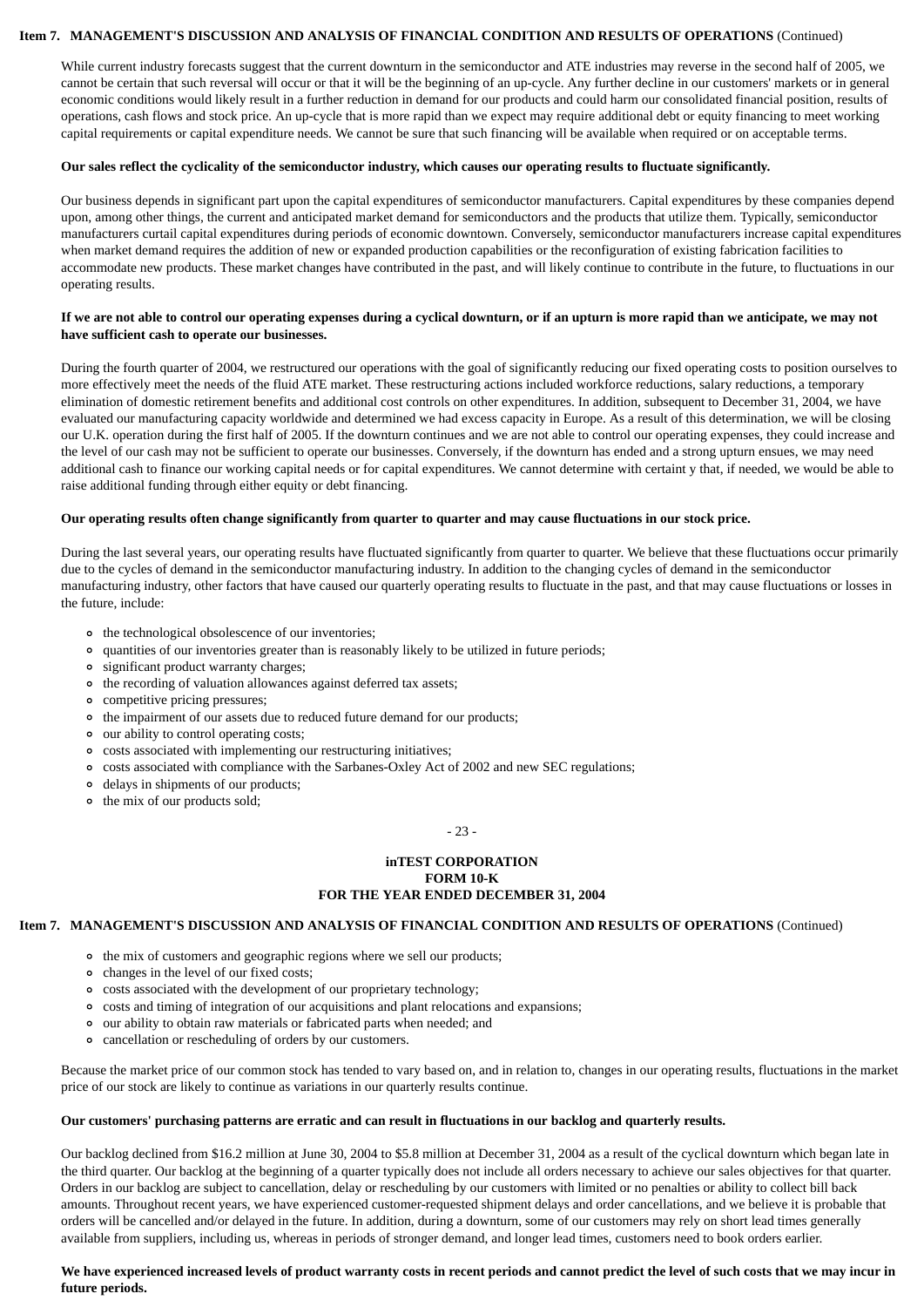We accrue product warranty charges on a quarterly basis based upon our historical claims experience. In addition, we accrue additional amounts based upon known product warranty issues, such as product retrofits. For the years ended December 31, 2004, 2003, and 2002, our product warranty charges were \$2.0 million, \$1.9 million and \$1.1 million, or 2.8%, 4.0% and 2.3% of net revenues, respectively. The level of our product warranty charges both in absolute dollars and as a percentage of net revenues is affected by a number of factors including the cyclicality of demand in the ATE industry, the prototype nature of much of our business, the complex nature of many of our products and, at our discretion, providing warranty repairs or replacements to customers after the contractual warranty period has expired in order to promote strong customer relations. If our products have reliability, quality or other problems, or the market perceives our products to be deficient, we may suffer reduced orders, higher manufactur ing costs, delays in collecting accounts receivable and higher service, support and warranty expenses.

#### **Recently enacted and proposed changes in securities laws and regulations are likely to increase our costs.**

The Sarbanes-Oxley Act of 2002 has required changes in some of our corporate governance procedures and our disclosure and compliance practices. That Act also required the SEC to promulgate new rules on a variety of subjects, in addition to rule proposals the SEC had already made, and Nasdaq revised, and continues to revise, its requirements for companies that are Nasdaq-listed. These developments have increased our legal compliance and financial reporting costs. We expect these developments to make it more expensive for us to obtain director and officer liability insurance, and we may be required to incur substantially higher costs to obtain coverage or reduce our coverage. This could make it more difficult for us to attract and retain qualified members of our board of directors and executive officers. In order to comply with certain requirements of the Sabanes-Oxley Act, such as the internal control system requirements of Section 404 of the Act, we have incurred expense and expect to incur significant addit ional expense in future periods to comply with these new requirements. We are presently evaluating and monitoring regulatory developments and cannot estimate the timing or magnitude of additional costs we may incur as a result.

#### **We seek to acquire additional businesses. If we are unable to do so, our future rate of growth may be reduced or limited.**

- 24 -

## **inTEST CORPORATION FORM 10-K FOR THE YEAR ENDED DECEMBER 31, 2004**

#### **Item 7. MANAGEMENT'S DISCUSSION AND ANALYSIS OF FINANCIAL CONDITION AND RESULTS OF OPERATIONS** (Continued)

A key element of our growth strategy is to acquire businesses, technologies or products that expand and complement our current businesses. We may not be able to execute our acquisition strategy if:

- we are unable to identify suitable businesses or technologies to acquire;
- we do not have access to required capital at the necessary time; or
- we are unwilling or unable to outbid larger, more resourceful companies.

## **Our acquisition strategy involves financial and management risks which may adversely affect our earnings in the future.**

If we acquire additional businesses, technologies or products, we will face the following additional risks:

- future acquisitions could divert management's attention from daily operations or otherwise require additional management, operational and financial resources;
- we might not be able to integrate future acquisitions into our business successfully or operate acquired businesses profitably;
- we may realize substantial acquisition related expenses which would reduce our net earnings in future years; and
- our investigation of potential acquisition candidates may not reveal problems and liabilities of the companies that we acquire.

If any of the events described above occur, our earnings could be reduced. If we issue shares of our stock or other rights to purchase our stock in connection with any future acquisitions, we would dilute our existing stockholders' interests and our earnings per share may decrease. If we issue debt in connection with any future acquisitions, lenders may impose covenants on us which could, among other things, restrict our ability to increase capital expenditures or to acquire additional businesses.

#### **Our industry is subject to rapidly evolving technological change, and our business prospects would be negatively affected if we are unable to respond to innovation in the semiconductor industry.**

Semiconductor technology continues to become more complex as manufacturers incorporate ICs into an increasing variety of products. This trend, and the rapid changes needed in automatic testing systems to respond to developments in the semiconductor industry, are likely to continue. We cannot be certain that we will be successful in developing, manufacturing or selling products that will satisfy customer needs or attain market acceptance. Our failure to provide products that meet customer needs or gain market acceptance will negatively affect our business prospects.

#### **If we are not able to obtain patents on or otherwise preserve and protect our proprietary technologies, our business may suffer.**

We have obtained domestic and foreign patents covering some of our products which expire between the years 2005 and 2022, and we have pending applications for additional patents. Some of our products utilize proprietary technology that is not covered by a patent or similar protection, and in many cases, cannot be protected. We cannot be certain that:

- any additional patents will be issued on our applications;
- any patents we own now or in the future will protect our business against competitors that develop similar technology or products;
- our patents will be held valid if they are challenged or subjected to reexamination or reissue;
- others will not claim rights to our patented or other proprietary technologies; or
- others will not develop technologies which are similar to, or can compete with, our unpatented proprietary technologies.

If we cannot obtain patent or other protection for our proprietary technologies, our ability to compete in our markets could be impaired.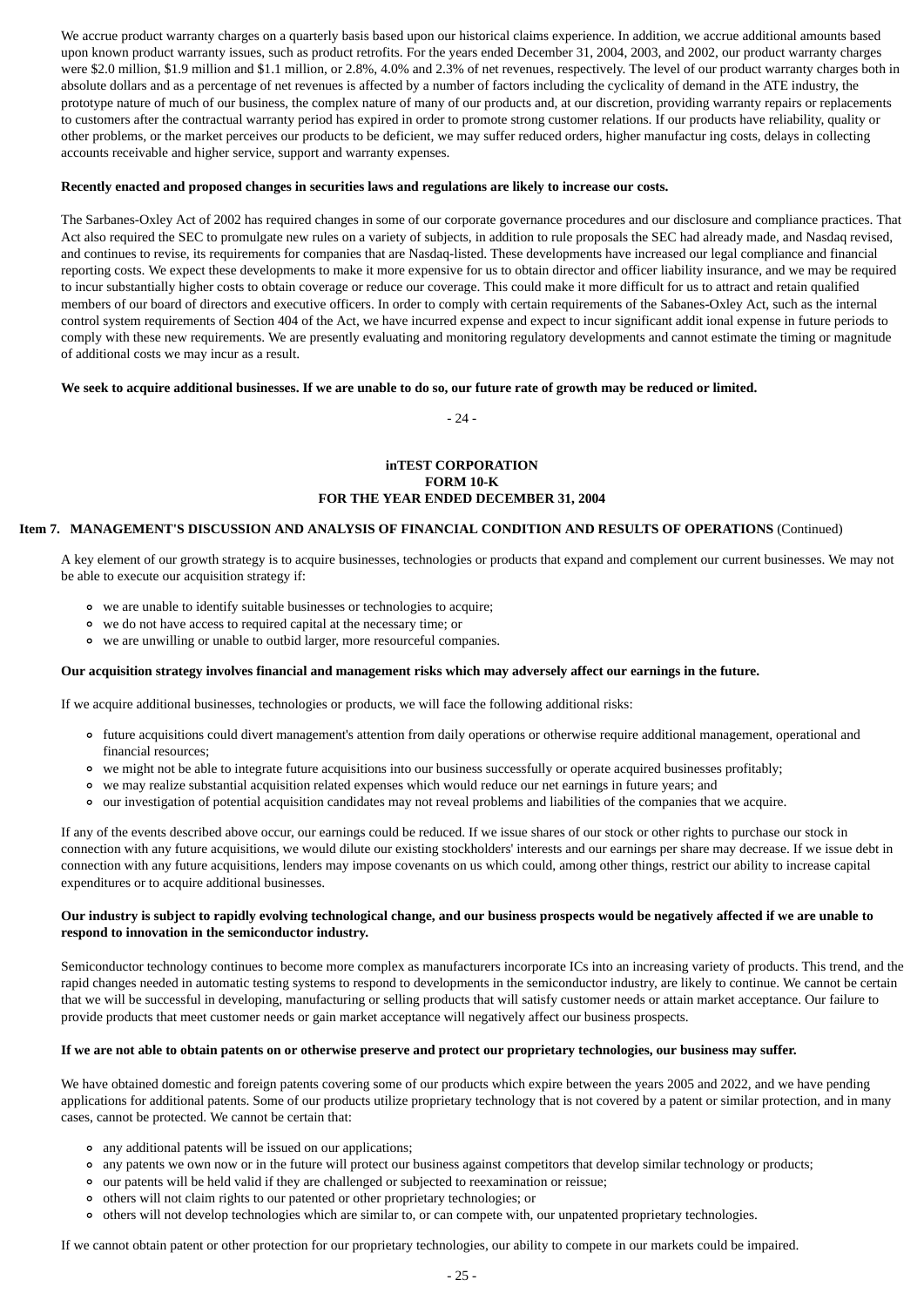# **inTEST CORPORATION FORM 10-K FOR THE YEAR ENDED DECEMBER 31, 2004**

## **Item 7. MANAGEMENT'S DISCUSSION AND ANALYSIS OF FINANCIAL CONDITION AND RESULTS OF OPERATIONS** (Continued)

#### **Claims of intellectual property infringement by or against us could seriously harm our businesses.**

From time to time, we may be forced to respond to or prosecute intellectual property infringement claims to defend or protect our rights or a customer's rights. These claims, regardless of merit, may consume valuable management time, result in costly litigation or cause product shipment delays. Any of these factors could seriously harm our business and operating results. We may have to enter into royalty or licensing agreements with third parties who claim infringement. These royalty or licensing agreements, if available, may be costly to us. If we are unable to enter into royalty or licensing agreements with satisfactory terms, our business could suffer. In instances where we have had reason to believe that we may be infringing the patent rights of others, or that someone may be infringing our patent rights, we have asked our patent counsel to evaluate the validity of the patents in question, as well as the potentially infringing conduct. If we become involved in a dispute, neither the third parties nor the courts are bound by our counsel's conclusions.

## **Our business will suffer if we cannot compete successfully with manufacturers whose products are similar to ours.**

We compete with numerous manufacturers, many of whom have greater financial resources and more extensive design and production capabilities than we do. Some of our principal competitors in the sale of manipulator, docking and tester interface products are Reid-Ashman Manufacturing Inc., Microhandling GmbH, Esmo AG, Credence Systems Corp., LTX Corporation, Teradyne Inc., Xandex Inc. and Kulicke & Soffa Industries, Inc. Some of our principal competitors in the sale of temperature management products are Trio-Tech International, Thermonics Inc. and ERS Elektronik GmbH. In order to remain competitive with these and other companies, we must be able to continue to commit a significant portion of our personnel, financial resources, research and development and customer support to developing new products and maintaining customer satisfaction worldwide. If we are not able to compete successfully, our business will suffer.

#### **We generate a large portion of our sales from a small number of customers. If we were to lose one or more of our large customers, operating results could suffer dramatically.**

Texas Instruments Inc. and Teradyne Inc. accounted for 16% and 11%, respectively, of our net revenues in 2004. Our ten largest customers accounted for approximately 62% of our net revenues in 2004. The loss of any one or more of our largest customers, or a reduction in orders by a major customer, could materially reduce our net revenues or otherwise materially affect our business, financial condition or results of operations.

## **Significant fluctuations in our net revenues strain our management, employees and other resources.**

Over the last several years, we have experienced significant fluctuations in our net revenues due to the cyclical nature of the ATE industry. In 2004, our net revenues declined from a peak of \$22.7 million in the second quarter to \$12.0 million in the fourth quarter, a decline of 47%. During the prior downturn, our net revenues declined from a peak of \$24.5 million for the quarter ended September 30, 2000 to \$7.4 million for the quarter ended September 30, 2001, a decline of 70%. Conversely, in previous upcycles, our net revenues have increased significantly period-over-period. As a result of these sometimes sudden and significant changes in our market, we have had to restructure our operations frequently in recent years. These fluctuations in our net revenues and their impact on our operating results, place strain on our management, employees and other resources.

#### **If we do not continue to retain the services of key personnel, relationships with, and sales to, some of our customers could suffer.**

The loss of key personnel could adversely affect our ability to manage our business effectively. Our future success will depend largely upon the continued services of our senior management and certain other key employees. We do not have employment agreements with any of our executive officers or other key employees. Our future success will depend, in part, upon our ability to retain our managers, engineers and other key employees. Our business could suffer if we were unable to retain one or more of our senior officers or other key employees.

# **A substantial portion of our operations exists outside the U.S., which exposes us to foreign political and economic risks.**

We have operated internationally for many years and expect to expand our international operations as necessary to continue expansion of our sales and service to our non-U.S. customers. Our foreign subsidiaries generated 24% and 23% of

- 26 -

# **inTEST CORPORATION FORM 10-K FOR THE YEAR ENDED DECEMBER 31, 2004**

## **Item 7. MANAGEMENT'S DISCUSSION AND ANALYSIS OF FINANCIAL CONDITION AND RESULTS OF OPERATIONS** (Continued)

consolidated net revenues in 2004 and 2003, respectively. Export sales from our U.S. manufacturing facilities totaled \$17.8 million, or 25% of consolidated net revenues, in 2004 and \$10.5 million, or 22% of consolidated net revenues, in 2003. The portion of our consolidated net revenues that were derived from sales by our subsidiaries in the Asia-Pacific region was 14% in 2004 and 14% in 2003. We expect our international revenues will continue to represent a significant portion of total net revenues. However, in addition to the risks generally associated with sales and operations in the U.S., sales to customers outside the U.S. and operations in foreign countries are subject to additional risks, which may, in the future, affect our operations. These risks include:

- political and economic instability in foreign countries;
- the imposition of financial and operational controls and regulatory restrictions by foreign governments;
- the need to comply with a wide variety of U.S. and foreign import and export laws;
- trade restrictions;
- changes in tariffs and taxes;
- longer payment cycles;
- fluctuations in currency exchange rates; and
- the greater difficulty of administering business abroad.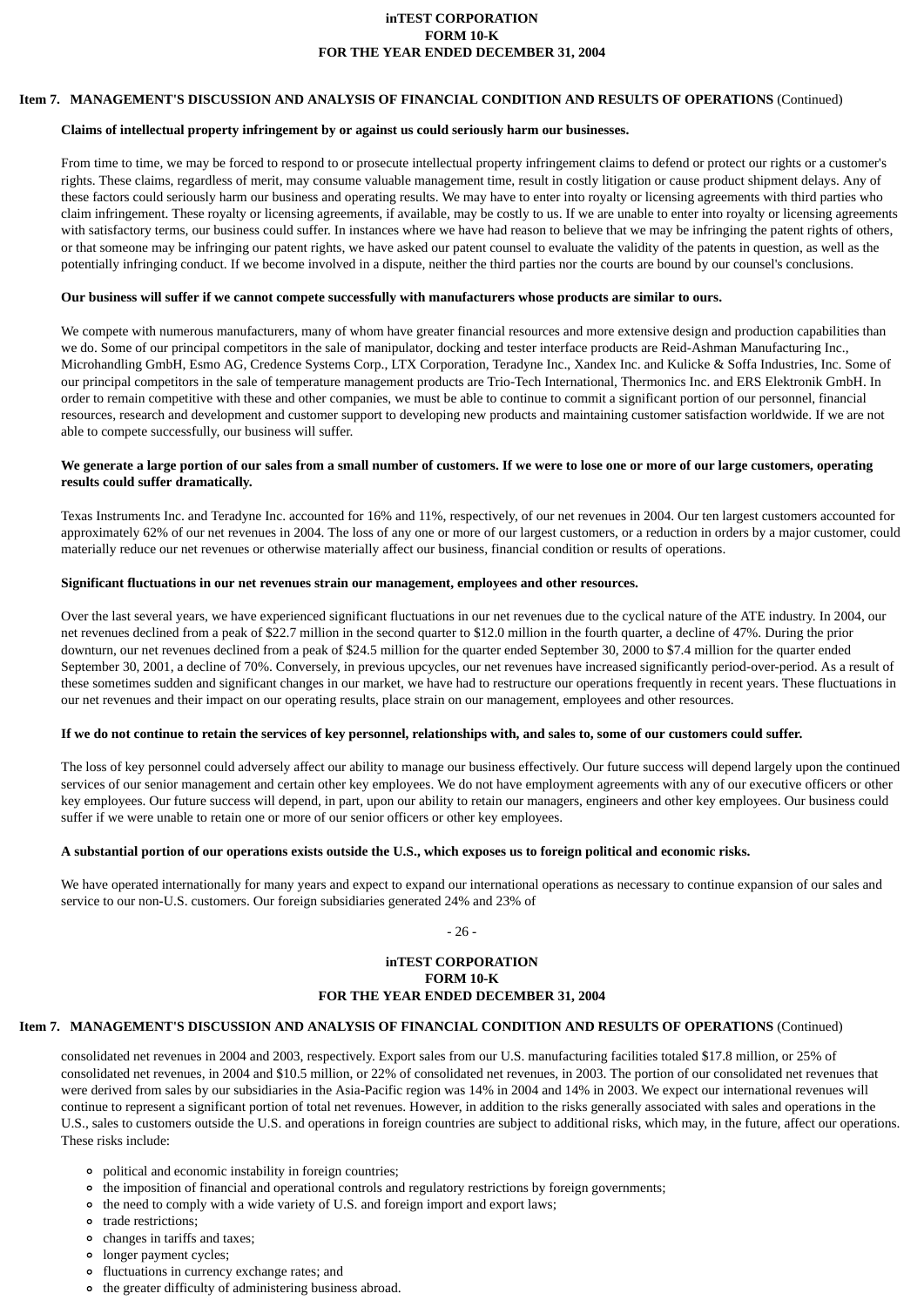#### **We conduct business in foreign currencies, and fluctuations in the values of those currencies could result in foreign exchange losses.**

In 2004, approximately 4% of our net revenues were denominated in Japanese yen, approximately 2% were denominated in British pounds, and approximately 6% were denominated in Euros. During 2004, we recorded foreign exchange currency transaction losses of \$223,000. Future fluctuations in the values of these currencies could result in foreign exchange losses. Any strengthening of the U.S. dollar in relation to the currencies of our competitors or customers, or strengthening or weakening of the Japanese yen, British pound or Euro in relation to other currencies in which our customers or competitors do business, could adversely affect our competitiveness. Moreover, a strengthening of the U.S. dollar or other competitive factors could put pressure on us to denominate a greater portion of our sales in foreign currencies, thereby increasing our exposure to fluctuations in exchange rates. Any devaluation of these currencies would hurt our business. We do not undertake hedging activities against all of our exchange ra te risk. Fluctuations in exchange rates may adversely affect our competitive position or result in foreign exchange losses, either of which could cause our business to suffer.

#### **Changes to financial accounting standards may affect our reported results of operations.**

We prepare our financial statements to conform to Generally Accepted Accounting Principles ("GAAP"). GAAP is subject to the SEC and various bodies formed to interpret and create appropriate accounting policies. A change in those policies can have a significant effect on our reported results and may even affect our reporting of transactions completed before a change is announced. Accounting rules affecting many aspects of our business, including rules relating to accounting for business combinations, asset impairment, revenue recognition, restructuring or disposal of long-lived assets and stock option grants have recently been revised or are currently under review. Changes to those rules or current interpretation of those rules may have a material adverse effect on our reported financial results or on the way we conduct our business. For example, SFAS No. 123R requires that employee stock option plan shares be treated as a compensation expense. We have not yet determined the impact of applying the various pro visions of SFAS No. 123R.

## **Item 7A. QUANTITATIVE AND QUALITATIVE DISCLOSURES ABOUT MARKET RISK**

## **Exchange Rate Risk Management**

We are exposed to currency exchange rate risk in the normal course of our business, primarily in our foreign operations. Our exposure results from the fact that some or all of the product sales at these operations are in one currency and inventory purchases are in another currency. In our UK operation, approximately 60% of our sales are in U.S. dollars or Euros and the corresponding inventory purchases to support these sales are in British pounds. In our Singapore operation, 100% of our sales

- 27 -

# **inTEST CORPORATION FORM 10-K FOR THE YEAR ENDED DECEMBER 31, 2004**

## **Item 7A. QUANTITATIVE AND QUALITATIVE DISCLOSURES ABOUT MARKET RISK** (Continued)

are in U.S. dollars but some of our manufacturing costs are in British pounds and Singapore dollars. In our Japanese operation, 100% of our sales are in Japanese yen and inventory purchases are in U.S. dollars. In one of our German operations, our sales are in Euros while inventory purchases are in U.S. dollars. In our other German operation, a portion of our sales are occasionally in U.S. dollars but all of our manufacturing costs are in Euros. From time to time we employ risk management strategies, including the use of forward exchange rate contracts, to manage our exposure to exchange rate risks involving the yen, and may, in the future, use forward exchange rate contracts to manage our exposure to exchange rate risks involving the British pound, the Singapore dollar or the Euro.

Our objective in managing currency exchange risk is to minimize the impact of significant currency exchange rate fluctuations. We use forward exchange rate contracts to establish a fixed conversion rate between the Japanese yen and the U.S. dollar so that the level of our gross margin from sales in Japan is not negatively affected by significant movements in the Japanese yen to U.S. dollar exchange rate. We purchase forward exchange rate contracts on a monthly basis in the amounts management deems appropriate in light of the amount of the U.S. dollar denominated obligations of our Japanese subsidiary that are due within the month. We do not purchase forward contracts with settlement dates beyond 30 days. As of December 31, 2004, there were no forward exchange rate contracts outstanding.

It is our policy to enter into forward exchange rate contracts only to the extent necessary to achieve the desired objectives of management in limiting our exposure to significant fluctuations in currency exchange rates. We do not hedge all of our currency exchange rate risk exposures in a manner that would completely eliminate the impact of changes in currency exchange rates on our net earnings. We do not expect that the results of our operations or our liquidity will be materially affected by these risk management activities.

#### **Interest Rate Risk Management**

As of December 31, 2004, we had cash and cash equivalents of \$7.7 million. We generally place our investments in U.S. Treasury obligations or money market funds backed by such investments. We have not held and do not hold any derivatives related to our interest rate exposure. Due to the average maturity and conservative nature of our investment portfolio, a sudden change in interest rates would not have a material effect on the value of the portfolio. Management estimates that had the average yield of our investments decreased by 100 basis points, our interest income for year ended December 31, 2004 would have decreased by less than \$63,000. This estimate assumes that the decrease occurred on the first day of 2004 and reduced the yield of each investment by 100 basis points. The impact on our future interest income of future changes in investment yields will depend largely on the gross amount of our cash, cash equivalents and short-term investments. See "Liquidity and Capital Resources" as part of Management 's Discussion and Analysis of Financial Condition and Results of Operations.

#### **Item 8. FINANCIAL STATEMENTS AND SUPPLEMENTARY DATA**

Consolidated financial statements are set forth in this Report beginning at page F-1.

# **Item 9. CHANGES IN AND DISAGREEMENTS WITH ACCOUNTANTS ON ACCOUNTING AND FINANCIAL DISCLOSURES**

# None.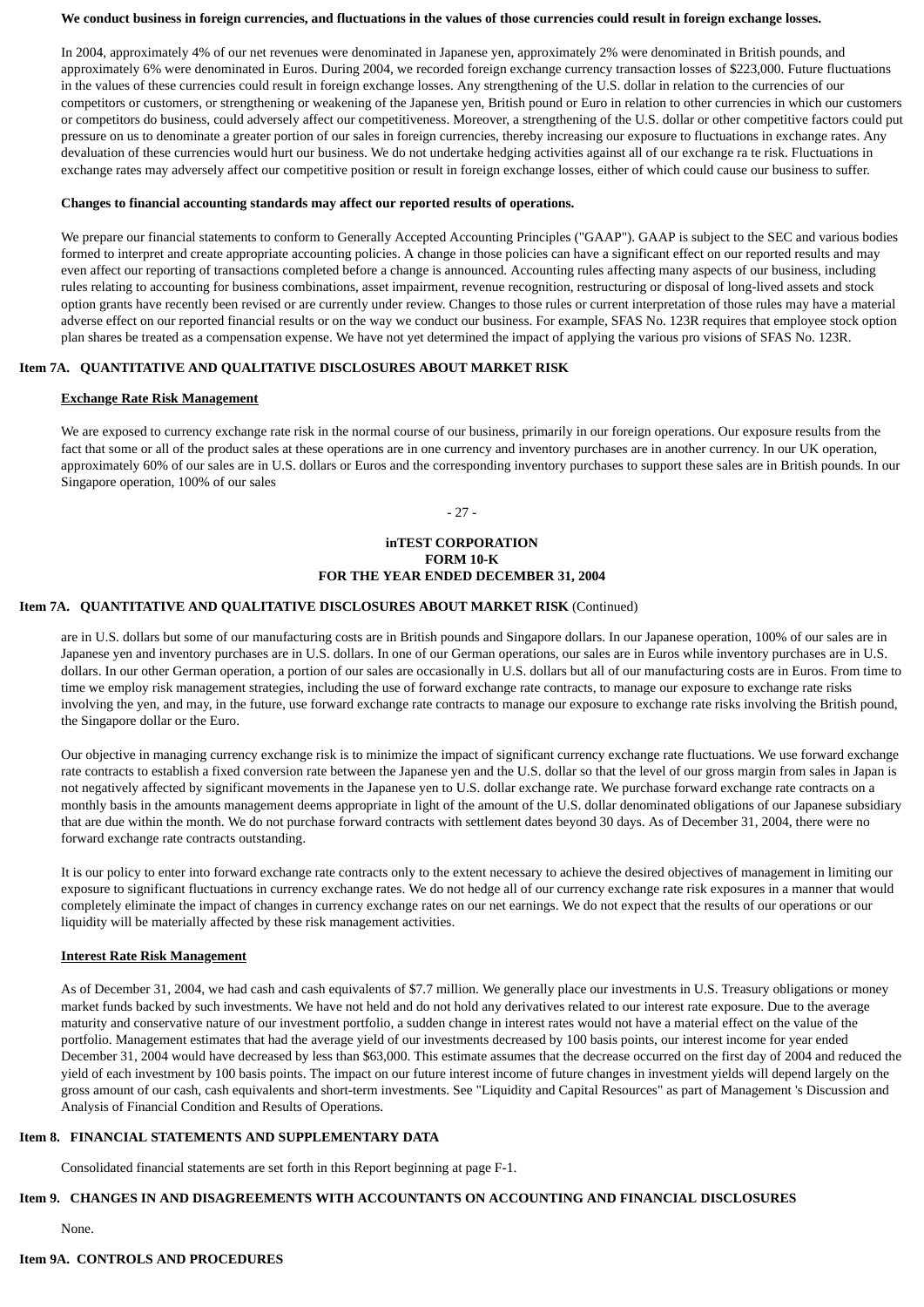**CEO and CFO Certifications.** Included with this Annual Report as Exhibits 31.1 and 31.2 are two certifications, one by each of our Chief Executive Officer and our Chief Financial Officer (the "Section 302 Certifications"). This Item 9A contains information concerning the evaluations of our disclosure controls and procedures and internal control over financial reporting that are referred to in the Section 302 Certifications. This information should be read in conjunction with the Section 302 Certifications for a more complete understanding of the topics presented.

**Evaluation of Our Disclosure Controls and Procedures.** The SEC requires that as of the end of the year covered by this Report, our CEO and CFO must evaluate the effectiveness of the design and operation of our disclosure controls and procedures and report on the effectiveness of the design and operation of our disclosure controls and procedures.

# - 28 -

## **inTEST CORPORATION FORM 10-K FOR THE YEAR ENDED DECEMBER 31, 2004**

#### **Item 9A. CONTROLS AND PROCEDURES** (Continued)

"Disclosure controls and procedures" mean the controls and other procedures that are designed with the objective of ensuring that information required to be disclosed in our reports filed under the Securities Exchange Act of 1934 (the "Exchange Act"), such as this Report, is recorded, processed, summarized and reported within the time periods specified in the rules and forms promulgated by the SEC. Disclosure controls and procedures are also designed with the objective of ensuring that such information is accumulated and communicated to our management, including the CEO and CFO, as appropriate, to allow timely decisions regarding required disclosure.

**Limitations on the Effectiveness of Controls.** Our management, including the CEO and CFO, does not expect that our disclosure controls and procedures or our internal control over financial reporting will prevent all error and all fraud. A control system, no matter how well conceived and operated, can provide only reasonable, as opposed to absolute, assurance that the objectives of the control system are met. Further, the design of a control system must reflect the fact that there are resource constraints, and the benefits of controls must be considered relative to their costs. Because of the inherent limitations in all control systems, no evaluation of controls can provide absolute assurance that all control issues and instances of fraud, if any, within an entity have been detected. These inherent limitations include the realities that judgments in decision-making can be faulty, and that breakdowns can occur because of simple error or mistake. Additionally, controls can be circumvented by the individua l acts of some persons, by collusion of two or more people, or by management override of the control. The design of any system of controls also is based in part upon certain assumptions about the likelihood of future events, and there can be no assurance that any design will succeed in achieving its stated goals under all potential future conditions; over time, a system of controls may become inadequate because of changes in conditions, or the degree of compliance with the policies or procedures may deteriorate. Because of the inherent limitations in a cost-effective control system, misstatements due to error or fraud may occur and not be detected.

**CEO/CFO Conclusions about the Effectiveness of the Disclosure Controls and Procedures.** As required by Rule 13a-15(b), inTEST management, including our CEO and CFO, conducted an evaluation as of the end of the period covered by this Report, of the effectiveness of our disclosure controls and procedures. Based on that evaluation, our CEO and CFO concluded that, subject to the limitations noted above, our disclosure controls and procedures are effective to provide reasonable assurance that the disclosure controls and procedures will meet their objectives.

**Changes in Internal Control Over Financial Reporting**. As required by Rule 13a-15(d), inTEST management, including our CEO and CFO, conducted an evaluation of our internal control over financial reporting to determine whether any changes occurred during the period covered by this Report that have materially affected, or are reasonably likely to materially affect, our internal control over financial reporting. That evaluation did not identify any such change during the fourth quarter of 2004.

#### **Item 9B. OTHER INFORMATION**

None.

#### **PART III**

# **Item 10. DIRECTORS AND EXECUTIVE OFFICERS**

The information required by this Item is incorporated by reference from our definitive proxy statement for our 2005 Annual Meeting of Stockholders to be filed with the SEC on or before May 2, 2005, or, if our proxy statement is not filed on or before May 2, 2005, will be filed by that date by an amendment to this Form 10-K.

#### **Item 11. EXECUTIVE COMPENSATION**

The information required by this Item is incorporated by reference from our definitive proxy statement for our 2005 Annual Meeting of Stockholders to be filed with the SEC on or before May 2, 2005, or, if our proxy statement is not filed on or before May 2, 2005, will be filed by that date by an amendment to this Form 10-K.

- 29 -

#### **inTEST CORPORATION FORM 10-K FOR THE YEAR ENDED DECEMBER 31, 2004**

# **Item 12. SECURITY OWNERSHIP OF CERTAIN BENEFICIAL OWNERS AND MANAGEMENT AND RELATED STOCKHOLDER MATTERS**

The information required by Item 201(d) of Regulation S-K is set forth below. The remainder of the information required by this Item is incorporated by reference from our definitive proxy statement for our 2005 Annual Meeting of Stockholders to be filed with the SEC on or before May 2, 2005, or, if our proxy statement is not filed on or before May 2, 2005, will be filed by that date by an amendment to this Form 10-K.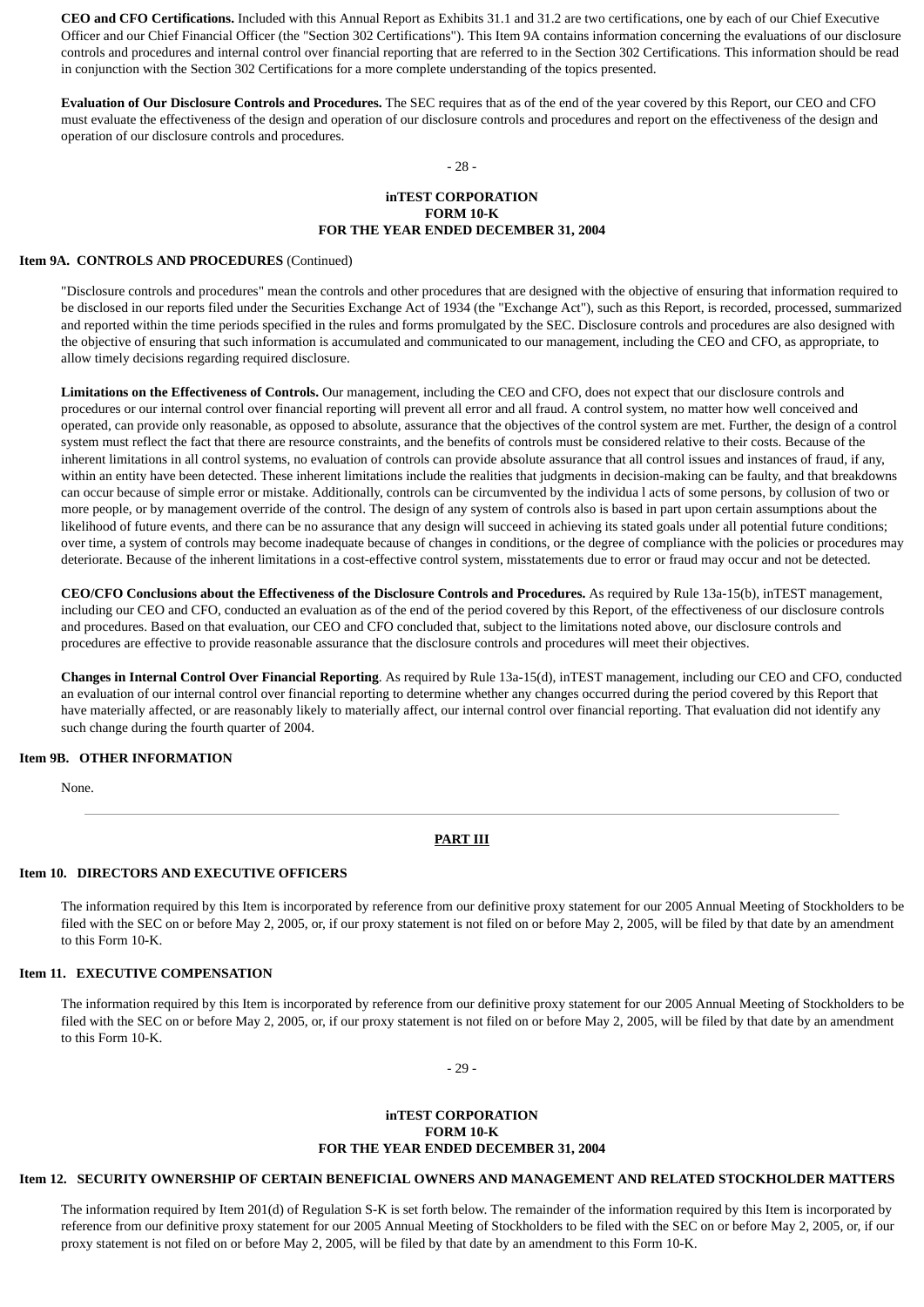The following table shows the number of securities that may be issued pursuant to our equity compensation plans (including individual compensation arrangements) as of December 31, 2004:

| <b>Equity Compensation Plan Information</b>                |                                                                                                                   |                                                                                   |                                                                                                                    |  |  |  |  |  |
|------------------------------------------------------------|-------------------------------------------------------------------------------------------------------------------|-----------------------------------------------------------------------------------|--------------------------------------------------------------------------------------------------------------------|--|--|--|--|--|
| <b>Plan Category</b>                                       | <b>Number of securities</b><br>to be issued upon<br>exercise of<br>outstanding options,<br>warrants and rights(1) | Weighted-average<br>exercise of<br>outstanding options,<br>warrants and rights(1) | <b>Number of securities</b><br>remaining available<br>for future issuance<br>under equity<br>compensation plans(1) |  |  |  |  |  |
| Equity compensation plans approved by security holders     | 700,466                                                                                                           | \$3.87                                                                            | 61,500                                                                                                             |  |  |  |  |  |
| Equity compensation plans not approved by security holders |                                                                                                                   |                                                                                   |                                                                                                                    |  |  |  |  |  |
| Total                                                      | 700,466                                                                                                           | \$3.87                                                                            | 61.500                                                                                                             |  |  |  |  |  |

(1) The securities that may be issued are shares of inTEST common stock, issuable upon exercise of stock options.

#### **Item 13. CERTAIN RELATIONSHIPS AND RELATED TRANSACTIONS**

The information required by this Item is incorporated by reference from our definitive proxy statement for our 2005 Annual Meeting of Stockholders to be filed with the SEC on or before May 2, 2005, or, if our proxy statement is not filed on or before May 2, 2005, will be filed by that date by an amendment to this Form 10-K.

#### **Item 14. PRINCIPAL ACCOUNTANT FEES AND SERVICES**

The information required by this Item is incorporated by reference from our definitive proxy statement for our 2005 Annual Meeting of Stockholders to be filed with the SEC on or before May 2, 2005, or, if our proxy statement is not filed on or before May 2, 2005, will be filed by that date by an amendment to this Form 10-K.

#### **PART IV**

## **Item 15. EXHIBITS AND FINANCIAL STATEMENT SCHEDULES**

(a) The documents filed as part of this Annual Report on Form 10-K are:

(i) Our consolidated financial statements and notes thereto as well as the applicable report of our independent registered public accounting firm are included in Part II, Item 8 of this Annual Report on Form 10-K.

(ii) The following financial statement schedule should be read in conjunction with the consolidated financial statements set forth in Part II, Item 8 of this Annual Report on Form 10-K:

Schedule II -- Valuation and Qualifying Accounts

- (iii) The exhibits required by Item 601 of Regulation S-K are included under Item 15(c) of this Annual Report on Form 10-K.
- (c) Exhibits required by Item 601 of Regulation S-K:

- 30 -

#### **inTEST CORPORATION FORM 10-K FOR THE YEAR ENDED DECEMBER 31, 2004**

#### **Item 15. EXHIBITS AND FINANCIAL STATEMENT SCHEDULES** (Continued)

| Exhibit<br>Number | <b>Description of Exhibit</b>                                                                                                       |
|-------------------|-------------------------------------------------------------------------------------------------------------------------------------|
| 3.1               | Certificate of Incorporation. (1)                                                                                                   |
| 3.2               | By Laws. $(1)$                                                                                                                      |
| 10.1              | Lease dated October 27, 1999 between Earl E. and Mitsue Jio and in TEST Sunnyvale, a<br>wholly owned subsidiary of the Company. (2) |
| 10.2              | Lease Agreement between First Industrial, L.P. and the Company, dated June 6, 2000. (3)                                             |
| 10.3              | Lease between SPHOS, Inc. and Temptronic Corporation (a subsidiary of the Company),<br>dated December 27, 2000. (4)                 |
| 10.4              | Lease between The Irvine Company and the Company dated September 15, 2004 (5)                                                       |
| 10.5              | Change of Control Agreement dated April 17, 2001 between the Company and Robert E. Matthiessen. $(6)(*)$                            |
| 10.6              | Change of Control Agreement dated April 17, 2001 between the Company and Hugh T. Regan, Jr. $(6)(*)$                                |
| 10.7              | inTEST Corporation Amended and Restated 1997 Stock Plan. (7)(*)                                                                     |
| 10.8              | Form of Restricted Stock Grant. (*)                                                                                                 |
| 10.9              | Form of Stock Option Grant - Director. (*)                                                                                          |

10.10 Form of Stock Option Grant - Officer. (\*)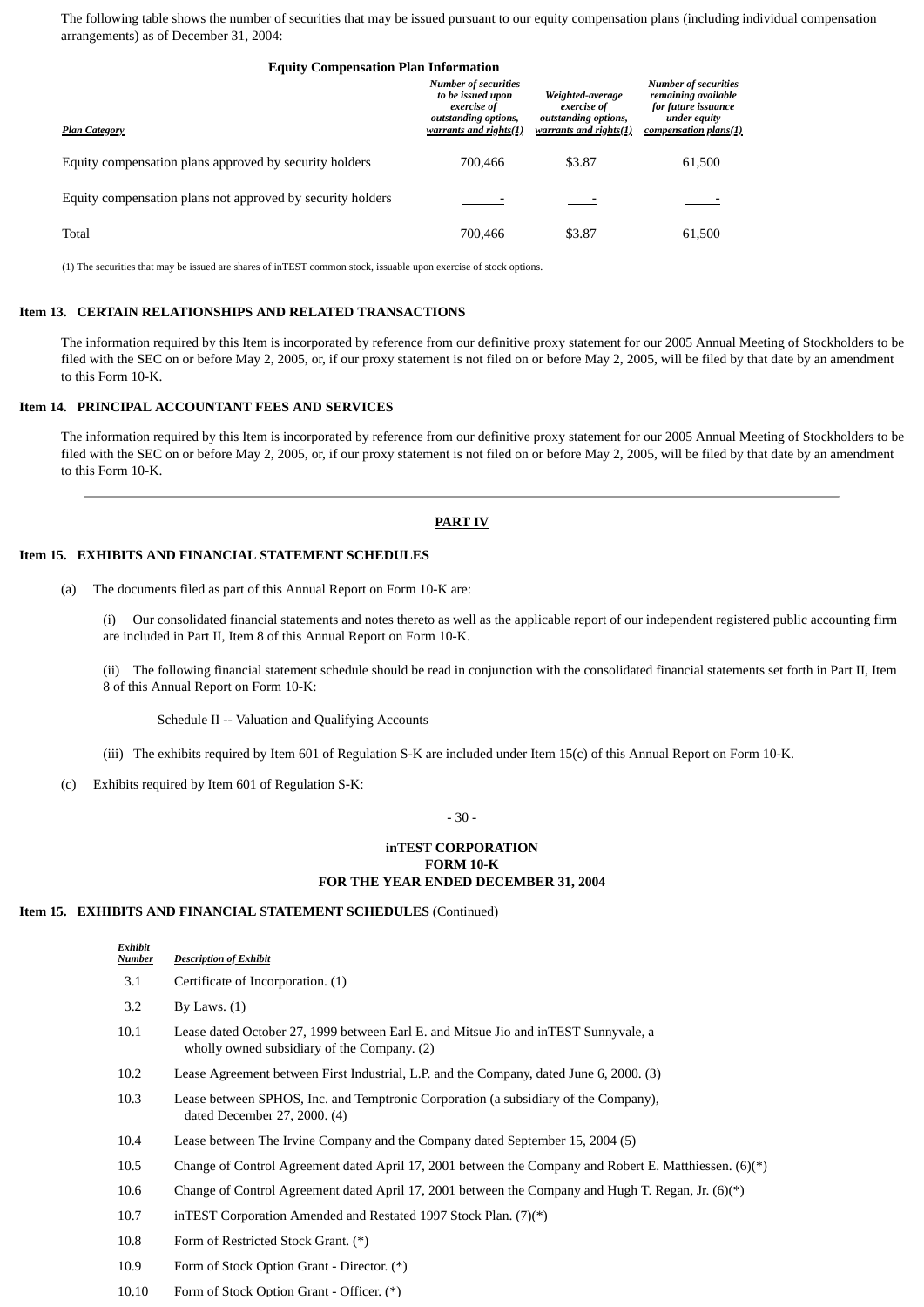10.11 Compensatory Arrangements of Executive Officers and Directors. (\*)

p ( ) and ( ) and ( ) and ( ) and ( ) and ( ) and ( ) and ( ) and ( ) and ( ) and ( ) and ( ) and ( ) and ( ) and ( ) and ( ) and ( ) and ( ) and ( ) and ( ) and ( ) and ( ) and ( ) and ( ) and ( ) and ( ) and ( ) and ( )

- 14 Code of Ethics (8)
- 21 Subsidiaries of the Company.
- 23 Consent of KPMG LLP.
- 31.1 Certification of Chief Executive Officer pursuant to Rule 13a-14(a).
- 31.2 Certification of Chief Financial Officer pursuant to Rule 13a-14(a).
- 32.1 Certification of Chief Executive Officer pursuant to Section 906 of the Sarbanes-Oxley Act of 2002.
- 32.2 Certification of Chief Financial Officer pursuant to Section 906 of the Sarbanes-Oxley Act of 2002.
- (1) Previously filed by the Company as an exhibit to the Company's Registration Statement on Form S-1, File No. 333-26457 filed May 2, 1997, and incorporated herein by reference.
- (2) Previously filed by the Company as an exhibit to the Company's Form 10-K for the year ended December 31, 1999, filed March 30, 2000, and incorporated herein by reference.
- (3) Previously filed by the Company as an exhibit to the Company's Form 10-Q for the quarter ended June 30, 2000, filed August 14, 2000, and incorporated herein by reference.
- (4) Previously filed by the Company as an exhibit to the Company's Form 10-K for the year ended December 31, 2000, filed March 30, 2001, and incorporated herein by reference.
- (5) Previously filed by the Company as an exhibit to the Company's Form 8-K dated September 15, 2004, filed October 6, 2004, and incorporated herein by reference.
- (6) Previously filed by the Company as an exhibit to the Company's Form 10-Q for the quarter ended March 31, 2001, filed May 15, 2001, and incorporated herein by reference.
- (7) Previously filed by the Company as an exhibit to the Company's Form 10-Q for the quarter ended June 30, 2002, filed August 14, 2002, and incorporated herein by reference.
- (8) Previously filed by the Company as an exhibit to the Company's Form 10-K for the year ended December 31, 2003, filed March 30, 2004, and incorporated herein by reference.
- (\*) Indicates a management contract or compensatory plan, contract or arrangement in which a director or executive officers participate.

- 31 -

#### **Signatures**

Pursuant to the requirements of Section 13 or 15(d) of the Securities Exchange Act of 1934, the Registrant has duly caused this report to be signed on its behalf by the undersigned thereunto duly authorized.

# **InTEST Corporation**

By: /s/ Robert E. Matthiessen Robert E. Matthiessen President and Chief Executive Officer

Pursuant to the requirements of Securities Exchange Act of 1934, this report has been signed below by the following persons on behalf of the Registrant and in the capacities and on the dates indicated.

| /s/ Robert E. Matthiessen<br>Robert E. Matthiessen, President,<br>Chief Executive Officer and Director<br>(principal executive officer)   | March 31, 2005 |
|-------------------------------------------------------------------------------------------------------------------------------------------|----------------|
| /s/ Hugh T. Regan, Jr.<br>Hugh T. Regan, Jr., Treasurer, Chief<br><b>Financial Officer and Secretary</b><br>(principal financial officer) | March 31, 2005 |
| /s/ Daniel J. Graham<br>Daniel J. Graham, General Manager - Manipulator and Docking<br>Hardware Product Segment and Vice Chairman         | March 31, 2005 |
| /s/ Alyn R. Holt<br>Alyn R. Holt, Chairman                                                                                                | March 31, 2005 |
| /s/ Richard O. Endres<br>Richard O. Endres, Director                                                                                      | March 31, 2005 |
| /s/ Stuart F. Daniels<br>Stuart F. Daniels, Ph.D, Director                                                                                | March 31, 2005 |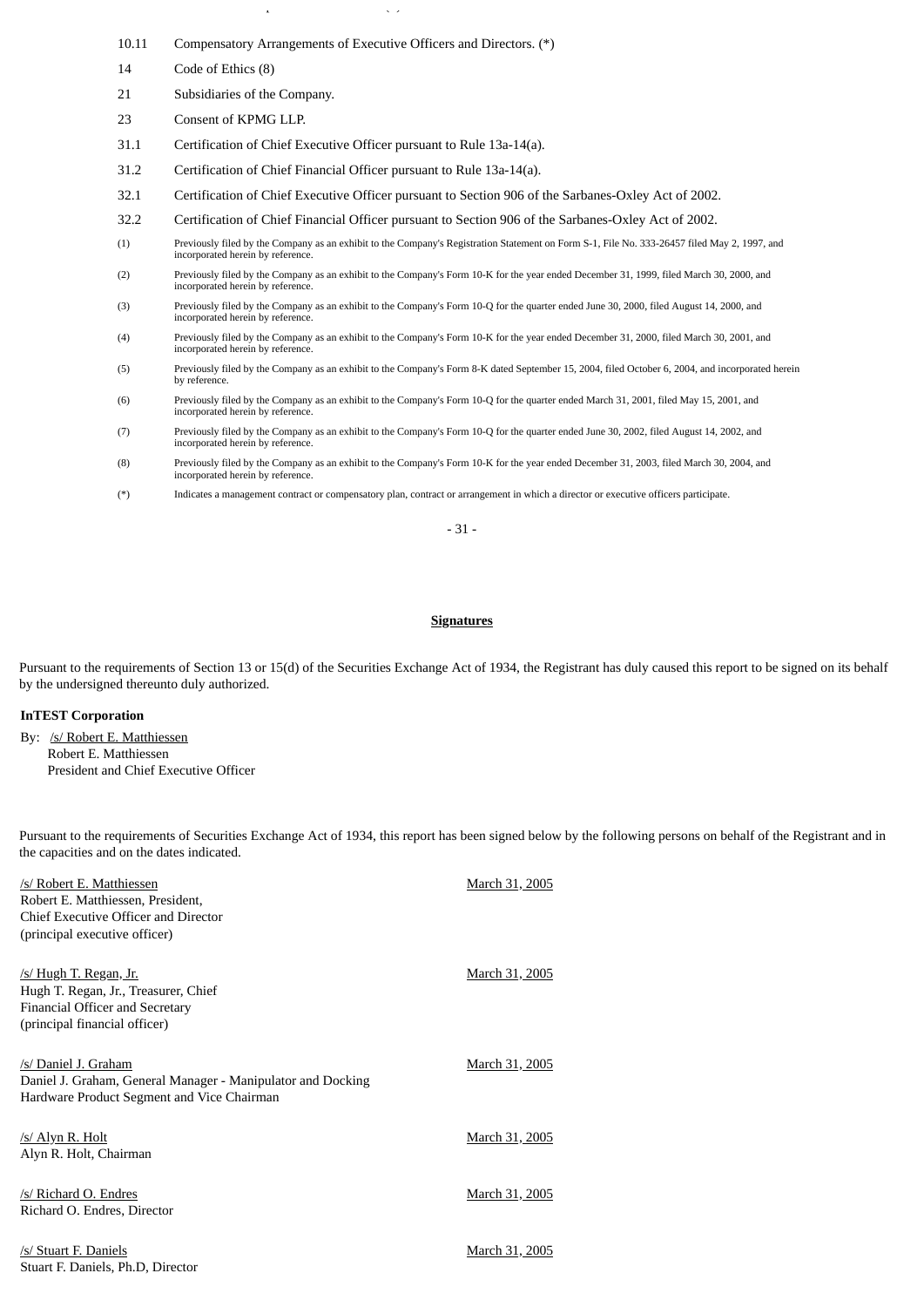/s/ James J. Greed, Jr. James J. Greed, Jr., Director

/s/ James W. Schwartz, Esq. James W. Schwartz, Esq., Director

/s/ Joseph A. Savarese Joseph A. Savarese, Director March 31, 2005

March 31, 2005

March 31, 2005

- 32 -

# **Index to Exhibits**

| Exhibit<br>Number | <b>Description of Exhibit</b>                                                                                                                                                     |
|-------------------|-----------------------------------------------------------------------------------------------------------------------------------------------------------------------------------|
| 3.1               | Certificate of Incorporation. (1)                                                                                                                                                 |
| 3.2               | By Laws. $(1)$                                                                                                                                                                    |
| 10.1              | Lease dated October 27, 1999 between Earl E. and Mitsue Jio and inTEST Sunnyvale, a<br>wholly owned subsidiary of the Company. (2)                                                |
| 10.2              | Lease Agreement between First Industrial, L.P. and the Company, dated June 6, 2000. (3)                                                                                           |
| 10.3              | Lease between SPHOS, Inc. and Temptronic Corporation (a subsidiary of the Company),<br>dated December 27, 2000. (4)                                                               |
| 10.4              | Lease between The Irvine Company and the Company dated September 15, 2004 (5)                                                                                                     |
| 10.5              | Change of Control Agreement dated April 17, 2001 between the Company and Robert E. Matthiessen. (6)(*)                                                                            |
| 10.6              | Change of Control Agreement dated April 17, 2001 between the Company and Hugh T. Regan, Jr. $(6)(*)$                                                                              |
| 10.7              | inTEST Corporation Amended and Restated 1997 Stock Plan. (7)(*)                                                                                                                   |
| 10.8              | Form of Restricted Stock Grant. (*)                                                                                                                                               |
| 10.9              | Form of Stock Option Grant - Director. (*)                                                                                                                                        |
| 10.10             | Form of Stock Option Grant - Officer. (*)                                                                                                                                         |
| 10.11             | Compensatory Arrangements of Executive Officers and Directors. (*)                                                                                                                |
| 14                | Code of Ethics (8)                                                                                                                                                                |
| 21                | Subsidiaries of the Company.                                                                                                                                                      |
| 23                | Consent of KPMG LLP.                                                                                                                                                              |
| 31.1              | Certification of Chief Executive Officer pursuant to Rule 13a-14(a).                                                                                                              |
| 31.2              | Certification of Chief Financial Officer pursuant to Rule 13a-14(a).                                                                                                              |
| 32.1              | Certification of Chief Executive Officer pursuant to Section 906 of the Sarbanes-Oxley Act of 2002.                                                                               |
| 32.2              | Certification of Chief Financial Officer pursuant to Section 906 of the Sarbanes-Oxley Act of 2002.                                                                               |
| (1)               | Previously filed by the Company as an exhibit to the Company's Registration Statement on Form S-1, File No. 333-26457 filed May 2, 1997,<br>and incorporated herein by reference. |
| (2)               | Previously filed by the Company as an exhibit to the Company's Form 10-K for the year ended December 31, 1999, filed March 30, 2000, and<br>incorporated herein by reference.     |
| (3)               | Previously filed by the Company as an exhibit to the Company's Form 10-Q for the quarter ended June 30, 2000, filed August 14, 2000, and<br>incorporated herein by reference.     |
| (4)               | Previously filed by the Company as an exhibit to the Company's Form 10-K for the year ended December 31, 2000, filed March 30, 2001, and<br>incorporated herein by reference.     |
| (5)               | Previously filed by the Company as an exhibit to the Company's Form 8-K dated September 15, 2004, filed October 6, 2004, and incorporated<br>herein by reference.                 |
| (6)               | Previously filed by the Company as an exhibit to the Company's Form 10-Q for the quarter ended March 31, 2001, filed May 15, 2001, and<br>incorporated herein by reference.       |
| (7)               | Previously filed by the Company as an exhibit to the Company's Form 10-Q for the quarter ended June 30, 2002, filed August 14, 2002, and<br>incorporated herein by reference.     |
| (8)               | Previously filed by the Company as an exhibit to the Company's Form 10-K for the year ended December 31, 2003, filed March 30, 2004, and<br>incorporated herein by reference.     |
|                   |                                                                                                                                                                                   |

(\*) Indicates a management contract or compensatory plan, contract or arrangement in which a director or executive officers participate.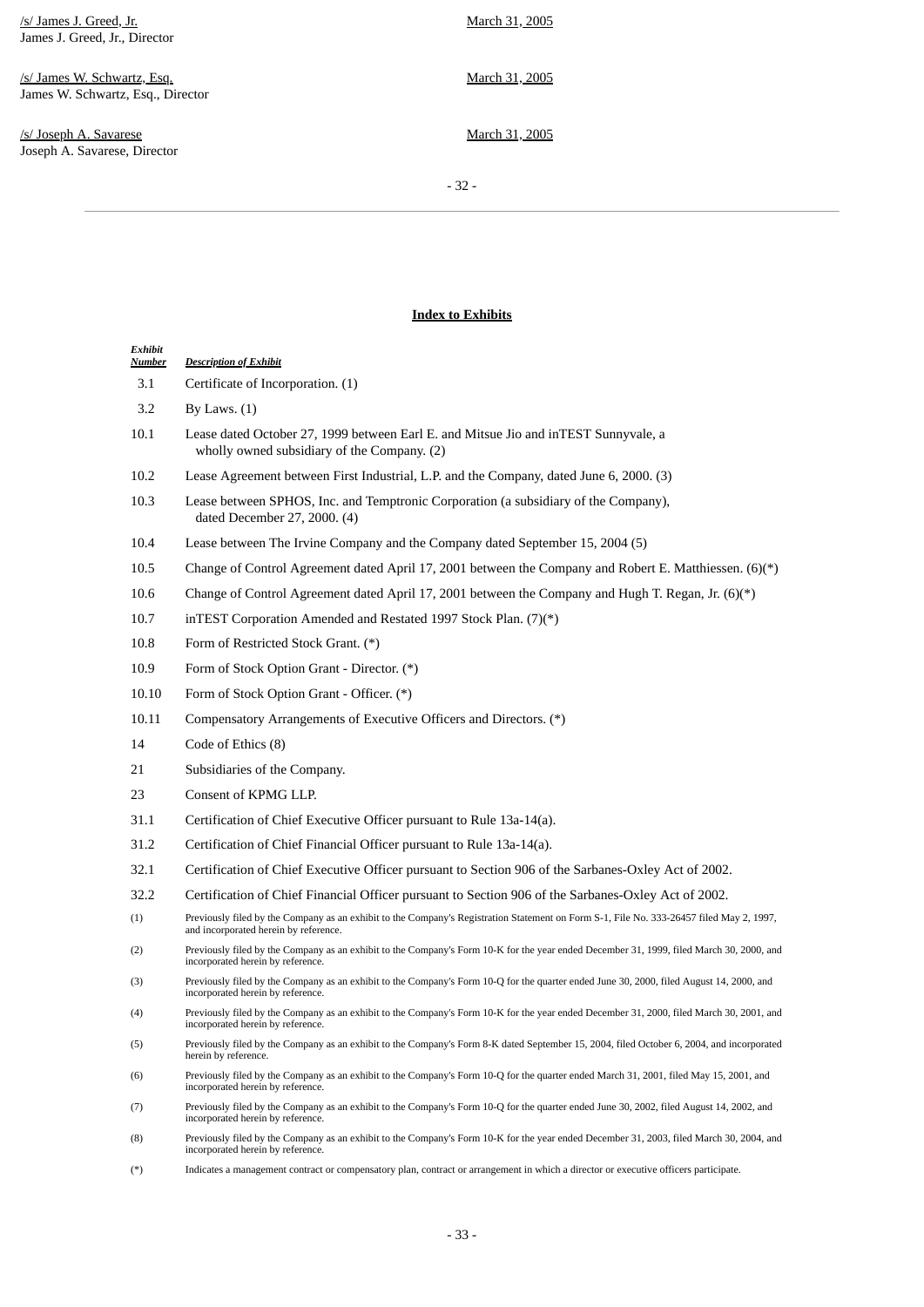## **inTEST CORPORATION**

## **INDEX TO CONSOLIDATED FINANCIAL STATEMENTS AND FINANCIAL STATEMENT SCHEDULE**

*Page*

|                                                                                                                  | <u>Luyc</u> |
|------------------------------------------------------------------------------------------------------------------|-------------|
| REPORT OF INDEPENDENT REGISTERED PUBLIC ACCOUNTING FIRM                                                          | $F - 1$     |
| CONSOLIDATED FINANCIAL STATEMENTS                                                                                |             |
| Consolidated Balance Sheets as of December 31, 2004 and 2003                                                     | $F - 2$     |
| Consolidated Statements of Operations for the years ended<br>December 31, 2004, 2003 and 2002                    | $F - 3$     |
| Consolidated Statements of Comprehensive Earnings (Loss) for the years<br>ended December 31, 2004, 2003 and 2002 | $F - 4$     |
| Consolidated Statements of Stockholders' Equity for the years<br>ended December 31, 2004, 2003 and 2002          | $F - 5$     |
| Consolidated Statements of Cash Flows for the years ended<br>December 31, 2004, 2003 and 2002                    | $F - 6$     |
| Notes to Consolidated Financial Statements                                                                       | $F - 7$     |
|                                                                                                                  |             |
|                                                                                                                  |             |

# FINANCIAL STATEMENT SCHEDULE

| Schedule II - Valuation and Qualifying Accounts | $F - 24$ |
|-------------------------------------------------|----------|
|-------------------------------------------------|----------|

- 34 -

# **REPORT OF INDEPENDENT REGISTERED PUBLIC ACCOUNTING FIRM**

The Board of Directors and Stockholders inTEST Corporation:

We have audited the accompanying consolidated balance sheets of inTEST Corporation and subsidiaries as of December 31, 2004 and 2003, and the related consolidated statements of operations, comprehensive earnings (loss), stockholders' equity, and cash flows for each of the years in the three-year period ended December 31, 2004. In connection with our audits of the consolidated financial statements, we also audited the related consolidated financial statement schedule as listed in the accompanying index. These consolidated financial statements and financial statement schedule are the responsibility of the Company's management. Our responsibility is to express an opinion on these consolidated financial statements and financial statement schedule based on our audits.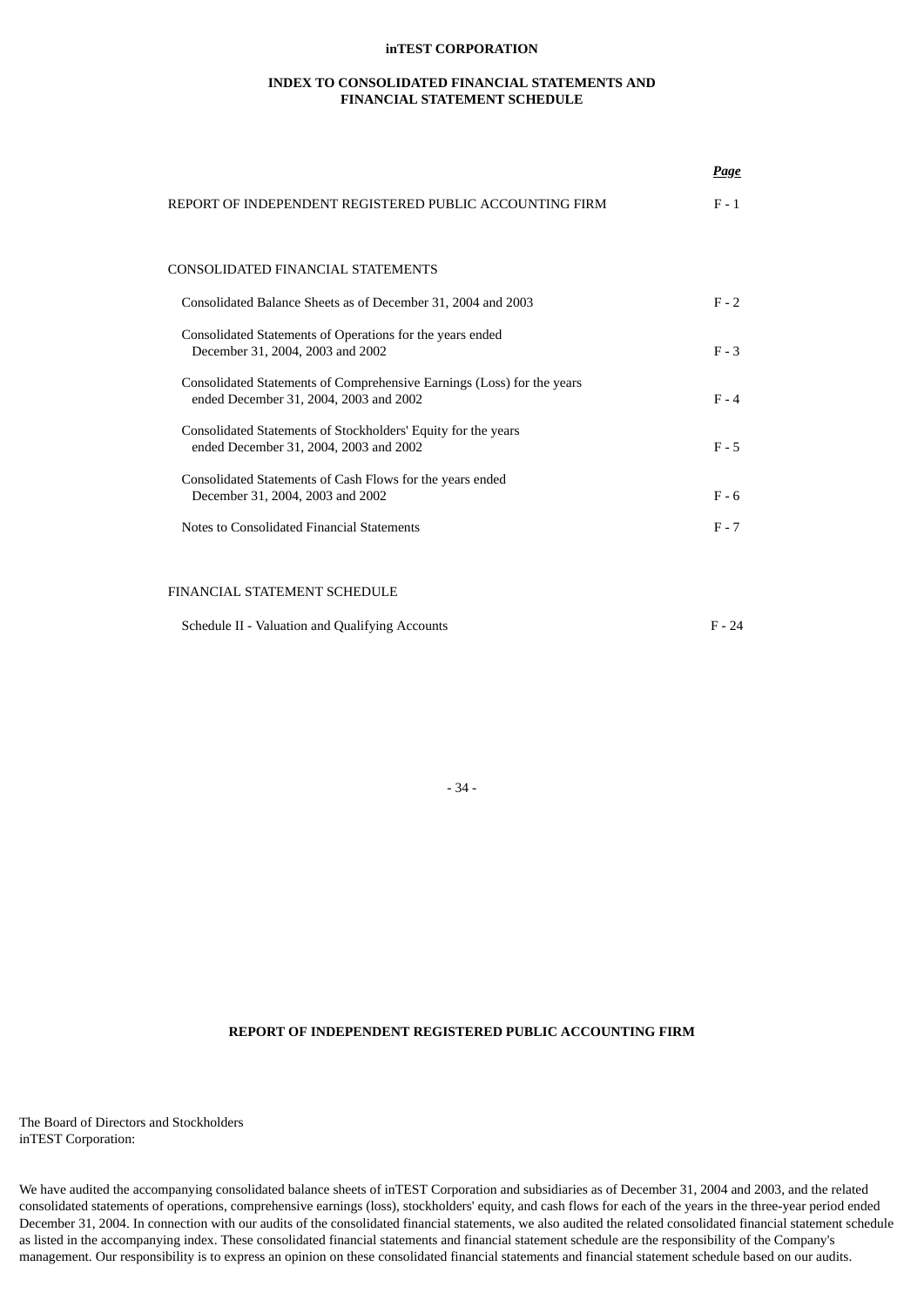We conducted our audits in accordance with the standards of the Public Company Accounting Oversight Board (United States). Those standards require that we plan and perform the audit to obtain reasonable assurance about whether the financial statements are free of material misstatement. An audit includes examining, on a test basis, evidence supporting the amounts and disclosures in the financial statements. An audit also includes assessing the accounting principles used and significant estimates made by management, as well as evaluating the overall financial statement presentation. We believe that our audits provide a reasonable basis for our opinion.

In our opinion, the consolidated financial statements referred to above present fairly, in all material respects, the financial position of inTEST Corporation and subsidiaries as of December 31, 2004 and 2003, and the results of their operations and their cash flows for each of the years in the three-year period ended December 31, 2004, in conformity with U.S. generally accepted accounting principles. Also in our opinion, the related financial statement schedule, when considered in relation to the basic consolidated financial statements taken as a whole, presents fairly, in all material respects, the information set forth therein.

/s/KPMG LLP

Philadelphia, Pennsylvania March 25, 2005

F - 1

# **inTEST CORPORATION CONSOLIDATED BALANCE SHEETS** (In thousands, except share and per share data)

|                                                                                                           | December 31,    |                         |  |
|-----------------------------------------------------------------------------------------------------------|-----------------|-------------------------|--|
|                                                                                                           | 2004            | 2003                    |  |
| ASSETS:                                                                                                   |                 |                         |  |
| Current assets:<br>Cash and cash equivalents<br>Trade accounts and notes receivable, net of allowance for | \$7,686         | \$5,116                 |  |
| doubtful accounts of \$159 and \$125, respectively                                                        | 6,771           | 9,183                   |  |
| Inventories                                                                                               | 9,401           | 7,332                   |  |
| Refundable domestic income taxes                                                                          | 728             | 751                     |  |
| Prepaid expenses and other current assets                                                                 | 844             | 557                     |  |
| Total current assets                                                                                      | <u>25,430</u>   | <u>22,939</u>           |  |
| Property and equipment:                                                                                   |                 |                         |  |
| Machinery and equipment                                                                                   | 12,021          | 10,572                  |  |
| Leasehold improvements                                                                                    | <u>3, 154</u>   | $\frac{2,527}{ }$       |  |
|                                                                                                           | 15,175          | 13,099                  |  |
| Less: accumulated depreciation                                                                            | <u>(10,621)</u> | (8, 560)                |  |
| Net property and equipment                                                                                | <u>4,554</u>    | <u>4,539</u>            |  |
| Other assets                                                                                              | 451             | 680                     |  |
| Goodwill                                                                                                  | 2,318           | 1,384                   |  |
| Intangible assets, net                                                                                    | 414             | 435                     |  |
| Total assets                                                                                              | \$33,167        | \$29,977                |  |
|                                                                                                           | =======         | $=$ $=$ $=$ $=$ $=$ $=$ |  |
| LIABILITIES AND STOCKHOLDERS' EQUITY<br>Current liabilities:                                              |                 |                         |  |
| Accounts payable                                                                                          | \$2,102         | \$3,507                 |  |
| Accrued wages and benefits                                                                                | 1,717           | 1,115                   |  |
| Accrued warranty                                                                                          | 1,216           | 1,102                   |  |
| Accrued sales commissions                                                                                 | 501             | 487                     |  |
| Other accrued expenses                                                                                    | 893             | 687                     |  |
| Domestic and foreign income taxes payable                                                                 | 467             | 278                     |  |
| Capital lease obligations                                                                                 | 106             | 93                      |  |
| Total current liabilities                                                                                 | 7,002           | 7,269                   |  |
| Capital lease obligations, net of current portion                                                         | 47              | 117                     |  |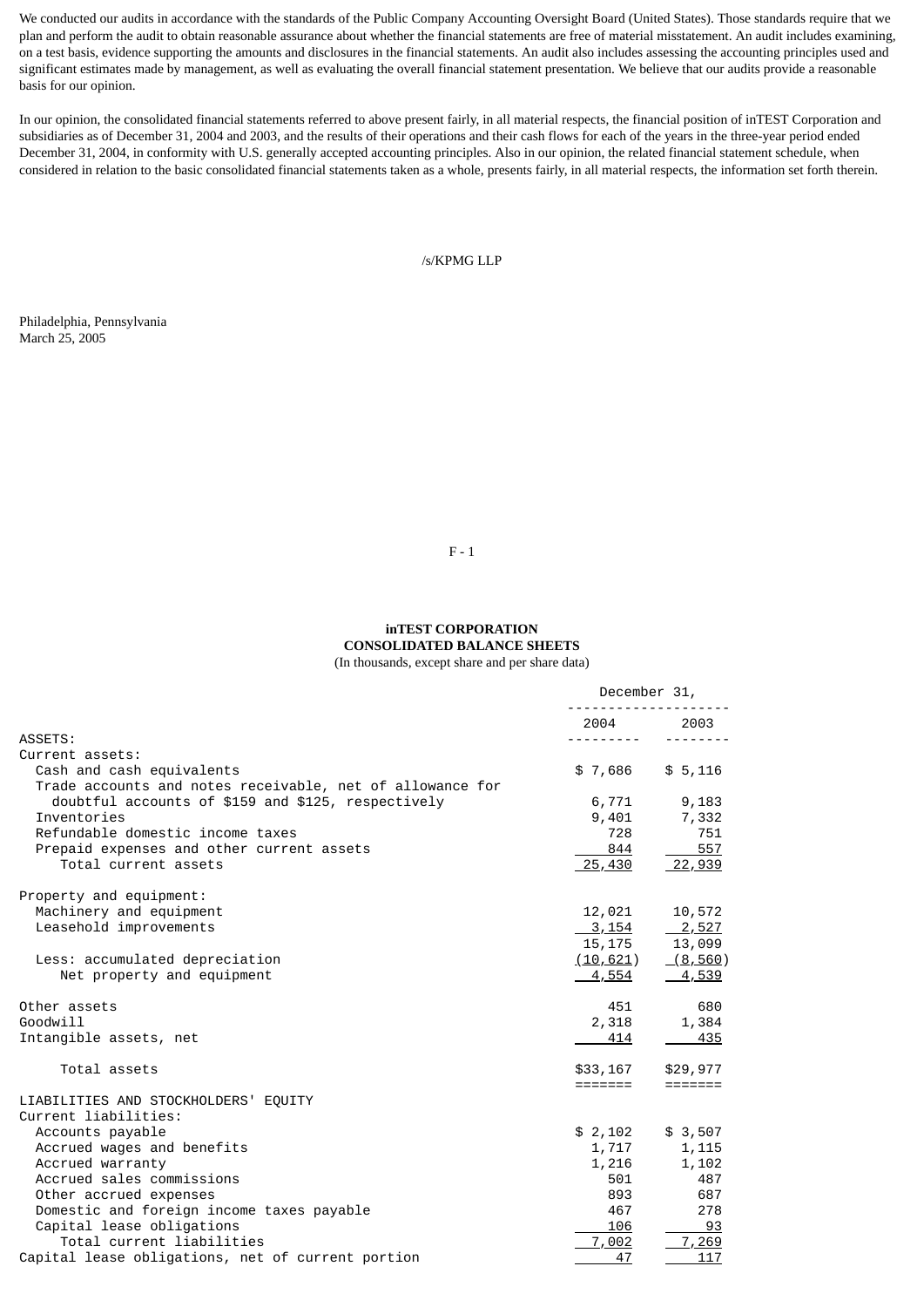| Total liabilities                                               | 7,049          | 7,386          |
|-----------------------------------------------------------------|----------------|----------------|
| Commitments and Contingencies (Notes 8, 11 and 14)              |                |                |
| Stockholders' equity:                                           |                |                |
| Preferred stock, \$0.01 par value; 5,000,000 shares authorized; |                |                |
| no shares issued or outstanding                                 |                |                |
| Common stock, \$0.01 par value; 20,000,000 shares authorized;   |                |                |
| 9,300,164 and 8,737,505 shares issued, respectively             | 93             | 87             |
| Additional paid-in capital                                      | 24,716         | 21,955         |
| Retained earnings                                               | 3,663          | 2,393          |
| Accumulated other comprehensive income                          | 1,049          | 478            |
| Deferred stock compensation                                     | (1,081)        |                |
| Treasury stock, at cost; 375,648 shares                         | (2, 322)       | <u>(2,322)</u> |
| Total stockholders' equity                                      | <u> 26,118</u> | <u>22,591</u>  |
| Total liabilities and stockholders' equity                      | \$33,167       | \$29,977       |

See accompanying Notes to Consolidated Financial Statements.

F - 2

# **inTEST CORPORATION**

**CONSOLIDATED STATEMENTS OF OPERATIONS**

(In thousands, except share and per share data)

|                                                                                                                                | Years Ended December 31, |                                                                                                                                                                   |                                 |  |
|--------------------------------------------------------------------------------------------------------------------------------|--------------------------|-------------------------------------------------------------------------------------------------------------------------------------------------------------------|---------------------------------|--|
|                                                                                                                                |                          | 2004 2003 2002                                                                                                                                                    |                                 |  |
| Net revenues<br>Cost of revenues                                                                                               |                          | $$71,211$ $$48,028$ $$47,127$<br>$42,421$ $29,179$ $28,888$<br>------- ------- -------                                                                            |                                 |  |
| Gross margin                                                                                                                   |                          | $28,790$ $18,849$ $18,239$<br>------- ------- ------                                                                                                              |                                 |  |
| Operating expenses:<br>Selling expense<br>Engineering and product development<br>expense<br>General and administrative expense | 12,263                   | 6,973 6,402 5,668<br>7,261 6,091 5,899                                                                                                                            | 10,190 8,478                    |  |
| Restructuring and other charges<br>Total operating expenses                                                                    | 627                      | $27,124$ $22,683$ $20,045$<br>------- ------- -------                                                                                                             |                                 |  |
| Operating income (loss)                                                                                                        |                          | $1,666$ $(3,834)$ $(1,806)$                                                                                                                                       |                                 |  |
| Other income (expense):<br>Interest income<br>Interest expense<br>Other                                                        | 89<br>--------           | $(13)$ $(19)$ $(40)$<br>$(74)$ 176                                                                                                                                | 67 110<br>73<br>$- - - - - - -$ |  |
| Total other income                                                                                                             | $\overline{2}$           | <u> 1111111 - 1111111 - 1111111</u>                                                                                                                               | 224<br>143                      |  |
| Earnings (loss) before income taxes<br>Income tax expense (benefit)                                                            |                          | $1,668$ $(3,610)$ $(1,663)$                                                                                                                                       |                                 |  |
| Net earnings (loss)                                                                                                            |                          | $398$ 1, 841 (1, 380)<br>$398$ 1, 841 (1, 380)<br>$$1, 270$ $$(5, 451)$ $$(283)$<br>$300$<br>$300$ $$(283)$<br>$300$<br>$300$ $$(283)$<br>$300$<br>$300$ $$(283)$ |                                 |  |
| Net earnings (loss) per common share:<br>Basic<br>Diluted                                                                      |                          | $$0.15$ $$(0.65)$ $$(0.03)$<br>$$0.14$ $$(0.65)$ $$(0.03)$                                                                                                        |                                 |  |
| Weighted average common shares outstanding:<br>Basic<br>Diluted                                                                |                          | 8, 479, 914 8, 332, 320 8, 317, 350<br>8,804,479 8,332,320 8,317,350                                                                                              |                                 |  |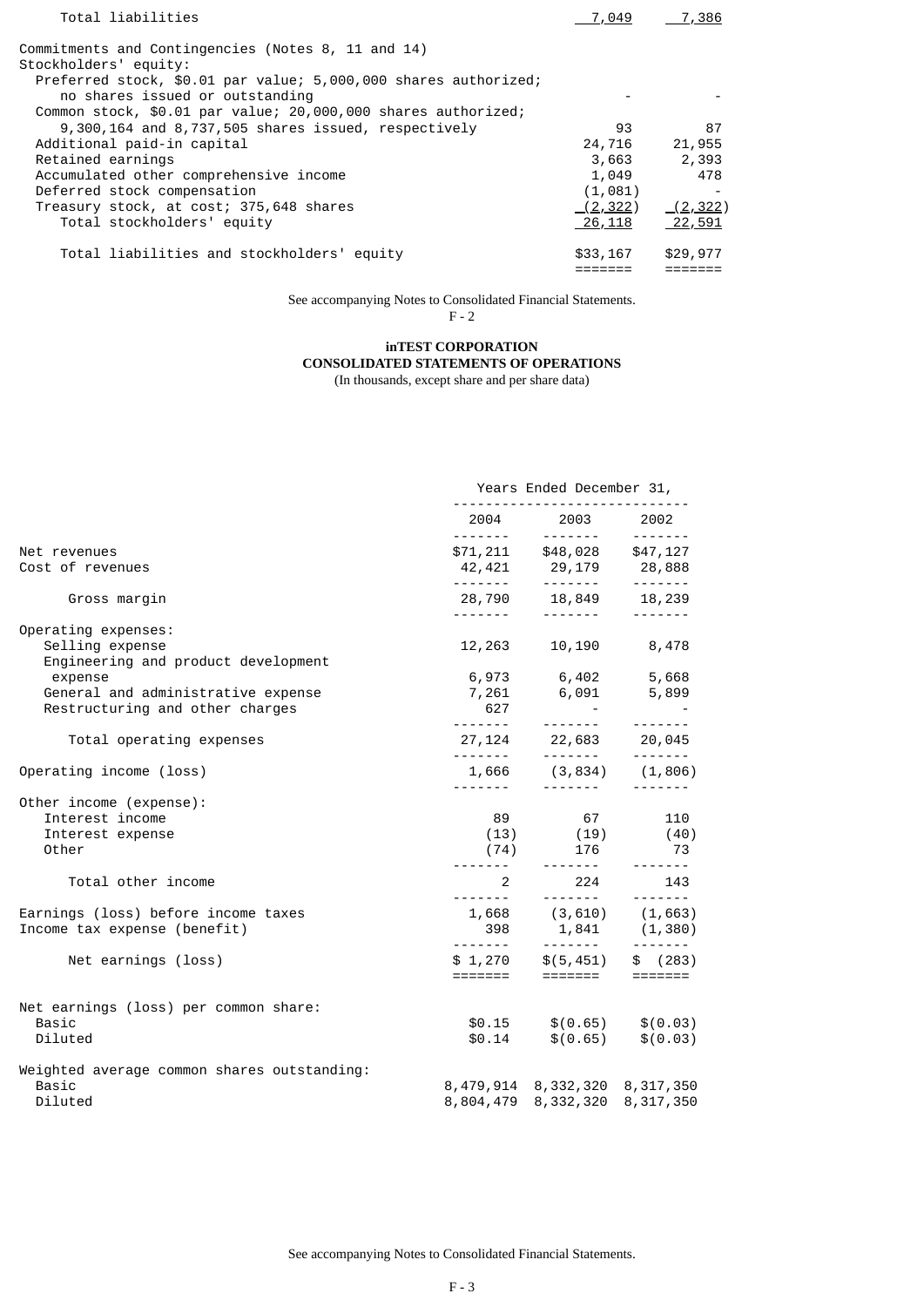# **inTEST CORPORATION CONSOLIDATED STATEMENTS OF COMPREHENSIVE EARNINGS (LOSS)**

(In thousands)

|                                          | Years Ended December 31, |            |             |  |
|------------------------------------------|--------------------------|------------|-------------|--|
|                                          | 2004                     | 2003       | 2002        |  |
| Net earnings (loss)                      | \$1,270                  | \$(5, 451) | (283)<br>\$ |  |
| Foreign currency translation adjustments | 571                      | 546        | 383         |  |
| Comprehensive earnings (loss)            | \$1,841                  | \$(4, 905) | 100<br>æ.   |  |

See accompanying Notes to Consolidated Financial Statements.

F - 4

# **inTEST CORPORATION CONSOLIDATED STATEMENTS OF STOCKHOLDERS' EQUITY** (In thousands, except share data)

|                                                                                                           | Common Stock                 |                                 | Additional<br>Paid-In           | Retained          | Accumulated<br>Other<br>Comprehensive<br>Income | Deferred<br>Stock        | Treasury              | Total<br>Stockholders'                |
|-----------------------------------------------------------------------------------------------------------|------------------------------|---------------------------------|---------------------------------|-------------------|-------------------------------------------------|--------------------------|-----------------------|---------------------------------------|
|                                                                                                           | Shares                       | Amount                          | Capital                         | Earnings          | (Loss)                                          | Compensation             | Stock                 | Equity                                |
| Balance, January 1, 2002                                                                                  | 8,685,205 \$ 87              |                                 | \$21,781                        | \$8,127           | \$ (451)                                        | \$<br>(16)               | \$(2,324)             | \$27,204                              |
| Net loss<br>Other comprehensive income<br>Amortization of deferred                                        |                              |                                 |                                 | (283)             | 383                                             |                          |                       | (283)<br>383                          |
| stock compensation<br>Stock options exercised<br>Tax benefit from exercise                                | 14,800                       |                                 | 38                              |                   |                                                 | 16                       |                       | 16<br>38                              |
| of stock operations<br>Adjustment for termination<br>of Equity Participation                              |                              |                                 | 21                              |                   |                                                 |                          |                       | 21                                    |
| Plan                                                                                                      |                              |                                 | (24)                            |                   |                                                 |                          | $\overline{2}$        | (22)                                  |
| Balance, December 31, 2002                                                                                | 8,700,005                    | 87                              | 21,816                          | 7,844             | (68)                                            | $\overline{\phantom{a}}$ | (2, 322)              | 27,357                                |
| Net loss<br>Other comprehensive income<br>Stock options exercised                                         | 37,500                       |                                 | $\overline{\phantom{a}}$<br>139 | (5, 451)          | 546                                             |                          |                       | (5, 451)<br>546<br>139<br>$- - - - -$ |
| Balance, December 31, 2003                                                                                | 8,737,505                    | 87                              | 21,955                          | 2,393             | 478                                             | $\overline{\phantom{a}}$ | (2, 322)              | 22,591                                |
| Net earnings<br>Other comprehensive income<br>Stock options exercised<br>Issuance of shares in connection | 232,659                      | 3                               | $\overline{\phantom{a}}$<br>904 | 1,270             | 571                                             |                          |                       | 1,270<br>571<br>907                   |
| with acquisition of Intestlogic<br>Deferred stock compensation<br>related to issuance of                  | 100,000                      | $\mathbf{1}$                    | 755                             |                   |                                                 |                          |                       | 756                                   |
| restricted stock<br>Amortization of deferred                                                              | 230,000                      | $\overline{2}$                  | 1,102                           |                   |                                                 | (1, 104)                 |                       |                                       |
| stock compensation                                                                                        |                              |                                 |                                 |                   |                                                 | 23<br>-----              |                       | 23                                    |
| Balance, December 31, 2004                                                                                | 9,300,164<br><b>EEEEEEEE</b> | 93<br>\$<br>$=$ $=$ $=$ $=$ $=$ | \$24,716<br>=======             | \$3,663<br>====== | \$1,049<br><b>EEEEEE</b>                        | \$(1,081)<br>=======     | \$(2, 322)<br>======= | \$26,118<br>=======                   |

See accompanying Notes to Consolidated Financial Statements.

F - 5

# **inTEST CORPORATION CONSOLIDATED STATEMENTS OF CASH FLOWS** (In thousands)

|                                                          | Years Ended December 31, |                               |       |  |
|----------------------------------------------------------|--------------------------|-------------------------------|-------|--|
|                                                          | 2004                     | 2003                          | 2002  |  |
| CASH FLOWS FROM OPERATING ACTIVITIES                     |                          |                               |       |  |
| Net earnings (loss)                                      | \$1,270                  | $\frac{1}{2}(5,451)$ \$ (283) |       |  |
| Adjustments to reconcile net earnings (loss) to net cash |                          |                               |       |  |
| provided by (used in) operating activities:              |                          |                               |       |  |
| Depreciation and amortization                            | 2,106                    | 2,027                         | 1,917 |  |
| Impairment of long-lived assets                          | 100                      |                               |       |  |
| Tax benefit from exercise of stock options               |                          |                               | 21    |  |
| Deferred taxes                                           |                          | 1,440                         | 540   |  |
| Foreign exchange loss                                    | 217                      | 12                            | 104   |  |
| Deferred stock compensation                              | 23                       |                               | 16    |  |
| Loss on disposal of fixed assets                         | 175                      |                               | 30    |  |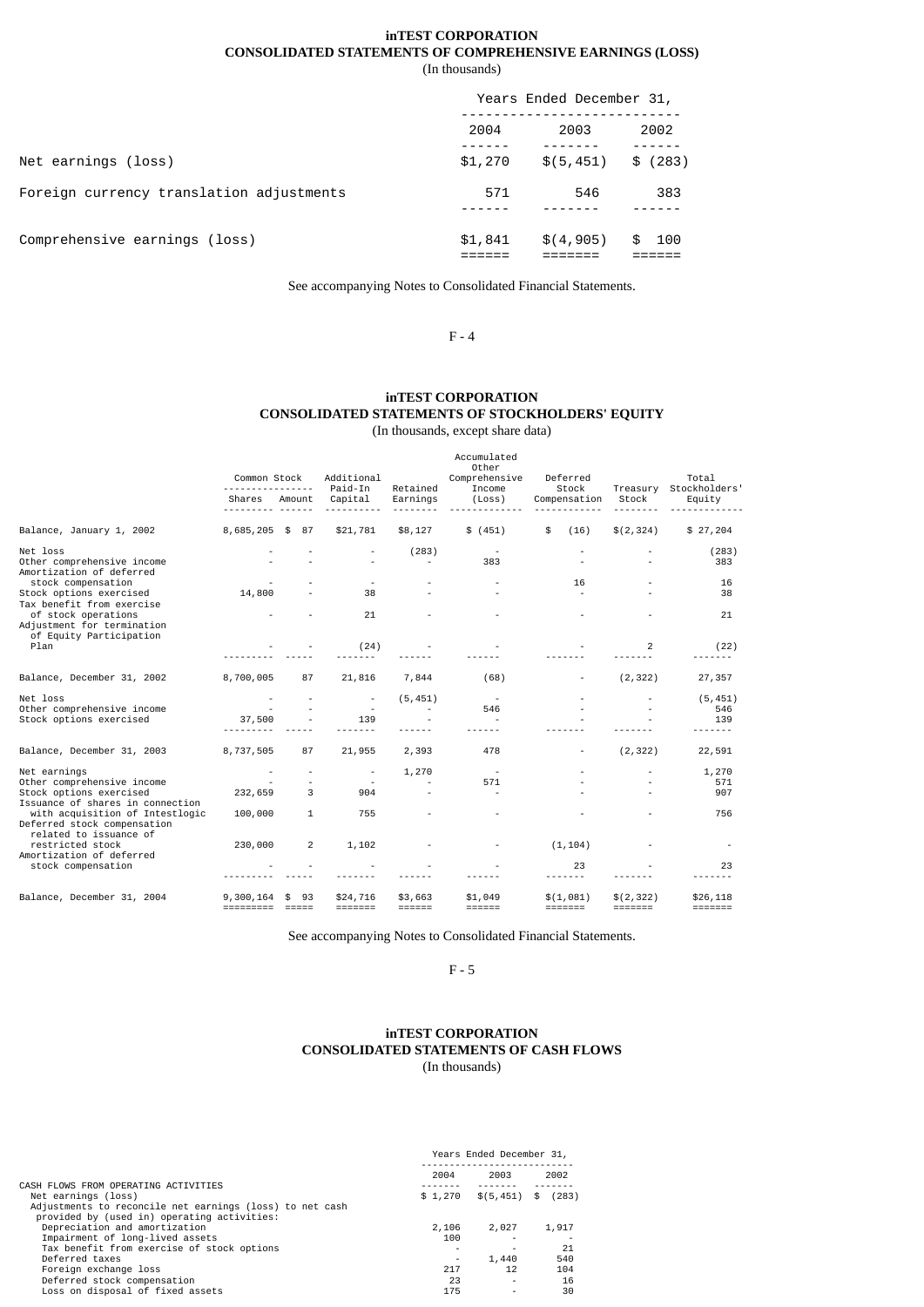| Proceeds from sale of demonstration equipment, net                                                                                                                                                                                                                                                                                                                                                            | 83                                                               | 85                                                                                                                            | 60                                                                                                                                                                                                                                                                                                                                                                                                                                                                                                  |
|---------------------------------------------------------------------------------------------------------------------------------------------------------------------------------------------------------------------------------------------------------------------------------------------------------------------------------------------------------------------------------------------------------------|------------------------------------------------------------------|-------------------------------------------------------------------------------------------------------------------------------|-----------------------------------------------------------------------------------------------------------------------------------------------------------------------------------------------------------------------------------------------------------------------------------------------------------------------------------------------------------------------------------------------------------------------------------------------------------------------------------------------------|
| Changes in assets and liabilities, net of effect of acquisition:<br>Trade accounts and notes receivable<br>Inventories<br>Refundable domestic and foreign income taxes<br>Prepaid expenses and other current assets<br>Other assets<br>Accounts payable<br>Accrued wages and benefits<br>Accrued warranty<br>Accrued sales commissions<br>Other accrued expenses<br>Domestic and foreign income taxes payable | 2,505<br>(1,979)<br>23<br>(275)<br>248<br>584<br>97<br>10<br>169 | (2, 365)<br>(229)<br>948<br>(53)<br>43<br>$(1, 582)$ 1,086<br>110<br>538<br>96<br>191 189<br>142                              | (1, 351)<br>640<br>157<br>(46)<br>(15)<br>364<br>- 26<br>104<br>- 81<br>78<br>57<br>-------                                                                                                                                                                                                                                                                                                                                                                                                         |
| Net cash provided by (used in) operating activities                                                                                                                                                                                                                                                                                                                                                           | <u> 222222 - 1</u>                                               | 3,965 (1,382) 2,500                                                                                                           |                                                                                                                                                                                                                                                                                                                                                                                                                                                                                                     |
| CASH FLOWS FROM INVESTING ACTIVITIES<br>Acquisition of business, net of cash acquired<br>Purchase of property and equipment                                                                                                                                                                                                                                                                                   |                                                                  | $(2,326)$ $(1,657)$ $(1,016)$                                                                                                 | $\begin{array}{cccccccccccccc} \multicolumn{2}{c}{} & \multicolumn{2}{c}{} & \multicolumn{2}{c}{} & \multicolumn{2}{c}{} & \multicolumn{2}{c}{} & \multicolumn{2}{c}{} & \multicolumn{2}{c}{} & \multicolumn{2}{c}{} & \multicolumn{2}{c}{} & \multicolumn{2}{c}{} & \multicolumn{2}{c}{} & \multicolumn{2}{c}{} & \multicolumn{2}{c}{} & \multicolumn{2}{c}{} & \multicolumn{2}{c}{} & \multicolumn{2}{c}{} & \multicolumn{2}{c}{} & \multicolumn{2}{c}{} & \multicolumn{2}{c}{} & \$              |
| Net cash used in investing activities                                                                                                                                                                                                                                                                                                                                                                         |                                                                  | $(2,326)$ $(1,657)$                                                                                                           | (1, 596)                                                                                                                                                                                                                                                                                                                                                                                                                                                                                            |
| CASH FLOWS FROM FINANCING ACTIVITIES<br>Repayment of long-term debt<br>Repayments of capital lease obligations<br>Proceeds from stock options exercised<br>Other                                                                                                                                                                                                                                              | 907                                                              | $\begin{array}{cccc} - & & - & (190) \\ (93) & & (86) & & (81) \end{array}$<br>139<br>$\sim 100$<br><u> 2222222 - 2222222</u> | 38<br>(22)                                                                                                                                                                                                                                                                                                                                                                                                                                                                                          |
| Net cash provided by (used in) financing activities                                                                                                                                                                                                                                                                                                                                                           |                                                                  | 814 53                                                                                                                        | (255)                                                                                                                                                                                                                                                                                                                                                                                                                                                                                               |
| Effects of exchange rates on cash                                                                                                                                                                                                                                                                                                                                                                             |                                                                  | $117$ $(43)$ $215$                                                                                                            |                                                                                                                                                                                                                                                                                                                                                                                                                                                                                                     |
| Net cash provided by (used in) all activities<br>Cash and cash equivalents at beginning of period                                                                                                                                                                                                                                                                                                             |                                                                  | 2,570 (3,029) 864<br>$5,116$ $8,145$ 7, 281                                                                                   |                                                                                                                                                                                                                                                                                                                                                                                                                                                                                                     |
| Cash and cash equivalents at end of period                                                                                                                                                                                                                                                                                                                                                                    |                                                                  | $$7,686$ $$5,116$ $$8,145$                                                                                                    |                                                                                                                                                                                                                                                                                                                                                                                                                                                                                                     |
| SUPPLEMENTAL SCHEDULE OF NON-CASH INVESTING AND FINANCING ACTIVITIES:<br>Details of acquisition:<br>Fair value of assets acquired, net of cash acquired<br>Liabilities assumed<br>Common stock released from escrow<br>Goodwill resulting from acquisition                                                                                                                                                    | \$<br>$\sim 100$<br>(756)<br>756                                 |                                                                                                                               | \$558<br>(288)<br>310                                                                                                                                                                                                                                                                                                                                                                                                                                                                               |
| Net cash paid for acquisition                                                                                                                                                                                                                                                                                                                                                                                 | <b></b><br>$\frac{1}{2}$ $\frac{1}{2}$                           | $\frac{1}{2}$<br><b>Contract Contract</b>                                                                                     | $\begin{array}{cccccccccccccc} \multicolumn{2}{c}{} & \multicolumn{2}{c}{} & \multicolumn{2}{c}{} & \multicolumn{2}{c}{} & \multicolumn{2}{c}{} & \multicolumn{2}{c}{} & \multicolumn{2}{c}{} & \multicolumn{2}{c}{} & \multicolumn{2}{c}{} & \multicolumn{2}{c}{} & \multicolumn{2}{c}{} & \multicolumn{2}{c}{} & \multicolumn{2}{c}{} & \multicolumn{2}{c}{} & \multicolumn{2}{c}{} & \multicolumn{2}{c}{} & \multicolumn{2}{c}{} & \multicolumn{2}{c}{} & \multicolumn{2}{c}{} & \$<br>\$<br>580 |
| Restricted stock awards granted                                                                                                                                                                                                                                                                                                                                                                               | \$1,104                                                          | \$<br><b>Contract Contract</b>                                                                                                | \$                                                                                                                                                                                                                                                                                                                                                                                                                                                                                                  |
| Capital lease additions                                                                                                                                                                                                                                                                                                                                                                                       | \$<br>36                                                         | \$                                                                                                                            | \$                                                                                                                                                                                                                                                                                                                                                                                                                                                                                                  |
| Cash payments (refunds) for:<br>Domestic and foreign income taxes<br>Interest                                                                                                                                                                                                                                                                                                                                 | \$<br>228<br>13                                                  | \$ (692) \$ (2,150)<br>19                                                                                                     | 40                                                                                                                                                                                                                                                                                                                                                                                                                                                                                                  |
|                                                                                                                                                                                                                                                                                                                                                                                                               |                                                                  |                                                                                                                               |                                                                                                                                                                                                                                                                                                                                                                                                                                                                                                     |

See accompanying Notes to Consolidated Financial Statements.

F - 6

# **inTEST CORPORATION NOTES TO CONSOLIDATED FINANCIAL STATEMENTS**

(In thousands, except share and per share data)

#### **(1) NATURE OF OPERATIONS**

We are an independent designer, manufacturer and marketer of manipulator and docking hardware products, temperature management systems and tester interface products that are used by semiconductor manufacturers in conjunction with automatic test equipment ("ATE") in the testing of integrated circuits ("ICs" or "semiconductors").

The consolidated entity is comprised of inTEST Corporation (parent) and our wholly-owned subsidiaries. We manufacture our products in the U.S., the U.K., Germany and Singapore. Marketing and support activities are conducted worldwide from our facilities in the U.S., the U.K., Germany, Japan and Singapore.

On October 1, 2002, we completed the acquisition of Intestlogic GmbH ("Intestlogic") (formerly known as Intelogic Technologies GmbH), a privatelyheld German corporation which designs, manufactures and markets manipulator and docking hardware products. See Note 3 for further discussion of this transaction.

On March 14, 2005, we announced that we will be closing our U.K. operation. See Note 17 for further discussion.

# **(2) SUMMARY OF SIGNIFICANT ACCOUNTING POLICIES**

# *Basis of Presentation and Use of Estimates*

The accompanying consolidated financial statements include our accounts and those of our wholly-owned subsidiaries. All significant intercompany accounts and transactions have been eliminated upon consolidation. The preparation of financial statements in conformity with accounting principles generally accepted in the United States of America requires us to make estimates and assumptions that affect the reported amounts of assets and liabilities and disclosure of contingent assets and liabilities at the date of the financial statements and the reported amounts of revenues and expenses during the reporting period. Actual results could differ from those estimates. Certain of our accounts, including long-lived assets, goodwill, inventory, deferred income tax valuation allowances and product warranty reserves, are particularly impacted by estimates.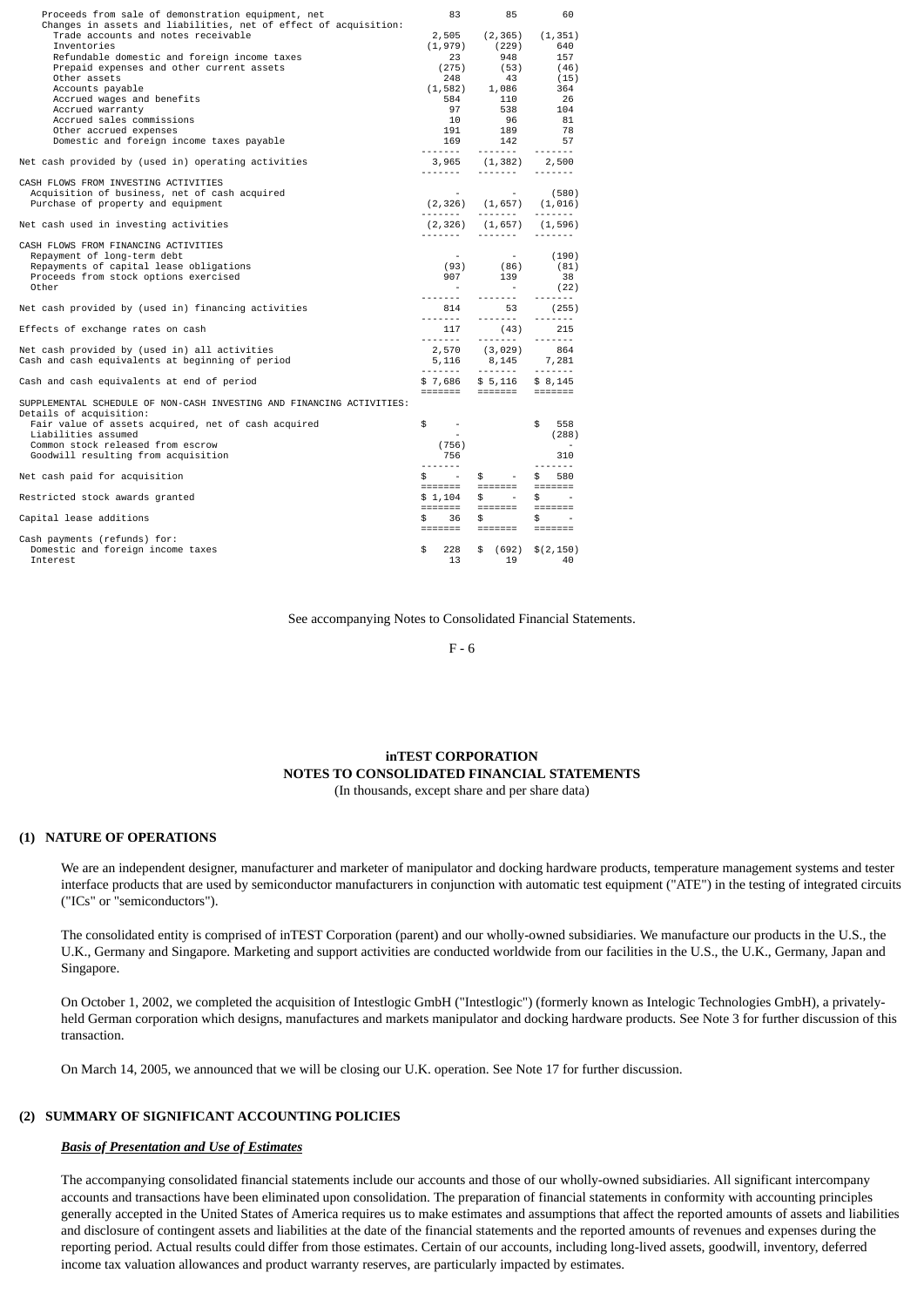# *Concentrations and Other Risks*

The semiconductor industry in which we operate is characterized by rapid technological change, competitive pricing pressures and cyclical market patterns. This industry is subject to significant economic downturns at various times. Our financial results are affected by a wide variety of factors, including, but not limited to, general economic conditions worldwide or in the markets in which we operate, economic conditions specific to the semiconductor industry, our ability to safeguard patents and intellectual property in a rapidly evolving market, downward pricing pressures from customers, and our reliance on a relatively few number of customers for a significant portion of our sales. In addition, we are exposed to the risk of obsolescence of our inventory depending on the mix of future business and technological changes within the industry. As a result of these or other factors, we may experience significant period-to-period fluctuations in future operating results.

# *Reclassification*

Certain prior year amounts have been reclassified to be comparable with the current year's presentation.

# *Cash and Cash Equivalents*

Short-term investments that have maturities of three months or less when purchased are considered to be cash equivalents and are carried at cost, which approximates market value.

#### *Financial Instruments*

Our financial instruments, principally accounts and notes receivable and accounts payable, are carried at cost which approximates fair value, due to the short maturities of the accounts. The estimated fair values of our capital lease obligations approximated their carrying value based upon the rates offered to us for similar type arrangements.

F - 7

# **inTEST CORPORATION NOTES TO CONSOLIDATED FINANCIAL STATEMENTS** (In thousands, except share and per share data)

# **(2) SUMMARY OF SIGNIFICANT ACCOUNTING POLICIES** (Continued)

#### *Credit Risks*

We grant credit to customers and generally require no collateral. To minimize our risk, we perform ongoing credit evaluations of our customers' financial condition. Bad debt expense (recovery) was \$38, \$0, and \$(1) for the years ended December 31, 2004, 2003 and 2002, respectively.

#### *Inventories*

Inventory is valued at standard cost, which approximates actual cost computed on a first-in, first-out basis, not in excess of market value. We review our inventories and record inventory obsolescence charges based upon our established obsolescence criteria, that identifies material that has not been used in a work order during the prior 12 months and the excess quantity of material on hand that is greater than the average annual usage of that material over the prior three years. In addition, in certain cases, additional inventory obsolescence charges are recorded based upon facts that would not give rise to an obsolescence charge under the historical obsolescence criteria or, if in management's opinion, additional amounts are felt to be necessary based upon the current industry conditions. We incurred inventory obsolescence charges of \$1,397, \$886 and \$1,010 for the years ended December 31, 2004, 2003 and 2002, respectively.

# *Property and Equipment*

Machinery and equipment are stated at cost. Depreciation is based upon the estimated useful life of the assets using the straight-line method. The estimated useful lives range from three to seven years. Leasehold improvements are recorded at cost and amortized over the shorter of the lease term or the estimated useful life of the asset. Total depreciation expense, including amortization of assets acquired under capital leases, was \$2,058, \$1,987 and \$1,917 for the years ended December 31, 2004, 2003 and 2002, respectively. Expenditures for maintenance and repairs are charged to operations as incurred.

# *Impairment of Long-Lived Assets*

In accordance with Statement of Financial Accounting Standards ("SFAS") No. 144, *Accounting for the Impairment or Disposal of Long-Lived Assets,* we continually monitor events and changes in circumstances that could indicate carrying amounts of long-lived assets may not be recoverable. When such events or changes in circumstances occur, we assess the recoverability of long-lived assets by determining whether the carrying value of such assets will be recovered through undiscounted expected future cash flows. If the total of the undiscounted future cash flows is less than the carrying amount of those assets, we recognize an impairment loss based on the excess of the carrying amount over the fair value of the assets.

#### *Goodwill and Intangibles*

On January 1, 2002 we adopted SFAS No. 142, *Goodwill and Other Intangible Assets*. With the adoption of SFAS No 142, goodwill and other indefinite life intangible assets are no longer subject to amortization. Instead, they are subject to at least an annual assessment for impairment by applying a fair value based test. During 2004, 2003 and 2002 we assessed our goodwill for impairment in accordance with the requirements of SFAS No. 142. No impairments of goodwill were indicated based on these assessments.

Goodwill at both December 31, 2004 and 2003 relates to the manipulator/docking hardware segment. Changes in the amount of the carrying value of goodwill for the year ended December 31, 2004 and 2003 are as follows:

#### *2004 2003*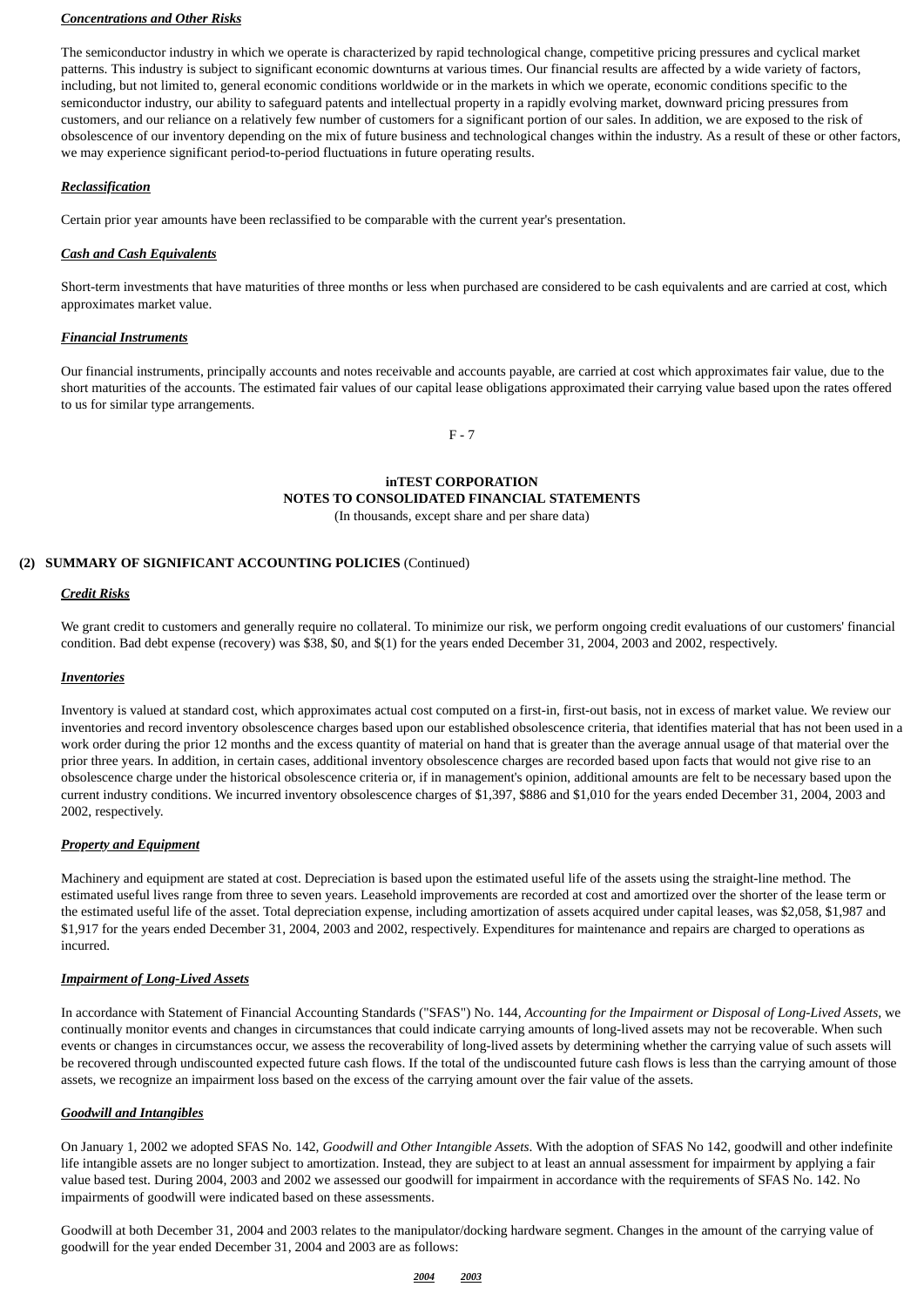| Balance - Beginning of period          | \$1,384 \$1,243 |         |
|----------------------------------------|-----------------|---------|
| Goodwill recorded during the year      | 756             |         |
| Impact of foreign currency translation |                 | 178 141 |
| Balance - End of period                | \$2,318 \$1,384 |         |

F - 8

## **inTEST CORPORATION NOTES TO CONSOLIDATED FINANCIAL STATEMENTS** (In thousands, except share and per share data)

# **(2) SUMMARY OF SIGNIFICANT ACCOUNTING POLICIES** (Continued)

During 2004, we issued 100,000 shares of common stock to the former owner of our Intestlogic subsidiary. These shares were issued pursuant to a provision contained in the amended agreement of sale that established revenue targets in 2004 and 2005 that if met would require the issuance of up to 200,000 shares of common stock. During the quarter ended September 30, 2004, the revenue target for 2004 was achieved and the maximum number of shares to be earned in 2004 was issued. In connection with the issuance of these shares, we recorded goodwill of \$756, which represented the fair market value of the shares issued.

As of December 31, 2004 and 2003, definite life intangibles totaled \$414 and \$435, net of accumulated amortization of \$120 and \$40, respectively. These definite life intangibles are the result of our acquisition of Intestlogic and are being amortized using the straight-line method over ten years. These definite life intangible assets are technology based and include patented technology. They are allocated to the manipulator/docking hardware segment. Amortization expense for the years ended December 31, 2004, 2003 and 2002 was \$48, \$40 and \$0, respectively. Estimated annual amortization expense for each of the next five years is \$48.

# *Revenue Recognition*

We recognize revenue related to product sales when the products are shipped and the customer takes ownership and assumes risk of loss, collection of the relevant receivable is probable, persuasive evidence of an arrangement exists and the sales price is fixed or determinable.

# *Product Warranties*

We generally provide product warranties and record estimated warranty expense at the time of sale based upon historical claims experience. Warranty expense for the years ended December 31, 2004, 2003 and 2002 was \$1,982, \$1,897 and \$1,070, respectively. Warranty expense is included in selling expense in the consolidated financial statements.

The following table sets forth the changes in the liability for product warranties for the years ended December 31, 2004 and 2003:

| Balance - Beginning of period          | 2004<br>\$1,102 \$558 | 2003                |
|----------------------------------------|-----------------------|---------------------|
| Payments made under warranty           |                       | $(1,868)$ $(1,353)$ |
| Accruals for product warranties issued |                       | 1,982 1,897         |
| Balance - End of period                |                       | $$1,216$ $$1,102$   |

# *Engineering and Product Development*

Engineering and product development costs, which consist primarily of the salary and related benefits costs of our technical staff, as well as product development costs, are expensed as incurred.

# *Restructuring and Other Charges*

We recognize a liability for restructuring costs at fair value only when the liability is incurred. The three main components of our restructuring plans are related to workforce reductions, the consolidation of excess facilities and asset impairments. Workforce-related charges are accrued when it is determined that a liability has been incurred, which is generally after individuals have been notified of their termination dates and expected severance benefits. Plans to consolidate excess facilities result in charges for lease termination fees and future commitments to pay lease charges, net of estimated future sub-lease income. We recognize charges for consolidation of excess facilities when we have vacated the premises. Assets that may be impaired consist of property, plant and equipment. Asset impairment charges are based on an estimate of the amounts and timing of future cash flows related to the expected future remaining use and ultimate sale or disposal of the asset. These estimates were derived using th e guidance of SFAS No. 146, *Accounting for Exit or Disposal Activities,* and SFAS No. 144, *Accounting for the Impairment of Disposal of Long Lived Assets*.

## **inTEST CORPORATION**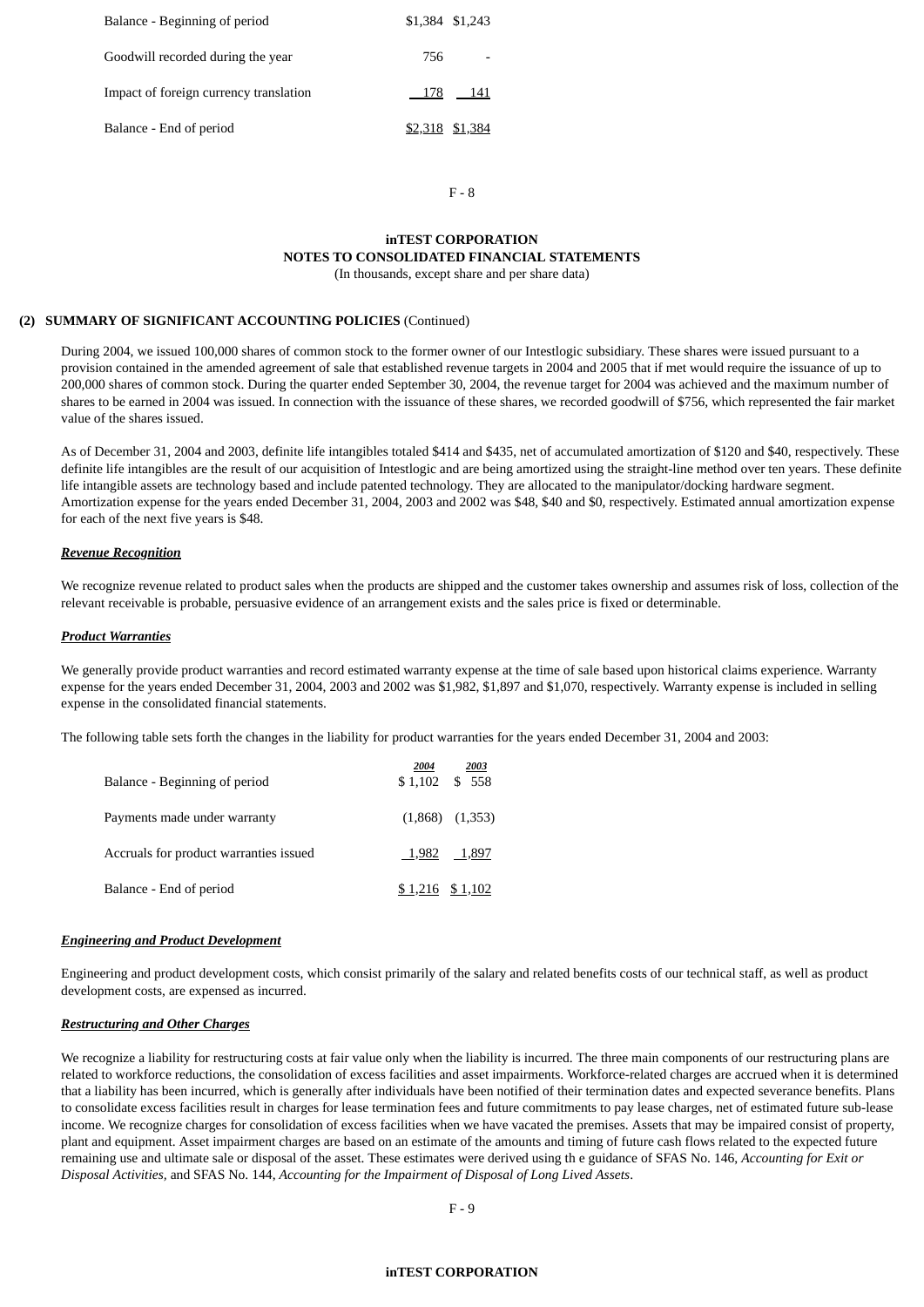# **NOTES TO CONSOLIDATED FINANCIAL STATEMENTS**

(In thousands, except share and per share data)

# **(2) SUMMARY OF SIGNIFICANT ACCOUNTING POLICIES** (Continued)

# *Foreign Currency*

The accounts of our foreign subsidiaries are translated in accordance with SFAS No. 52, *Foreign Currency Translation*, which requires that assets and liabilities of international operations be translated using the exchange rate in effect at the balance sheet date. The results of operations are translated using an average exchange rate for the period. The effects of rate fluctuations in translating assets and liabilities of international operations into U.S. dollars are included in accumulated other comprehensive income (loss) in stockholders' equity. Transaction gains or losses are included in net earnings (loss). For the years ended December 31, 2004, 2003 and 2002, foreign currency transaction losses were \$223, \$12 and \$107.

# *Income Taxes*

The asset and liability method is used in accounting for income taxes. Under this method, deferred tax assets and liabilities are recognized for operating loss and tax credit carryforwards and for the future tax consequences attributable to differences between the financial statement carrying amounts of existing assets and liabilities and their respective tax bases. Deferred tax assets and liabilities are measured using enacted tax rates expected to apply to taxable income in the years in which those temporary differences are expected to be recovered or settled. The effect on deferred tax assets and liabilities of a change in tax rates is recognized in the results of operations in the period that includes the enactment date. A valuation allowance is recorded to reduce the carrying amounts of deferred tax assets if it is more likely than not that such assets will not be realized.

#### *Net Earnings (Loss) Per Common Share*

Net earnings (loss) per common share is computed in accordance with SFAS No. 128, *Earnings Per Share*. Basic earnings (loss) per common share is computed by dividing net earnings (loss) by the weighted average number of common shares outstanding during each year. Diluted earnings (loss) per common share is computed by dividing net earnings (loss) by the weighted average number of common shares and common share equivalents outstanding during each year. Common share equivalents represent stock options and unvested shares of restricted stock and are calculated using the treasury stock method. Common share equivalents are excluded from the calculation if their effect is anti-dilutive.

A reconciliation of weighted average common shares outstanding -- basic to weighted average common shares outstanding -- diluted appears below:

|                                                       | <b>Years Ended December 31,</b> |           |           |
|-------------------------------------------------------|---------------------------------|-----------|-----------|
|                                                       | 2004                            | 2003      | 2002      |
| Weighted average common shares outstanding -- basic   | 8,479,914                       | 8,332,320 | 8,317,350 |
| Potentially dilutive securities:                      |                                 |           |           |
| Employee stock options                                | 324,565                         |           |           |
| Weighted average common shares outstanding -- diluted | 8.804.479                       | 8,332,320 | 8,317,350 |

For the years ended December 31, 2004, 2003 and 2002, an average of 84,291, 952,682 and 917,050 employee stock options with weighted average exercise prices of \$6.13, \$3.86 and \$5.81, respectively, were excluded from the calculation because their effect was anti-dilutive.

# *Stock-Based Compensation*

At December 31, 2004, we have certain stock-based employee compensation plans, that are described more fully in Note 13. We account for these plans under the recognition and measurement principles of Accounting Principles Board Opinion No. 25, *Accounting for Stock Issued to Employees* ("APB 25"), and related Interpretations. No stock-based employee compensation cost is reflected in the statement of operations when options granted under these plans have an exercise price equal to the market value of the underlying common stock on the date of grant.

 $F - 10$ 

# **inTEST CORPORATION NOTES TO CONSOLIDATED FINANCIAL STATEMENTS**

(In thousands, except share and per share data)

# **(2) SUMMARY OF SIGNIFICANT ACCOUNTING POLICIES** (Continued)

The following table illustrates the effect on net earnings (loss) and net earnings (loss) per share if we had applied the fair value recognition provisions of SFAS No. 123, *Accounting for Stock-Based Compensation,* to stock-based employee compensation.

| Net earnings (loss), as reported                                                                                                                  | 2004 | 2003<br>$$1,270$ $$(5,451)$ \$ (283) | 2002 |
|---------------------------------------------------------------------------------------------------------------------------------------------------|------|--------------------------------------|------|
| Add: Stock-based employee compensation expense included<br>in reported net earnings (loss), net of related tax effects                            | 15   |                                      | 10   |
| Deduct: Total stock based employee compensation expense<br>determined under fair value based method for all awards,<br>net of related tax effects |      | (741                                 |      |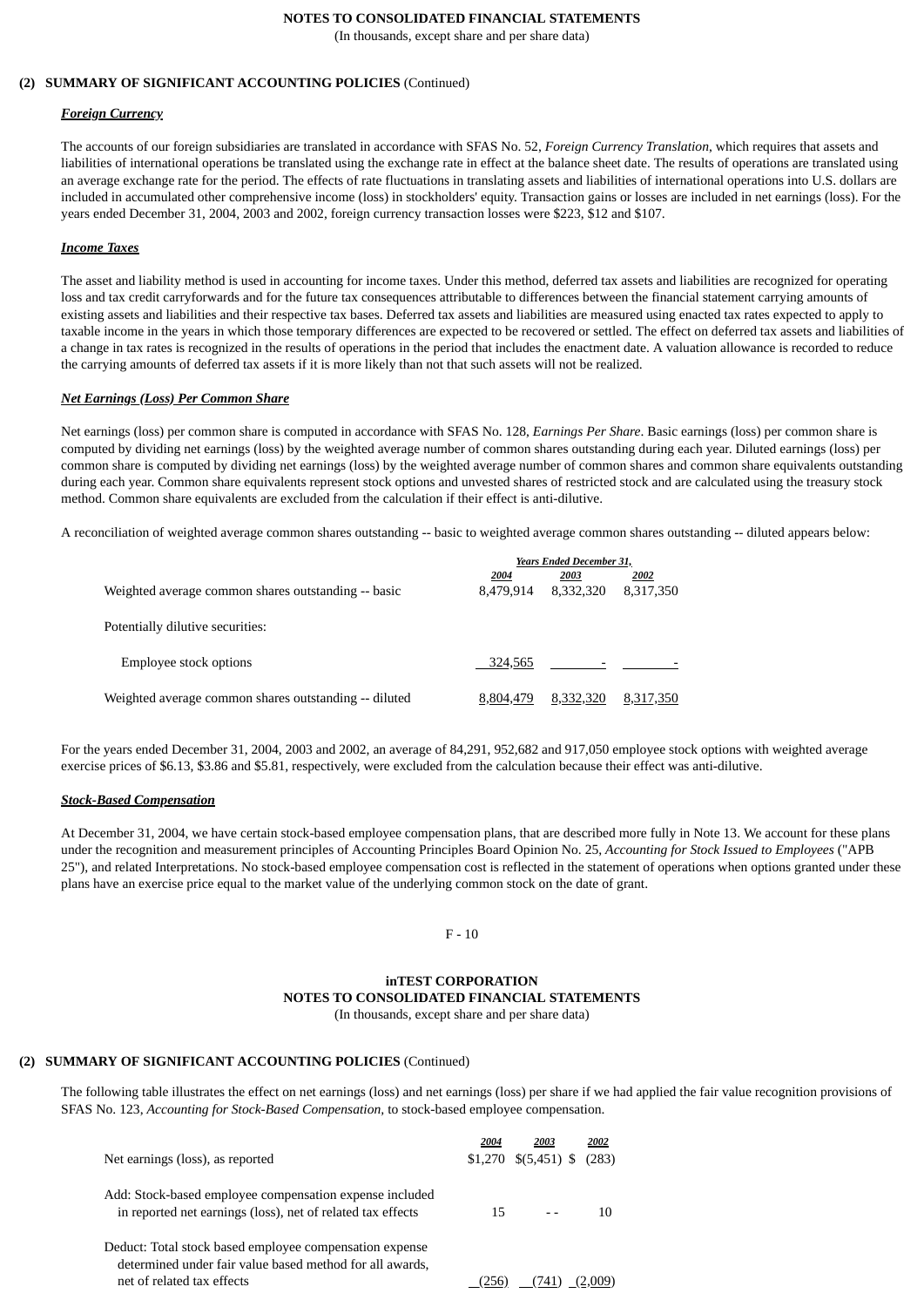| Pro forma net earnings (loss)  |        | $$1,029$ $$(6,192)$ $$(2,282)$ |                             |
|--------------------------------|--------|--------------------------------|-----------------------------|
| Net earnings (loss) per share: |        |                                |                             |
| Basic - as reported            | \$0.15 |                                | $\{(0.65) \quad \{(0.03)\}$ |
| Basic - pro forma              | \$0.12 |                                | $$(0.74) \$(0.27)$          |
| Diluted - as reported          | \$0.14 |                                | $$(0.65) \quad $(0.03)$     |
| Diluted - pro forma            | \$0.12 |                                | $\{(0.74) \quad \{(0.27)\}$ |

The fair value for stock-options granted in 2004, 2003 and 2002 was estimated at the date of grant using the Black-Scholes option pricing model with the following weighted average assumptions:

| Risk-free interest rate                              | 2004<br>3.77% | 2003<br>2.88% 2.63% | 2002 |
|------------------------------------------------------|---------------|---------------------|------|
| Dividend vield                                       | $0.00\%$      | $0.00\%$ 0.00%      |      |
| Expected common stock market price volatility factor | .98           | .89                 | .89  |
| Weighted average expected life of stock options      | 5 years       | 5 years 5 years     |      |

The per share weighted average fair value of stock-options granted in 2004, 2003 and 2002 was \$4.24, \$2.13 and \$1.92, respectively.

During the fourth quarter of 2004, we granted 230,000 shares of restricted stock to certain directors, officers and key employees. The fair value of these shares, which is recorded as deferred stock compensation in the consolidated financial statements, was \$1,104 based on a closing price on the date of grant of \$4.80 per share, as reported on the Nasdaq National Market. These shares vest over fours years (twenty-five percent on each anniversary date). During 2004, total compensation expense recognized related to these shares was \$23.

#### *New Accounting Pronouncements*

In December 2003, the Securities and Exchange Commission (the "SEC") issued Staff Accounting Bulletin ("SAB") No. 104, *Revenue Recognition*, effective December 17, 2003. SAB No. 104 updates portions of the interpretive guidance included in Topic 13 of the codification of SABs to make this interpretive guidance consistent with current authoritative accounting guidance and SEC rules and regulations related to revenue recognition. We believe our revenue recognition policies are in compliance with SAB No. 104.

On January 1, 2003, we adopted SFAS No. 146, *Accounting for Costs Associated with Exit or Disposal Activities*. SFAS No. 146 addresses the accounting and reporting of expenses related to restructurings initiated after 2002, and applies to costs associated with an exit activity (including a restructuring) or with a disposal of long-lived assets. Those activities can include eliminating or reducing products lines, terminating employees and contracts, and relocating plant facilities or personnel. SFAS No. 146 changes some of the criteria for recognizing a liability for these activities. The adoption of SFAS No. 146 did not have an effect on our results of operations, financial condition or long-term liquidity.

F - 11

# **inTEST CORPORATION NOTES TO CONSOLIDATED FINANCIAL STATEMENTS**

(In thousands, except share and per share data)

# **(2) SUMMARY OF SIGNIFICANT ACCOUNTING POLICIES** (Continued)

On October 22, 2004, the American Jobs Creation Action (the "AJCA") was signed into law and the AJCA contains many tax provisions expected to affect us over the next several years as those provisions become effective. We are continuing to review these provisions and their application to some of our businesses to evaluate the effect these changes may have on income taxes included in our consolidated financial statements. The AJCA provides for the deduction for U.S. federal income tax purposes of 85% of certain foreign earnings that are repatriated, as defined in the AJCA. We may elect to apply this provision to qualifying earnings repatriations in 2005. We will commence an evaluation of the effects of the repatriation provision in the first half of 2005. The AJCA also provides for a domestic manufacturing deduction for U.S. federal income tax purposes. We will not benefit from this deduction until the date in the future that the U.S. federal tax losses have been fully absorbed. We will continue to apply th e rules under the extraterritorial income exclusion under the AJCA transition rules in 2005 and 2006.

In November 2004, the Financial Accounting Standards Board ("FASB") issued SFAS No. 151, *Inventory Costs - an amendment of ARB No. 43*, which is the result of its efforts to converge U.S. accounting standards for inventories with International Accounting Standards. SFAS No. 151 requires idle facility expenses, freight, handling costs, and wasted material (spoilage) costs to be recognized as current-period charges. It also requires that allocation of fixed production overheads to the costs of manufacturing be based on the normal capacity of the production facilities. SFAS No. 151 will be effective for inventory costs incurred during fiscal years beginning after June 15, 2005. We are evaluating the impact of this standard on our consolidated financial statements.

In December 2004, the FASB issued SFAS No. 123 (Revised 2004) *Share-Based Payment* ("SFAS No. 123R"). SFAS No. 123R addresses all forms of share-based payment ("SBP") awards, including shares issued under employee stock purchase plans, stock options, restricted stock and stock appreciation rights. SFAS No. 123R will require us to expense SBP awards as compensation with such expense measured at the fair value of such SBP transaction. The FASB originally stated a preference for a lattice model of valuation because it believed that a lattice model more fully captures the unique characteristics of employee stock options in the estimate of fair value, as compared to the Black-Scholes model which we currently use for our footnote disclosure. The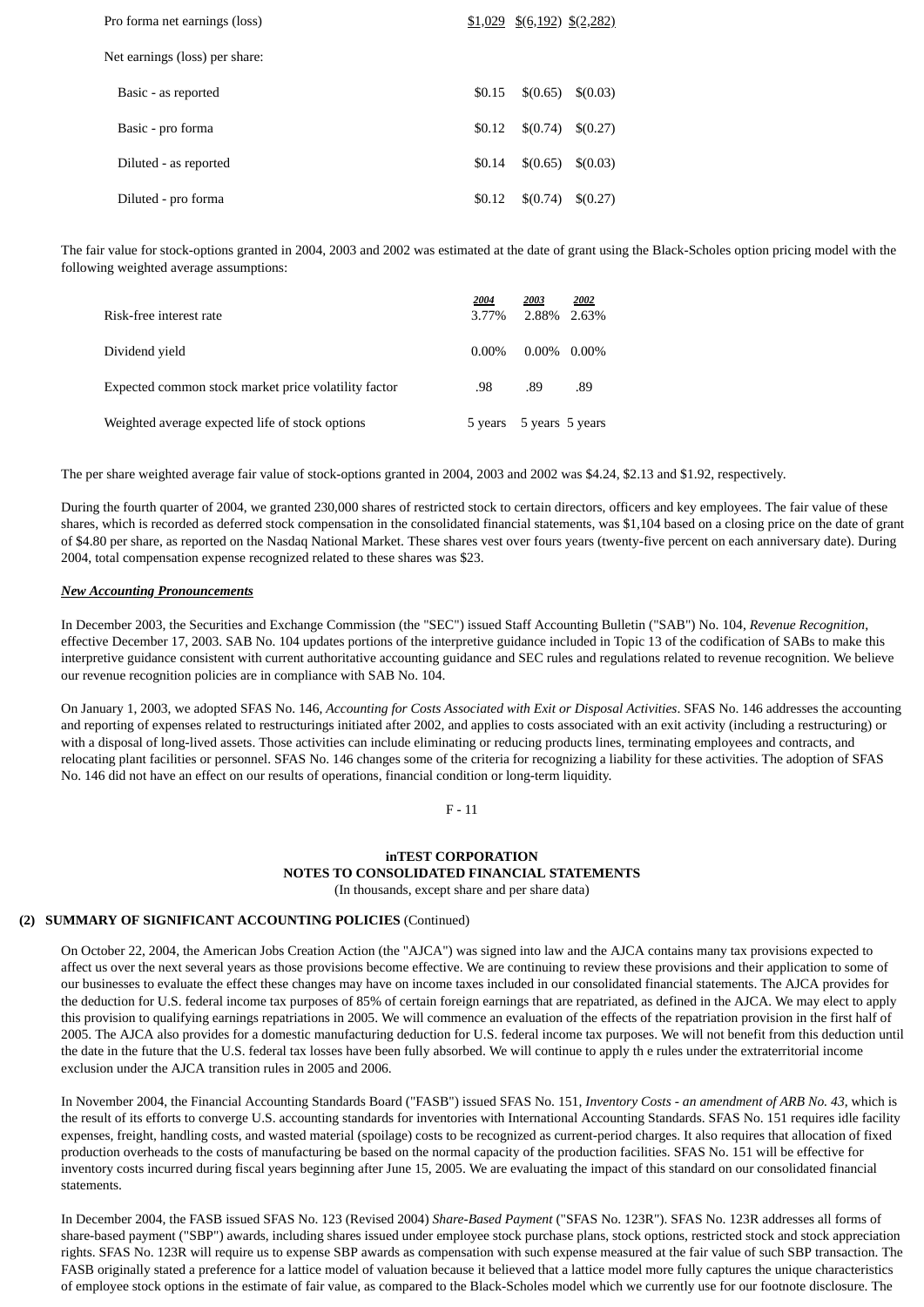FASB decided to remove its explicit preference for a lattice model and not require a single valuation methodology. SFAS No. 123R requires us to adopt the new accounting provisions beginning in the third quarter of 2005. We have not yet determined the impact of applyi ng the various provisions of SFAS No. 123R.

#### **(3) ACQUISITION**

On October 1, 2002, we acquired Intestlogic, a privately-held German corporation. Intestlogic is engaged in the design, manufacture and sale of manipulator and docking hardware products used by semiconductor manufacturers. The transaction was structured as a purchase of all of the capital stock of Intestlogic. The purchase price consisted of a cash payment of \$395, plus transaction costs of \$185. In addition, during 2004, we issued 100,000 shares of common stock to the former owner of our Intestlogic subsidiary. These shares were issued pursuant to a provision contained in the amended agreement of sale that established revenue targets in 2004 and 2005 that if met would have required the issuance of up to 200,000 shares of common stock. During the quarter ended September 30, 2004, the revenue target for 2004 was achieved and the maximum number of shares to be earned in 2004 was issued. In connection with the issuance of these shares, we recorded additional goodwill of \$756, which represented the fair m arket value of the shares issued (100,000 shares at \$7.56). The following is an allocation of the purchase price:

| Cash payment                                                                        |        |
|-------------------------------------------------------------------------------------|--------|
| <b>Transaction costs</b>                                                            | \$ 395 |
|                                                                                     | 185    |
| Contingent consideration-2004                                                       |        |
|                                                                                     | 756    |
|                                                                                     | 1,336  |
| Estimated fair value of identifiable assets acquired, net<br>of liabilities assumed |        |
|                                                                                     | 270    |
| Goodwill                                                                            |        |
|                                                                                     |        |

The estimated fair value of identifiable assets acquired, net of liabilities assumed, included a definite life intangible which is being amortized over ten years. The definite life intangible is patented technology and has been allocated to the manipulator/docking hardware segment.

# F - 12

## **inTEST CORPORATION NOTES TO CONSOLIDATED FINANCIAL STATEMENTS**

(In thousands, except share and per share data)

#### **(4) MAJOR CUSTOMERS**

Texas Instruments Inc. accounted for 16%, 11% and 10% of our consolidated net revenues in 2004, 2003 and 2002, respectively. Teradyne Inc. accounted for 11% of our net revenues in 2004. Agilent Technologies Inc. accounted for 18% and 16% of our consolidated net revenues in 2003 and 2002, respectively. While all three of our operating segments sold to these customers, these revenues were primarily generated by our manipulator/docking hardware and tester interface segments. During the years ended December 31, 2004, 2003 and 2002, no other customer accounted for 10% or more of our consolidated net revenues.

# **(5) INVENTORIES**

Inventories held at December 31 were comprised of the following:

| Raw materials                 | 2004  | 2003<br>\$7,488 \$5,347 |
|-------------------------------|-------|-------------------------|
| Work in process               | 289   | 1,003                   |
| Inventory consigned to others | 541   | 627                     |
| Finished goods                | 1,083 | 355                     |
|                               |       | \$9,401 \$7,332         |

# **(6) OTHER ACCRUED EXPENSES**

Other accrued expenses consist of the following:

|                              | December 31, |       |
|------------------------------|--------------|-------|
|                              | 2004         | 2003  |
| Accrued rent                 | \$200        | \$201 |
| Accrued customer obligations | 191          | 234   |
| Accrued repairs              | 153          |       |
| Accrued professional fees    | 152          | 136   |
|                              | 107          | 116   |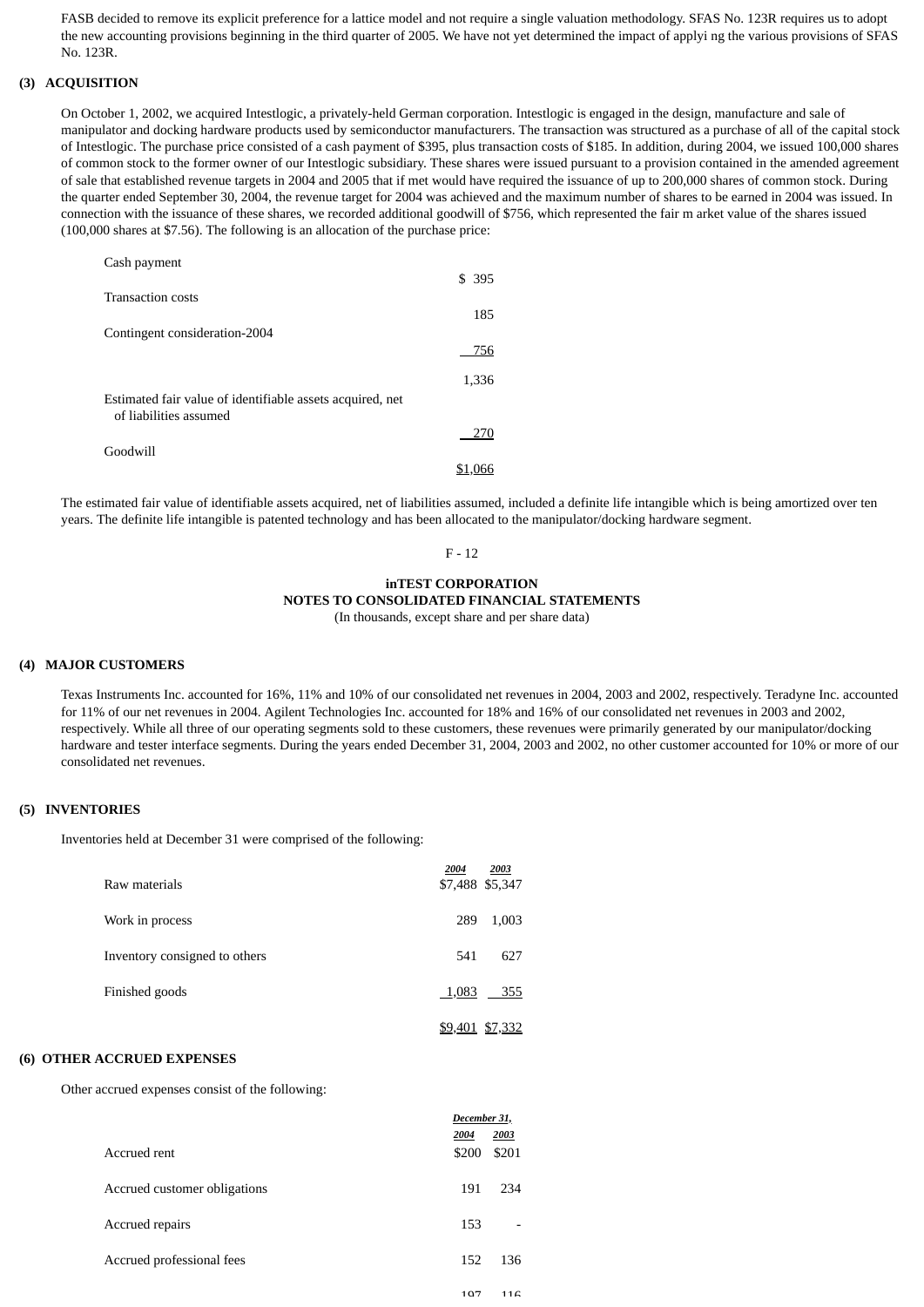\$893 \$687

# **(7) DEBT**

## *Line of Credit*

As of December 31, 2004, we had a secured credit facility which provided for maximum borrowings of \$250. We have not utilized this facility to borrow any funds. Our only usage consists of the issuance of two letters of credit in the face amounts of \$200 and \$50, respectively. We pay a quarterly fee of 1.5% per annum on the total amount of the outstanding letters of credit. The terms of the credit facility require that we maintain a minimum level of \$200 of cash with the bank. This credit facility expires on September 30, 2006.

#### *Letters of Credit*

As of December 31, 2004 and 2003 we had an outstanding letter of credit in the amount of \$200. This letter of credit was originally issued in December 2000 as a security deposit under a lease, that our Temptronic subsidiary entered into for its new facility in Sharon, Massachusetts. This letter of credit expires January 1, 2006; however, the terms of the lease require that the letter of credit be renewed at least thirty days prior to its expiration date for successive terms of not less than one year throughout the entire lease term, which ends February 28, 2011.

#### F - 13

#### **inTEST CORPORATION NOTES TO CONSOLIDATED FINANCIAL STATEMENTS** (In thousands, except share and per share data)

#### **(7) DEBT** (Continued)

As of December 31, 2004 we also had an outstanding letter of credit in the amount of \$50. This letter of credit was issued in September 2004 as a portion of the security deposit under a lease that we entered into for a new facility for our tester interface operation based in northern California. We occupied this facility in late January 2005. This letter of credit expires September 13, 2005; however, the terms of the lease require that the letter of credit be renewed at least thirty days prior to its expiration date for successive terms of not less than one year until June 30, 2012, which is sixty days after the expiration of the lease term. However, providing that as of December 31, 2008, there have been no events of default or late payments of rent, we can request that the letter of credit be reduced to \$0 at that time.

#### *Capital Lease Obligations*

In January 2001, we entered into two capital lease agreements to finance equipment purchases. In December 2004, we entered into an additional capital lease agreement to finance the purchase of a vehicle. The minimum lease payments under the capital leases in effect at December 31, 2004 are as follows:

| 2005                                                       | \$112 |
|------------------------------------------------------------|-------|
| 2006                                                       | 25    |
| 2007                                                       | 8     |
| 2008                                                       | 8     |
| 2009 and thereafter                                        | 9     |
| Total minimum lease payments                               | 162   |
| Less: Amount representing interest                         | 9     |
| Present value of minimum lease payments                    | 153   |
| Less: Current portion of capital leases                    | 106   |
| Obligations under capital lease, excluding current portion | \$47  |

#### **(8) COMMITMENTS AND CONTINGENCIES**

#### *Operating Lease Commitments*

We lease our offices, warehouse facilities, automobiles and certain equipment under noncancellable operating leases which expire at various dates through 2012. Total rental expense for the years ended December 31, 2004, 2003 and 2002 was \$2,131, \$2,076 and \$2,003, respectively.

The aggregate minimum rental commitments under the noncancellable operating leases in effect at December 31, 2004 are as follows:

| 2005 | \$1,769 |
|------|---------|
| 2006 | \$1,613 |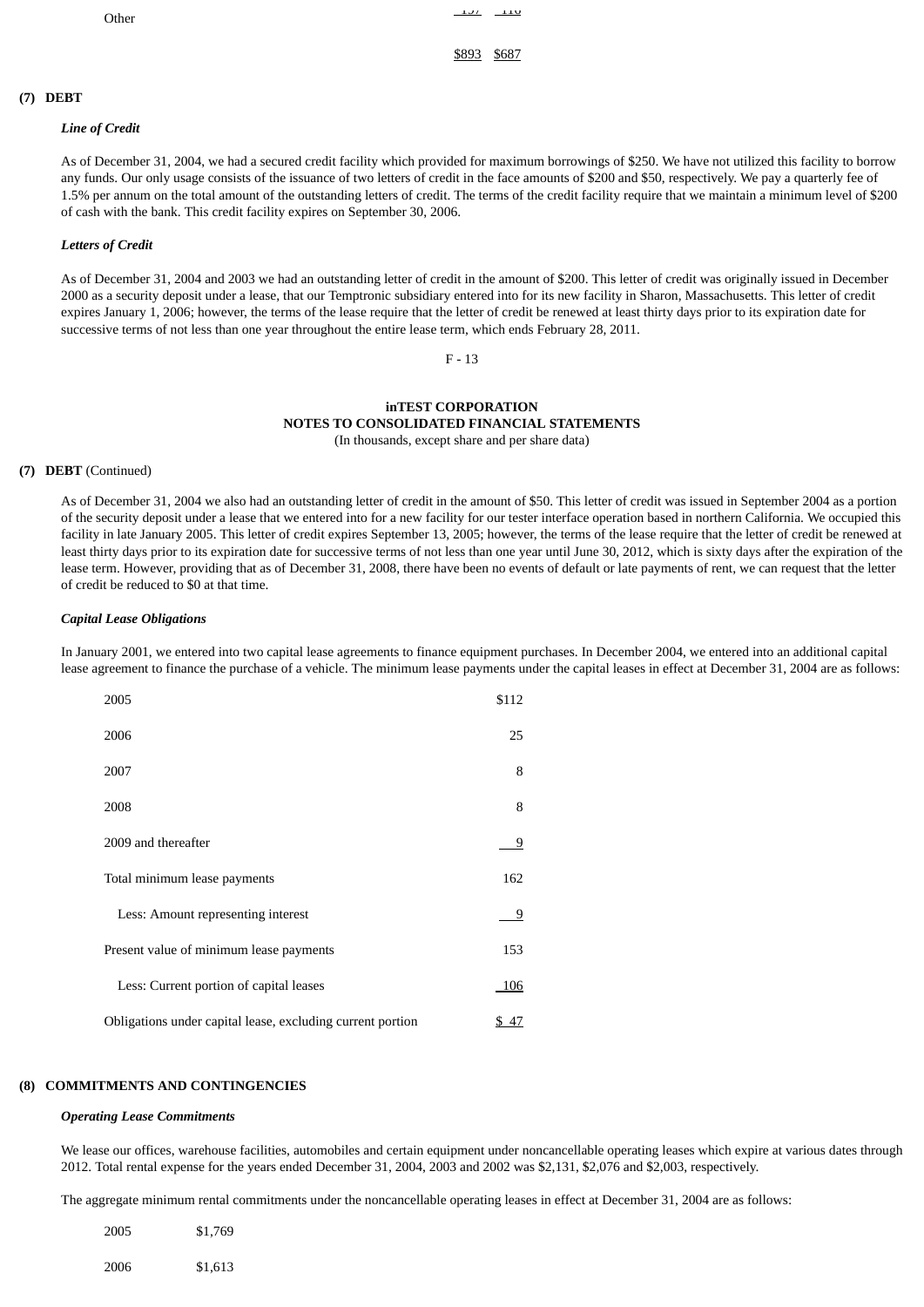| 2007       | \$1,562 |
|------------|---------|
| 2008       | \$1,539 |
| 2009       | \$1,533 |
| Thereafter | \$1,724 |

#### *Minimum Purchase Commitments*

On June 1, 2004, we entered into an exclusive rights agreement to market and sell certain zero insertion force electronic cable assemblies and mating connectors ("ZIF Products" or "ZIF Technology"). These ZIF Products are the proprietary and confidential designs of one of the suppliers of our tester interface division. The terms of this agreement include payment of a \$150 nonrefundable fee and certain minimum purchase requirements (as set forth below). If we fail to satisfy the minimum purchase requirements, the supplier has the right to terminate our exclusive right to market and sell these ZIF Products.

F - 14

#### **inTEST CORPORATION NOTES TO CONSOLIDATED FINANCIAL STATEMENTS** (In thousands, except share and per share data)

#### **(8) COMMITMENTS AND CONTINGENCIES** (Continued)

The minimum purchase requirements are applicable to the forty-eight month period following the date we invoice the first customer for a product which contains any of the ZIF Technology. As of December 31, 2004, we had not invoiced any customers for products containing the ZIF Technology. We currently anticipate that we will invoice the first customer for such a product in either the second or third quarter of 2005. The minimum purchase commitments during the forty-eight month period following this first invoice are as follows:

| Year 1 | \$<br>219 |
|--------|-----------|
| Year 2 | 438       |
| Year 3 | 438       |
| Year 4 | 438       |
| Total  | \$1,533   |

#### *Contingencies*

As part of a prior contractual arrangement with a former executive of a subsidiary, we have agreed to provide life insurance in the amount of \$300 to this former executive until he reaches the age of sixty-five. The provision of this life insurance benefit is self-insured by us. As of December 31, 2004, this individual was sixty-two years old. No amounts have been recorded by us for this contingency as of December 31, 2004.

#### **(9) RESTRUCTURING AND OTHER COSTS**

During the fourth quarter of 2004, we began the process of restructuring our operations with the goal of significantly reducing our fixed operating costs to position ourselves to effectively meet the needs and expectations of the fluid ATE market.

In the quarter ended December 31, 2004, we accrued \$527 for severance and related payments resulting from the termination of 43 domestic and 2 foreign staff. The severance and related payments were comprised of \$383 in our Manipulator/Docking Hardware segment, \$100 in our Temperature Management segment and \$44 in our Tester Interface segment. Additionally, in the quarter ended December 31, 2004, we recorded an impairment of long-lived assets of \$100 related to our U.K. operation, which is part of our Manipulator/Docking Hardware segment. Due to the history of operating losses experienced by our U.K. operation, combined with our forecasts that indicated potential future losses for this operation, we performed an assessment of the recoverability of the carrying value of this operation's long-lived assets. These long-lived assets consisted of property and equipment. In March 2005, we announced our intention to close this operation and we expect to record restructuring accruals in the first quarter of 2005 relat ed to severance and facility closure costs.

Our restructuring and other costs for 2004 are summarized as follows:

| Accruals in the quarter ended December 31, 2004 |       |
|-------------------------------------------------|-------|
|                                                 | \$527 |
| Severance and other cash payments               |       |
|                                                 | (266) |
| Balance accrued at December 31, 2004            |       |
|                                                 | \$261 |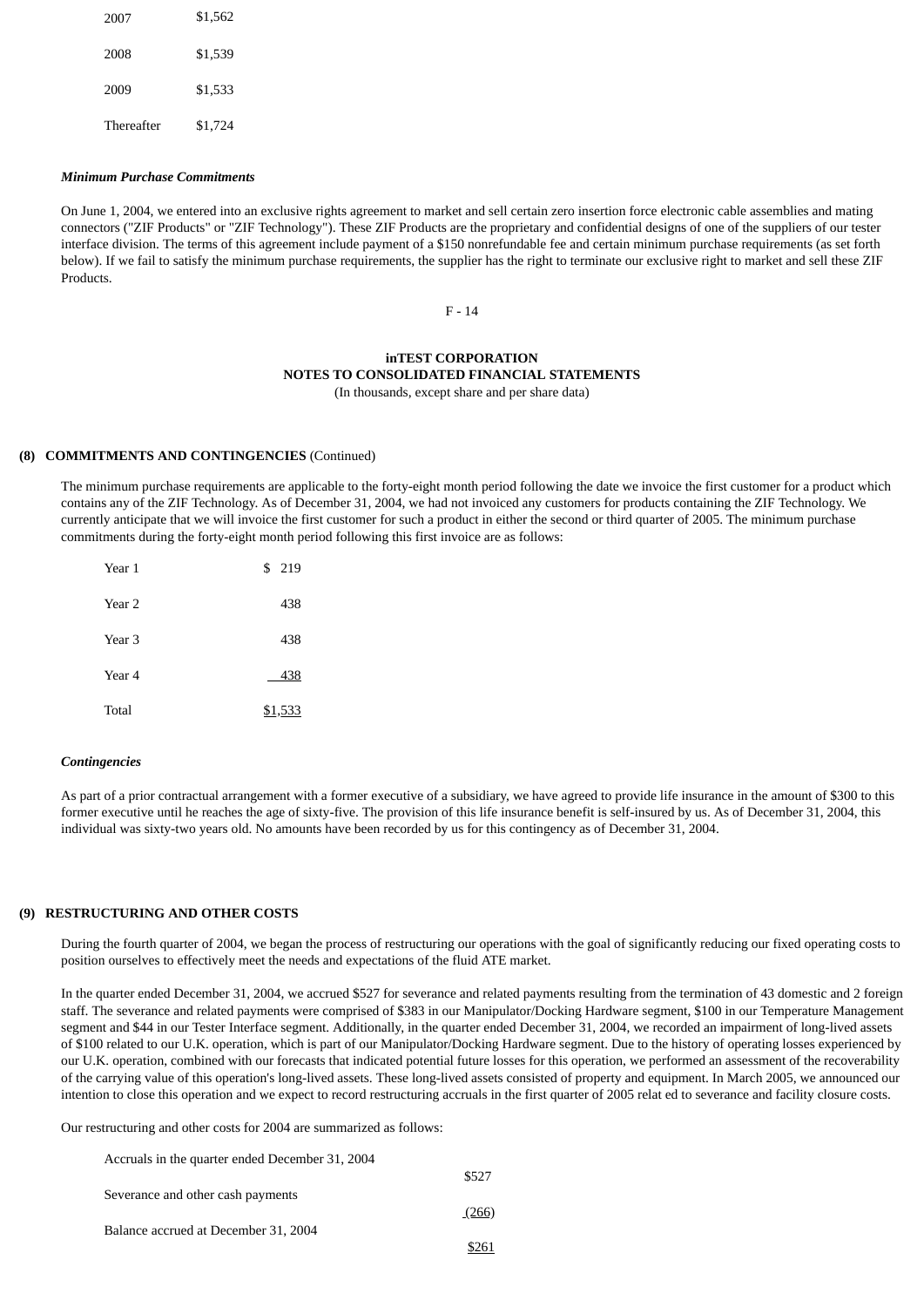# **inTEST CORPORATION NOTES TO CONSOLIDATED FINANCIAL STATEMENTS**

(In thousands, except share and per share data)

#### **(10) INCOME TAXES**

We are subject to Federal and certain state income taxes. In addition, we are taxed in certain foreign countries. The cumulative amount of undistributed earnings of our foreign subsidiaries for which U.S. income taxes have not been provided, was \$2,896, \$1,732 and \$3,003 at December 31, 2004, 2003 and 2002, respectively. On October 22, 2004, the American Job Creations Act (the "AJCA") was signed into law. The AJCA provides for the deduction for Federal income tax purposes of 85% of certain foreign earnings that are repatriated, as defined in the AJCA. We will commence an evaluation of the effects of the repatriation provision in the first half of 2005.

Total income tax expense (benefit) was allocated as follows:

|                                                    |       | Years Ended December 31, |                     |  |  |
|----------------------------------------------------|-------|--------------------------|---------------------|--|--|
|                                                    | 2004  | 2003                     | 2002                |  |  |
| Income (loss) from operations                      | \$398 |                          | $$1,841 \t$(1,380)$ |  |  |
| Stockholders' equity, for tax benefit derived from |       |                          |                     |  |  |
| exercise and sale of stock option shares           |       |                          | (21)                |  |  |
|                                                    | \$398 |                          | $$1,841 \t$(1,401)$ |  |  |

Income (loss) before income taxes was as follows:

|          |              | Years Ended December 31,             |      |  |  |
|----------|--------------|--------------------------------------|------|--|--|
|          | <u> 2004</u> | 2003                                 | 2002 |  |  |
| Domestic |              | $$128 \quad $(3,106) \quad $(1,076)$ |      |  |  |
| Foreign  |              | $\underline{1,540}$ (504) (587)      |      |  |  |
|          |              | $$1,668$ $$(3,610)$ $$(1,663)$       |      |  |  |

Income tax expense (benefit) was as follows:

|                              |                          | <b>Years Ended December 31,</b> |                                         |  |  |  |
|------------------------------|--------------------------|---------------------------------|-----------------------------------------|--|--|--|
| Current                      | 2004                     | 2003                            | 2002                                    |  |  |  |
| Domestic -- Federal          | $s -$                    | $$185 \t$(1,583)$               |                                         |  |  |  |
| Domestic -- state            |                          |                                 | (310)                                   |  |  |  |
| Foreign                      | 398                      | 216                             | (27)                                    |  |  |  |
|                              | 398                      |                                 | $\underline{401}$ $\underline{(1,920)}$ |  |  |  |
| Deferred:                    |                          |                                 |                                         |  |  |  |
| Domestic -- Federal          | $\overline{\phantom{a}}$ | 1,371                           | 587                                     |  |  |  |
| Domestic -- state            |                          | 69                              | (47)                                    |  |  |  |
|                              |                          | 1,440                           | 540                                     |  |  |  |
| Income tax expense (benefit) | \$398                    | <u>\$1,841</u>                  | $\frac{$(1,380)}{2}$                    |  |  |  |

Deferred income taxes reflect the net tax effect of net operating loss and credit carryforwards and temporary differences between the carrying amount of assets and liabilities for financial reporting purposes and the amounts used for income tax purposes. The following is a summary of the significant components of our deferred tax assets and liabilities as of December 31, 2004 and 2003: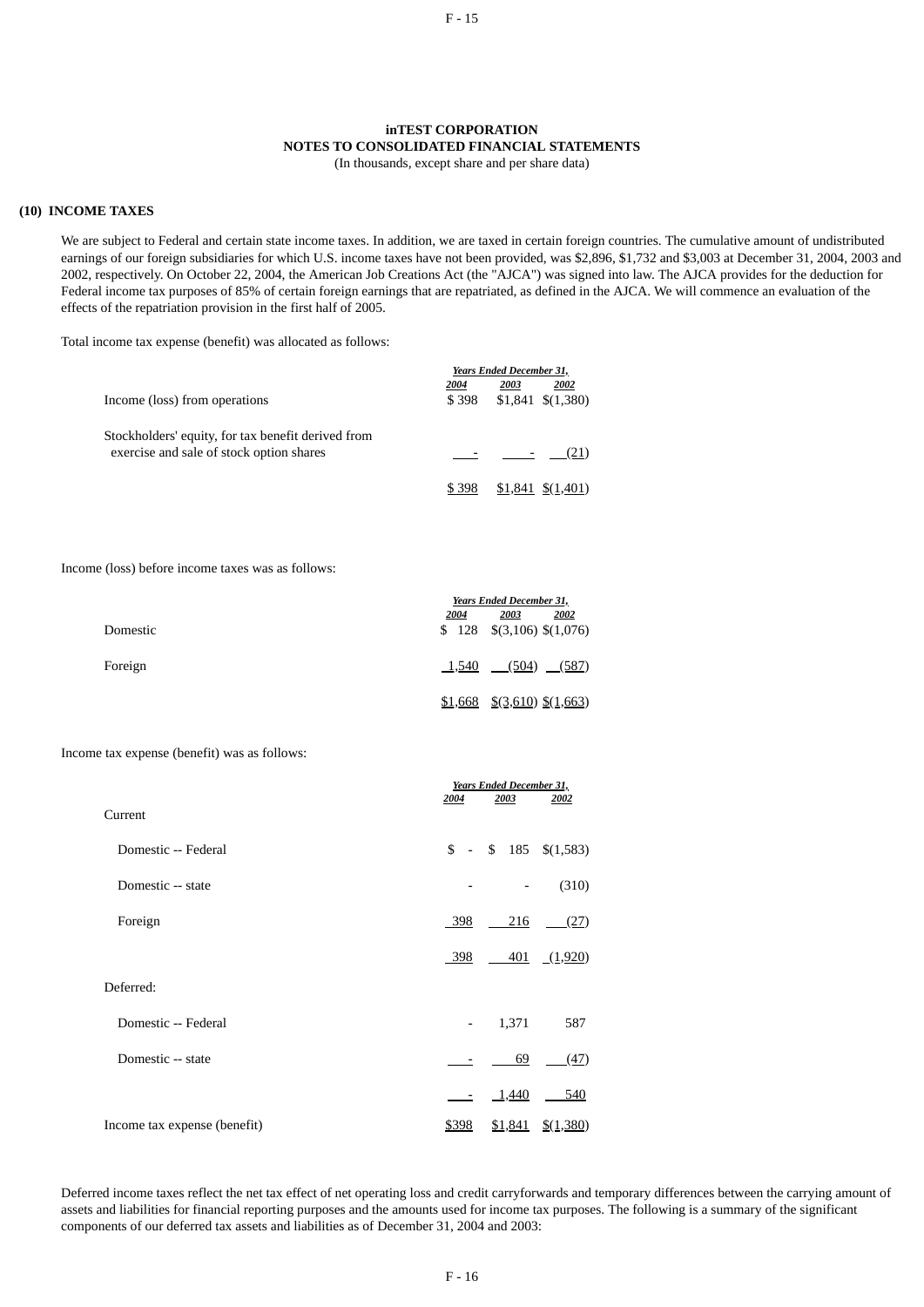# **inTEST CORPORATION NOTES TO CONSOLIDATED FINANCIAL STATEMENTS**

(In thousands, except share and per share data)

#### **(10) INCOME TAXES** (Continued)

|                                                 | December 31,          |           |
|-------------------------------------------------|-----------------------|-----------|
| Deferred tax assets:                            | 2004                  | 2003      |
| Net operating loss (Federal, state and foreign) | \$1,740               | \$2,082   |
| Inventories                                     | 775                   | 416       |
| Accrued vacation pay                            | 166                   | 237       |
| Foreign tax credit carryforward                 | 249                   | 228       |
| Accrued warranty                                | 334                   | 180       |
| Allowance for doubtful accounts                 | 53                    | 45        |
| <b>Accrued bonuses</b>                          | 117                   | 12        |
| Property and equipment                          | 9                     | 3         |
| Other                                           | <u>11</u>             | <u>10</u> |
|                                                 | 3,454                 | 3,213     |
| Valuation allowance                             | (3, 404)              | (3, 191)  |
| Deferred tax assets                             | 50                    | 22        |
| Deferred tax liabilities:                       |                       |           |
| Accrued royalty income                          | (50)                  | (22)      |
| Deferred tax liabilities                        | (50)                  | (22)      |
|                                                 |                       |           |
| Net deferred tax asset                          | $\underline{\$}$<br>Ξ | \$        |

The valuation allowance for deferred tax assets as of the beginning of 2004 and 2003 was \$3,191 and \$218, respectively. The net change in the valuation allowance for the years ended December 31, 2004 and 2003 was an increase of \$213 and \$2,973, respectively. In assessing the ability to realize the deferred tax assets, we consider whether it is more likely than not that some portion or all of the deferred tax assets will not be realized. The ultimate realization of deferred tax assets is dependent upon the generation of future taxable income during periods in which those temporary differences become deductible. We consider the scheduled reversal of deferred tax liabilities, projected future taxable income and tax planning strategies in making this assessment. In order to fully realize the total deferred tax assets, we will need to generate future taxable income prior to the expiration of net operating loss and credit carryforwards which expire in various years through 2024. Based upon the leve l of historical taxable income and projections for future taxable income over the periods in which the temporary differences are deductible, we believe it is more likely than not that we will not realize the benefit of the deferred tax asset and, as a result, have recorded a full valuation allowance at December 31, 2004.

An analysis of the effective tax rate for the years ended December 31, 2004, 2003 and 2002 and a reconciliation from the expected statutory rate of 34% is as follows:

|                                                                   | <b>Years Ended December 31,</b> |                   |          |  |
|-------------------------------------------------------------------|---------------------------------|-------------------|----------|--|
|                                                                   | 2004<br>2003                    |                   | 2002     |  |
| Expected income tax provision at U.S. statutory rate              |                                 | $$567 \t$(1,227)$ | \$ (565) |  |
| State taxes, net of valuation allowances and Federal tax benefits |                                 |                   | (236)    |  |
| Increase (decrease) in tax from:                                  |                                 |                   |          |  |
| Federal credits                                                   | $\qquad \qquad$                 | 185               | (661)    |  |
| Foreign income tax rate differences                               | (126)                           | 571               | 172      |  |
| Change in valuation allowance                                     | 71                              | 2,327             | 90       |  |
| Extraterritorial income exclusion                                 | (146)                           | (13)              | (189)    |  |
| Nondeductible expenses                                            | 32                              | 19                | 19       |  |
| $Q_{\text{L}}$                                                    |                                 | (21)              | (10)     |  |
|                                                                   |                                 |                   |          |  |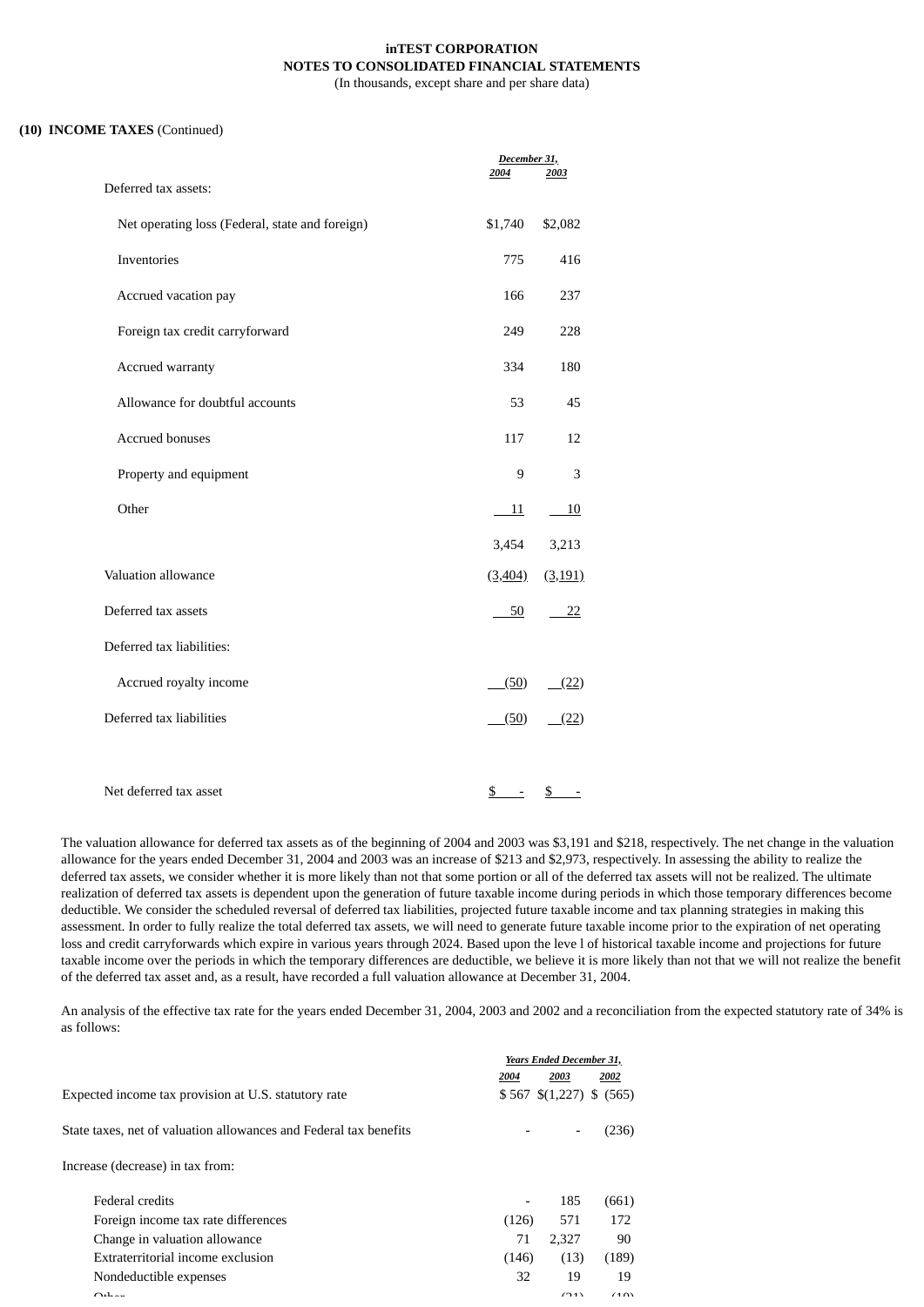F - 17

# **inTEST CORPORATION NOTES TO CONSOLIDATED FINANCIAL STATEMENTS**

(In thousands, except share and per share data)

## **(11) LEGAL PROCEEDINGS**

From time to time we may be a party to legal proceedings occurring in the ordinary course of business. We are not currently involved in any legal proceedings the resolution of which could have a material effect on our business, financial position, results of operations or long-term liquidity.

On March 14, 2003, we settled and dismissed a suit we had initiated in December 2000 against Credence Systems Corporation claiming infringement of our U.S. patent number 4,589,815. Pursuant to the settlement, Credence made a cash payment to us in March 2003, and we established non-exclusive, fully paid cross-licensing agreements with respect to certain patents. In addition, Credence has agreed to utilize our manipulators with its ASL 3000 family of test systems.

#### **(12) RELATED PARTY TRANSACTIONS**

We paid consulting fees which totaled \$33, \$107 and \$58 during the years ended December 31, 2004, 2003 and 2002, respectively, to one individual who is a member of our Board of Directors.

Some of our foreign subsidiaries paid directors' fees to individuals who are our executive officers which totaled \$24, \$52 and \$51 during the years ended December 31, 2004, 2003 and 2002, respectively.

Temptronic has transactions in the normal course of business with Hakuto Co. Ltd ("Hakuto") and its subsidiaries. As of December 31, 2004 and 2003, Hakuto owned -0- and 646,311 shares of our outstanding stock, respectively. During the years ended December 31, 2004, 2003 and 2002, Temptronic sold product at market prices totaling approximately \$3,016, \$2,170 and \$1,920, respectively, to Hakuto and its subsidiaries. At December 31, 2004 and 2003, accounts receivable from Hakuto and its subsidiaries amounted to approximately \$58 and \$31, respectively.

# **(13) STOCK OPTION PLAN**

The Amended and Restated 1997 Stock Plan (the "Plan") provides for the granting of incentive stock options and non-qualified stock options to purchase shares of our common stock and for other stock-based awards to key employees and directors and to non-employee consultants. The Plan consists of two parts: the Non-Qualified Plan (administered by our Board of Directors) and the Key Employee Plan (administered by the Compensation Committee of our Board of Directors). We have reserved 1,250,000 shares of common stock for issuance upon exercise of options or stock awards under the Plan.

No option may be granted with an exercise period in excess of ten years from the date of grant. Generally, incentive stock options will be granted with an exercise price equal to the fair market value on the date of grant. The exercise price of non-qualified stock options will be determined by either the Board of Directors or the Compensation Committee of the Board of Directors. The options that have been issued under the Plan generally vest 20% one year from date of grant and 20% in each of the succeeding four years.

In connection with our merger with Temptronic, outstanding incentive and non-qualified stock options to acquire Temptronic common stock were converted into 175,686 stock options to acquire our stock at a conversion ratio of 0.925, with appropriate adjustment to the exercise price. These stock options, which are not subject to the Plan, generally vest over four to five years.

On August 16, 2002, we commenced a voluntary stock option exchange program for certain of our eligible employees and directors. Under the program, eligible employees and directors were given the right to forfeit certain outstanding stock options previously granted to them at an exercise price greater than or equal to \$9.5625 per share, in exchange for the right to receive a new option to buy shares of our common stock to be granted on February 24, 2003. In total, 340,000 stock options were canceled on August 23, 2002 as a result of this program and 340,000 stock options were granted on February 24, 2003. The exchange program did not result in additional compensation charges or variable option plan accounting, as it was designed to comply with Interpretation No. 44, *Accounting for Certain Transactions Involving Stock-Based Compensation*. The new options had an exercise price equal to the fair market value of our common stock on the new grant date, so no compensation expense was recorded as a result of t he exchange program. The new options were 50% vested on the date of grant and will vest an additional 25% on the first and second anniversary of the grant.

F - 18

## **inTEST CORPORATION NOTES TO CONSOLIDATED FINANCIAL STATEMENTS** (In thousands, except share and per share data)

## **(13) STOCK OPTION PLAN** (Continued)

The following table summarizes the stock option activity for the three years ended December 31, 2004:

| Options outstanding, January 1, 2002 (386,930 exercisable) | <b>Number</b><br>of Shares | Weighted<br>Average<br>Exercise<br>Price |
|------------------------------------------------------------|----------------------------|------------------------------------------|
| Granted                                                    | 1.021.925<br>108,000       | \$6.62<br>4.04                           |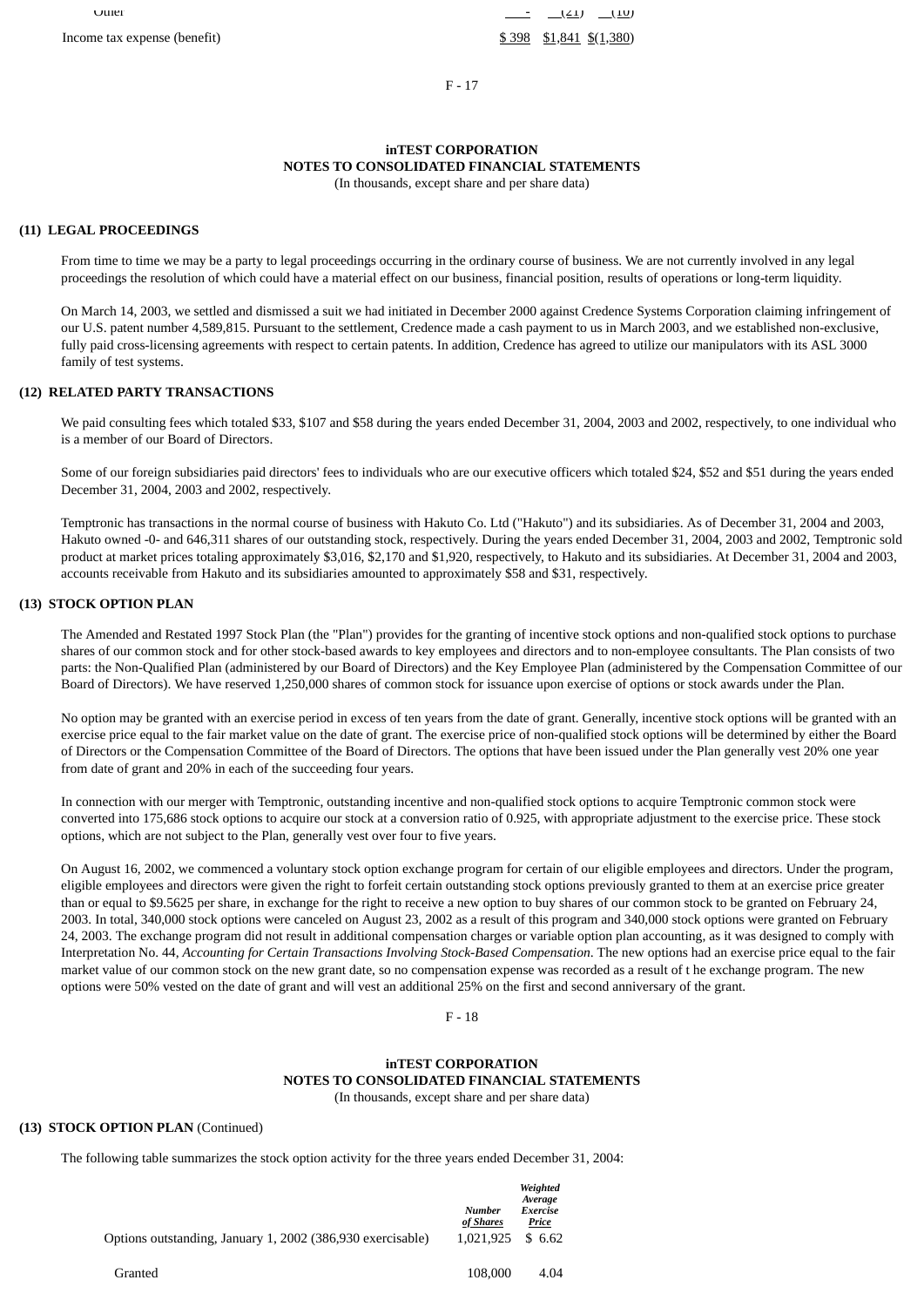| Exercised                                                        | (14,800)   | 2.59  |  |
|------------------------------------------------------------------|------------|-------|--|
| Canceled                                                         | (423,050)  | 10.05 |  |
| Options outstanding, December 31, 2002 (365,715<br>exercisable)  | 692,075    | 4.20  |  |
| Granted                                                          | 340,000    | 3.04  |  |
| Exercised                                                        | (37,500)   | 3.70  |  |
| Canceled                                                         | (26,700)   | 4.07  |  |
| Options outstanding, December 31, 2003 (597,725<br>exercisable)  | 967,875    | 3.82  |  |
| Granted                                                          | 20,000     | 3.04  |  |
| Exercised                                                        | (232, 659) | 3.70  |  |
| Canceled                                                         | (54, 750)  | 4.07  |  |
| Options outstanding, December 31, 2004 (522,166)<br>exercisable) | 700,466    | 3.82  |  |

The following table summarizes information about stock options outstanding at December 31, 2004:

| Range of<br><b>Exercise Prices</b> | Number<br>Outstanding at<br>December 31, 2004 | Weighted<br>Average<br><b>Remaining Life</b> | Weighted<br>Average<br>Exercise<br>Price of<br><b>Outstanding</b><br><b>Options</b> | Number<br>Exercisable at<br>December 31, 2004 | Weighted<br>Average<br>Exercise<br>Price of<br><b>Exercisable</b><br><b>Options</b> |
|------------------------------------|-----------------------------------------------|----------------------------------------------|-------------------------------------------------------------------------------------|-----------------------------------------------|-------------------------------------------------------------------------------------|
| $$2.99 - $3.35$                    | 425.841                                       | 7.62 years                                   | \$3.11                                                                              | 325.341                                       | \$3.13                                                                              |
| $$3.61 - $4.44$                    | 134.775                                       | 5.52 years                                   | \$4.01                                                                              | 90.975                                        | \$4.12                                                                              |
| $$5.66 - $6.75$                    | 139,850                                       | 4.47 years                                   | \$6.07                                                                              | 105,850                                       | \$6.09                                                                              |
|                                    | 700.466                                       |                                              | \$3.87                                                                              | 522,166                                       | \$3.88                                                                              |

# **(14) EMPLOYEE BENEFIT PLANS**

We have a defined contribution 401(k) plan for our employees who work in the U.S. (the "inTEST 401(k) Plan"). All permanent employees of inTEST Corporation and inTEST Sunnyvale Corp. who are at least 18 years of age are eligible to participate in the plan. During the second and third quarters of 2004 and the third quarter of 2002, we matched employee contributions dollar for dollar up to 10% of the employee's annual compensation, with a maximum limit of \$5. Matching contributions are discretionary. Both at the present time and at various points in time in the past, these matching contributions have been temporarily suspended as a part of our cost containment efforts. The most recent suspension of the matching contribution was implemented at the beginning of the fourth quarter of 2004. Employer contributions vest over a six-year period. We contributed \$231, \$0 and \$83 to the plan for the years ended December 31, 2004, 2003 and 2002, respectively.

Temptronic adopted a defined contribution 401(k) plan for its domestic employees in 1988, that was merged into the inTEST 401(k) Plan effective September 1, 2002. All permanent employees who were at least 21 years of age were eligible to participate in the standalone plan. In addition, Temptronic could make discretionary matching contributions determined annually by Temptronic of up to 6% of the employees' annual compensation. Effective October 1, 2001, we suspended the employer matching contributions due to our cost containment efforts. Matching contributions were reinstated in April 2004 but

F - 19

## **inTEST CORPORATION NOTES TO CONSOLIDATED FINANCIAL STATEMENTS** (In thousands, except share and per share data)

#### **(14) EMPLOYEE BENEFIT PLANS** (Continued)

were suspended again at the end of November 2004. Employer contributions vest over a seven-year period. Temptronic contributed \$52, \$0 and \$0 to the plan for the years ended December 31, 2004, 2003 and 2002, respectively. The inTEST 401(k) Plan retains the matching provisions of the prior Temptronic plan for all Temptronic employees. The eligibility and vesting provisions of the prior Temptronic plan have been conformed to those for inTEST Corporation and inTEST Sunnyvale Corp. employees.

In addition to the employer matching for which Temptronic employees are eligible, upon the termination of the Temptronic Equity Participation Plan ("EPP"), we also acknowledged that it was our intention to contribute \$3,000 in the aggregate to the inTEST 401(k) Plan as a form of profit sharing (not to exceed \$300 per year) for the benefit of Temptronic employees. The amount of these contributions approximates the amount that we had been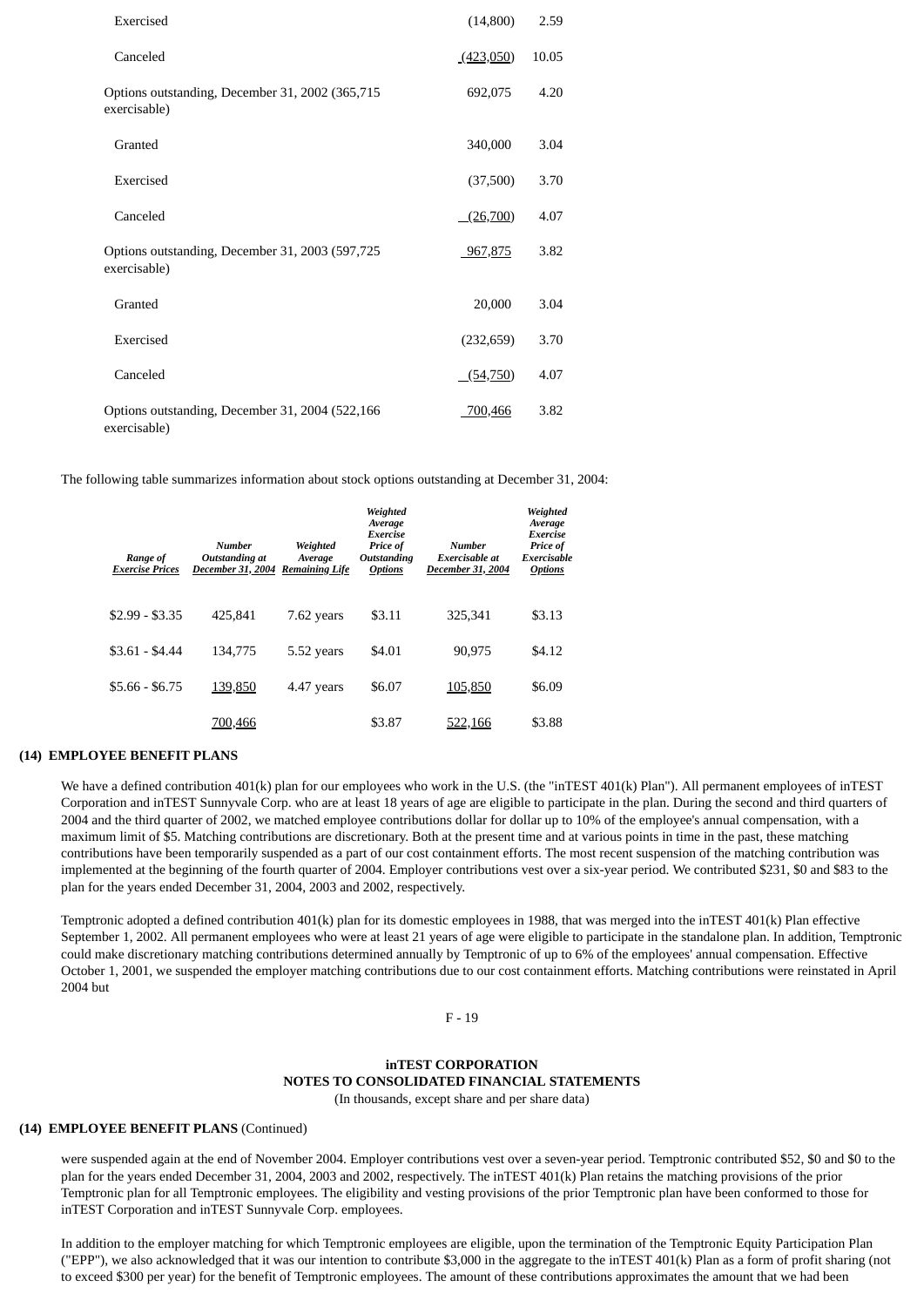committed to contribute to the EPP as of its termination date and will be allocated to employees annually in the same manner in which the shares held by the EPP had been allocated. The vesting provisions for these contributions will be the same as those of the inTEST 401(k) Plan. All such profit sharing contributions are at the discretion of management. Accruals for a profit sharing contribution of \$150 were made during the second half of 2004. We funded this obligation through the use of 34,137 treasury shares in 2005. No profit sharing contributions were made during 2 003 or 2002 due to our cost containment efforts.

## **(15) SEGMENT INFORMATION**

We have three reportable segments: Manipulator/Docking Hardware Products, Temperature Management Systems and Tester Interface Products. The Manipulator and Docking Hardware segment includes the operations of our Cherry Hill, New Jersey manufacturing facility as well as the operations of four of our foreign subsidiaries: inTEST Limited (U.K.), inTEST Kabushiki Kaisha (Japan), inTEST PTE, Limited (Singapore) and Intestlogic GmbH (Germany). Sales of this segment consist primarily of manipulator and docking hardware products which we design, manufacture and market, as well as certain other related products which we design and market, but which are manufactured by third parties. The Temperature Management segment includes the operations of Temptronic in Sharon, Massachusetts as well as inTEST GmbH (Germany). Sales of this segment consist primarily of temperature management systems which we design, manufacture and market under our Temptronic product line. In addition, this segment provides after sale servic e and support, which is paid for by its customers. The Tester Interface segment includes the operations of inTEST Sunnyvale Corp. in Sunnyvale, California. (In the first quarter of 2005, we renamed this operation inTEST Silicon Valley Corporation and relocated it to San Jose, California). Sales of this segment consist primarily of tester interface products which we design, manufacture and market under our TestDesign product line.

We operate our business worldwide, and all three segments sell their products both domestically and internationally. All three segments sell to semiconductor manufacturers and ATE manufacturers.

Intercompany pricing between segments is either a multiple of cost for component parts or a percentage discount from list price for finished goods.

|                                           |          | Years Ended December 31, |                                 |         |  |               |
|-------------------------------------------|----------|--------------------------|---------------------------------|---------|--|---------------|
|                                           |          | 2004                     |                                 | 2003    |  | 2002          |
| Net revenues from unaffiliated customers: |          |                          |                                 |         |  |               |
| Manipulator/Docking Hardware              |          |                          |                                 |         |  |               |
|                                           |          |                          | \$38,414 \$24,364 \$20,737      |         |  |               |
| Temperature Management                    |          |                          | 22,581 16,780 17,706            |         |  |               |
| <b>Tester Interface</b>                   |          |                          |                                 |         |  |               |
|                                           |          | 13,516                   |                                 |         |  | 11,132 10,333 |
| Intersegment sales                        |          |                          | $(3,300)$ $(4,248)$ $(1,649)$   |         |  |               |
|                                           |          |                          |                                 |         |  |               |
|                                           |          |                          |                                 |         |  |               |
| <b>Intersegment sales:</b>                |          |                          |                                 |         |  |               |
| Manipulator/Docking Hardware              |          |                          |                                 |         |  |               |
|                                           |          | \$53                     |                                 | \$10    |  | \$25          |
| Temperature Management                    |          | 1,599                    |                                 | 1,317   |  | 433           |
| <b>Tester Interface</b>                   |          |                          |                                 |         |  |               |
|                                           |          |                          | $\underline{1,648}$ 2,921 1,191 |         |  |               |
|                                           |          | \$3,300                  |                                 | \$4,248 |  | \$1,649       |
|                                           | $F - 20$ |                          |                                 |         |  |               |

# **inTEST CORPORATION NOTES TO CONSOLIDATED FINANCIAL STATEMENTS**

(In thousands, except share and per share data)

#### **(15) SEGMENT INFORMATION** (Continued)

|                                 | Years Ended December 31, |                                   |           |
|---------------------------------|--------------------------|-----------------------------------|-----------|
|                                 | 2004                     | 2003                              | 2002      |
| Depreciation/amortization:      |                          |                                   |           |
| Manipulator/Docking Hardware    |                          |                                   |           |
|                                 | \$1,166                  | \$1,085                           | \$<br>945 |
| Temperature Management          |                          |                                   |           |
|                                 | 508                      | 523                               | 547       |
| <b>Tester Interface</b>         |                          |                                   |           |
|                                 | 432                      | 419                               | 425       |
|                                 | \$2,106                  | \$2,027                           | \$1,917   |
| <b>Operating income (loss):</b> |                          |                                   |           |
|                                 |                          |                                   |           |
| Manipulator/Docking Hardware    |                          |                                   |           |
| Temperature Management          |                          | $$$ (917) $$$ (3,901) $$$ (2,236) |           |
|                                 | 540                      | (1,637)                           | (1,293)   |
|                                 | 0.40                     | $\sim$ $\sim$                     |           |
|                                 |                          |                                   |           |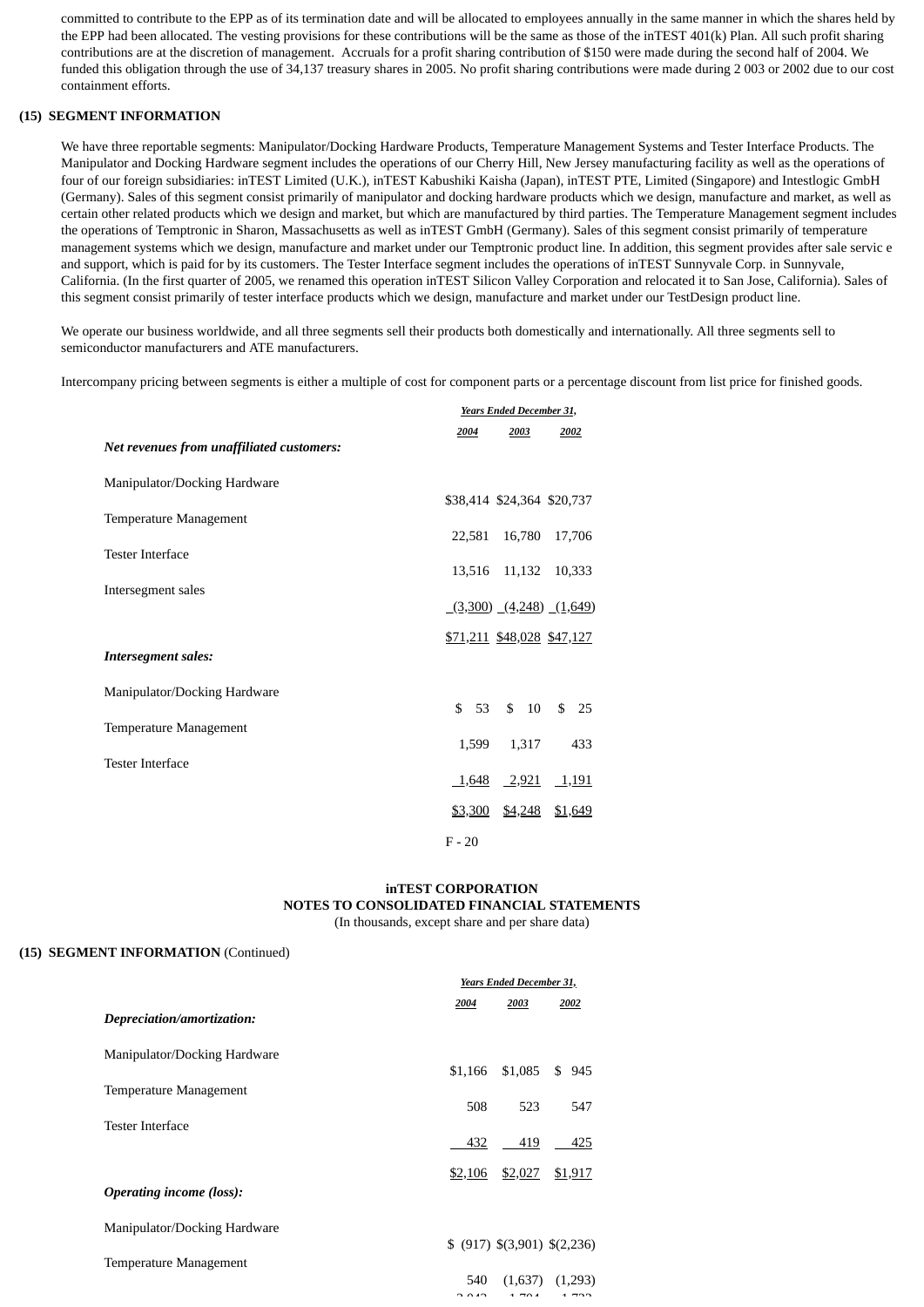| <b>Tester Interface</b>              |                | $2,043$ $1,04$ $1,023$                                      |                                   |
|--------------------------------------|----------------|-------------------------------------------------------------|-----------------------------------|
| Earnings (loss) before income taxes: |                |                                                             | $$1,666$ $$$ (3,834) $$$ (1,806)  |
| Manipulator/Docking Hardware         |                |                                                             |                                   |
| Temperature Management               |                |                                                             | $(918)$ \$ $(3,796)$ \$ $(2,181)$ |
|                                      | 636            |                                                             | $(1,521)$ $(1,191)$               |
| <b>Tester Interface</b>              |                | $\underline{1,950}$ $\underline{1,707}$ $\underline{1,709}$ |                                   |
|                                      |                |                                                             | $$1,668$ $$(3,610)$ $$(1,663)$    |
| Income tax expense (benefit):        |                |                                                             |                                   |
| Manipulator/Docking Hardware         | \$259          |                                                             | $$1,242 \quad $(1,262)$           |
| Temperature Management               |                |                                                             |                                   |
| <b>Tester Interface</b>              | 139            | 376                                                         | (674)                             |
|                                      |                | <u>- 223</u>                                                | $-556$                            |
| Net earnings (loss):                 |                | $$398$ $$1,841$ $$(1,380)$                                  |                                   |
| Manipulator/Docking Hardware         |                |                                                             |                                   |
|                                      |                |                                                             | \$(1,177) \$(5,038) \$ (\$919)    |
| Temperature Management               | 497            | (1,897)                                                     | (517)                             |
| <b>Tester Interface</b>              |                | <u>1,950 1,484</u>                                          | <u>1,153</u>                      |
|                                      |                | $$1,270$ $$(5,451)$ \$ (283)                                |                                   |
| Capital expenditures:                |                |                                                             |                                   |
| Manipulator/Docking Hardware         |                |                                                             |                                   |
| Temperature Management               |                | \$1,426 \$ 560                                              | \$ 352                            |
| <b>Tester Interface</b>              | 457            | 728                                                         | 380                               |
|                                      | 443            | 369                                                         | 284                               |
|                                      | <u>\$2,326</u> | \$1,657                                                     | \$1,016                           |
|                                      |                | December 31,                                                |                                   |
| Identifiable assets:                 | 2004           | 2003                                                        |                                   |
| Manipulator/Docking Hardware         |                | \$19,907 \$16,568                                           |                                   |
| Temperature Management               | 8,507          | 9,056                                                       |                                   |
| <b>Tester Interface</b>              |                |                                                             |                                   |
|                                      | <u>4,753</u>   | <u>4,353</u><br>\$33,167 \$29,977                           |                                   |

The following table provides information about our geographic areas of operation. Net revenues from unaffiliated customers are based on the location of the selling entity.

|                                           |          | <b>Years Ended December 31,</b> |                   |
|-------------------------------------------|----------|---------------------------------|-------------------|
| Net revenues from unaffiliated customers: |          |                                 |                   |
|                                           | 2004     | 2003                            | 2002              |
| U.S.                                      |          |                                 |                   |
|                                           | \$54,123 |                                 | \$36,762 \$41,306 |
| Europe                                    | 7.343    | 4.584                           | 2,710             |
| Asia-Pacific                              |          |                                 |                   |
|                                           | 9,745    | 6,682                           | 3,111             |
|                                           | \$71,211 |                                 | \$48,028 \$47,127 |
|                                           |          |                                 |                   |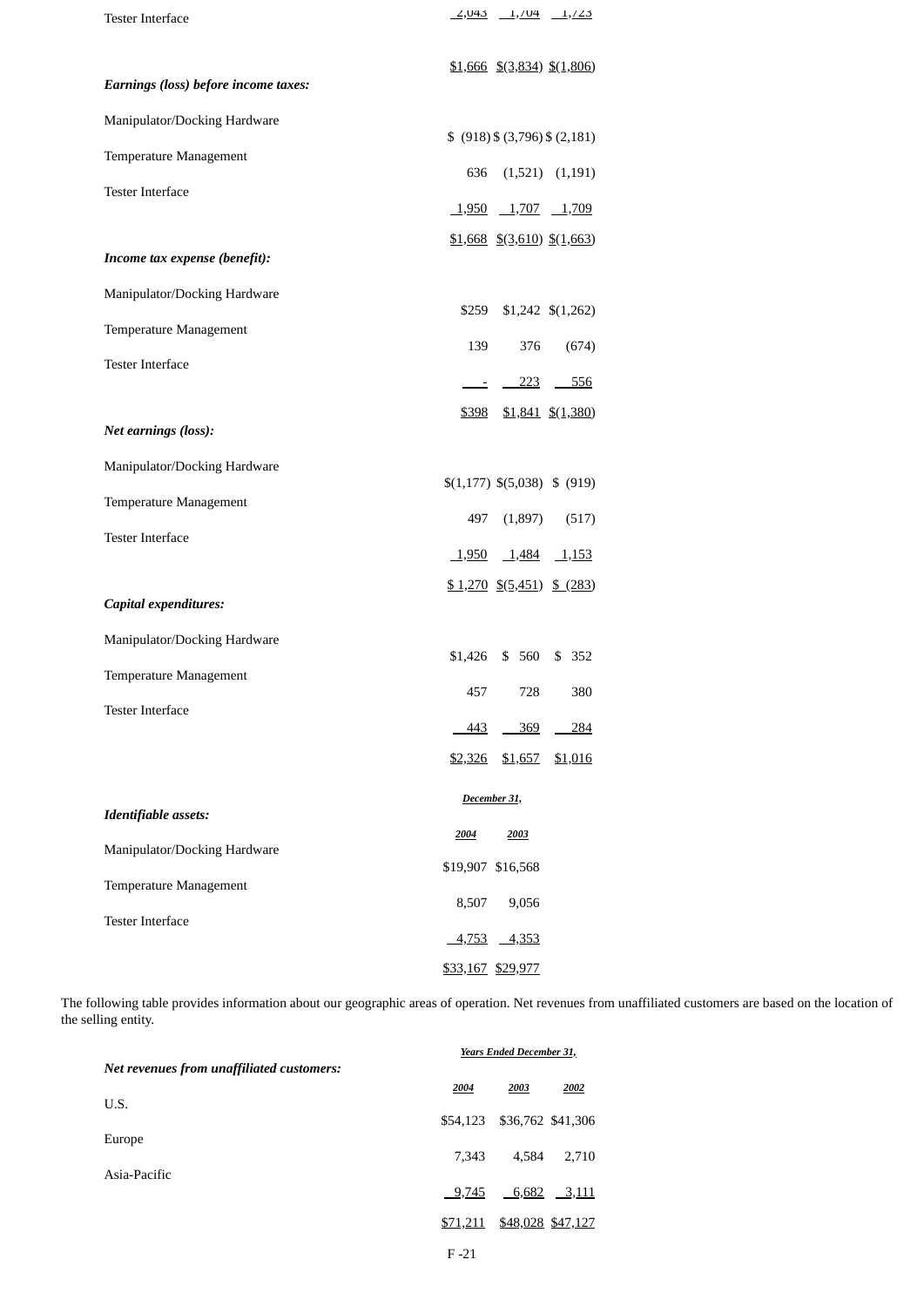#### **inTEST CORPORATION NOTES TO CONSOLIDATED FINANCIAL STATEMENTS** (In thousands, except share and per share data)

#### **(15) SEGMENT INFORMATION** (Continued)

| Long-lived assets: | December 31, |         |  |
|--------------------|--------------|---------|--|
|                    | 2004         | 2003    |  |
| U.S.               | \$3,711      | \$3,914 |  |
| Europe             |              |         |  |
| Asia-Pacific       | 739          | 523     |  |
|                    | 104          | 102     |  |
|                    | \$4,554      | \$4,539 |  |

#### **(16) QUARTERLY CONSOLIDATED FINANCIAL DATA (Unaudited)**

The following tables present certain unaudited consolidated quarterly financial information for each of the eight quarters ended December 31, 2004. In our opinion, this quarterly information has been prepared on the same basis as the consolidated financial statements and includes all adjustments (consisting only of normal recurring adjustments) necessary to present fairly the information for the periods presented. The results of operations for any quarter are not necessarily indicative of results for the full year or for any future period.

Year-over-year quarterly comparisons of our results of operations may not be as meaningful as the sequential quarterly comparisons set forth below that tend to reflect the cyclical activity of the semiconductor industry as a whole. Quarterly fluctuations in expenses are related directly to sales activity and volume and may also reflect the timing of operating expenses incurred throughout the year.

|                                                                |            |            | <b>Quarters Ended</b> |             |              |
|----------------------------------------------------------------|------------|------------|-----------------------|-------------|--------------|
|                                                                | 3/31/04(1) | 6/30/04(2) | 9/30/04(3)            | 12/31/04(4) | Total        |
| Net revenues                                                   | \$17,008   | \$22,714   | \$19,509              | \$11,980    | \$71,211     |
| Gross margin                                                   | 7,211      | 10,416     | 7,783                 | 3,380       | 28,790       |
| Earnings (loss) before income taxes                            | 1,123      | 3,185      | 857                   | (3, 497)    | 1,668        |
| Income tax expense (benefit)                                   | 125        | 680        | (384)                 | (23)        | 398          |
| Net earnings (loss)                                            | 998        | 2,505      | 1,241                 | (3, 474)    | 1,270        |
| Net earnings (loss) per common share - basic                   | \$0.12     | \$0.30     | \$0.15                | \$(0.40)    | \$0.15       |
| Weighted average common shares outstanding - basic             | 8,362,725  | 8,362,857  | 8,500,225             | 8,691,301   | 8,479,914    |
| Net earnings (loss) per common share - diluted                 | \$0.11     | \$0.29     | \$0.14                | \$(0.40)    | \$0.14       |
| Weighted average common shares outstanding - diluted           | 8,724,290  | 8,703,903  | 8,902,440             | 8,691,301   | 8,804,479    |
|                                                                |            |            | <b>Quarters Ended</b> |             |              |
|                                                                | 3/31/03    | 6/30/03    | 9/30/03(5)            | 12/31/03(6) | <b>Total</b> |
| Net revenues                                                   | \$9,189    | \$11,269   | \$12,725              | \$14,845    | \$48,028     |
| Gross margin                                                   | 2,989      | 4,469      | 5,471                 | 5,920       | 18,849       |
| Loss before income taxes                                       | (1,754)    | (745)      | (665)                 | (446)       | (3,610)      |
| Income tax expense (benefit)                                   | (611)      | (102)      | 2,115                 | 439         | 1,841        |
| Net loss                                                       | (1, 143)   | (643)      | (2,780)               | (885)       | (5,451)      |
| Net loss per common share - basic and diluted                  | \$(0.14)   | \$(0.08)   | \$(0.33)              | \$(0.11)    | \$(0.65)     |
| Weighted average common shares outstanding - basic and diluted | 8,324,357  | 8,324,645  | 8,326,477             | 8,353,546   | 8,332,320    |

#### F - 22

#### **inTEST CORPORATION**

**NOTES TO CONSOLIDATED FINANCIAL STATEMENTS**

(In thousands, except share and per share data)

# **(16) QUARTERLY CONSOLIDATED FINANCIAL DATA (Unaudited)** (Continued)

#### **Footnotes**

- (1) The quarter ended March 31, 2004 included \$392 of product warranty expense.
- (2) The quarter ended June 30, 2004 included \$548 of inventory obsolescence charges and \$493 of product warranty expense.
- (3) The quarter ended September 30, 2004 included \$446 of inventory obsolescence charges and \$642 of product warranty expense.
- (4) The quarter ended December 31, 2004 included \$456 of product warranty expense and \$627 of restructuring and other charges.
- (5) The quarter ended September 30, 2003 included \$808 of product warranty expense and a \$2,056 valuation allowance recorded against our net
- deferred tax assets.<br>The quarter ended D (6) The quarter ended December 31 2003 included \$612 of inventory obsolescence charges; \$568 of product warranty expense; a \$228 valuation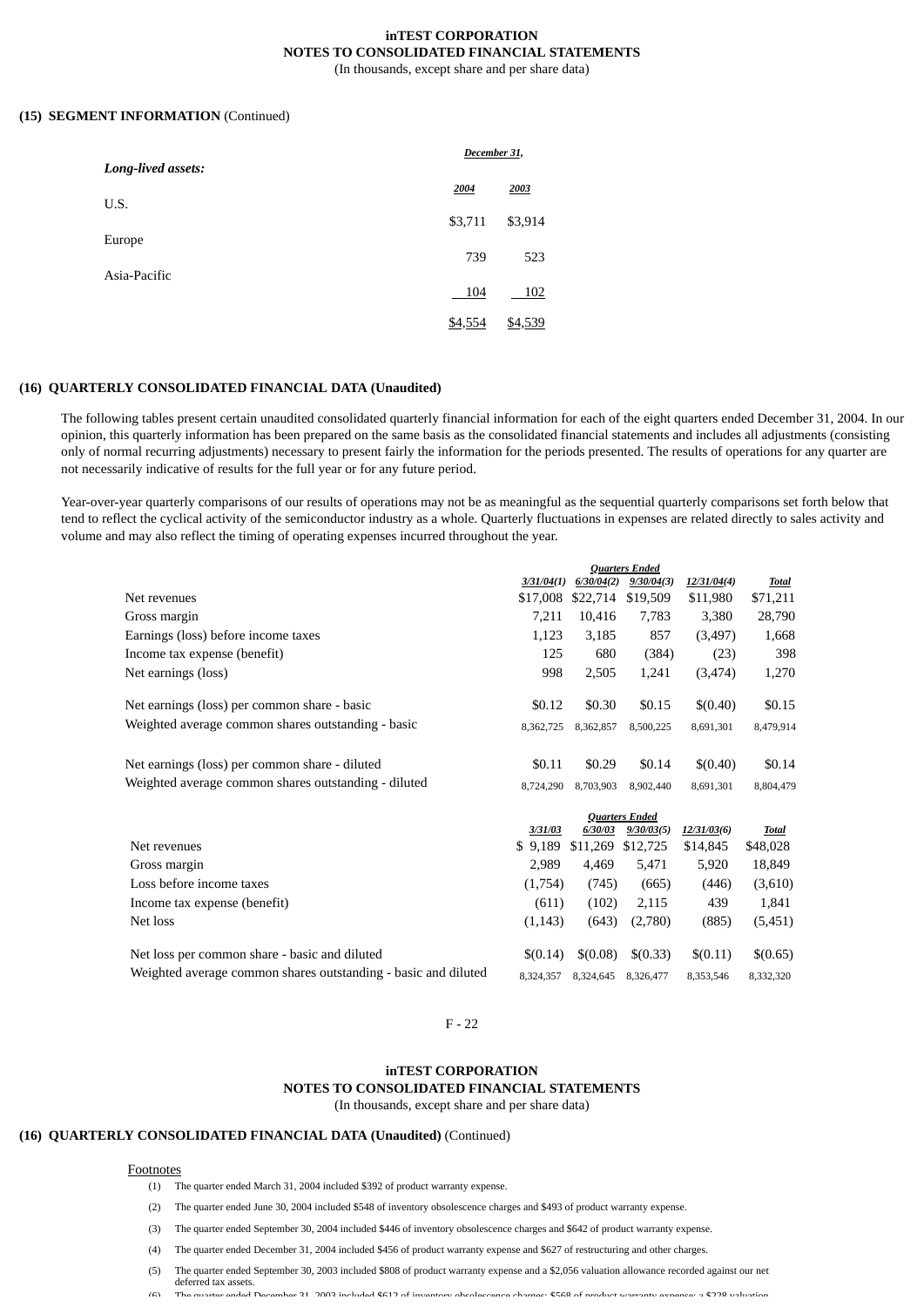(6) The quarter ended December 31, 2003 included \$612 of inventory obsolescence charges; \$568 of product warranty expense; a \$228 valuation allowance recorded against foreign deferred tax assets; and \$185 of income tax expense due to a reduction in the anticipated amount of a tax refund.

# **(17) SUBSEQUENT EVENT**

As a result of the organizational changes and cost structure adjustments we have undertaken as part of our continuing efforts to position ourselves to effectively meet the needs and expectations of the fluid ATE market, on March 14, 2005 we announced our intention to close our U.K. operations. We expect to make restructuring accruals in the first quarter of 2005 related to severance and facility closure costs. At December 31, 2004, the net book value of our fixed assets associated with this operation was \$442. We expect to complete the closure of the U.K. operation during the second quarter of 2005.

# **inTEST CORPORATION SCHEDULE II -- VALUATION AND QUALIFYING ACCOUNTS**

(in thousands)

|                                     | <b>Balance</b> at<br><b>Beginning</b><br>of Period | <b>Expense</b><br>(Recovery) | <b>Deductions</b> | <b>Balance</b> at<br>End of<br>Period |
|-------------------------------------|----------------------------------------------------|------------------------------|-------------------|---------------------------------------|
| <b>Year Ended December 31, 2002</b> |                                                    |                              |                   |                                       |
| Allowance for doubtful accounts     | \$125                                              | S<br>(1)                     | 6<br>\$           | \$130                                 |
| Warranty reserve                    | 451                                                | 1,070                        | (963)             | 558                                   |
| <b>Year Ended December 31, 2003</b> |                                                    |                              |                   |                                       |
| Allowance for doubtful accounts     | 130                                                |                              | (5)               | 125                                   |
| Warranty reserve                    | 558                                                | 1,897                        | (1,353)           | 1,102                                 |
| <b>Year Ended December 31, 2004</b> |                                                    |                              |                   |                                       |
| Allowance for doubtful accounts     | 125                                                | 38                           | (4)               | 159                                   |
| Warranty reserve                    | 1,102                                              | 1,982                        | (1,868)           | 1,216                                 |

F - 24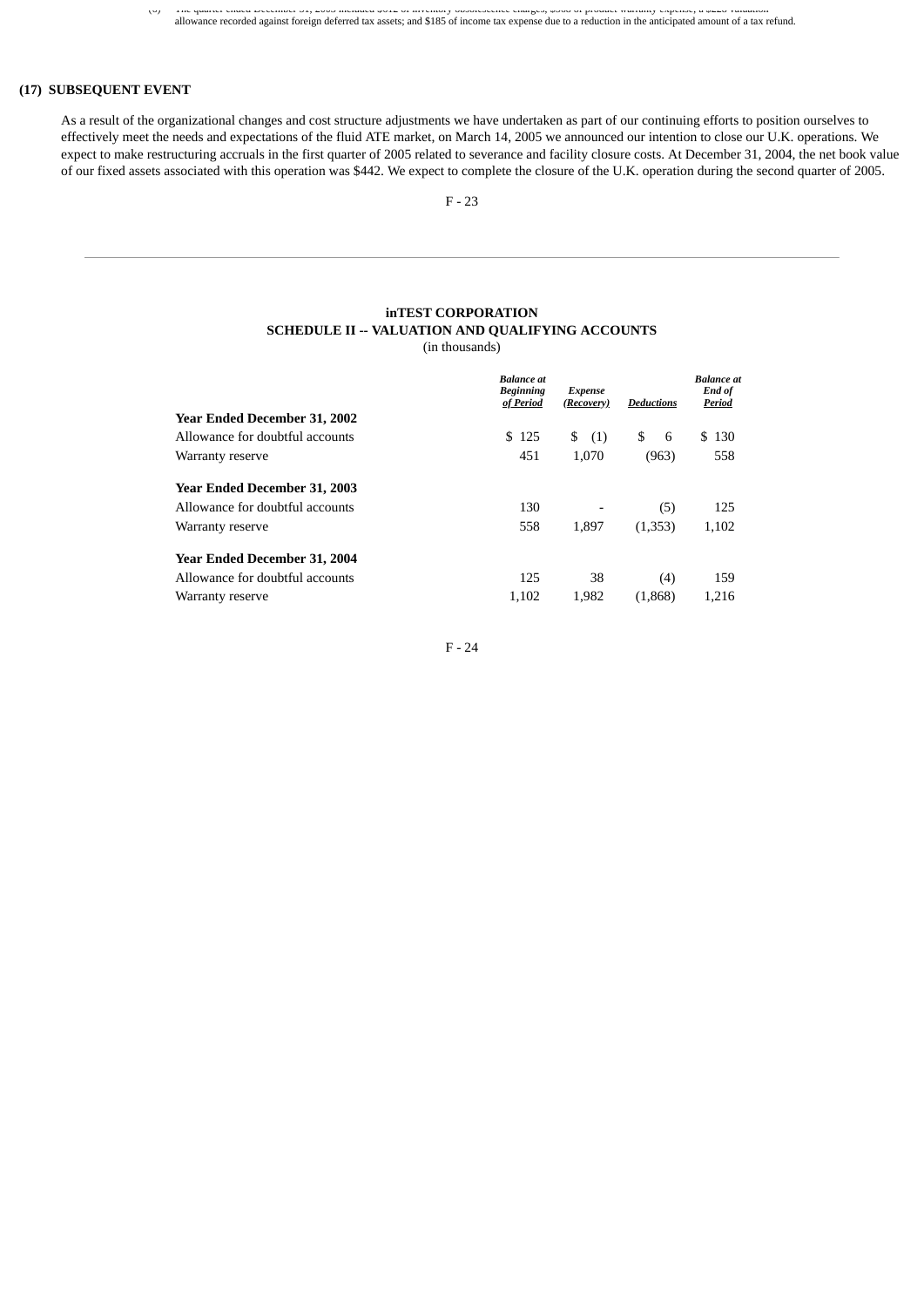# **inTEST CORPORATION**

**Restricted Stock Award Agreement for**

**\_\_\_\_\_\_\_\_\_\_\_\_\_\_\_\_\_\_\_\_\_\_\_\_\_\_\_\_\_**

We are pleased to advise you that inTEST Corporation (the "Company") hereby grants to you under the inTEST Corporation Amended and Restated 1997 Stock Plan (the "Plan"), an award of restricted stock with respect to \_\_\_\_\_\_\_\_\_\_\_\_\_ shares of Common Stock of the Company, subject to your signing this Agreement and the provisions hereof. This award is subject in all respects to the applicable provisions of the Plan, a complete copy of which has been furnished to you and receipt of which you acknowledge by acceptance of the award. Such provisions are incorporated herein by reference and made a part hereof (including all defined terms).

**1. Issuance of Shares.** Upon your execution and delivery of this Agreement and one or more instruments of transfer relating to all shares issuable pursuant to this Agreement (the "Shares"), you will be issued \_\_\_\_\_\_\_\_\_\_\_\_\_\_\_\_\_\_\_\_\_\_\_ Shares of Common Stock as of Date"), subject to the terms, conditions and restrictions of this Agreement and the Plan. Such Shares shall be registered in your name, but the Company shall retain custody of any certificates issued for such Shares pending the vesting or forfeiture thereof. Upon the vesting of any such Shares, the Company shall deliver to you the certificates for such Shares.

# **2. Vesting.**

(i) Shares of Common Stock issued to you under this Agreement shall vest according to the following schedule:

\_\_\_\_\_\_\_\_\_\_\_\_\_\_\_\_\_\_\_\_\_\_\_\_\_\_\_\_\_\_\_\_\_\_\_\_\_\_\_\_\_\_\_\_\_\_\_\_\_\_\_\_\_\_\_\_\_.

- (ii) In the event that you become entitled to a fractional Share, such fractional Share shall not vest unless and until the participant becomes entitled to such number of fractional Shares as shall be equal in sum to a whole Share;
- **3. Conditions to Vesting.** As a condition to the vesting of Shares, all of the following conditions must be fully satisfied on the applicable vesting date:
	- (i) You must be employed by the Company, or engaged to provide services to the Company, and no event shall have occurred which, with due notice or lapse of time, or both, would entitle the Company to terminate your employment or engagement with the Company.
	- (ii) You must not be in breach or default of any obligation to the Company, whether or not contained in any agreement with the Company or imposed by law.
- **4. Death, Disability or Change in Control.** Shares of Common Stock issued under this Agreement shall become immediately and fully vested in the event: (A) you die; (B) you incur a Disability; or (C) a Change of Control occurs; *provided, however*, that you satisfy the requirements of Section 3 of this Agreement. For purposes of this Agreement, the term "Disability" shall mean a condition of total mental or physical incapacity for further performance of a person's duty with the Company that the Committee determines, on the basis of competent medical evidence, is likely to be permanent and constitutes a "disability" within the meaning of section 22(e)(3) of the Internal Revenue Code.
- **5. Transferability**. The Shares of Common Stock issued to you under this Agreement shall not be transferable by you prior to the date such Shares become vested under the terms of this Agreement and the Plan, except in the case of your death or disability.
- **6. Restrictive Legend.** Certificates for the Shares with respect to which the restrictions have not lapsed shall be inscribed with the following legend:

"The shares of stock evidenced by this certificate are subject to the terms and restrictions of a Restricted Stock Award Agreement. They are subject to forfeiture under the terms of that Agreement if they are transferred, sold, pledged, given, hypothecated, or otherwise disposed of, other than through death or disability. A copy of that Agreement is available from the Secretary of inTEST Corporation upon request."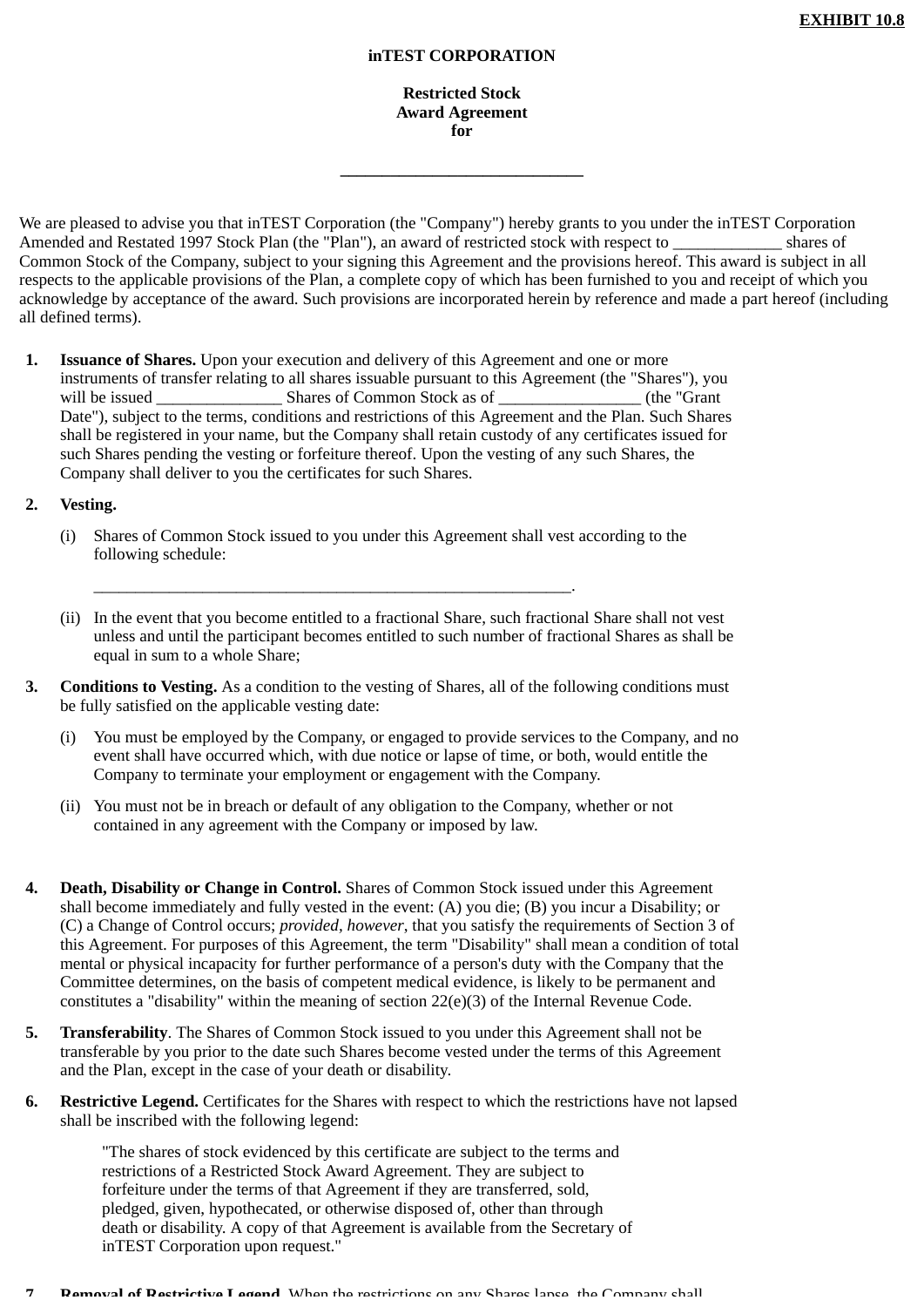- **7. Removal of Restrictive Legend.** When the restrictions on any Shares lapse, the Company shall cause a replacement stock certificate for those Shares, without the legend referred to in Section 6, to be issued and delivered to you, as soon as practicable.
- **8. No Right to Employment.** Neither the award of Shares pursuant to this Agreement nor any provision of this Agreement shall be construed (i) to give you any right to continued employment with the Company or (ii) as an amendment to your employment agreement with the Company.
- **9. Forfeiture**. Shares of Common Stock issued to you under this Agreement not previously vested hereunder shall be forfeited as of the date your employment by, or engagement to provide services to, the Company and all affiliates thereof terminates. Following such a forfeiture, you shall have no rights whatsoever with respect to the Shares of Common Stock forfeited.
- **10. Voting, Dividend and Tender Offer Rights**. You shall have all voting, dividend and tender offer rights with respect to Shares of Common Stock issued to you under this Agreement whether or not such Shares are vested or unvested. Cash dividends shall be distributed to you. Stock dividends shall be issued to you and shall become vested under the same terms and conditions as the Shares under the award of restricted stock to which they pertain.
- **11. Withholding of Applicable Taxes.** It shall be a condition to the Company's obligation to deliver Common Stock to you pursuant to this Agreement that you pay, or make provision satisfactory to the Company for the payment of, any taxes (other than stock transfer taxes) the Company is obligated to collect with respect to the delivery of Common Stock under this Agreement, including any applicable federal, state, or local withholding or employment taxes.
- **12. Amendment**. This Agreement may be amended, in whole or in part and in any manner not inconsistent with the provisions of the Plan, at any time and from time to time, by written agreement between the Company and you.

The undersigned hereby acknowledges this award of restricted stock on behalf of the Company.

inTEST Corporation

By: \_\_\_\_\_\_\_\_\_\_\_\_\_\_\_\_\_\_\_\_\_\_\_\_\_\_\_\_\_\_

 Hugh T. Regan, Jr. Chief Financial Officer

To indicate your acceptance and agreement to this Restricted Stock Award, please execute and immediately return to the Company the enclosed duplicate original of this Agreement.

**ACCEPTED AND AGREED TO**:

\_\_\_\_\_\_\_\_\_\_\_\_\_\_\_\_\_\_\_\_\_\_\_\_\_\_\_\_\_\_

\_\_\_\_\_\_\_\_\_\_\_\_\_\_\_\_\_\_\_\_\_\_\_\_\_\_\_\_\_\_

Date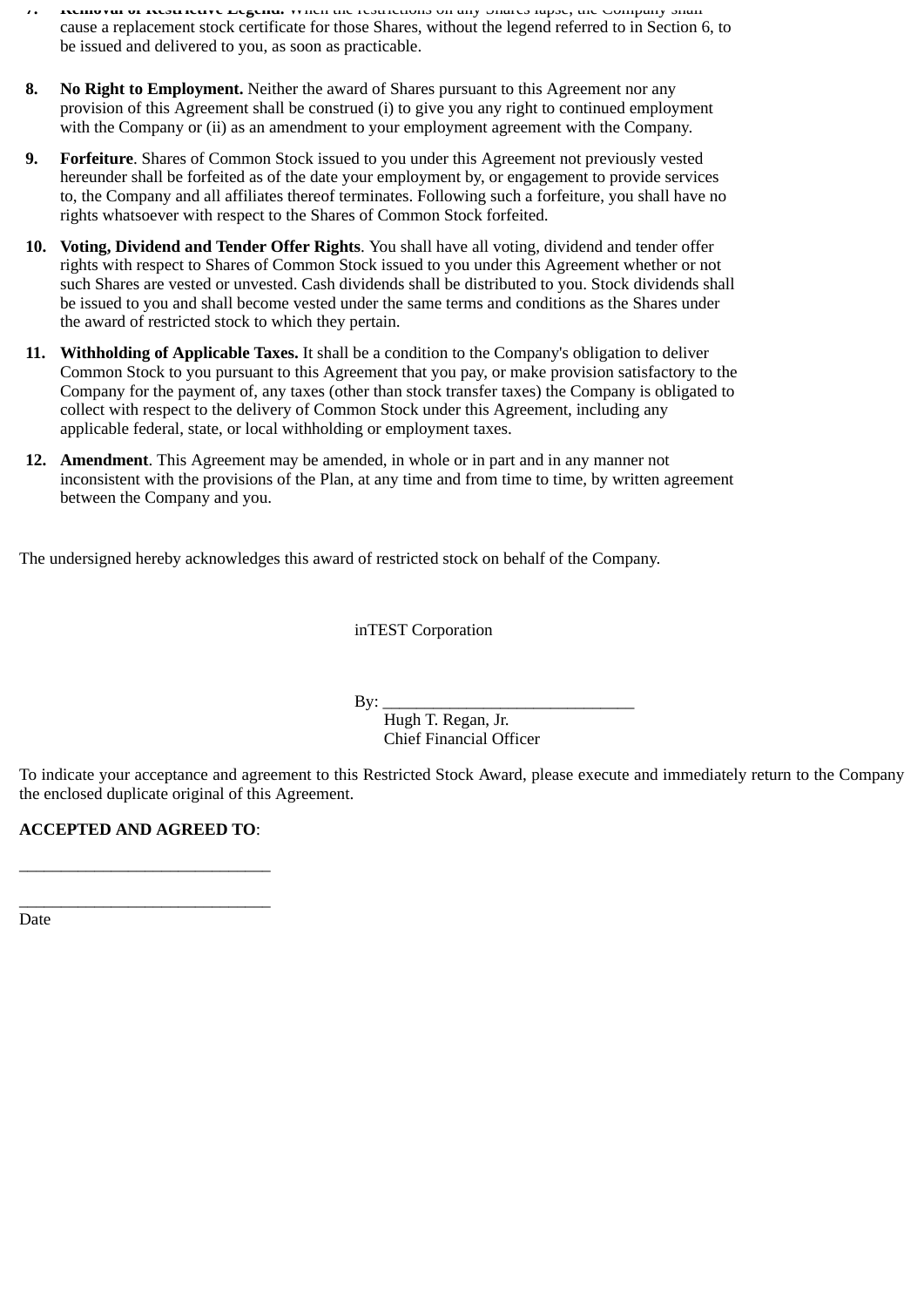# **inTEST Corporation \_\_\_\_\_\_\_\_\_\_\_\_\_\_\_**

# **Non-Qualified Stock Option Agreement \_\_\_\_\_\_\_\_\_\_\_\_\_\_\_**

inTEST Corporation, a Delaware corporation ("inTEST"), hereby grants to \_\_\_\_\_\_\_\_\_\_\_\_\_\_\_\_\_\_ (the "optionee") an option to purchase a total of \_\_\_\_\_\_\_\_\_\_\_\_\_\_\_\_\_\_\_\_\_ (\_\_\_\_\_\_\_\_\_\_\_\_\_) shares of the Common Stock (the "Option Shares") of inTEST, at the price and on the terms and conditions set forth herein and in all respects subject to the terms, conditions and provisions of the inTEST Corporation 1997 Stock Plan applicable to options granted pursuant to the Non-Qualified Plan (the "Plan"), which terms, conditions and provisions are hereby incorporated herein by reference. Unless the context herein otherwise requires, the terms defined in the Plan shall have the same meanings herein.

# **1. Term of Option**

This Option is granted as of \_\_\_\_\_\_\_\_\_\_\_\_\_\_\_\_\_ (the "Date of Grant") and it may not be exercised later than the close of business on \_\_\_\_\_\_\_\_\_\_\_\_\_\_\_\_ (the "Expiration Date"); however, this Option is subject to earlier termination as set forth in this Option Agreement and in the Plan.

# **2. Option Exercise Price**

The Option exercise price ("Option Price") is \_\_\_\_\_\_\_\_\_\_\_\_\_\_\_\_\_\_\_\_\_\_\_\_\_\_\_ (\$\_\_\_\_) per Option Share.

# **3. Exercise of Option**

This Option is exercisable during its term only in accordance with the terms, conditions and provisions of the Plan and this Option Agreement as follows:

- (a) *Right to Exercise*. This Option shall vest at the rate of : \_\_\_\_\_\_\_\_\_\_\_\_\_\_\_\_\_\_\_\_\_\_, provided, however, that the Optionee is in the service of inTEST or any of its Affiliates on the date of such vesting. This Option may be exercised, in whole or in part, up to the amount vested through the date of exercise to the extent not earlier exercised and otherwise in accordance with the terms, conditions and provisions of the Plan and this Option Agreement.
- (b) *Method of Exercise*. When exercisable, this Option shall be exercised only upon receipt by inTEST, in form and substance acceptable to inTEST, of (i) written notice of such exercise and (ii) payment in full of the Option Price for the Option Shares to be purchased. Each such notice shall (i) specify the number of Option Shares to be purchased, and (ii) satisfy the securities law requirements set forth in the Plan.
- (c) *Restrictions on Exercise*. This Option may not be exercised if the issuance of the Option Shares upon such exercise would constitute a violation of any applicable federal or state securities laws or regulations or other laws or regulations. As a condition to the exercise of this Option, inTEST may require the Optionee to make any representations and warranties to inTEST as inTEST deems necessary or appropriate under any applicable law or regulation.

# **4. Payment for Option Shares**

The Optionee shall pay for the shares (i) in cash, (ii) by bank check payable to the order of inTEST or (iii) by such other mode of payment as inTEST may approve.

# **5. Transfer of Option Shares**

Option Shares may not be sold, pledged, assigned, hypothecated, gifted, transferred or disposed of in any manner without compliance with all applicable federal and state securities laws and regulations, and an appropriate legend referring to any restrictions on transfer and any other restrictions imposed herein or under the Plan may be endorsed on the certificates representing Option Shares.

# **6. Transfer of Option**

This Option may not be sold, pledged, assigned, hypothecated, gifted, transferred or disposed of in any manner, either voluntarily or involuntarily by operation of law, other than by will or by the laws of dissent or distribution, and may be exercised during the lifetime of the Optionee only by the Optionee. Subject to the foregoing, the terms of the Plan and the terms of this Option Agreement shall be binding upon the executors, administrators, heirs, successors and assigns of the Optionee.

# **7. Termination of Options**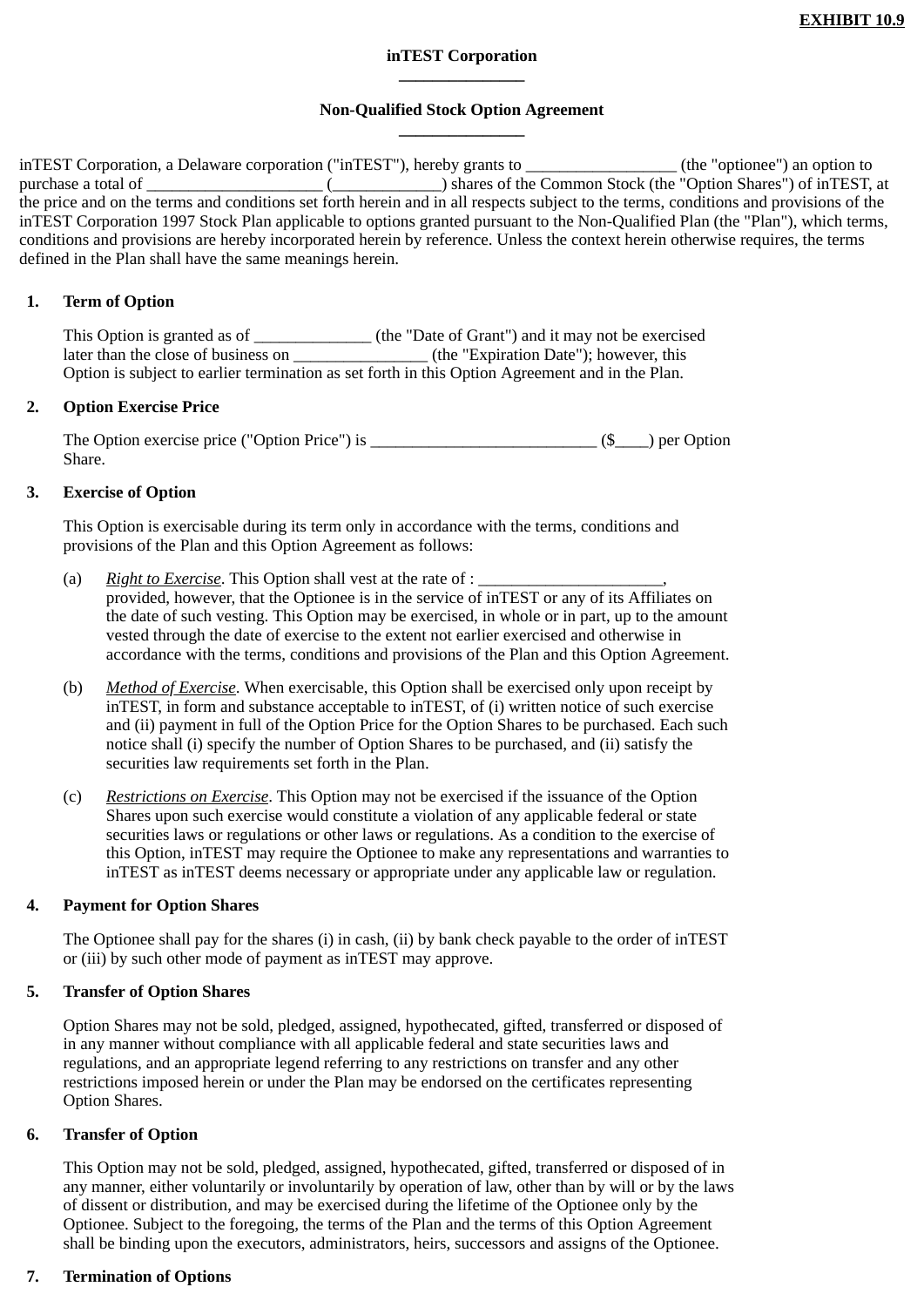This Option shall expire as set forth above and may not be exercised later than the Expiration Date. Notwithstanding the foregoing, this Option may not be exercised after the first to occur of the following:

- (i) the date set by the Board of Directors to be an accelerated expiration date after a finding by the Board of Directors of inTEST (the "Board of Directors") that a change in the financial accounting treatment for options from that in effect on the date the Plan was adopted materially adversely affects inTEST or, in the determination of the Board of Directors, may materially adversely affect inTEST in the foreseeable future, provided the Board of Directors may take whatever action, including acceleration of any exercise provisions, it deems necessary should it make the determination referred to above;
- (ii) expiration of one (1) year from the date the Optionee's service with inTEST (or any of its Affiliates) terminates for any reason, other than for cause, in which case this Option shall expire immediately; or
- (iii) in the event of a "Change in Control" (as defined in the Plan), the expiration date of any Option which has vested may be accelerated to a date not earlier than thirty (30) days after notice of such acceleration is given to the Optionee, and any Option which has not vested may be terminated.

# **8. Amendment of Option**

inTEST has the right to amend this Option, subject to the Optionee's consent if such amendment is not favorable to the Optionee, except that the consent of the Optionee shall not be required for any amendment made pursuant to the Plan.

# **9. Amendment of the Plan**

Subject to certain restrictions contained in the Plan, the Board of Directors of inTEST may amend the Plan from time to time in such manner as it may deem advisable.

# **10. Continued Service**

The grant of this Option shall not be construed to imply or constitute evidence of any agreement, express or implied, on the part of inTEST to continue the service of the Optionee with inTEST or any of its Affiliates.

# **11. Withholding of Taxes**

If required by inTEST, the Optionee shall, as a condition to the exercise of the Option and the issuance of Option Shares or the transfer of the Option Shares, remit to inTEST the amount of any federal, state or local taxes, including FICA taxes and other employment taxes, required to be withheld or paid under applicable law. To the extent that such taxes are not collected upon the exercise of the Option, inTEST may withhold a portion of the Option Shares or take whatever other action it deems necessary to collect all required taxes due upon the exercise of the Option or transfer of the Option Shares.

# **12. Entire Agreement**

This Option Agreement, together with the Plan, represents the entire agreement between the parties.

# **13. Governing Law**

This Option Agreement shall be construed in accordance with the laws of the State of Delaware.

IN WITNESS WHEREOF, inTEST executes this Option Agreement as of the day and year set forth above.

inTEST Corporation

By: \_\_\_\_\_\_\_\_\_\_\_\_\_\_\_\_\_\_\_\_\_\_\_\_\_\_\_\_\_\_

 Hugh T. Regan, Jr. Chief Financial Officer

\* \* \* \* \* \* \* \* \* \* \* \* \* \* \* \* \* \* \* \* \* \* \* \* \* \* \* \* \*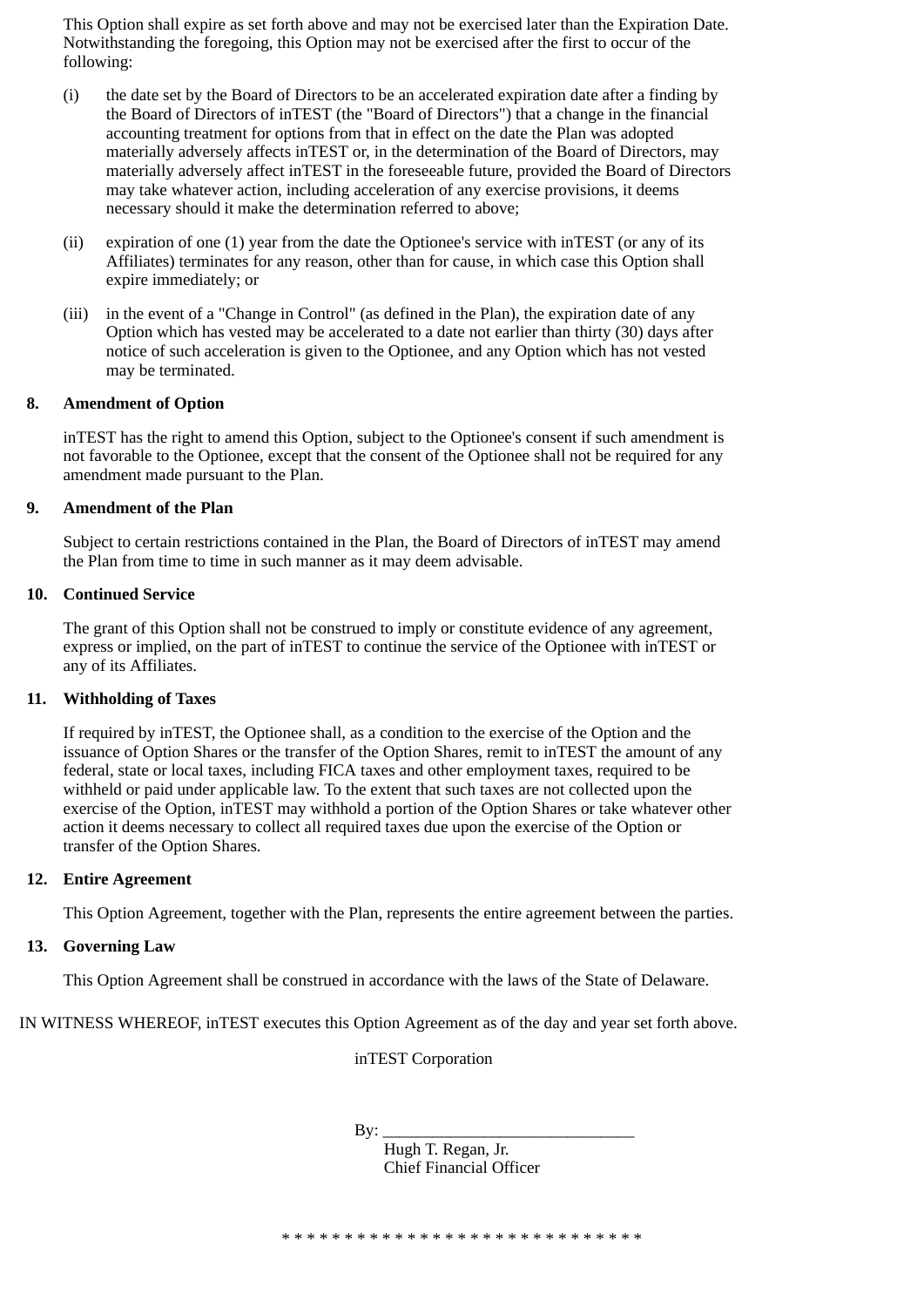# **ACKNOWLEDGMENT**

The Optionee acknowledges receipt of a copy of the Plan and a copy of the Prospectus covering the Option Shares to be issued pursuant to the Plan, copies of which are attached hereto, and Optionee represents that he or she has read and is familiar with the terms, conditions and provisions thereof and hereby accepts the Option granted subject to all the terms, conditions and provisions thereof. The Optionee hereby agrees to accept as binding, conclusive and final, all decisions or interpretations of the Board of Directors or the Committee upon any questions arising under the Plan.

Name:

Address:

\* \* \* \* \* \* \* \* \* \* \* \* \* \* \* \* \* \* \* \* \* \* \* \* \* \* \* \* \*

# **NOTICE OF EXERCISE OF STOCK OPTION**

To: inTEST Corporation 7 Esterbrook Lane Cherry Hill, NJ 08003 Attn: Chief Financial Officer

 $\frac{1}{20}$ 

| In accordance with Section 4 of the Non-Qualified Stock Option Agreement dated as of                  | (the "Option"), $I$                         |
|-------------------------------------------------------------------------------------------------------|---------------------------------------------|
| hereby irrevocably elect to exercise the Option to purchase                                           | Option Shares of the Common Stock of inTEST |
| Corporation (the "Corporation") at the exercise price of                                              | ) per Option Share and deliver              |
| herewith a bank check payable to the order of the Corporation for the aggregate exercise price of \$_ |                                             |

Signature\*: \_\_\_\_\_\_\_\_\_\_\_\_\_\_\_\_\_\_\_\_\_\_\_\_\_\_\_\_\_\_ Name\*: Address:

Phone: SS #:

\* The signature and name should correspond exactly with the name on the first page of the Option.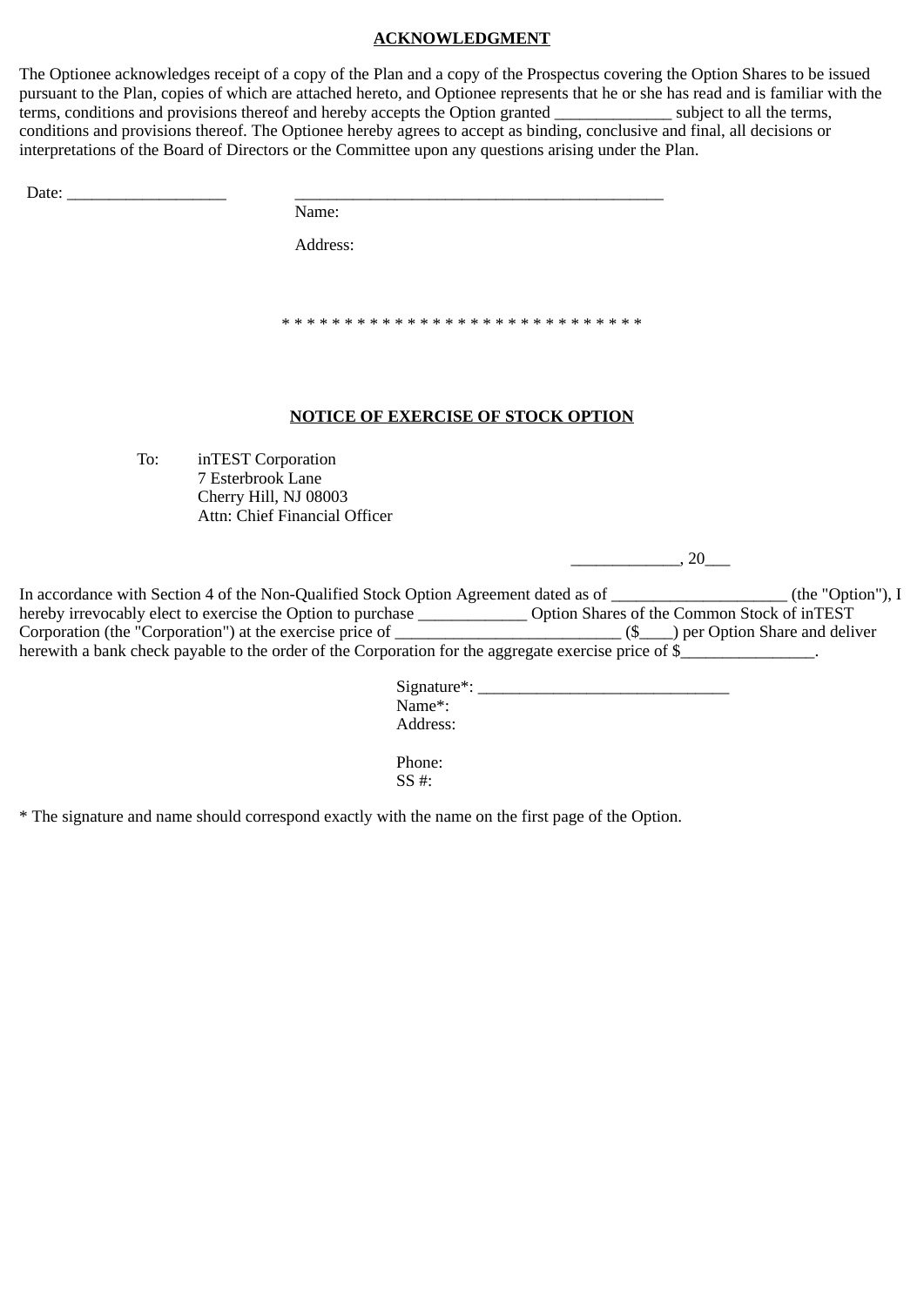# **inTEST Corporation \_\_\_\_\_\_\_\_\_\_\_\_\_\_\_\_\_\_\_\_**

# **Incentive Stock Option Agreement \_\_\_\_\_\_\_\_\_\_\_\_\_\_\_\_\_\_\_\_\_**

inTEST Corporation, a Delaware corporation ("inTEST"), hereby grants to \_\_\_\_\_\_\_\_\_\_\_\_\_\_\_\_\_ (the "Optionee") an option to purchase a total of \_\_\_\_\_\_\_\_\_\_\_\_\_\_\_\_\_\_ (\_\_\_\_\_\_\_\_\_) shares of the Common Stock (the "Option Shares") of inTEST, at the price and on the terms and conditions set forth herein and in all respects subject to the terms, conditions and provisions of the inTEST Corporation 1997 Stock Plan (the "Plan") applicable to incentive options, which terms, conditions and provisions are hereby incorporated herein by reference. Unless the context herein otherwise requires, the terms defined in the Plan shall have the same meanings herein.

# **1. Nature of Option**

This Option is intended to be an incentive stock option within the meaning of Section 422 of the Internal Revenue Code of 1986, as amended (the "Code").

# **2. Term of Option**

This Option is granted as of \_\_\_\_\_\_\_\_\_\_\_\_\_\_ (the "Date of Grant") and it may not be exercised later than the close of business on \_\_\_\_\_\_\_\_\_\_\_\_\_\_\_\_ (the "Expiration Date"); however, this Option is subject to earlier termination as set forth in this Option Agreement and in the Plan.

# **3. Option Exercise Price**

The Option exercise price ("Option Price") is \_\_\_\_\_\_\_\_\_\_\_\_\_\_\_\_\_\_\_\_\_\_\_\_\_\_\_ (\$\_\_\_\_) per Option Share.

# **4. Exercise of Option**

This Option is exercisable during its term only in accordance with the terms, conditions and provisions of the Plan and this Option Agreement as follows:

- (a) *Right to Exercise*. This Option shall vest at the rate: provided, however, that the Optionee is in the employ of inTEST or any of its Affiliates on such anniversary date. This Option may be exercised, in whole or in part, up to the amount vested through the date of exercise to the extent not earlier exercised and otherwise in accordance with the terms, conditions and provisions of the Plan and this Option Agreement.
- (b) *Method of Exercise*. When exercisable, this Option shall be exercised only upon receipt by inTEST, in form and substance acceptable to inTEST, of (i) written notice of such exercise and (ii) payment in full of the Option Price for the Option Shares to be purchased and any additional amount described in Section 13 below. Each such notice shall (i) specify the number of Option Shares to be purchased, (ii) satisfy the securities law requirements set forth in the Plan, and (iii) contain a statement by the Optionee acknowledging that the Option will not be treated as an incentive stock option for federal income tax purposes if the Option is exercised more than three (3) months after the termination of employment, or if the Option Shares are sold or otherwise disposed of within one (1) year of exercise or two (2) years from the Date of Grant.
- (c) *Restrictions on Exercise*. This Option may not be exercised if the issuance of the option Shares upon such exercise would constitute a violation of any applicable federal or state securities laws or regulations or other laws or regulations. As a condition to the exercise of this Option, inTEST may require the Optionee to make any representations and warranties to inTEST as inTEST deems necessary or appropriate under any applicable law or regulation.

# **5. Payment for Option Shares**

The Optionee shall pay for the shares (i) in cash, (ii) by bank check payable to the order of inTEST or (iii) by such other mode of payment as inTEST may approve.

# **6. Transfer of Option Shares**

Option Shares may not be sold, pledged, assigned, hypothecated, gifted, transferred or disposed of in any manner without compliance with all applicable federal and state securities laws and regulations, and an appropriate legend referring to any restrictions on transfer and any other restrictions imposed herein or under the Plan may be endorsed on the certificates representing Option Shares.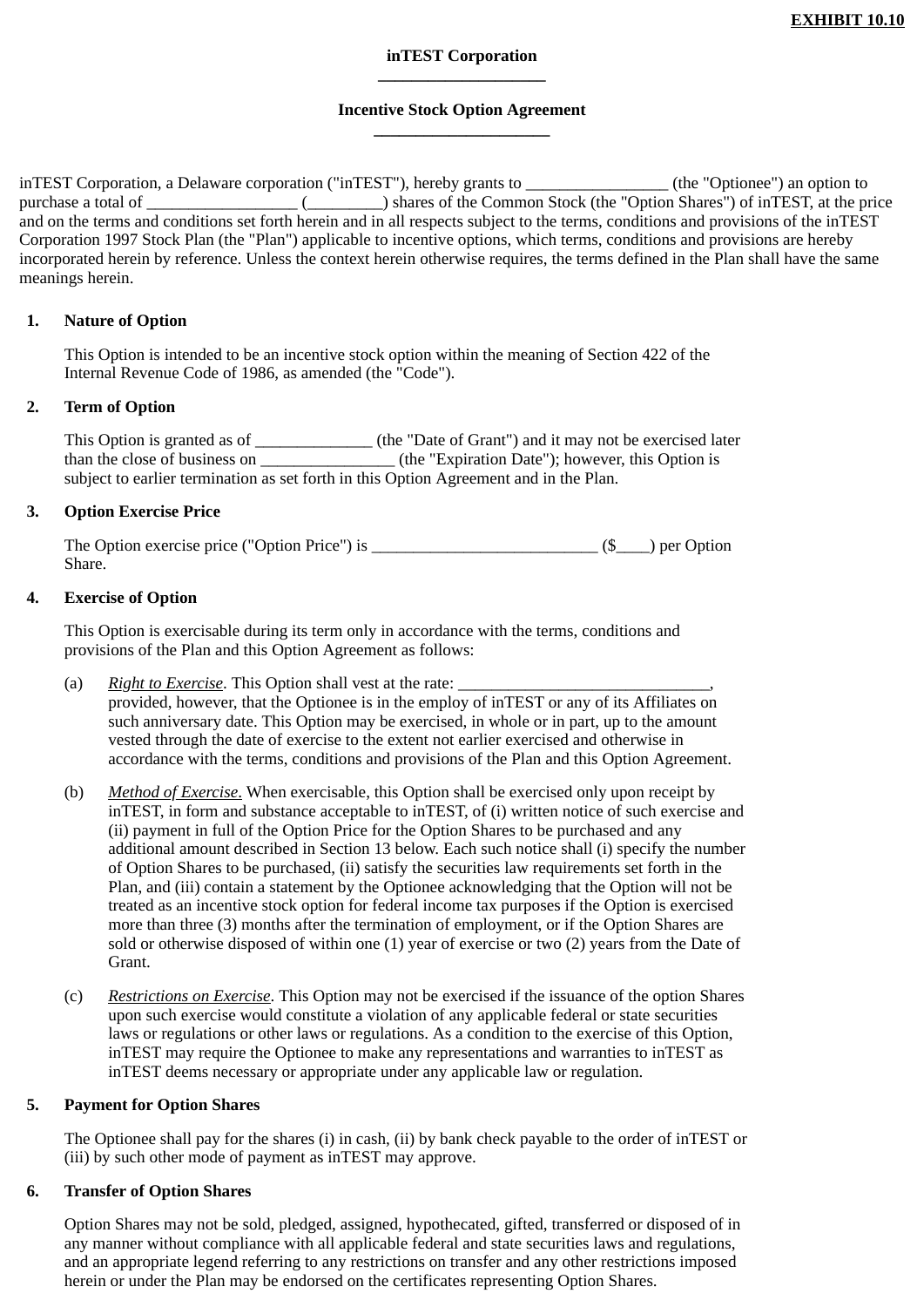# **7. Disqualifying Disposition**

The Optionee shall notify inTEST if any Option Shares received upon exercise of this Option are sold, assigned, gifted, transferred or disposed of in any manner within one (1) year of exercise or two (2) years from the Date of Grant (a "Disqualifying Disposition"). In the event of a Disqualifying Disposition, the Optionee shall, upon request of inTEST, provide inTEST with the amount of any federal, state or local taxes that inTEST is required to withhold with respect to such Disqualifying Disposition. If inTEST does not withhold income taxes from the Optionee with respect to a Disqualifying Disposition, the Optionee shall timely pay all income taxes resulting from such Disqualifying Disposition, shall provide inTEST with such information as requested by inTEST to substantiate the payment of such taxes, and shall indemnify inTEST against penalties or other damages imposed upon inTEST for failure to withhold taxes, to the extent such penalties or damages could have been reduced or offset had the Optionee paid his or her income taxes attributable to the Disqualifying Disposition or are otherwise attributable to the Optionee's failure to pay his or her taxes.

# **8. Transfer of Option**

This Option may not be sold, pledged, assigned, hypothecated, gifted, transferred or disposed of in any manner, either voluntarily or involuntarily by operation of law, other than by will or by the laws of descent or distribution, and may be exercised during the lifetime of the Optionee only by the Optionee. Subject to the foregoing, the terms of the Plan and the terms of this Option Agreement shall be binding upon the executors, administrators, heirs, successors and assigns of the Optionee.

# **9. Termination of Options**

This Option shall expire as set forth above and may not be exercised later than the Expiration Date. Notwithstanding the foregoing, this Option may not be exercised after the first to occur of the following:

- (i) five years from the Date of Grant, if on such date the Optionee owns directly or by attribution under the Code, shares possessing more than ten percent (10%) of the total combined voting power of all classes of stock of inTEST;
- (ii) the date set by the Board of Directors of inTEST (the "Board of Directors") to be an accelerated expiration date after a finding by the Board of Directors that a change in the financial accounting treatment for options from that in effect on the date the Plan was adopted materially adversely affects inTEST or, in the determination of the Board of Directors, may materially adversely affect inTEST in the foreseeable future, provided the Board of Directors may take whatever action, including acceleration of any exercise provisions, it deems necessary should it make the determination referred to above
- (iii) expiration of one (1) year from the date the Optionee's employment or service with inTEST (or any of its Affiliates) terminates for any reason other than if the Optionee has been discharged from employment with inTEST for Cause (as defined in the Plan), in which case, this Option shall expire immediately; or
- (iv) in the event of a "Change in Control" (as defined in the Plan), the expiration date of any Option which has vested may be accelerated to a date not earlier than thirty (30) days after notice of such acceleration is given to the Optionee, and any Option which has not vested may be terminated.

# **10. Amendment of Option**

inTEST has the right to amend this Option, subject to the Optionee's consent if such amendment is not favorable to the Optionee, except that the consent of the Optionee shall not be required for any amendment made pursuant to the Plan.

# **11. Amendment of the Plan**

Subject to certain restrictions contained in the Plan, the Board of Directors of inTEST may amend the Plan from time to time in such manner as it may deem advisable.

# **12. Continued Employment**

The grant of this Option shall not be construed to imply or constitute evidence of any agreement, express or implied, on the part of inTEST to continue the employment of the Optionee with inTEST or any of its Affiliates.

# **13. Withholding of Taxes**

If required by inTEST the Optionee shall as a condition to the exercise of the Option and the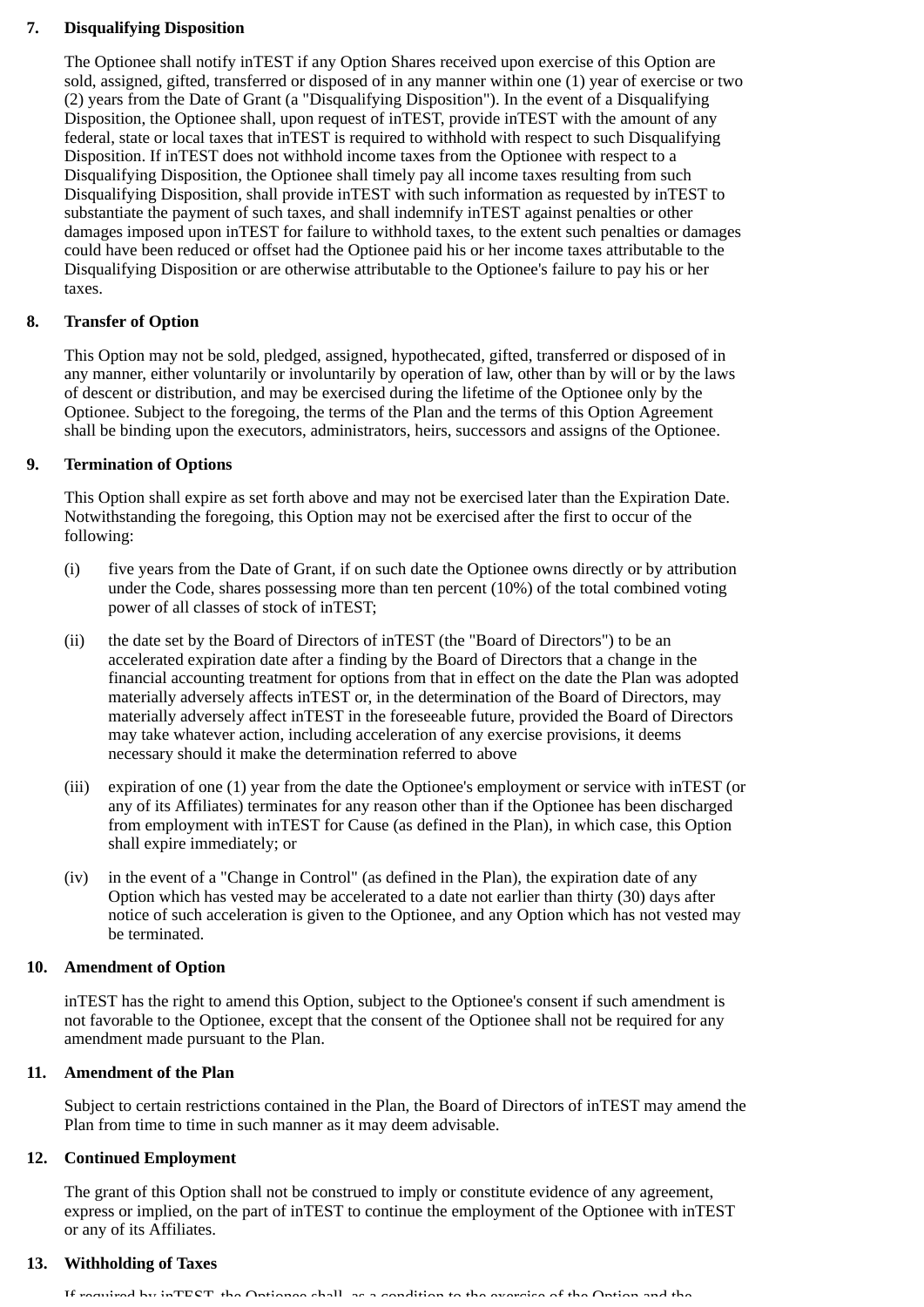If required by  $m$  and  $n$ , the Optionee shall, as a condition to the exercise or the Option and the issuance of Option Shares or the transfer of the Option Shares, remit to inTEST the amount of any federal, state or local taxes, including FICA taxes and other employment taxes, required to be withheld or paid under applicable law. To the extent that such taxes are not collected upon the exercise of the Option, inTEST may withhold a portion of the Option Shares or take whatever other action it deems necessary to collect all required taxes due upon the exercise of the Option or transfer of the Option Shares.

# **14. Entire Agreement**

This Option Agreement, together with the Plan, represents the entire agreement between the parties.

# **15. Governing Law**

This Option Agreement shall be construed in accordance with the laws of the State of Delaware.

IN WITNESS WHEREOF, inTEST executes this Option Agreement as of the day and year set forth above.

**inTEST Corporation**

**By:\_\_\_\_\_\_\_\_\_\_\_\_\_\_\_\_\_\_\_\_\_\_\_\_\_\_\_\_\_\_\_\_\_\_** 

 **Hugh T. Regan, Jr. Chief Financial Officer**

# **\* \* \* \* \* \* \* \* \* \* \* \* \* \* \* \* \* \* \* \* \* \* \* \* \* \* \* \* \***

# **ACKNOWLEDGMENT**

**The Optionee acknowledges receipt of a copy of the Plan and a copy of the Prospectus covering the Option Shares to be issued pursuant to the Plan, copies of which are attached hereto, and Optionee represents that he or she has read and is** familiar with the terms, conditions and provisions thereof and hereby accepts the Option granted **subject to all the terms, conditions and provisions thereof. The Optionee hereby agrees to accept as binding, conclusive and final, all decisions or interpretations of the Board of Directors or the Committee upon any questions arising under the Plan.**

Date: \_\_\_\_\_\_\_\_\_\_\_\_\_\_\_\_\_\_\_ \_\_\_\_\_\_\_\_\_\_\_\_\_\_\_\_\_\_\_\_\_\_\_\_\_\_\_\_\_\_\_\_\_\_\_\_\_\_\_\_\_\_\_\_

| am |
|----|
|    |

Address:

**\* \* \* \* \* \* \* \* \* \* \* \* \* \* \* \* \* \* \* \* \* \* \* \* \* \* \* \* \***

# **NOTICE OF EXERCISE OF STOCK OPTION**

To: inTEST Corporation 7 Esterbrook Lane Cherry Hill, NJ 08003 Attn: Chief Financial Officer

**\_\_\_\_\_\_\_\_\_\_\_\_\_, 20\_\_\_**

**In accordance with Section 4 of the Incentive Stock Option Agreement granted as of \_\_\_\_\_\_\_\_\_\_\_\_\_\_\_\_\_\_\_\_ (the "Option"), I hereby irrevocably elect to exercise the Option to purchase \_\_\_\_\_\_\_\_\_\_\_\_\_\_\_\_\_\_\_\_ Option Shares of the** Common Stock of inTEST Corporation (the "Corporation") at the exercise price of **(\$\_\_\_\_) per Option Share and deliver herewith a bank check payable to the order of the Corporation for the aggregate exercise price of \$\_\_\_\_\_\_\_\_\_\_\_\_\_\_\_\_\_\_.**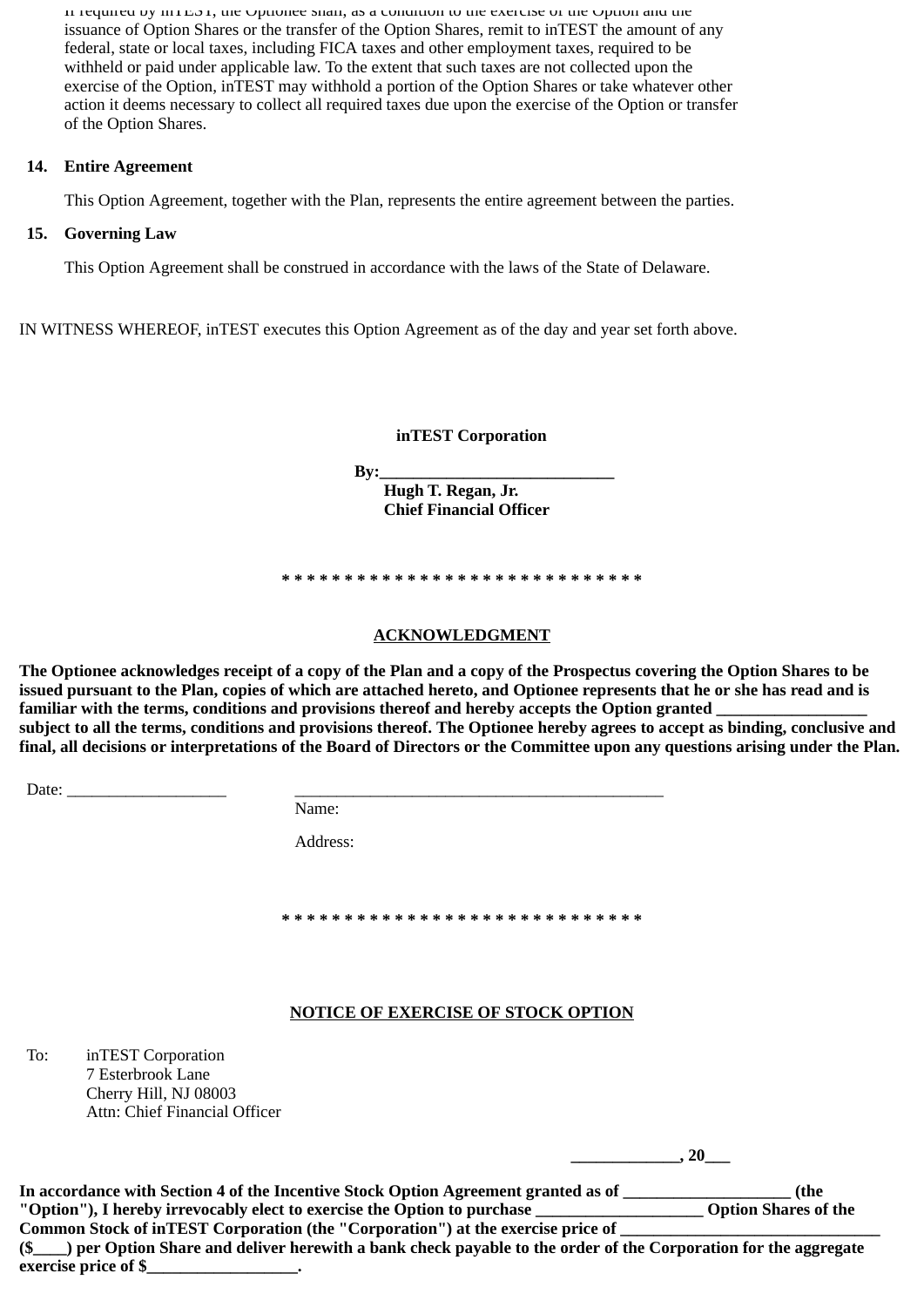**I agree to notify the Chief Financial Officer of the Corporation at the address set forth above, or at such other address as the Corporation may designate in the future, in the event I sell, assign, gift, transfer or otherwise dispose of any of the Option Shares within one (1) year of exercise or two (2) years from the Date of Grant (a "Disqualifying Disposition").** 

**I understand that any Disqualifying Disposition of the Option Shares will result in the Option not qualifying as an incentive stock option with respect to such Option Shares. If requested by the Corporation, I will provide the Corporation the amount of any taxes the Corporation is required to withhold as a result of a Disqualifying Disposition of Option Shares. Furthermore, the Option must be exercised within three (3) months following the termination of my employment with the Corporation in order to maintain the incentive stock option status with respect to Option Shares issuable upon such exercise.**

| Name*:          |  |  |
|-----------------|--|--|
| <b>Address:</b> |  |  |

**Phone: SS #:**

**\* The signature and name should correspond exactly with the name on the first page of the Option.**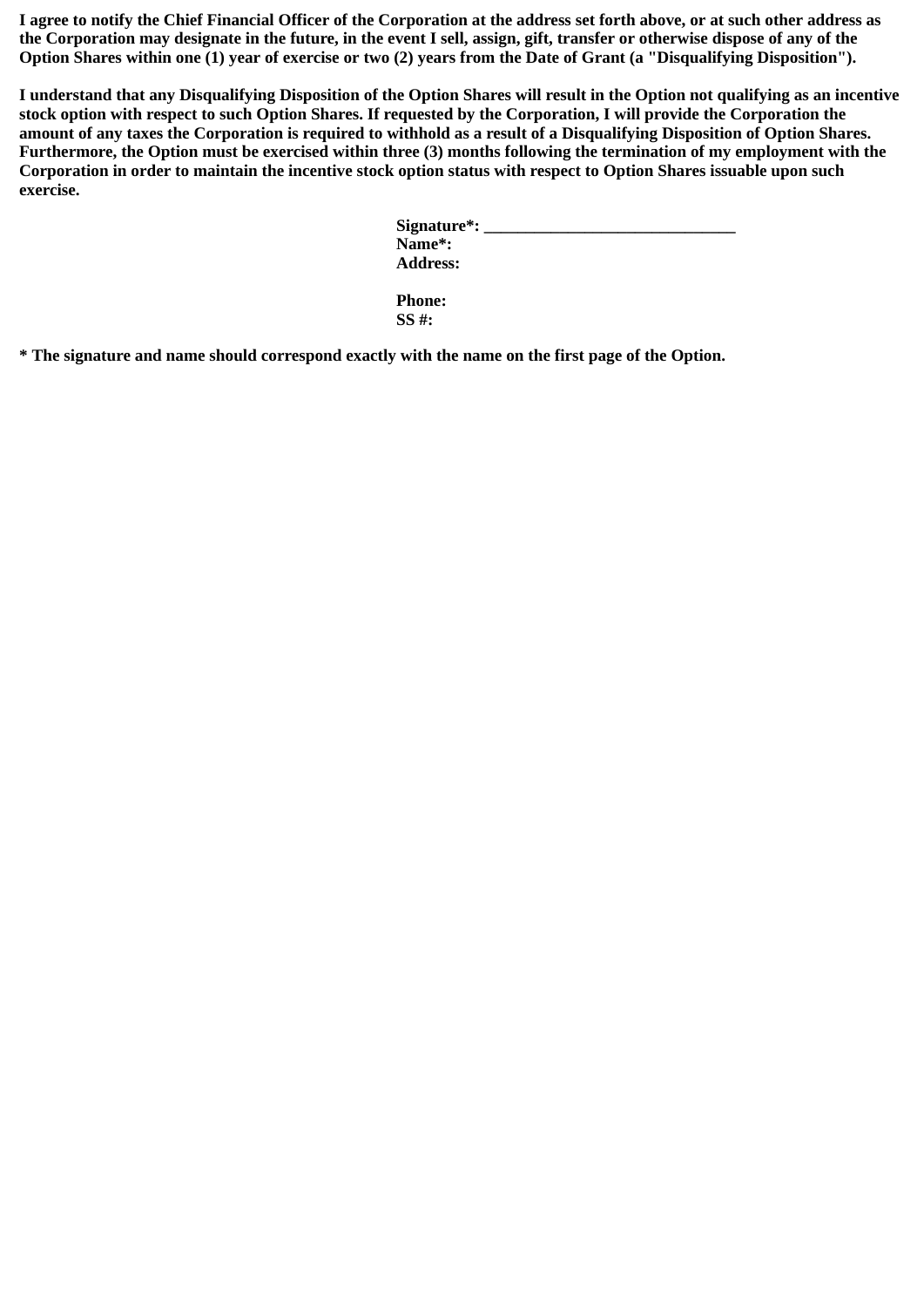# **COMPENSATORY ARRANGEMENTS OF EXECUTIVE OFFICERS AND DIRECTORS.**

**Each of our named executive officers (as that term is defined in Item 402 of Regulation S-K) is employed on an at will basis. The annualized salaries to be paid to the Corporation's named executive officers for 2005 is set forth in the chart below.**

| <b>Named Executive Officer</b> | <b>Salary</b> |
|--------------------------------|---------------|
| Robert E. Matthiessen          | \$253,794     |
| Alyn R. Holt                   | \$188,829     |
| Hugh T. Regan, Jr.             | \$181,264     |
| Dale E. Christman              | \$176,000     |
| Daniel J. Graham               | \$164,570     |

**Each of foregoing officers receive the Corporation's standard benefits package.**

**For 2005, Directors who are not also officers of the Corporation (each a "non-employee director") will receive an annual retainer of \$20,000. Members of the Executive Committee are paid an additional annual retainer of \$12,000. The chairmen of the committees of the Board are paid an additional annual fee as follows: the Chairman of the Audit Committee is paid an additional annual fee of \$12,000; the Chairman of the Compensation Committee is paid an additional annual fee of \$8,000; the Chairman of the IP Committee is paid an additional annual fee of \$60,000; and the Chairman of the Nominating Committee is paid an additional annual fee of \$8,000.**

**In addition, Directors and Officers are also eligible for awards of stock options or shares of stock pursuant to the inTEST Corporation Amended and Restated 1997 Stock Plan, however, such awards are made at the discretion of the Compensation Committee or the Board of Directors, as the case may be.**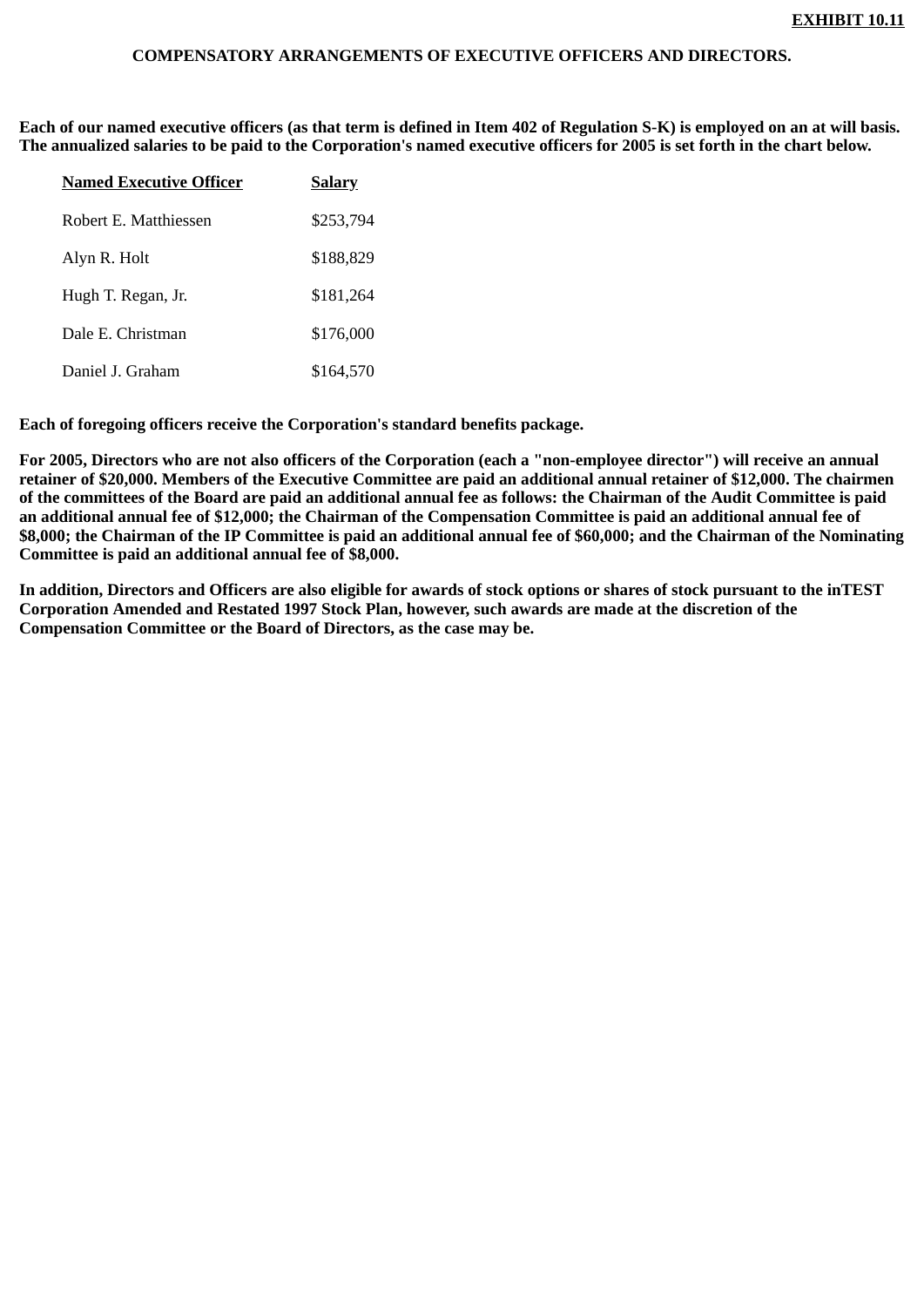# **Subsidiaries of the Registrant**

| <b>Name of Subsidiaries and Names</b><br><b>Under Which Subsidiaries Do Business</b> | <b>Jurisdiction</b><br>of Incorporation |
|--------------------------------------------------------------------------------------|-----------------------------------------|
| inTEST Limited                                                                       | England                                 |
| inTEST Kabushiki Kaisha                                                              | Japan                                   |
| inTEST PTE, Ltd.                                                                     | Singapore                               |
| inTEST GmbH                                                                          | Germany                                 |
| <b>INTESTLOGIC GmbH</b>                                                              | Germany                                 |
| inTEST IP Corp.                                                                      | Delaware                                |
| inTEST Sunnyvale Corporation (1)                                                     | Delaware                                |

Temptronic Corporation Delaware

**(1) Effective February 1, 2005, this subsidiary's name changed to inTEST Silicon Valley Corporation.**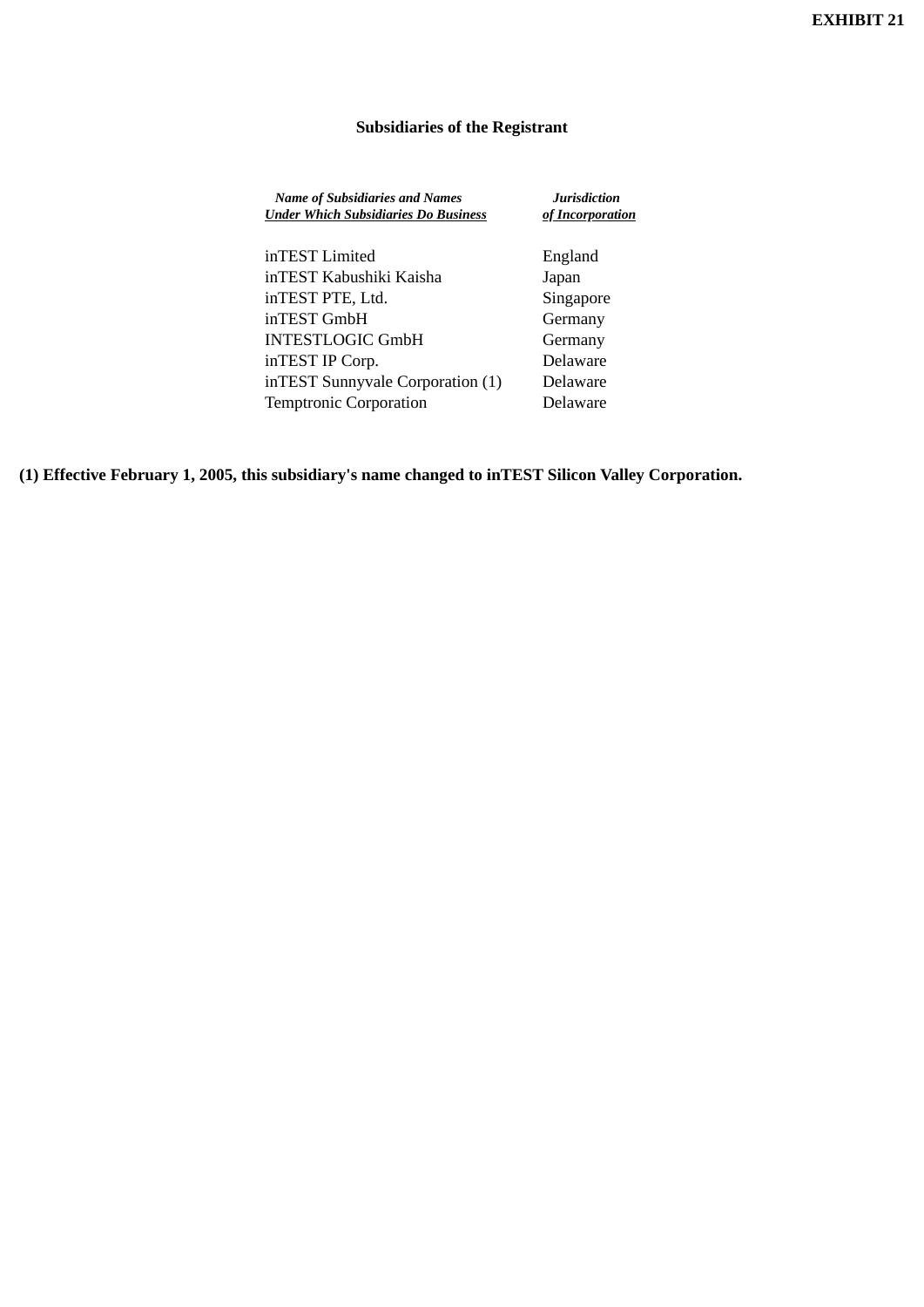# **CONSENT OF INDEPENDENT REGISTERED PUBLIC ACCOUNTING FIRM**

**The Board of Directors inTEST Corporation:**

**We consent to the incorporation by reference in the registration statements (No. 333-33722, No. 333-43096, No. 333-44059, No. 333-70046 and No. 333-90908) on Form S-8 of inTEST Corporation of our report dated March 25, 2005, with respect to the consolidated balance sheets of inTEST Corporation and subsidiaries as of December 31, 2004 and 2003, and the related consolidated statements of operations, comprehensive earnings (loss), stockholders' equity, and cash flows for each of the years in the three-year period ended December 31, 2004, and the related financial statement schedule, which report appears in the December 31, 2004 annual report on Form 10-K of inTEST Corporation.**

**/s/ KPMG LLP**

**Philadelphia, Pennsylvania March 31, 2005**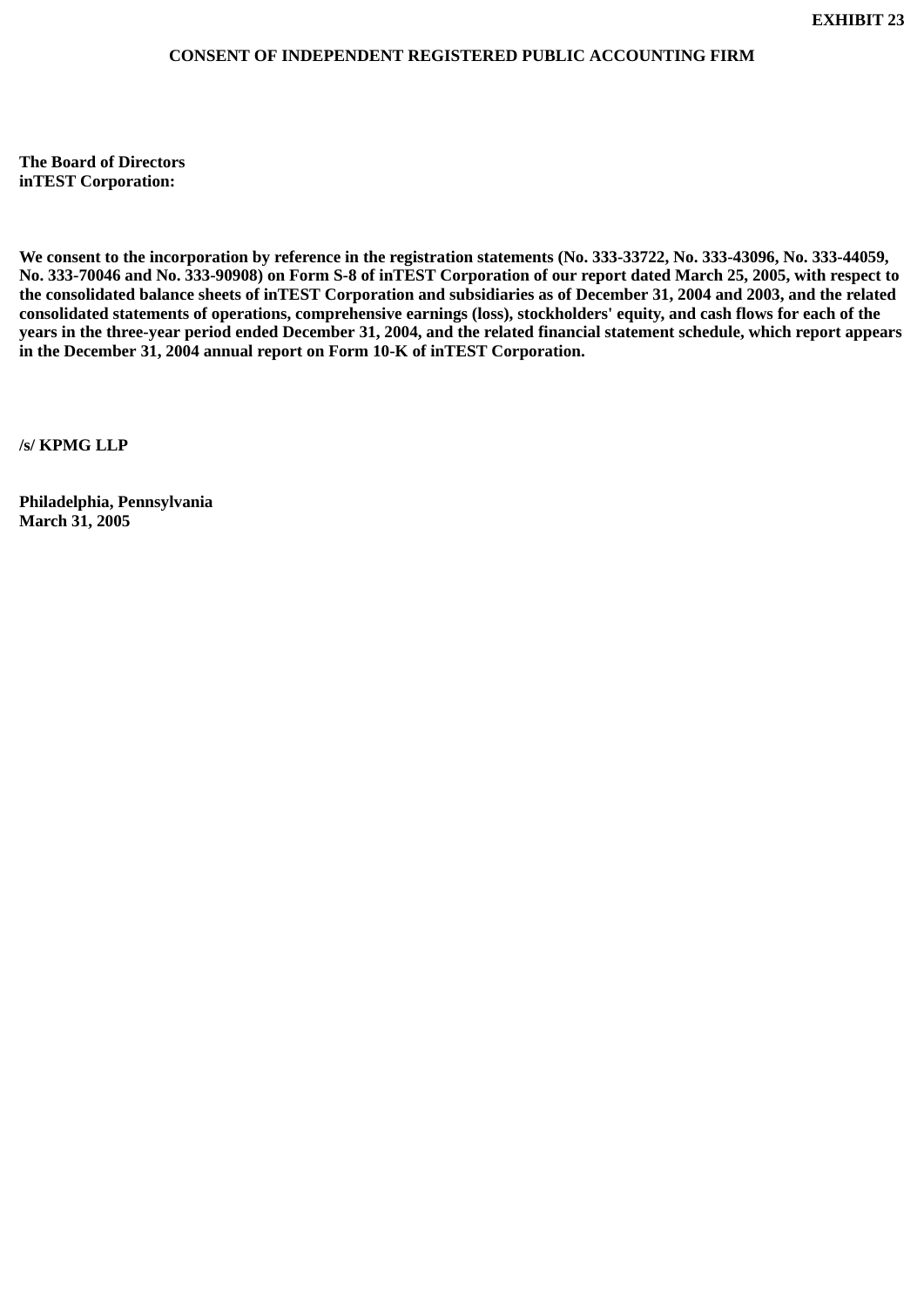## **CERTIFICATION**

 **I, Robert E. Matthiessen, certify that:**

 **1. I have reviewed this annual report on Form 10-K of inTEST Corporation;**

 **2. Based on my knowledge, this report does not contain any untrue statement of a material fact or omit to state a material fact necessary to make the statements made, in light of the circumstances under which such statements were made, not misleading with respect to the period covered by this report;**

 **3. Based on my knowledge, the financial statements, and other financial information included in this report, fairly present in all material respects the financial condition, results of operations and cash flows of the registrant as of, and for, the periods presented in this report;**

 **4. The registrant's other certifying officer and I are responsible for establishing and maintaining disclosure controls and procedures (as defined in Exchange Act Rules 13a-15(e) and 15d-15(e)) for the registrant and have:**

 **(a) Designed such disclosure controls and procedures, or caused such disclosure controls and procedures to be designed under our supervision, to ensure that material information relating to the registrant, including its consolidated subsidiaries, is made known to us by others within those entities, particularly during the period in which this report is being prepared;**

 **(b) [Paragraph omitted pursuant to SEC Release Nos. 33-8238 and 34-47986];**

 **(c) Evaluated the effectiveness of the registrant's disclosure controls and procedures and presented in this report our conclusions about the effectiveness of the disclosure controls and procedures, as of the end of the period covered by this report based on such evaluation; and**

 **(d) Disclosed in this report any change in the registrant's internal control over financial reporting that occurred during the registrant's most recent fiscal quarter (the registrant's fourth fiscal quarter in the case of an annual report) that has materially affected, or is reasonably likely to materially affect, the registrant's internal control over financial reporting; and**

 **5. The registrant's other certifying officer and I have disclosed, based on our most recent evaluation of internal control over financial reporting, to the registrant's auditors and the audit committee of the registrant's board of directors:**

 **(a) All significant deficiencies and material weaknesses in the design or operation of internal control over financial reporting which are reasonably likely to adversely affect the registrant's ability to record, process, summarize and report financial information; and**

 **(b) Any fraud, whether or not material, that involves management or other employees who have a significant role in the registrant's internal control over financial reporting.**

**Date: March 31, 2005**

**/s/ Robert E. Matthiessen Robert E. Matthiessen President and Chief Executive Officer**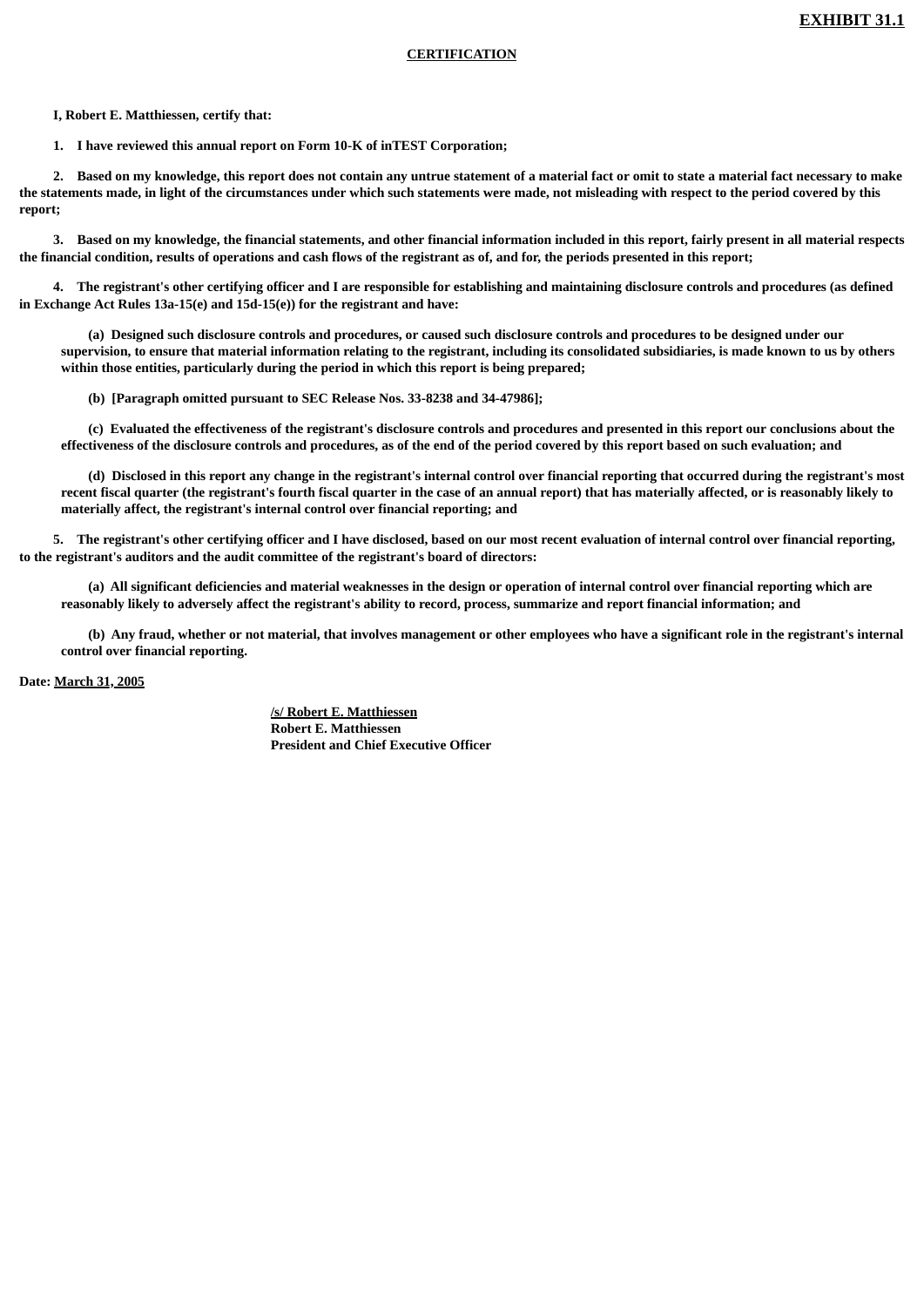## **CERTIFICATION**

 **I, Hugh T. Regan, Jr., certify that:**

 **1. I have reviewed this annual report on Form 10-K of inTEST Corporation;**

 **2. Based on my knowledge, this report does not contain any untrue statement of a material fact or omit to state a material fact necessary to make the statements made, in light of the circumstances under which such statements were made, not misleading with respect to the period covered by this report;**

 **3. Based on my knowledge, the financial statements, and other financial information included in this report, fairly present in all material respects the financial condition, results of operations and cash flows of the registrant as of, and for, the periods presented in this report;**

 **4. The registrant's other certifying officer and I are responsible for establishing and maintaining disclosure controls and procedures (as defined in Exchange Act Rules 13a-15(e) and 15d-15(e)) for the registrant and have:**

 **(a) Designed such disclosure controls and procedures, or caused such disclosure controls and procedures to be designed under our supervision, to ensure that material information relating to the registrant, including its consolidated subsidiaries, is made known to us by others within those entities, particularly during the period in which this report is being prepared;**

 **(b) [Paragraph omitted pursuant to SEC Release Nos. 33-8238 and 34-47986];**

 **(c) Evaluated the effectiveness of the registrant's disclosure controls and procedures and presented in this report our conclusions about the effectiveness of the disclosure controls and procedures, as of the end of the period covered by this report based on such evaluation; and**

 **(d) Disclosed in this report any change in the registrant's internal control over financial reporting that occurred during the registrant's most recent fiscal quarter (the registrant's fourth fiscal quarter in the case of an annual report) that has materially affected, or is reasonably likely to materially affect, the registrant's internal control over financial reporting; and**

 **5. The registrant's other certifying officer and I have disclosed, based on our most recent evaluation of internal control over financial reporting, to the registrant's auditors and the audit committee of the registrant's board of directors:**

 **(a) All significant deficiencies and material weaknesses in the design or operation of internal control over financial reporting which are reasonably likely to adversely affect the registrant's ability to record, process, summarize and report financial information; and**

 **(b) Any fraud, whether or not material, that involves management or other employees who have a significant role in the registrant's internal control over financial reporting.**

**Date: March 31, 2005**

**/s/ Hugh T. Regan, Jr. Hugh T. Regan, Jr. Treasurer and Chief Financial Officer**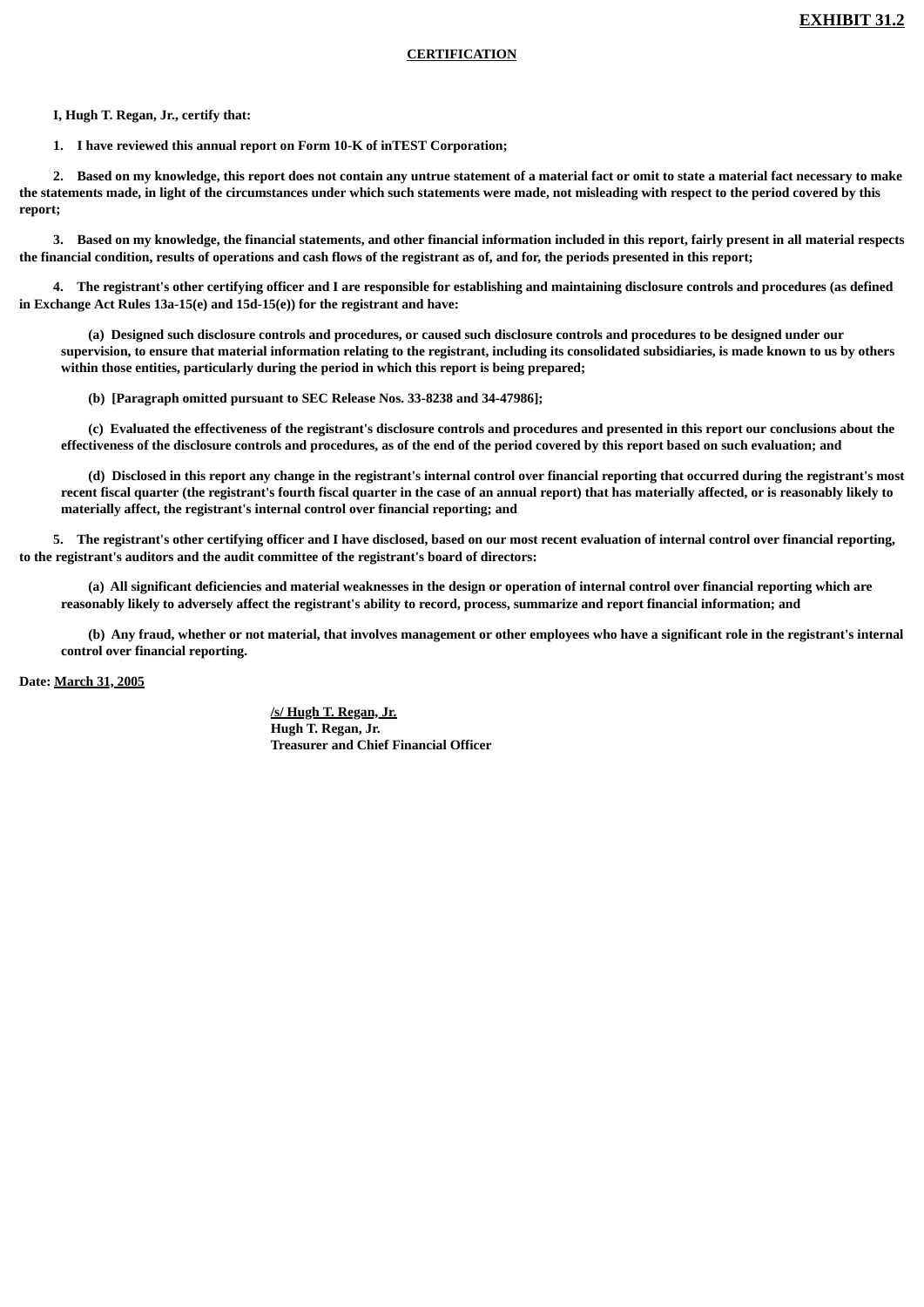# **inTEST CORPORATION**

# **CERTIFICATION PURSUANT TO 18 U.S.C. SECTION 1350, AS ADOPTED PURSUANT TO SECTION 906 OF THE SARBANES-OXLEY ACT OF 2002**

**In connection with the Annual Report of inTEST Corporation (the "Company") on Form 10-K for the year ended December 31, 2004 as filed with the Securities and Exchange Commission on the date hereof (the "Report"), I, Robert E. Matthiessen, President and Chief Executive Officer of the Company, certify, pursuant to 18 U.S.C. Section 1350, as adopted pursuant to Section 906 of the Sarbanes-Oxley Act of 2002, that:**

**(1) The Report fully complies with the requirements of section 13(a) or 15(d) of the Securities Exchange Act of 1934; and**

**(2) The information contained in the Report fairly presents, in all material respects, the financial condition and result of operations of the Company.**

**Date: March 31, 2005**

**/s/ Robert E. Matthiessen Robert E. Matthiessen President and Chief Executive Officer**